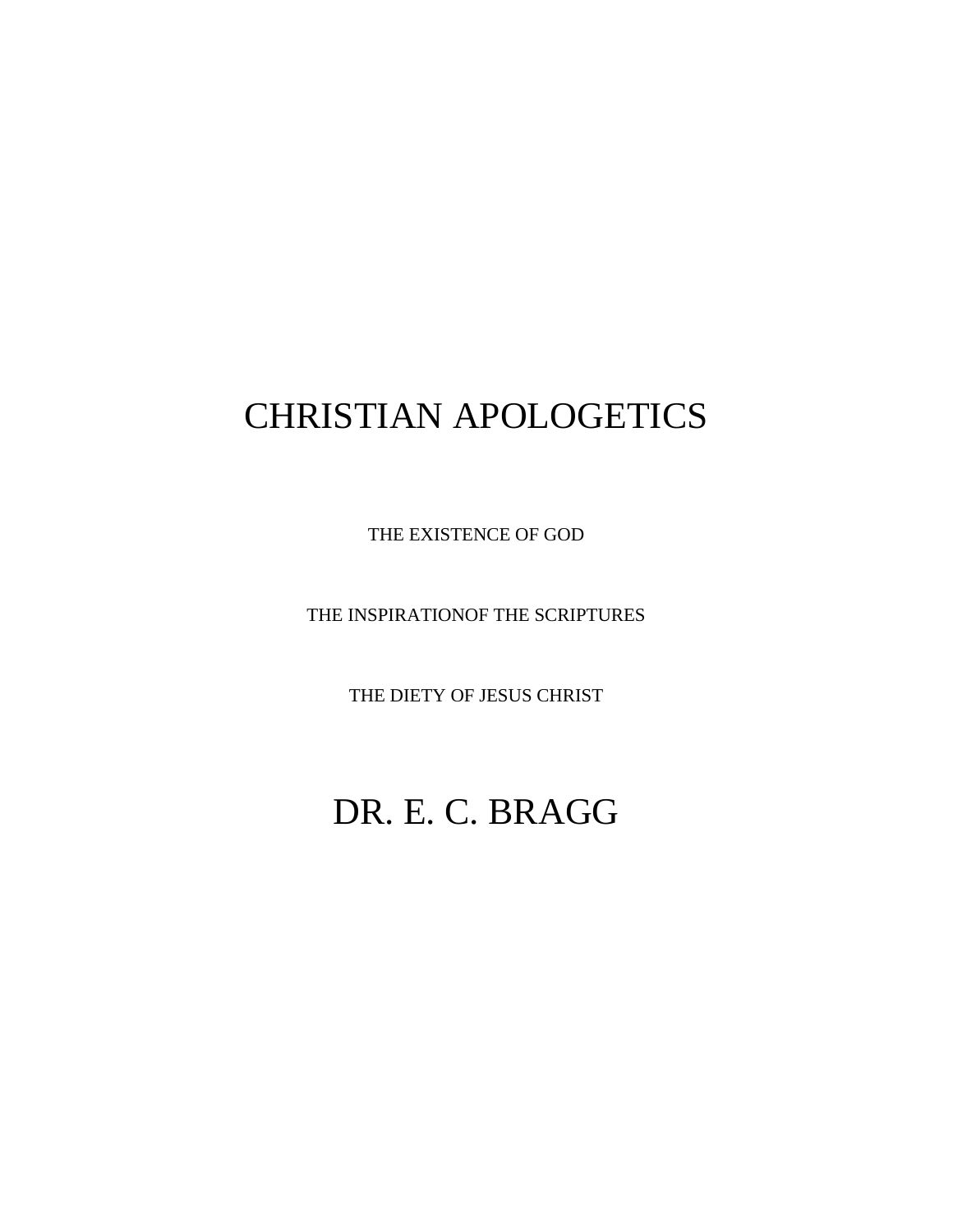# TABLE OF CONTENTS

# THE EXISTENCE OF GOD

# I. Introduction

# II. The Being of God

- A. The Cosmological Argument
	- 1. The Uniformity of the Law of Causation (A proof of its necessity)
	- 2. The Efficient or First Cause
	- 3. Summation of the Cosmological Argument
- B. The Ontological Argument (Greek on or being)
- C. The Teleological Argument
	- 1. Design in Nature
	- 2. Beauty in Nature
	- 3. Harmony in Nature
	- 4. Uniformity in Nature
	- 5. Purpose in Nature
	- 6. Evidences of Teleology in Particular
		- a. Botany
		- b. Zoology
		- c. Physiology (or Anatomy)
			- 1.) Skeleton
			- 2.) The Muscles
			- 3.) The Nervous System
			- 4.) Digestion and Assimilation
			- 5.) The Senses (especially of hearing, smelling, and seeing).
		- d. Astronomy
		- e. The World below Us
- D. The Moral Argument
	- 1. The Moral Law Compared to the Conscience
	- 2. Moral Law and Conscience Evidences a Righteous God
- E. The Argument from Congruity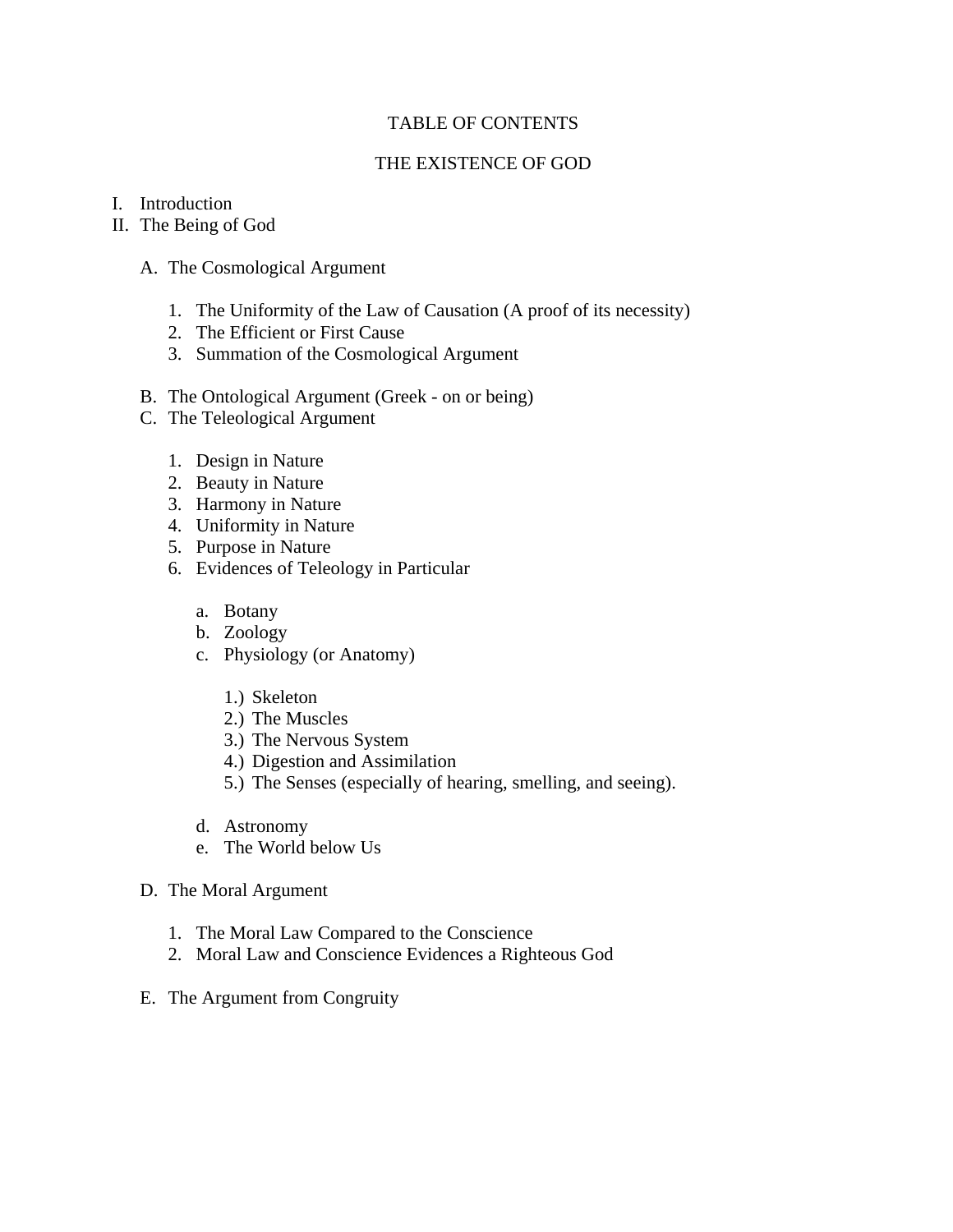# CRISTIAN APOLOGETICS

## THE EXISTENCE OF GOD

#### I. Introduction

 Text: "Be not afraid of their terror, neither be troubled (alarmed), but sanctify the Lord God in your hearts, and (moreover) be ready always to give an answer to every man that asketh you a reason of the hope that is within you with meekness and fear" (I Peter 3:15).

 This text is a natural starting point for our course, since it contains the very word from which our course derives its name. It is the word "answer back"- apologian, translated into the English "Apologetics" -- to "answer back" -- so a defense, not an excuse: Here a verbal defense in logical account of your inward hope, but in the spirit of godly reverence and human meekness. It is the mark of any false system of science or religion that it cannot bear the light of research or investigation. It can only survive in the congenial atmosphere of superstition and credulity. It abhors honest criticism and reasonable investigation. the God of the Bible, however, hasn't asked us for blind faith and superstitious acceptance of His Word. It is true that in the realm of answered prayer, we must, "believe to see the goodness of the Lord" not "seeing is believing," but when the word "faith" is used of the sum total of "what is most assuredly believed among us," as in Jude, "Earnestly contend for the faith which was once and for all delivered unto the Saints," then it refers to our doctrinal tenets.

 Here God gives us "the many infallible proofs," solid evidences upon which reason may reflect and accept - not blind faith. Here we have "an apology for the reason of the hope that is within us." The Bible is not afraid of honest, friendly, logical investigation; but contrariwise it invites it. God has based His whole system of religion and divine revelation upon the firmest of foundations that will stand the test of honest criticism under the rules of evidences.

 This is what our entire course shall endeavor to prove. The God who made the human reason, appeals to it, "Come let us reason together, saith the Lord." He doesn't outrage it. He wants our faith to rest upon the dictates of intelligence as well as submission of faith. Christian apologetics, then, approaches the subjects of God, the Bible, the person of Jesus Christ and His work, from the standpoint of philosophy, appealing to reason. It answers primarily the "why" of what we believe. God has placed within the soul of every man an inquiring mind that won't be satisfied with half-answers, camouflage, or blind credulity. This innate, God-given attribute of our intellect is seen in the child's irritating oft repeated, "Why?" to every answer you give them. It is also seen in the scientists' research into all natural phenomena. We want to know the reason for things. As a child, it made me tear down the family clock to see what made it tick. This demand is no less seen in the realism of the spiritual, so, as our text that says, "To give a reason for the hope that is within you," not only to believe, but to know why you believe.

 This course is designed to remove all honest doubt. Note, we say "honest doubt." There is a dishonest doubt, which refuses all light because it wants to. White well says, "The mind of the bigot is like the pupil of the eye; the more light thrown upon it, the smaller it gets." Most dishonest doubt arises from a perversion of the will. The Bible variously describes it. Love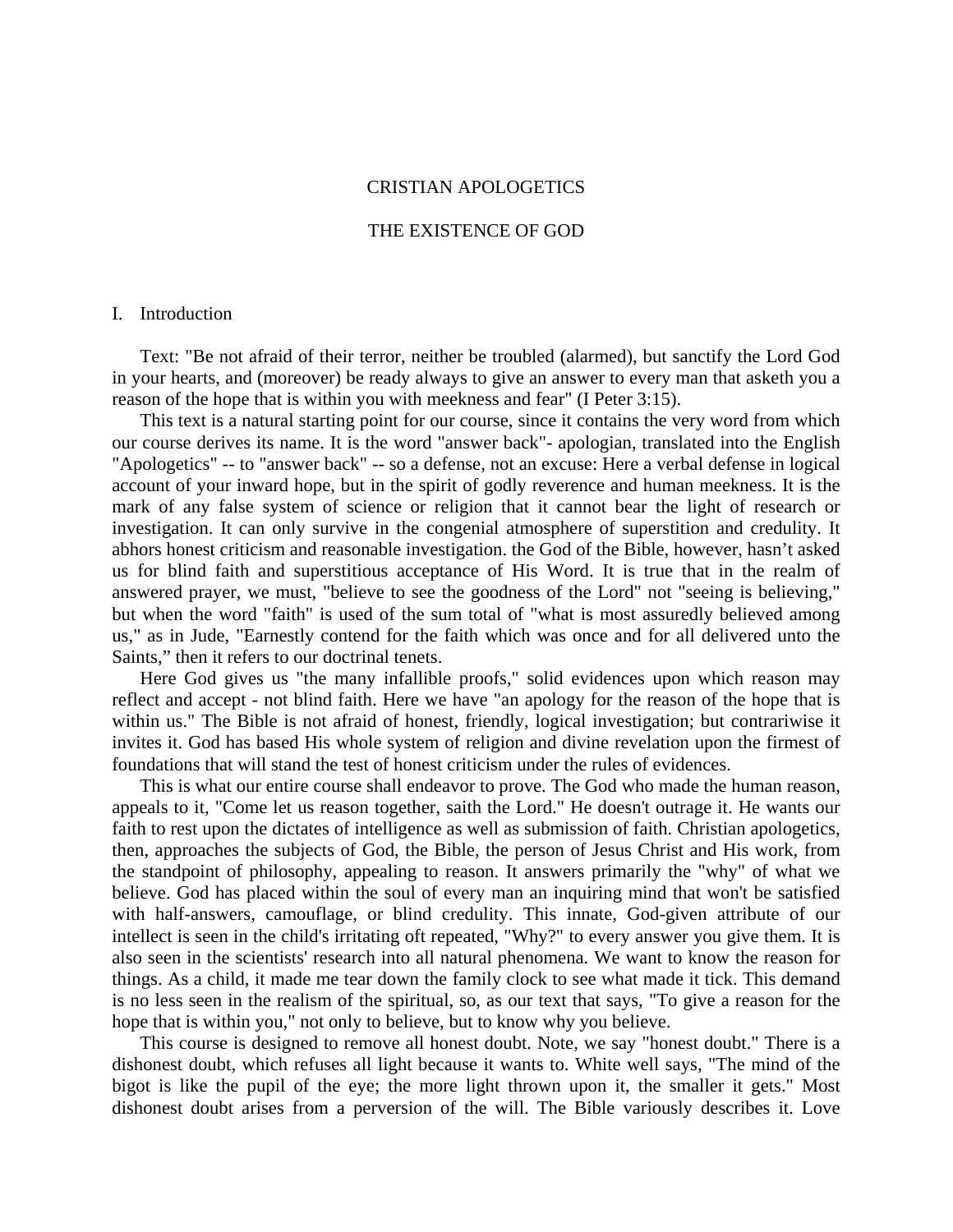darkness rather than light because their deeds are evil," and "they will not come to the light lest their deeds be reproved." Paul calls it, "An evil heart of unbelief." Peter calls it, "This they are willingly ignorant of." It arises from a heart opposed to God. Jesus said of them and evidences, "they would not believe though one arose from the dead." There is no proof, no demonstration, and no evidence, to convince such dishonest doubt. The will can so set itself against the light that it hoodwinks the mind into believing a lie, at the expense of reason itself. Jesus said, "If any man will do His will, He shall know of the doctrine whether it be of God, or whether I speak of myself" (John 7:17). There is such a thing, however, as an honest doubt, maybe implanted at school or by other means, honest inquiry, and the evidences will dispel such, or remove the cloak of sinful ignorance.

 Intelligent faith makes for steadfast believers, with a robust, solid foundation both upon which to build their own experiences and trust, and to win others. God's order is, "facts, faith, then feelings;" "faith cometh by hearing and hearing by the Word of God."

#### II. The Being of God

 The Christian's viewpoint, from the Bible, is commonly called Theism. The denial of the existence of a personal God is called anti-theism, infidelity, and some which, in fact, mean as much, such as agnosticism. Atheists, because they cannot isolate a small particle of God's essence in a test tube to analyze and synthesize, cannot bring themselves to believe in His existence. They bring the wrong faculties to the test of finding God. There are many realities, which cannot be so found. You cannot analyze love, friendship, kindness, hatred, beauty, harmony, truth, and justice in a test tube. Psychology has had the same hard time defining all these abstract facts or realities by materialistic concepts and origins such as glandular secretions or nervousness. A God, who could be analyzed or synthesized, would be no God at all; a God who could even be defined would be no God at all. A definition is to give the dimensions, outlines, borders, and limitations. How can you define the infinite God? In this division we shall array the evidences for the existence or character of the personal God, who is presented in the Bible.

 The Bible says of Him, "For the invisible things of Him from the creation of the world are clearly seen, being understood by the things which are made, even His eternal power and God head," (Romans 1:20), "so that they are without excuse." And "the heavens declare the glory of God; and the firmament showeth His handy work" (Psalm 19:1). His handy work marks the footprints of the great Creator throughout all His great works. It is from these we are logically to deduce His eternal power and Godhead, Christian Apologetics would argue the invisible things of God from the things seen, yea, "clearly seen." Our faith in the existence and personality of God does not rest upon arguments, but is only confirmed and strengthened by them. We do not have to apply the syllogistic method of Aristotle to climb the ladder of logic to find out God. Neither is faith in God's existence a result of a long, complicated chain of inference. It starts as an intuition of the soul, but philosophical reflection may clarify the picture, verifying the truth by two witnesses. The Bible nowhere argues the existence of God but simply states and assumes the universal belief in God's reality. See Genesis 1:1, "In the beginning God; Hebrews 1:1; John 1:1. (We develop this into the Ontological argument later.)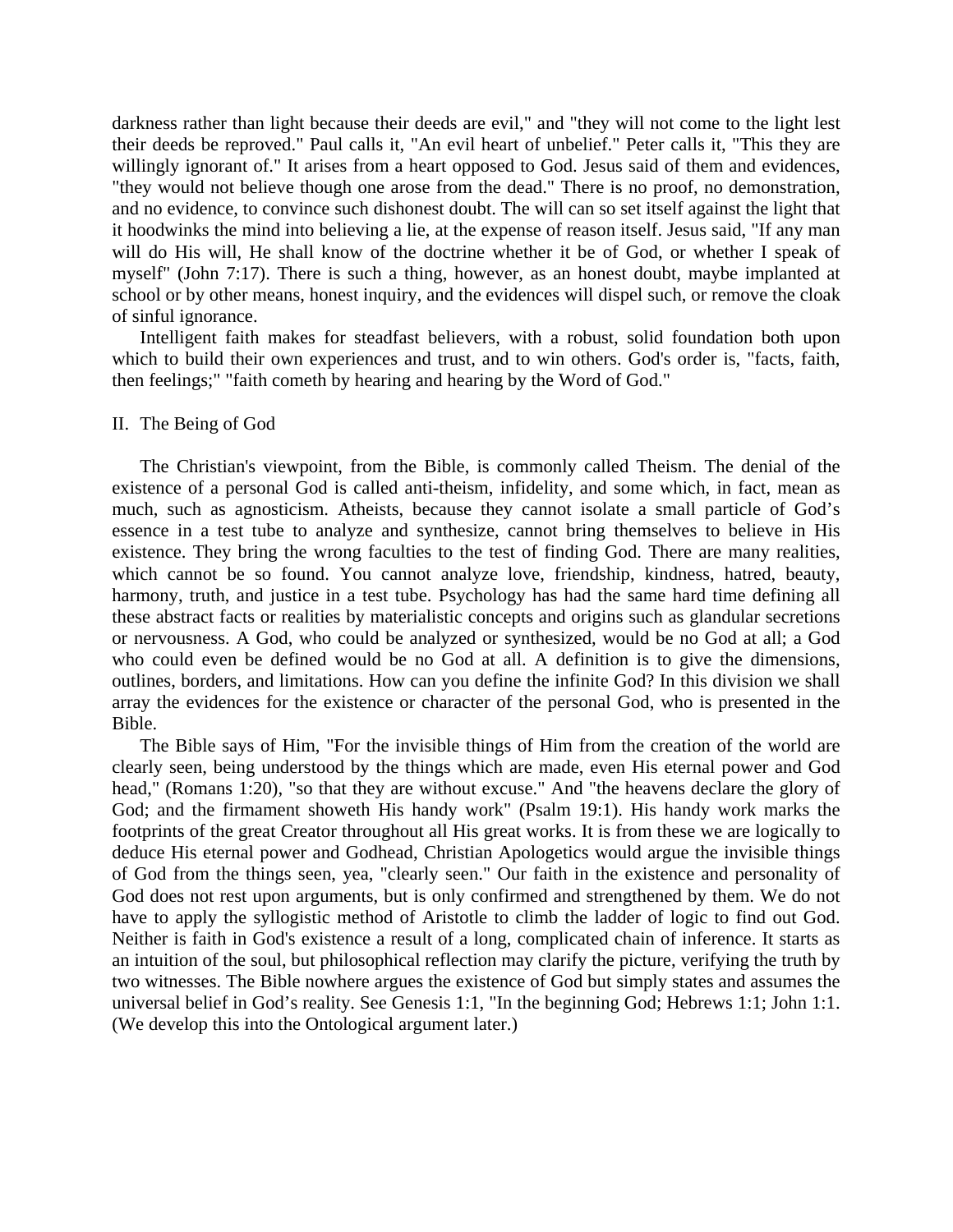We shall develop five principle arguments:

 The Cosmological argument The Ontological argument The Teleological argument The Moral argument The Argument from Congruity

# A. The Cosmological Argument

 The word Cosmological comes from the Greek, equaling world of orderly arrangement, and "Logos," word, study, science, or discourse. It has been called also Causal Argument. Simply stated, the Cosmological argument rests upon the universal law of causation. Every event, every effect must have a cause. It is the arguing from effects to causes, until the first cause is reached. Every event must have a cause. That is the ultimate, simple, intuitive, universal, inexorable fact. It exhausts every phenomena we know. Naught can be excluded in our thinking of all observable phenomena, from the atom to the stellar universe. Each must have a definite, adequate cause. To remove the cause one time or a quintillion times backwards will not take it to causeless existence, except it be the adequate, powerful, first cause. If He had a cause, what a stupendous cause must it be, itself God.

 The believer has but one mystery, one unexplained cause, the First Cause, one incomprehensible - God. All else is explained. The atheist has everything incomprehensible, everything mysteriously run by some God called science, Mother Nature, or natural law, inherent forces, etc. The believer has one uncaused cause; the atheist has every effect without a cause. The intuitional reasoning, then, demands that every effect must have a cause. By illustration, in the early morning an Arab sees the footprint of a camel at his tent door. It makes but passing impression upon him. He knows the cause; he is familiar with the animal that made it. The stranger sleeping there that night, however, is all excitement and anxious to see the animal that made it. The atheistic scientist, naturalist, philosopher seeing the footprint of the Creator denies any casualty, and if driven to admit one, denies its know-ability. The evolutionists, the empirical psychologist, and many philosophers affirm, "The foot print made itself." It evolved from prior conditions of soil and wind by resident forces, but common sense says something made it, and by pattern, uniformity, etc. it must be an animal and not some magmata force. The law of causation stated. There are two methods of reasoning in a chain:

 The "a priori" method, which is the reasoning from cause to effect, from generalizations to particulars, deductive reasoning. In our apologetics this is impossible since the cause is what we seek to determine and therefore must be assumed in a priori reasoning.

 The second method is a posteriori - which is reasoning from effect to cause, from particular instances to generalization, or inductive reasoning. This is the method we use in the cosmological arid succeeding arguments. Here we start with no assumptions. The effects are facts needing no proof. They are not in dispute. It is the cause that is denied. Here we are reasoning from the particulars to the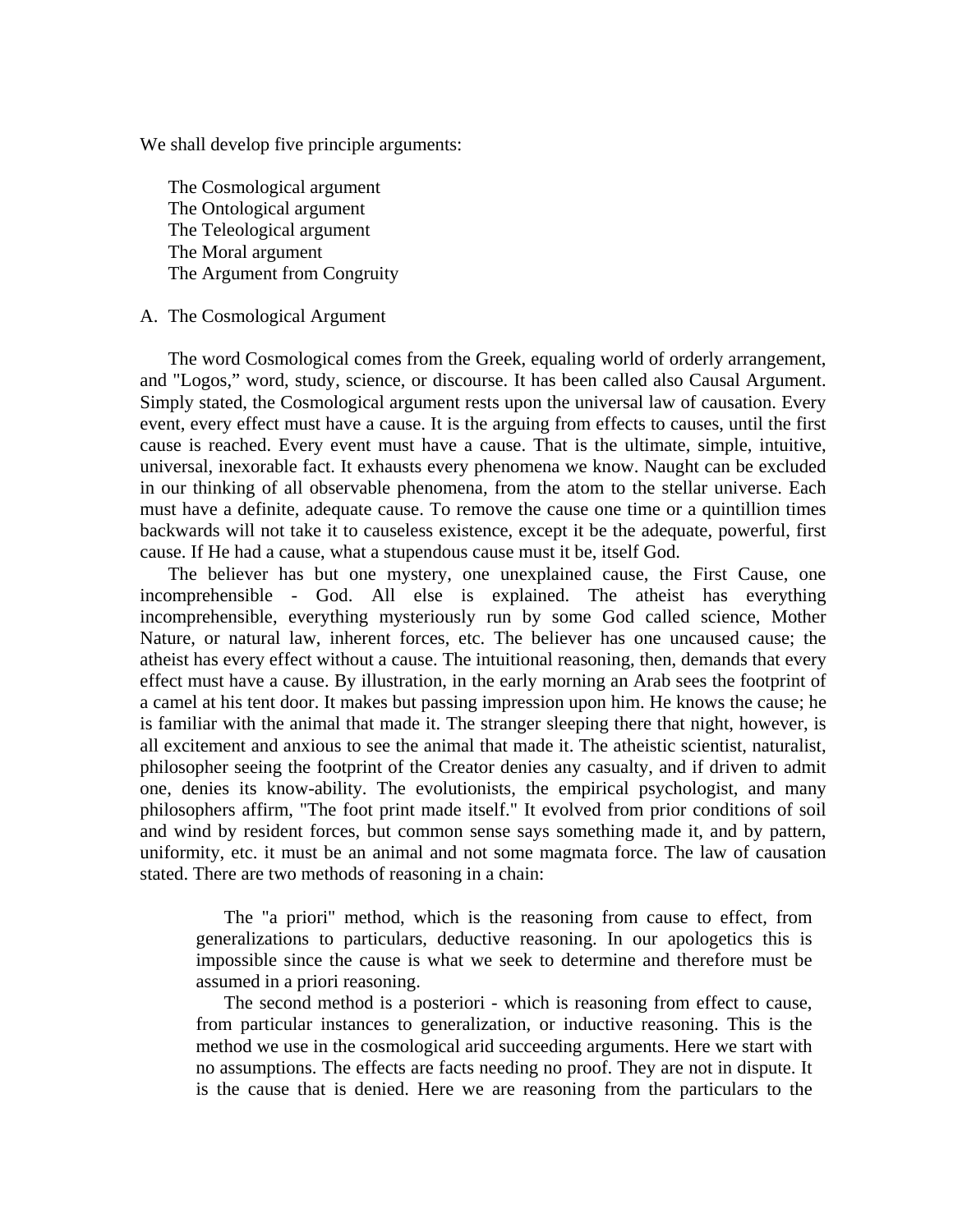generalization, all the manifold effects point backward to one first adequate Cause. Webster defines effect - "That which is produced by a cause." Here is the basic truth, "every effect must have a cause." Given any effect and the mind automatically asks for the cause. There is no such thing as an uncaused effect. This basic intuitive principle is grounded in all rational thinking. Leibnitz considered the causal principle the most important primary law of logical thought. Given any effect and the mind unerringly asks for the cause. You see it in the persistent "why" of the child. You see it in the deepest of scientific exploration into nature's mysteries. Without it, there would be no science or discovery, no advancement. Furthermore, the law of cause and effect is universal. If you stay in Tampa some night, and awaken in the morning to the blast of an explosion, you absolutely must ask, "Why?" What caused it?" A Chinese, an Indian, an Egyptian must just as naturally ask "why" or "what caused that?" Will any be satisfied with the answer the atheist must give, "Nothing caused it." "It caused itself." "Inherent forces within itself caused it." "It is a causeless effect." I see an automobile, shining new, symmetrical, intricate parts, runs, etc., I say, who made that? The evolutionist says, "It had no maker, or some vague thing called natural law made it, or Mother Nature made it." To deny any cause of its existence is certainly to outrage all logical processes of my mind. Why then should I be satisfied with their answer to all the wonders of the human body, the stars, nature, etc.?

 Did you know that it takes as long to make a cow as it does to make a battleship? Man can make a battleship, but only God can make a cow. Yet, man will allow that the battleship, as an effect, has a cause in man's intelligence and personality, but allow the same of a cow. A cow is a lot more intricately made than a battleship, more plumbing, fueling, locomotion, communication, distribution, reproduction, and useful than a battleship.

## 1. The Uniformity of the Law of Causation (A proof of its necessity)

 Mills, Comte, and Hume saw the force of the argument of Cosmology but tried to "explain" it, as an argument against it, by substituting the so-called law of succession without relation, (Bob Ingersoll with lesser ability tried to use it also.) In other words, any seeming relation between antecedent and sequence is only a coincidence. It is only a coincidence after all between cause and effect, and not a fixed law of relation. Here again it is only a philosopher ("foolosopher") who could have ever thought up that one. It is but a coincidence that H2O always makes water, only chance. Then why is it invariable?

 These philosophers give this illustration to try to prove their point. The ancients in Egypt noted that the Dog Star, Sirius, always appeared when the Nile began to rise, and therefore surmised that the star caused the Nile to rise. Here it was but coincidence. See, they say, that is all the so-called cause and effect. Coincidence is but a sham in accident, merely appearance not relation.

 All true cause and effect, however, has true relation; cause causes the effect, and does so uniformly. Given the same cause and always there is the same effect. What is that but real relation? If all causation were but coincidence, there would not be uniformity. Why is there never a break in true causation? Why is all farming based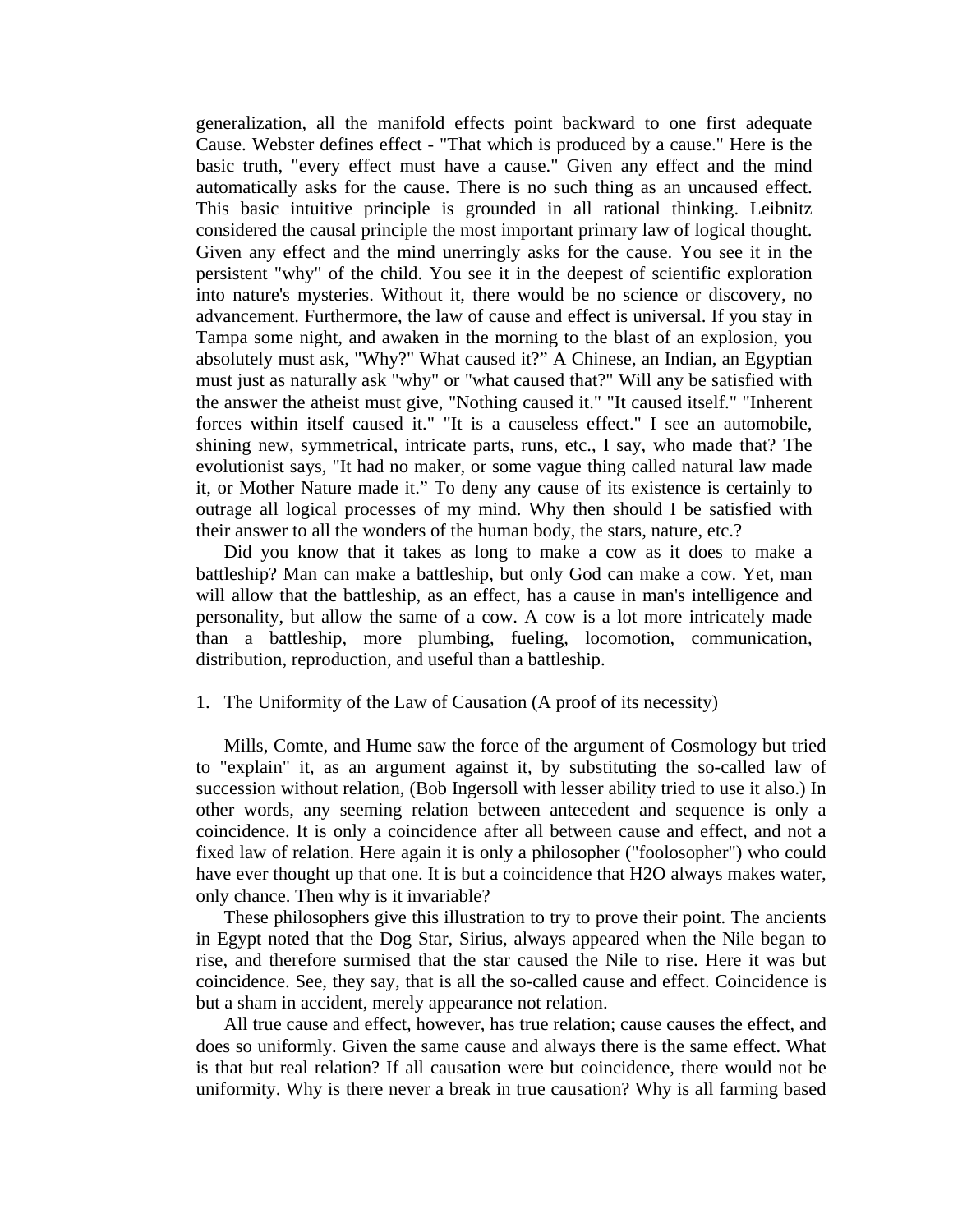on the fixation of nature, all business, all science and research, all travel? We expect no change in natural law of cause and effect, no sudden repeal. We are not afraid to mix H2O for fear of getting an explosion instead of water. The chemist knows the same cause that affected water last year will do so this year and as often as he wishes to use it. The stability of the universe depends on the law of cause and effect. This uniformity points to the necessity of believing in the law of cause and effect, and points to it as an intuition of the mind. This leads us to the ultimate conclusion of cause and effect going backward.

## 2. The Efficient or First Cause

 Without going into the deeper, logical, philosophical chain of inference leading backward from every cause to a First Cause, we wish to state the simpler form of argument here. There are two axiomatic laws of nature set forth by physicists and natural philosophy, which have a bearing on our argument:

a. The law of the status quo in nature, "in all the physical change in nature the quantity of matter remains the same," so creation could not be the result of any infinite chain of cause end effect. The amount would never have increased. For change effects no change of substance into a greater amount. Change creates not one iota of matter. Hence all atheists are led into the absurdity of "the eternality of matter" ascribing infinitude to the finite. The sum total remains fixed from some "beginning" neither increased nor decreased (Later, in teleology we shall see it is winding down in tension, however, and must have been wound up at once,) in the law of Entropy. Nature knows naught of creation or annihilation. The sum total of energy and matter remains fixed. Spencer, the evolutionist, said, "The genesis of an atom is no easier to conceive than the genesis of a planet."

b. The law of inertia, "a body standing still will stand still forever unless a force outside itself starts it in motion. A body moving will move on forever unless a force outside itself stops it. Even Plato recognized the need of a mover." A motion requires a mover.

 With these two laws in mind, let us state our ultimate conclusion of God as the First and Adequate Cause of all phenomena. As we trace every effect to its cause, we are led backwards to an ultimate cause, and that an efficient cause, adequate to every effect. If there is no First Cause, then we must believe in an infinite chain of finite causes - a palpable absurdity; you cannot have an infinite chain made up of finite links. The ultimate, or First Cause, must be greater than all the effects germinating from it. It is axiomatic in Geometry, "The whole is greater than any of its parts." Also, the eternality of God is here postulated, since He must antedate every effect to affect it. He is more powerful than all the phenomena of nature from the tiniest atom, to the largest universe, all of it together. He is more eternal since He started it. Here the atheistic evolutionists show their illogical thinking. Their "explanations of origins" read like a fairy tale.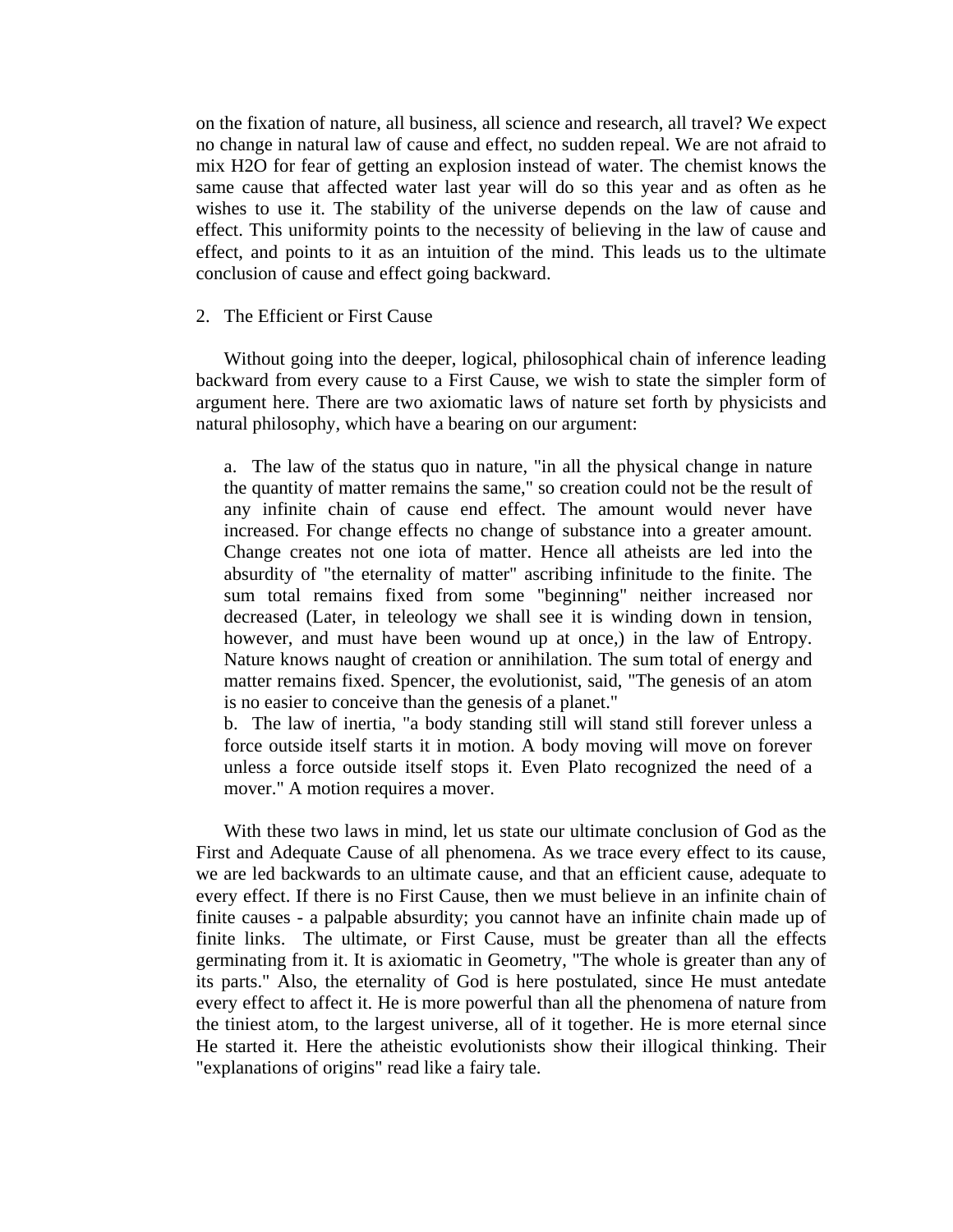For illustration: The atomic dust theory. Life came to this planet riding atomic dust, (Flaming meteor white-hot), but where did the dust come from, and where did the life come from? To push it to another planet, or universe doesn't "explain" its origin, I must press for First Cause.

 There is the atom theory of Democritus, an atheist, who wrote before Christ came to earth. He makes all chance, but fails to explain origins again. "In the ages past only original atoms, which by their own affinities were drawn together by combinations, various and singular, complex and simple, the earth and everything appeared," but, hold it a minute, "Where did the atoms come from (be just as many as now); Where did the motion, energy to draw, come from?" Berkley, from whom Mary Baker Eddy borrowed heavily, wound up in a fogbank - "No real universe at all, no real matter, just appearance, illusion, all in the mind." Where did the mind come from, to realize the mere appearance?

 Professor Edwin Conklin, one of America's greatest biologists, of Princeton University said, "The probability of life originating from accident is comparable to the probabilities of the unabridged dictionary resulting from an explosion in a printing factory. Even Cicero wrote - "It is as sensible to suppose the Iliad was written by shaking the letters in a bag as to suppose the universe made itself."

3. Summation of the Cosmological Argument

a. An infinite succession of finite changeable objects is a palpable contradiction incapable of logical belief that is an infinite chain of finite links hanging on nothing.

b. If the effects we see are real, and not Berkley's illusion, then they must have had a Maker.

c. All existence, as a result of causation, must have an exterior self-existence as a starter, superior to, and ulterior to, all existence.

d. Either all the effects we see are self-existing (contrary to all observation) or they were made.

e. If all effects were made, they must have had a Maker,

f. As there cannot be an infinite progression of cause and effect, there must be an all-powerful, self-existing, sufficient, under rived, First Cause, who started it all.

 The argument is simple, conclusive and unanswerable. The greatest of philosophers have stumbled over it, denied it, but admitted it was a logical necessity to believe. Kant called it, "Spacious Sophism", but admitted its logical necessity. Would it be false then? One must choose Genesis 1:1, "In the beginning God" or chance, nothing; either God or nothing is the First Cause.

B. The Ontological Argument (Greek - on or being)

 Strictly speaking, the ontological argument belongs to the realm of metaphysical speculation as in a priori argument. It is to be found first in germ form in the writings of Plato, Anselm, the schoolmen, Des Cartes, then Leibnitz. It is in their form open to serious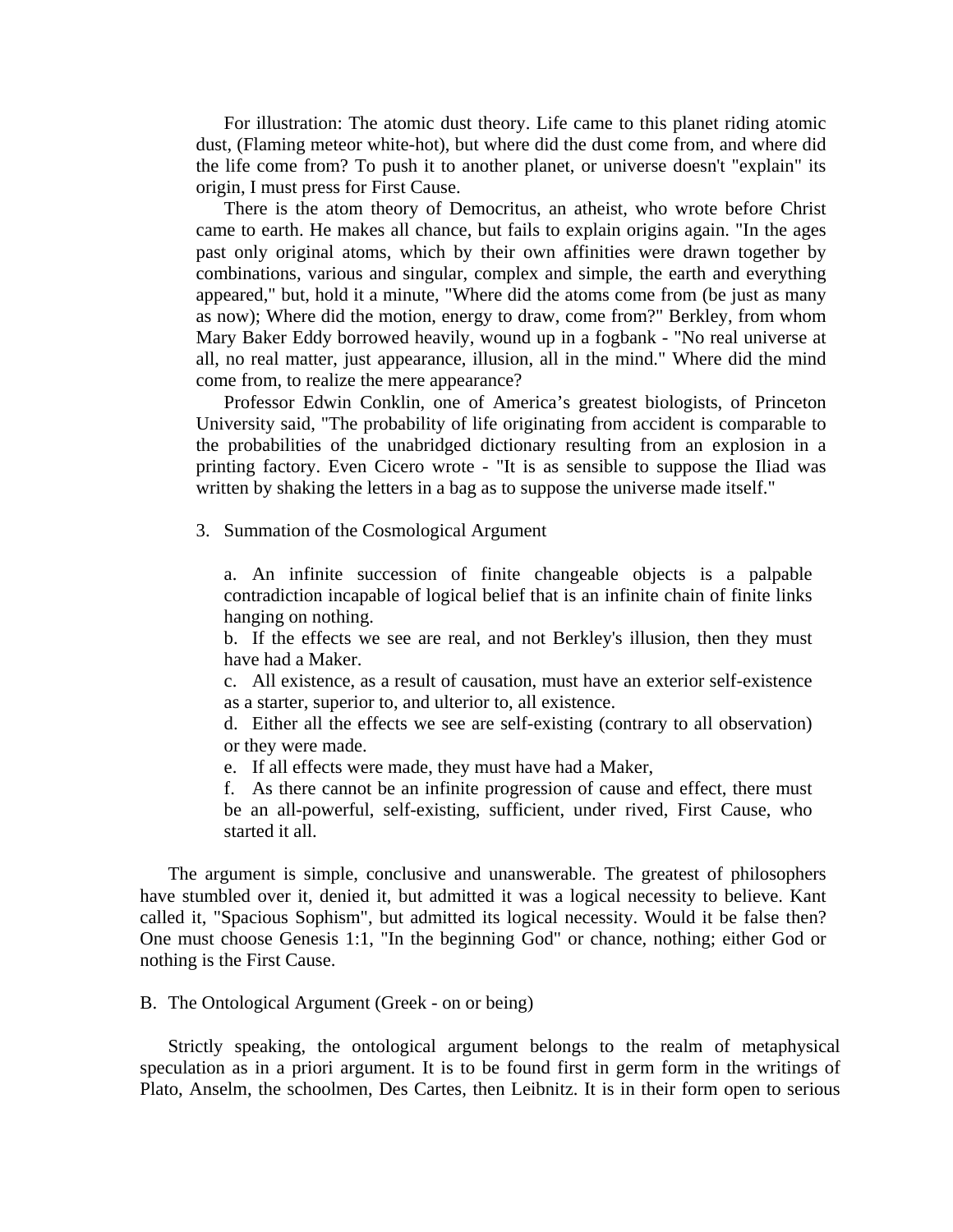criticism as any a prior argument. It is a profound argument, apprehended by but a few keen minds. We will give but a few forms of it here for your consideration, without using it ourselves. Kant outlines it thus, "Perfect being contains all reality, and it is admitted that such a being is possible; that is to say, that its existence implies no contradiction. Now, all reality supposes existence. There is, therefore, a thing possible in the concept of which is comprised existence. If this thing be denied, the possibility of its existence is also denied, which is contradictory to the proceeding," (Kant's *Criticism of Cousin's Philosophy*, p. 120).

 Anselm's, in brief, stated, "This God, Who is the Greatest, for that is our concept of God, this Greatest couldn't live in the intellect alone, for then it would be possible to conceive of a greater, which wouldn't live in the intellect alone but in external reality. Hence the greatest must exist at the same time, in our thoughts as the Greatest, and also in reality. God, therefore, is not simply conceived by man, but really exists," (In his *Proslogion*).

 Leibnitz stated in essence - God is, if He is possible, because His possibility, that is to say, His essence itself, carries with it His existence and because it would be contradiction to recognize this essence and refuse it existence. (p. 123)

 Kant has raised some insuperable arguments against these forms of the ontological argument. We shall follow a simpler form using the universal intuition within man usually reserved for the Anthropological argument. Stated simply, our argument is - "The very idea of God is a proof that there must be a God. If not, where did the idea of God originate?" Here again the casual argument holds good. It is not enough to say blithely, "It came from tradition." That only explains transmission not origin. Neither will it suffice to say, "The idea of God is a product of universal reason." That doesn't take us to the answer, that is the very question we raise, "How came universal reason to get the idea first?" "If there wasn't a God out there upon whom to think, how came man to think about Him in the first place?" If there is no God upon which to think, how could man have ever conceived the idea of God? Man has the idea of God. Every man has it. Why? The idea of God is as universal as the human race. Even the atheist arguing, "there is no God" is proving the ontological argument for God's existence. The atheist who swears using God's name in blasphemy is proving the ontological argument.

1. The belief in God is intuitional, and proves there is a God. The intuition is that portion of our natures especially of reason, which contains elementary knowledge, which we do not have to learn, but is only recognized, classified, and expounded by learning. The truths, which are self-evident and innate to us, we do not come to their reality by learning and study, but we are born with them as logical original equipment. Therefore, when we say the belief in the existence of God is intuitional, it is written originally upon our very natures at birth. It doesn't mean that the child knows all about God and recognized God at birth or even in childhood, nor does it mean that the knowledge cannot be prostituted into wrong conceptions, but that it is a necessary belief. There are three unfailing marks of an Intuitional truth.

a. Universality. There are no men anywhere without the Idea of God. Darwin mistakenly thought he had found some among the Patagonians, but it was his ignorance of their language and customs, not their lack of a god (And a lot of his own wishes). Religion is prior to civilization. The Bible brings no new faith in a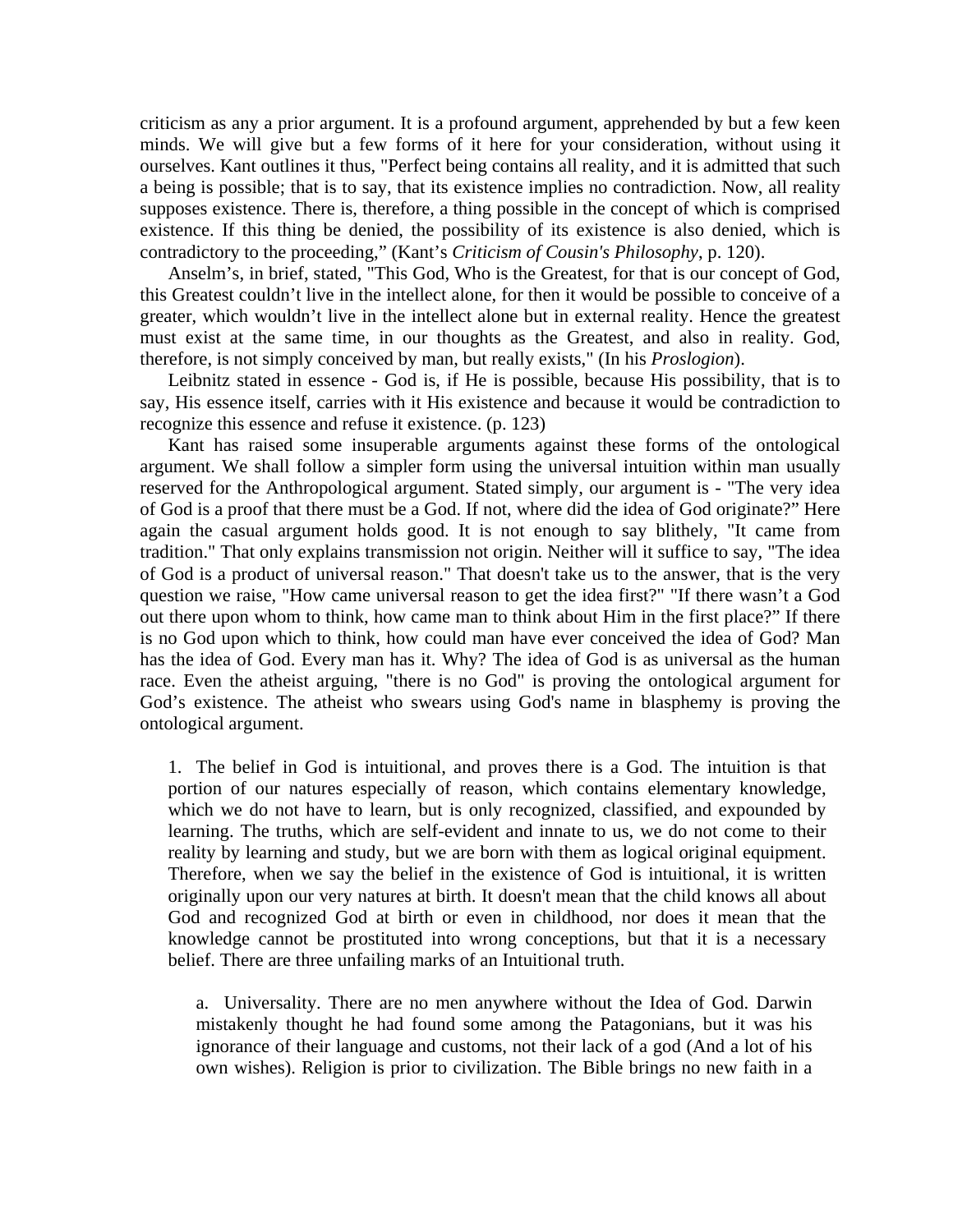Supreme Being to the aborigine, but a revelation of the true God and His love, like Paul at Mars Hill.

b. Necessity. By this we do not mean it cannot be denied, but the mind is compelled to accept it. Kant defines it, "Necessity is that of which negation is impossible." The mind must accept it, is compelled to. To deny it is to lead into absurdity and contradiction, as we shall see of the soul and self-existence.

c. Logical independence or priority; by this we mean irreducible minimum. The mind cannot go any further back, so a self-evident truth - self-authenticating truth, like the intuition of my self-consciousness. I do not need to prove to myself that I am, that I live, in fact, how can I? To me it is self-evident, so with my personal identity. I know I remember what happened to me ten years ago, that it was I, not someone else.

 All intuitions fall into these three markings, such as my own self-consciousness, to the fact of real matter, space, time, cause and effect, and God. Yet all have been denied by philosophers such as Berkley, the empirical philosophers as the sensationalists. You can only believe what your sensations tell you and they may be in error, and, of all the materialistic philosophers, who make man but the product of insensible nature, none explains the origin of intuition, especially of God in the soul of all men. Certainly, if there is no God, the biggest farce in the universe is man's belief in one, and the biggest lie in the universe is his intuition, without a reality. The very universal intuitive idea of God proves there is a God.

There are two basic arguments we can use here to bolster our proofs:

a. It is impossible for man to conceive absolutely new truth, or ideas. All our knowledge is relative. Men may distort, twist, and combine old truth into new grotesque forms, but it is still old, known facts. This is a well-known law of psychology and philosophy. In Locke's words, "The mind can frame unto itself no new simple ideas." William James, *Principles of Psychology*, p. 302 – "The blind may dream of sights, the deaf of sounds for years after they have lost their sight or hearing; but the man born deaf can never be made to imagine what sound is like, nor the man born blind ever have a mental vision." A man may reassemble into all kinds of fantastic shapes known objects but not new simple ideas, outside his experience. Hence man could never have conceived the idea of God if there weren't a God who wrote on man's nature His reality. Here is the idea of God, universal, all compelling, and indelible. How can men say, "There is no God"? b. The law of correlation in nature. All naturalists recognize it. Every demand in nature demands also a supply. Every hunger demands some answering supply, every instinct a fulfillment. Appetite implies food; love of truth, the reality of truth; lungs implies oxygen; wings on birds imply air in which to fly; fins on a fish, water in which to swim; but, greatest of all, the idea of God, the hunger for

God, the desire to worship Him implies a God in reality. Man's feeling of obligations, we shall see in the moral argument, implies a Supreme Judge to whom he is responsible. The only correlation to the universal intuition of God is a real, living, personal, supreme God, or every intuition is a lie.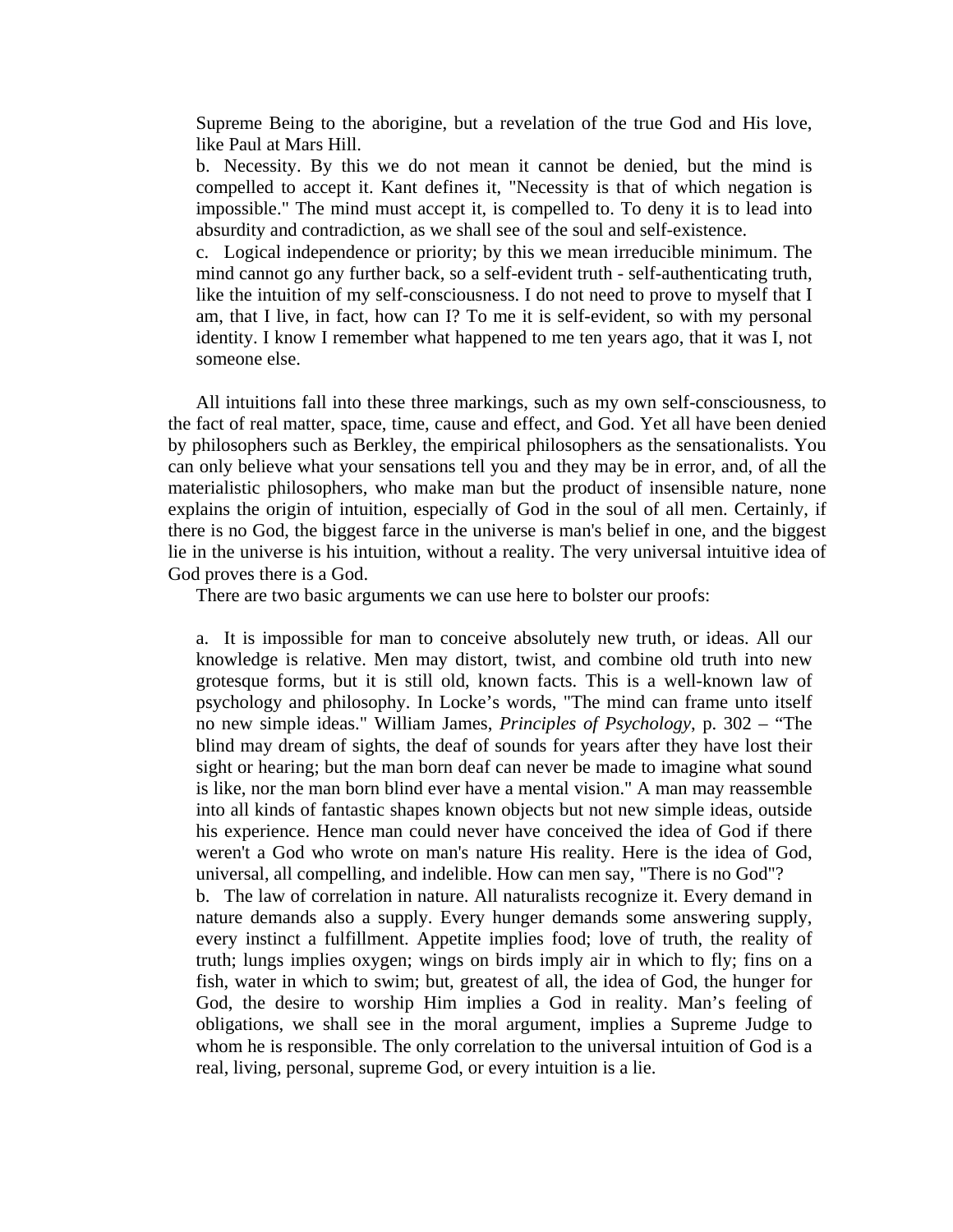This, then, is the Ontological argument. The ideal of God in the mind of man demands there must be a reality externally in correspondence. God is!

#### C. The Teleological Argument

 The teleological argument is closely linked with the cosmological argument and, in fact, issues from it. In the latter we inquire into the cause of things we experience, but in the former we look behind the cause to design, or the reason behind the cause. Not only do we come to the conclusion that everything had an adequate cause, but in searching for that cause, we see design, and where there is design there must be a Designer. The law of causation proves that there is an all-powerful force which is adequate to bring about every effect we see in nature, but teleology, finding design and purpose in nature, shows that this adequate cause must be an intelligent supervision.

 This argument loads us further into the nature of the First Cause. It opens a whole new line of conception concerning God. Causation just shows the presence of force, infinite force, adequate force, capable of producing the well nigh infinite variety of effects in nature, but, from it alone, the personality of that force is undetermined, However, in pursuing the Teleological argument, a broader field of inquiry is opened to us, to perceive the presence of intellect in the First Cause, and intellect as only the product of personality cannot conceive of intellect apart from personality, a personality analogous to our own. There, therefore, must be present in the almighty First Cause all the attributes of personality in infinite degree, which are found in our personality in finite degree.

 Here our understanding of the First Cause is increased to include the fact that He is personal, living, possessing memory, conscience, judgment, volition, perception, cognition, emotion, and with all the power of reasoning and thought. Here is the road of Teleology. We can state it syllogistically: Order, harmony, design are only the products of intelligence. There is order, harmony, and design in nature. Conclusion - Nature is a product of intelligence.

 We wish to separate the Teleological argument into two of its primary divisions. The first is the Eutaxeological Argument: the presence of plan, design, geometrical proportions, and beauty in nature. The second is the Final Cause or the presence of purpose, adaptation, or intention in nature, utility.

1. There is Design in Nature, using the alter-meaning of design, pattern, order of structure, intricate design traceable everywhere.

 Let us consider the substitute "creator" of the atheistic evolutionists, Law working only by blind chance as an introduction to both of those divisions of pattern and purpose. We won't take the time to quote from them here, but only to give their conclusions. They all maintain no need of a personal Creator, or intelligent supervision in creation. Blind force, "unconscious intelligence" (whatever that is), "natural law" is the God of creation to these atheistic evolutionists. Can law create anything? What are the laws of nature? They are merely the uniformity of action in the natural world. To speak of them as using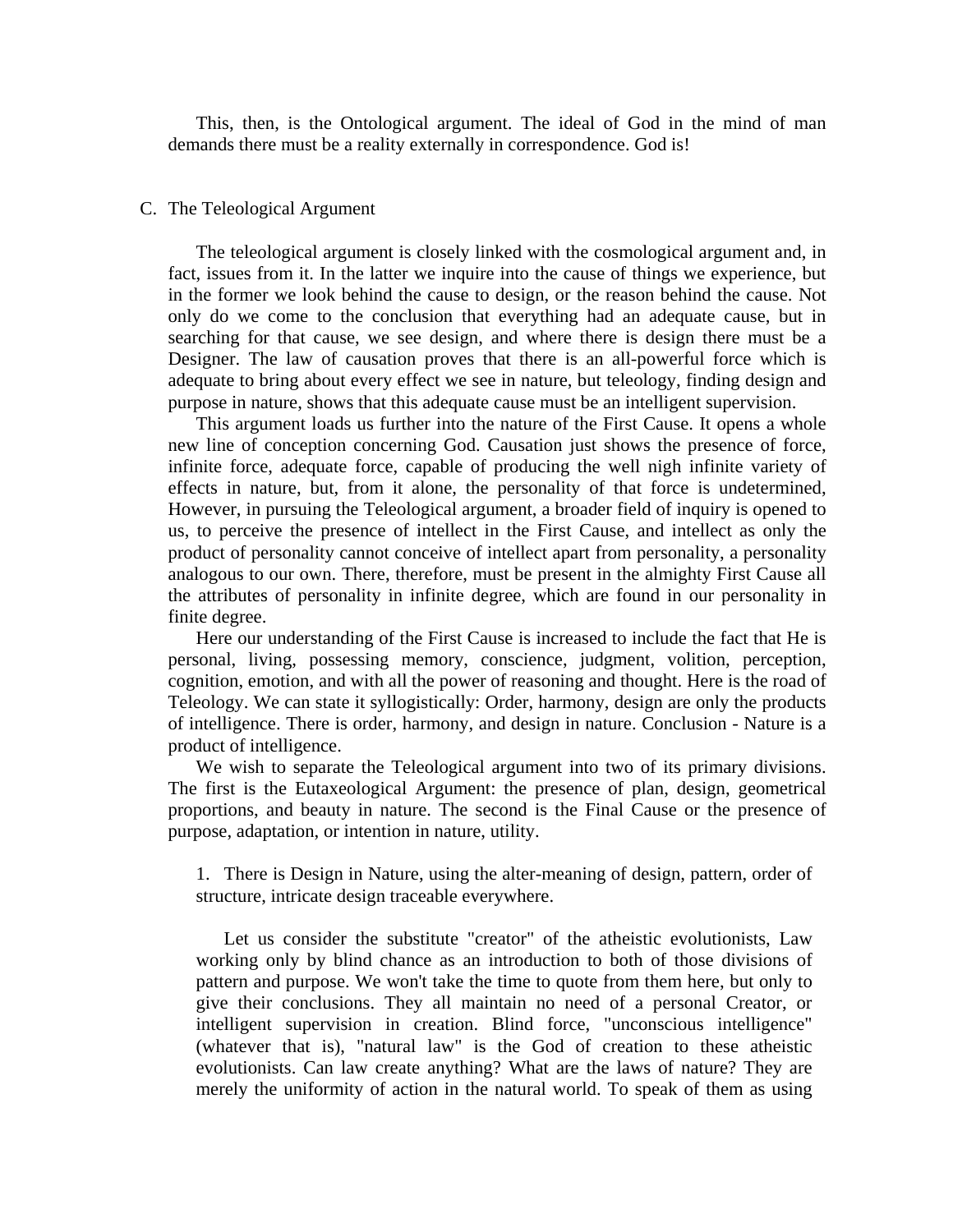intelligent forethought and supervision without an intelligent Lawgiver is as nonsensical as to speak of the laws of the commonwealth of Florida without a cop or judge or legislator. Man has found out that certain forces always work among a given line of action in nature, and he has called them "laws." This he does because they always work along a given line of action. Then he endows with infinite intelligence and power. Let us name the three laws of motion by Kepler in his Principia.

a. Law of inertia - "A body once set in motion, will move forever in a straight line with uniform velocity; provided no force acts upon it. Science knows no energy but from without." Plato, before Christ, said, "No motion without a mover." Heraclitus, B.C., stated, "All nature is in flux, perpetual change is the order of all nature."

b. Any force acting upon a moving body, its deviation from a straight line will be in the direction of the force applied and proportionate to that force. Action and reaction are equal upon every particle of matter in the universe and every particle of matter in the universe attracts all others with a force proportionate to the mass and inversely as the square of the distance between centers (Law of Gravity) (The Bible, "God weighed the mountains in a scale"). According to this there is not a "self-acting" particle of matter in the universe. A material substance existing alone in the universe would produce no change of effect, but given one other substance and you can have reaction. It is from without that change takes place and affects are caused. Law, then, is not the producer of the change but the method by which the change is affected, and this change given the same cause is always uniform. What is uniformity in nature but method? And method is certainly the result of pattern or design, and the last link in the chain of inference is, design must postulate a designer.

 Let us illustrate. Wherever on earth I see the particular designs which only human intelligence can produce, even though it be a ruins thousands of years old, I know man made it, not chance, not natural law, not unconscious intelligence. It bears certain indelible marks of human intelligence. The archeologists, the antiquarian, and the geologists proceed on the same supposition, an axe handle, a stone axe head, a hieroglyphic, a piece of pottery, not once do they say natural law, unconscious intelligence, but man made it. Would that they could use the same common sense in the marks of intelligence to be found in every work in nature!

 Approaching our first line of argument from the Eutaxeological argument, the presence of method design, pattern, order, harmony, and beauty in nature, I reason these can only be the product of intelligence; therefore, they must have had an Architect, a Designer. Am I to forsake all the logic and common sense I would use in the explorations of the ruins of a lost civilization, where I postulate a design shows a Designer, a pattern, a planner, an order, and an organizer? Does the presence of order and design in nature need any proof? The very fact that we can have science is a proof, "classified knowledge." Nature is not a hodge-podge,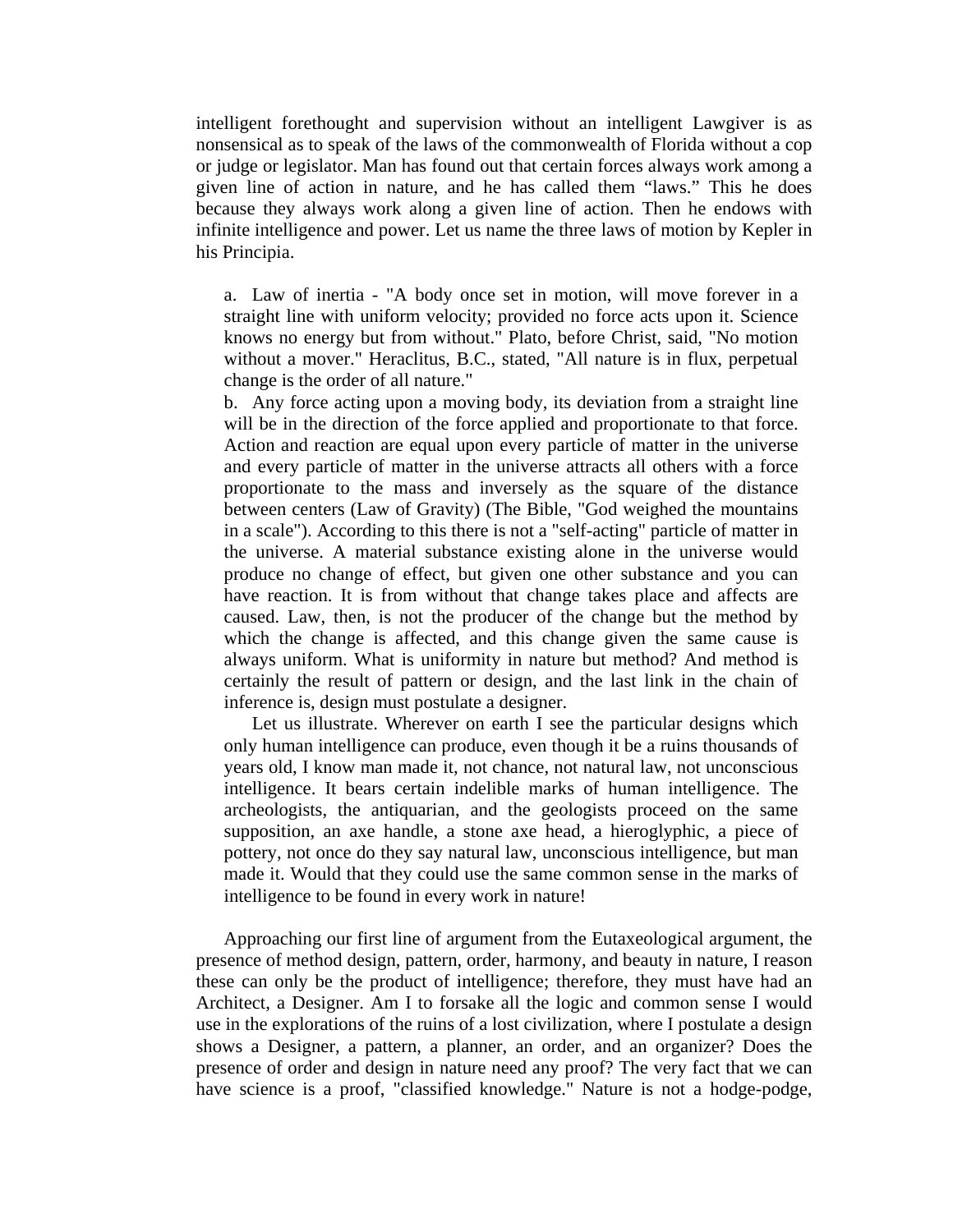disorder, disarrangement, but everything from the minute to the telescopic is intricate design. Let us see some proofs of design or pattern:

a. The Presence of Geometric Proportions in Nature

 When God made man, He put within him the same sense of proportion that exists in perfection within Himself. It is engrained in man to abhor an unbalanced dwelling, painting, or statue. The universe is the very embodiment of mathematics. Pythagoras projected his philosophy of numbers as the secret of the universe, claiming that the divine Architect used mathematical proportions and figures as the very basis for the astronomical universe. From the atom, the building blocks of the whole universe with its fixed solar systems, of just so many electrons, revolving around a neutron to the orbits of the stars, all is geometry crystallized. Whether God makes a germ or an elephant, a molecule, or a planet, a virus or a sequoia tree, intricate pattern, and orderly formations are strictly adhered to.

1.) In the vegetable world. Every eye can see it, form, pattern, design is apparent, in the geometric proportions in figures. Look at the leaf of any plant or tree, with the unaided eye, or with a microscope. There are the beautiful angles and figures, and exact duplication in balancing the other side. The law of number is inflexible, in the flower, in the loaf, in the number of leaves to the branch. The whole science of Botany is a proof of order and pattern and is only possible because of it. There is a law here called phyllotaxy, which did not only show that all trees have some inherent abhorrence of misbalance so that they grow symmetrically and seek to correct any lopsidedness which may occur, but causes symmetry in the very composition of numerical combinations. The leaves on a stem, the flowers about a disc, are usually in the form of a spiral. These spirals vary in the different order of plants, and are classified by the botanist, according to the relative movements of genatrix and pole. There is a definite ratio of the number of leaves to the circuit, and the number of circuits around the stems, this is: one half representing one circuit and two leaves, one third: one circuit and three leaves, two fifths: two circuits and five leaves, etc., and science has found a relationship here in geometry and astronomy.

2.) Look at man himself - geometrically proportioned so that his body is balanced, could chance produce this? See it in all man makes - his cars, his house, and his paintings, even in his doodling. 3.) In crystallography and the inorganic world, the multitudinous snowflakes that fall in one snowstorm. Snowflakes all follow the law of the octave; perfect eight sided figures of exquisite beauty and geometrical perfection. In every science of which man is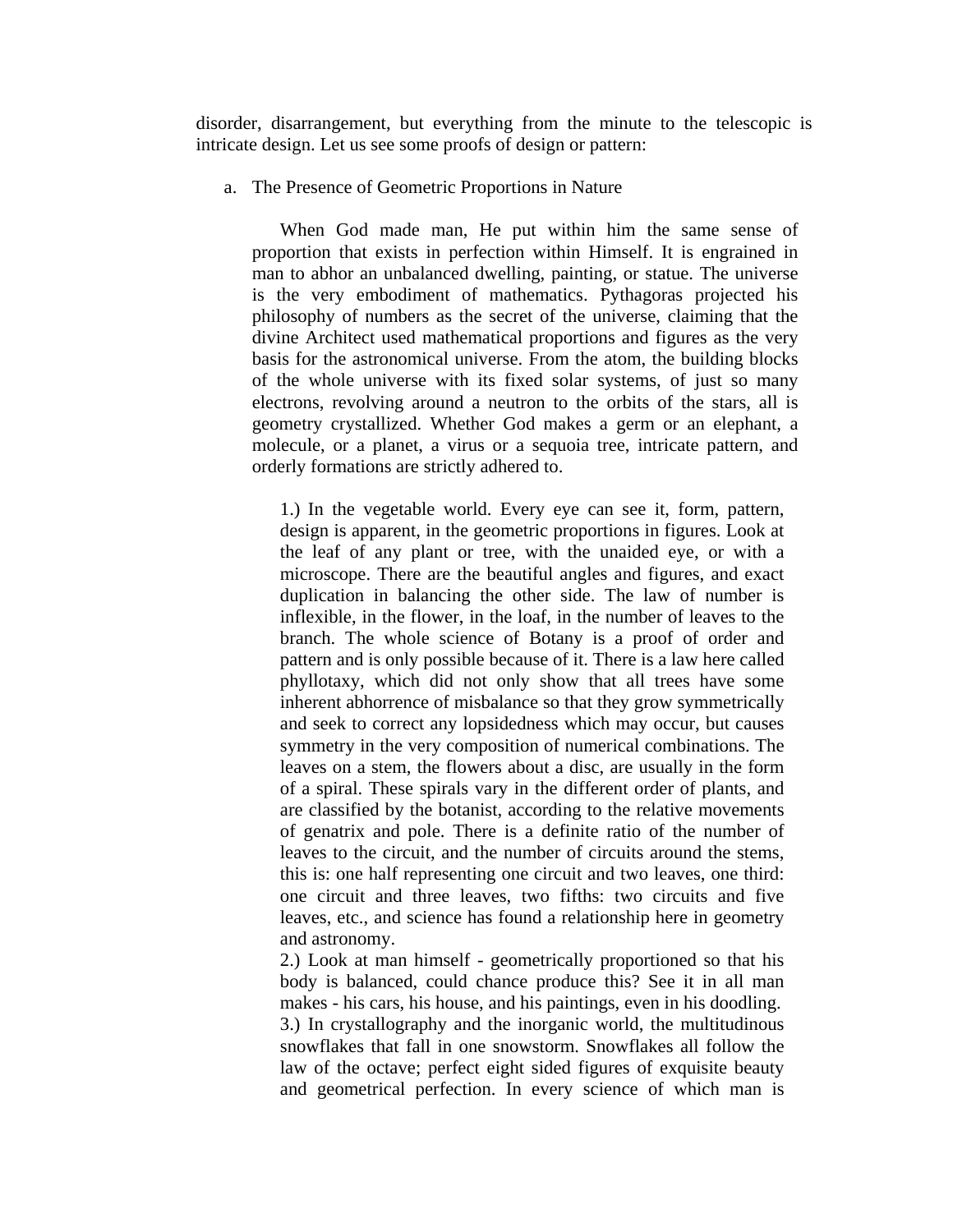familiar, there is the stamp of proportion, design, and pattern to the nth degree. This proportion and symmetry can only be by plan, design, and must of force postulate a Designer.

#### 2. There is Beauty in Nature

 Does this have to be proven? The very arrangement of the verdure of the earth, the landscape, the waterfall, the sunset, the sweep of the ocean, and the beauty of the flower: Beauty is everywhere. We ask, "What is beauty?" Since each person has a little different idea of beauty, I believe that beauty is twofold, one a sense of pleasure in color harmony, and second, to conformity of an object to an inner ideal each of us has unconsciously of proportion, usually, a blending of both. This could be only the result of design. The great Northern lights, the painted rainbow, the glorious sunset, the grand mountains, and the blending landscape, are all illustrations of color harmony and balanced proportions giving ideas of beauty and pattern.

 Nor is this beauty confined to masses in nature, but in the minute detail of all God's works these lines can be traced. The beautifully tinted and proportioned flower is just as perfect and beautiful under a microscope as in the field. Multiply your eyesight a thousand fold and the dust on the wing of a butterfly is as carefully constructed and beautiful as the seen parts. Each of the 4,000 lenses in the eye of a fly is as perfectly constructed as the human lens. You see beauty is something close to the ideal we have in our imagination, some esthetic taste an animal doesn't have. It would seem to be only a product of personality in the realm of taste. Most beauty is not utilitarian, but exists for beauty's sake alone in the mind of its Creator, such as the adornment of our houses and persons. Most of the exquisite adornment of the male birds and animals serves no useful purpose of adaptation but is injurious as it makes him conspicuous. Evolutionists would make it serve a natural selection purpose but has no proof of it, and, if he did, he would be giving Final Cause proof. Beauty and proportion are handmaidens and show design as a result of intelligent forethought and of a Designer.

#### 3. There is Harmony in Nature

 There is a delicate balance of poising and counter-poising in nature of all properties. All bodies from the atom to the planet have the power of uniting in chemical and mechanical combinations, but also of separation. They have their mechanical combinations, but also of separation. They have their magnetic and diamagnetic powers, electric attractions, and repulsions, and all of nature is sustained by the harmonious adaptations of these properties of matter. Faraday states in *Lectures on Non-Metallic Elements*, p. 290-291 - "The world with it's ponder able constituents, dead and living, is made up of natural elements endowed with nicely balanced affections, attractions and forces. Elements the most diverse, of tendencies the most opposed, of powers the most varied; some so inert, that to a casual observer they would almost seem to count for nothing in the grand resultant of forces; some on the other hand, endowed with qualities so violent, that they would seem to threaten the stability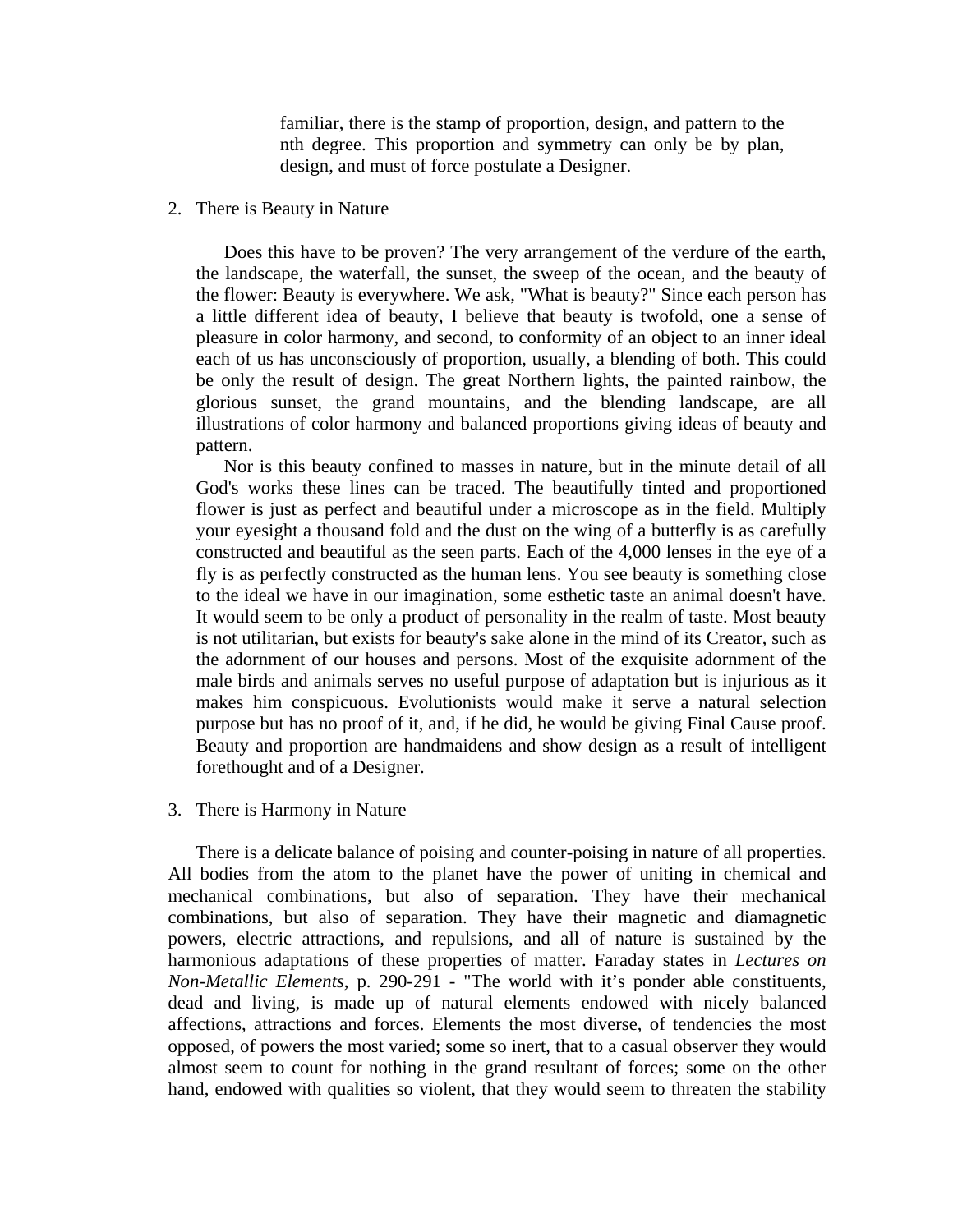of creation; yet, when scrutinized more narrowly, and examined with relation to the parts they are destined to fulfill are found to be accordant with one great scheme of harmonious adaptation. The powers of not one element could be modified without destroying at once the balance of harmonies, and involving in ruin the economy of the world." This is not a teacher of Christian evidences writing, but one of the greatest of scientists.

 It is impossible to imagine the almost infinite balance and counter balance in nature, making one harmonious whole instead of chaos. If left to chance how much harmony would there be in anything? You may try any experiment with chance and see the resultant chaos, but nature is not a chaos. There might be some storms, tornadoes, etc., but we call them "natural." Who knows, maybe these also are a part of the harmonious whole (They do clear the atmosphere and prune the forest trees of dead wood).

 Let us glean but a few of the multitude of illustrations nature affords. The greatest balance of nature is in the force called gravity, that mysterious, inexplicable cosmic glue which holds all nature together. From the atom to the stellar universes, all is held inexorably by exact mathematic force. According to the law of Kepler, every particle of matter in the universe pulls equally upon every other atom in the universe with a definite proportion balancing the wholes inversely as the square of the distance from the center of the mass. This attraction holds the atom together, the solar system, and the whole universe and system of universe, and all creation from rim to rim. Balanced with the speed of the bodies we have centrifugal force of gravity balancing centrifugal force of speed. What if some morning all this failed? The sun, instead of attracting the earth, changed the law of gravity and let go. Or the earth ceased to be attracted to the sun and sped out into space. In short order, of but a few hours further distance, all life would congeal into frozen space temperature; or, if the gravity were greater, it would be pulled into the sun and burned up, like kindling in a furnace. Engineers figure the sun's gravity pull on the earth as five quintillion tons all the time.

 How few stop to realize what a tenuous hold man has on life here on earth, or, to put it better, how wonderfully God provided just the exact environment needful to sustain human life here on earth! It takes but a very small change in the balance of environment to make life untenable. Even a very small change makes it difficult and arduous. We won't go into the full discovery of man's environment - such as that of the earth, and wise provisions made millions of years ago for man now to enjoy, nor the astronomical niceties of the right distance of the earth from the sun to make the temperature just right, not the tipping on its axis to give the temperate zone supporting life, etc. Let us just consider one - the atmosphere. The moisture in the air necessary to sustain human life is a point to consider. Without the 71% of earth's surface being water, so as to make the right temperature adjustment, the atmosphere wouldn't be of the right density. Earth's surface would be like the moon's, over 200 degrees in the daytime and 240 degrees below zero at night. God weighed out the waters of the earth just right. The atmosphere of the earth girdling it like a blanket, making it a thin sheathe for man, consists of in tons:

Nitrogen - 3,994,592,925,000,000 Oxygen - 1,233,010,020,000,000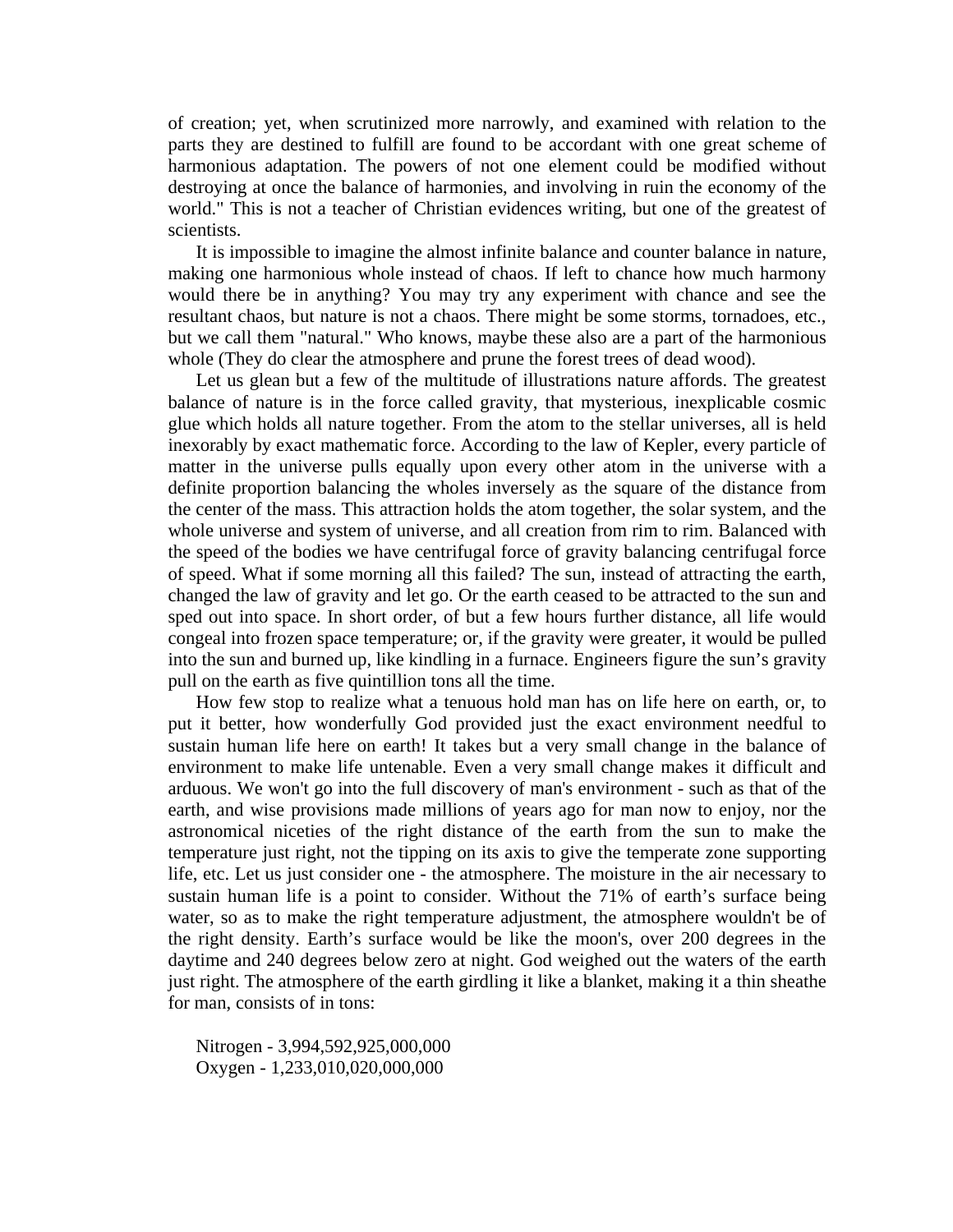# Carbonic Acid - 5,287,305,000,000 Water - 54,459,750,000,000 5,287,350,000,000,000

 The total equals five quadrillion, two-hundred and eighty-seven trillion, three hundred and fifty billion tons, stretching out some 500 miles into space. Man uses about one thousand million pounds of oxygen per day, and animals decay combustion, and fermentation takes about five thousand million more. What is to keep this supply steady, to return to the air usable oxygen? Every schoolboy knows - God has balanced this with the green living organisms, which use for their energy not oxygen but carbon dioxide. Just what all oxygen users discard as waste material, plants use for their energy; and just what plants throw off as waste, we use for our energy. Is this chance or harmony of design? The balance must be just right of oxygen with nitrogen in the air. Nitrogen is the inert diluter of air. Given more oxygen and we would literally burn ourselves out. Given less and increase nitrogen and we would smother, and require lungs so big as to fill all the space in our bodies.

Let me give one illustration to show this balance in the atmosphere to show balance and harmony. It is comparable to the ionosphere that bounces the radio waves off. It filters out the harmful cosmic rays. Within it is an hitherto unsuspected layer of oxygen. Let me quote from a report of the Smithsonian Institute, Washington, D.C., as read by its secretary, Dr. C. G. Abbot on Solar Radiation: "High up at an altitude of nearly 40 miles, there exists a small quantity of ozone, which is a form of oxygen whose molecules contain three atoms instead of the usual two. Ozone is a complete absorber of all the rays in the extreme ultra-violet from wavelength 2,900 - onward for a considerable range. This is very fortunate, otherwise our skin would be blistered and our eyes blinded, for these short-wave rays, which are totally absorbed by the ozone, are highly destructive to animal tissue. On the other hand, it is not less fortunate (sic) that ozone allows some rays on the border of absorption bend to pass, for these rays between wave lengths, 2,900 and 3,900, are indispensable to prevent rickets. The total thickness of gas for this ozone layer, if brought down to sea level, would be less than one-eighth of an inch (Though in that rare atmosphere it is several miles). It is astonishing and even terrifying (this doctor goes on to say) to contemplate the narrow margin of safety on which life depends." Were this trifling quantity of atmospheric ozone removed, we would all perish. If it were ten times greater, we could not live. Rickets would prevail universally. Is this an accident, a happenstance, one of those once in-a-lifetime or universe time, chance occurrences? Here is harmony; balance in nature pointing to a Balancer. Who planned it so? There are too many to be coincidence.

# 4. There is Uniformity in Nature

 We have already considered this uniformity in nature throughout our treatment of law, order, plan, and design, but we put it here also to complete our fourfold argument. Stated briefly, it may thus be put. Given a certain effect, if it isn't too wonderful, too complicated, though I know it was caused by something or someone, I still might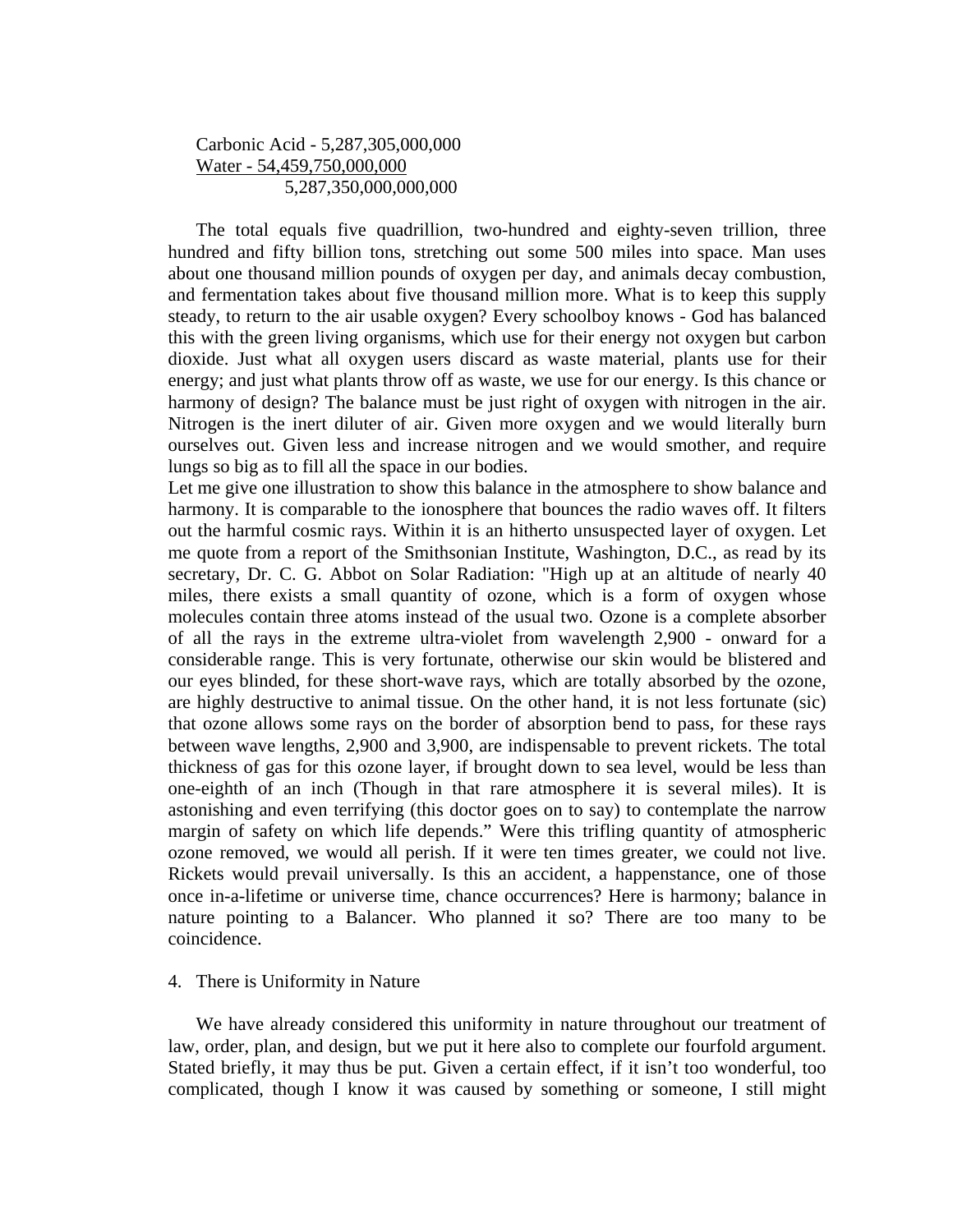concede coincidence, or chance in the arrangement, without a definite plan, or any necessary design, but if it happens again, I should as a logical thinking person begin to suspect some controlling intelligent designer, and if it happens again, and again, and as often as the same cause produces the same effect, I know there is a definite law at work, and not chance, but intelligent supervision.

## 5. There is Purpose in Nature

 This is true teleology (Gr. teleos - "end"; so directed toward definite end or purpose). Here also is the other meaning of the word design, which not only means pattern or blueprint, but intention; hence there is intelligent supervision in nature toward a desired intended end. Things in nature are not haphazard, but for a definite purpose, serving a desired end, and doing it to an amazing degree. This is called in teleology, "Final Cause. Cosmology is a First Cause, Teleology is of Final Cause." Stated briefly, the principle of final cause is that nature exhibits everywhere, to the finest degree, the evidences of purpose or end in all its forms, functions, and adaptations; and, these evidences form an infallible proof of intelligent origin and supervision by intelligence over nature toward a desired end. There is internationality in nature from the largest to the smallest details, The Final Cause of any object is the Purpose for which it was made. A watch is made to tell time. Its intricate mechanism of wheels meshing, and symmetrical design, its dial, and hands and beautiful case are products of design and pattern, but the Final Cause is for time telling. The beautiful house, for all its decorations, is for habitation. The automobile, for all its chrome, is for locomotion, even for its shining decorations and patterns. The eye is for seeing, the ear for hearing, the legs for locomotion, vocal cords for speaking, what else?

 Here we are further removed from chance, than in the idea of pattern. We can conceive of the wind, by caprice, swirling particles of sand into an intricate pattern. (Yet here definite laws prevail) but without an intention or purpose toward a desired end (Though it would never do it the second time exactly as the first in a million years and a billion times.) The idea that chance could serve Final Cause, and actually combine the many parts as of the eye, to serve the complicated purpose of sight is to believe a manifest absurdity. Logic has to dismiss such an idea, so the evolutionist brings in his "Mother Nature" and endows her with intelligence and infinite ability, but chance is excluded her; so they bring in "unconscious." This is, however, no better as an explanation of the well-nigh infinite adaptations in nature. Chance can never foresee or plan an end in view, nor continue to apply the same to all succeeding generations.

 Illustration: Mathematicians have figured out a law of permutations on chance. In seven figures –The possible permutations equal 5,000, (Though, of course, the chance that the seven would come out exactly in a row can be infinite.) The possible arrangement of the seven into different combinations is 5,000, but in its figures the possible permutations would approximate the incomprehensible figure of one trillion, 307 billion, 674 million, and 368 thousand (l,307,674,368,000). The chance of the 26 letters of the alphabet falling into their respective places by chance would be five hundred million, million, million times, an astrological figure. Yet the parts and functions of the eye alone constitute a figure a thousand times more complicated than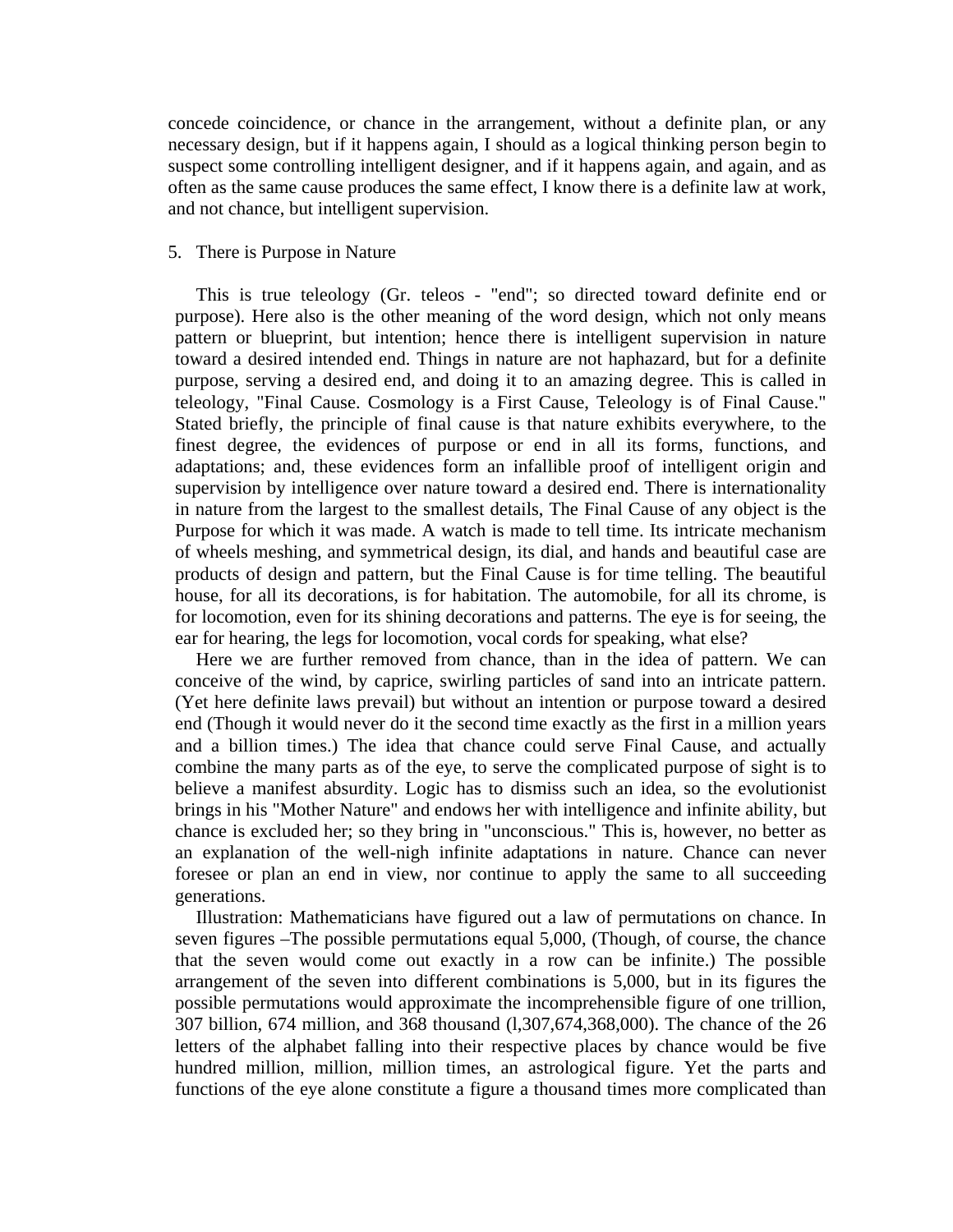the alphabet. There are ten million rods and cones in the retina, and about 137 million separate seeing elements.

 Illustration: Darwin, the evolutionist, warned against "the danger of ascribing intentions in nature," but he himself had to constantly affirm that there were intentions in nature. Like all the evolutionists and atheists, he despised the very thought of supernatural intelligent forethought and supervision in nature. In his various treatises on evolution, such as *Origin of the Species*, he found himself compelled to use over and over again hundreds of times such expressions of teleology as, "The adaptations of this organ or that organ," "wise provisions of nature," and "the purpose of this or that." What is that but intelligent supervision? How can nature, inanimate objects have "wise forethought" or make intelligent provision, or adapt something for a purpose? Adaptation and wise provision shows intention and intention is only a product of intelligence and intelligence in nature shows a final cause or God.

 If an organ shows utility or wonderful adaptation C or some usage, then it was so intended. "Utility is the yardstick of intention." Illustration: Can the very fact that respiration is carried out in such a varied way, by such diverse organs, be only an accident in nature? In one thing it is carried out by a lump, in another by gills, in another by the skin, in another by lungs, and in yet another by the leaves. Here is a great variety to get a common function, each suited to perfection for its own environment and function.

 Here, then, is our final argument in Teleology, which we shall bolster with evidences drawn from several of the sciences. Here we do not have to do like the evolutionist, search with a microscope and archeological spade for a missing link, and hail each newfound bone as a valuable find. Every science witnesses to intelligent purpose in nature. It taxes one's mental faculties to understand the blindness and willful perversion of truth of those who pass over all the abundant facts of teleology in nature to blithely say, "There is no God." No wonder the Psalmist says, "He is a fool." We hardly know how to confine ourselves, or what material to use of the impossibly large field of evidences before us. Men have spent a lifetime exploring one organ of the human body alone and failed to exhaust the field. We shall only take a broad sweep across many fields.

6. Evidences of Teleology in Particular:

#### a. Botany

 Here we call our first witness to the stand to testify to intention in nature, the science of Botany. Here, as in every other science, in the vegetable world there is not chaos, but order and arrangement pointing to purpose. First, is the mystery of Fructification, in which is wrapped the whole purpose of the continuation of living things.. Since the life span for every living thing is fixed, some provision must be made for reproduction, or the species will die out. Here, as in the animal world, lies the mystery of the whole life span tied up in the seed, carrying all the inherited characteristics of the parent stock and prophecy of all its future life, as in the watermelon seed, to germinate, sprout, grow into a vine, flower and in a few short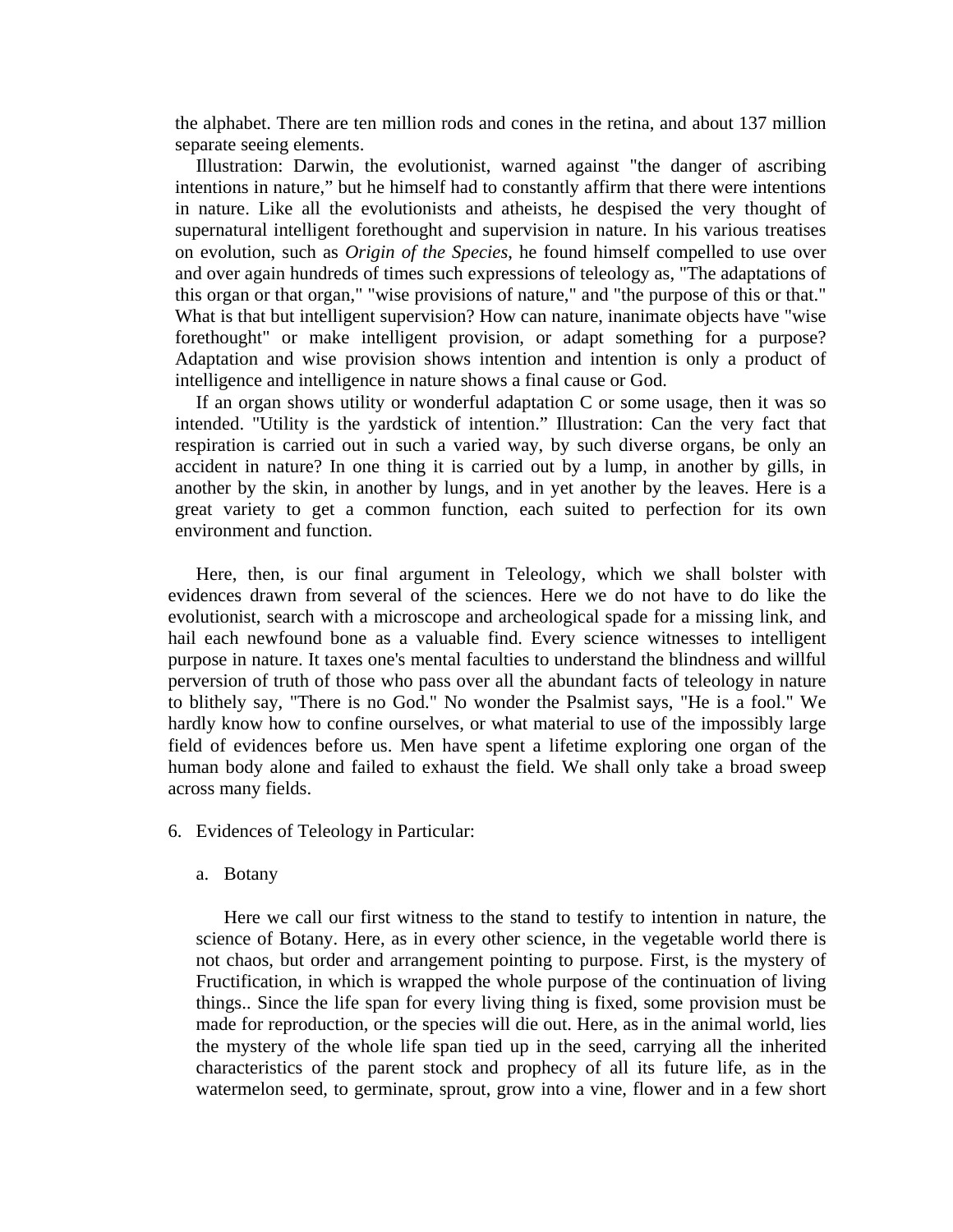months to lift from the soil through its roots, and vine the material to build one or more 40 to 75 lb. watermelons; to paint it with the beautiful colors gathered from the same black dirt, black seeds, sunset red meat, white and green rind, and from the same black dirt to gather the flavoring and sugar to make it edible, so that its seeds will be carried elsewhere. Yet, the whole force resides in the seed. Here again see the wonderful diversity of purpose in nature to see the propagation of itself by getting its seed spread abroad.

 The fruit bearing trees with its desirable tasting fruits are eaten by animals and humans and the seed scattered. There is no other reason for the sweetness around the seeds. Did the plant plan it that way? What about arid shrubs? There are the burs, as on the famous Florida sand sour, and the cocklebur, etc., sticking to the fur of animals and carried with them to other places. There is the wind driven seed, such as the conifer trees, with the winged seed, the thistledown, and the tumbleweed seed. Is all this accidental? Is it a self-acting principle of foresight and sagacity in the plant? To ask it is to get the negative answer. It must be some wise, intelligent outside Cause, a Creator Supervisor.

 Then there is the law, like produces only like which, through the millenniums, keeps alive any particular plant form, as also animal. Genesis puts it, several times, "After his kind." The greatest of the zoologists, and botanists, after the lifetime effort, have not been able to break down the barrier placed by God at creation. They may cultivate and develop a plant and animal within any given species and even cross some within a species, but have yet to cross a species line. So fixed is the law of "after his kind" that any development is lost in one generation if left to itself. It reverts to the original parent stock. Here I wish we had time to take up the whole field of pollenization and the manifold methods used in nature to bring the whole fertilization of life. Pollen is the male coils in plant life. Without pollen there would be no fructification, no vegetable life.

 Some are windblown for inches or hundreds of miles to find the like female flower. A lot is insect carried. Illustration: The Yucca plant can only be pollinated by a certain kind of moth. This moth can only lay its larvae in the Yucca plant. Without the moth, the Yucca would perish; without the Yucca, the moth would perish. This moth lays its eggs only in the ovary of the Yucca plant. The larvae eat some of the seed and escape, but no seeds; they ripen without the pollen from the male flower. The moth does this job deliberately, rolling the pollen into balls, collecting it from the anthers, cramming it into the stigma. She does this as though she had studied under Luther Burbank himself in cross-pollenization at college. Since the beginning of time this particular moth has only and can only live by the Yucca plant, and the Yucca plant can only live by this particular moth. Who told them this? Where is the guiding intelligence in nature for this? Leave God out, and you have to give a college degree to this moth. Why is it that the flowers which must be pollinated by insects are beautiful in hue and fragrance, while those pollinated by wind (like the obnoxious rag-weed) either have no fragrance at all or just plain stink? Is it a freak of nature, an accident, that the flower depending upon the insect to carry its pollen, is fragrant and, as a by-product, puts out nectar and attracts the insect, and the one who doesn't need the insect at all, stinks? What other principle but intelligent forethought and purpose could make such an arrangement?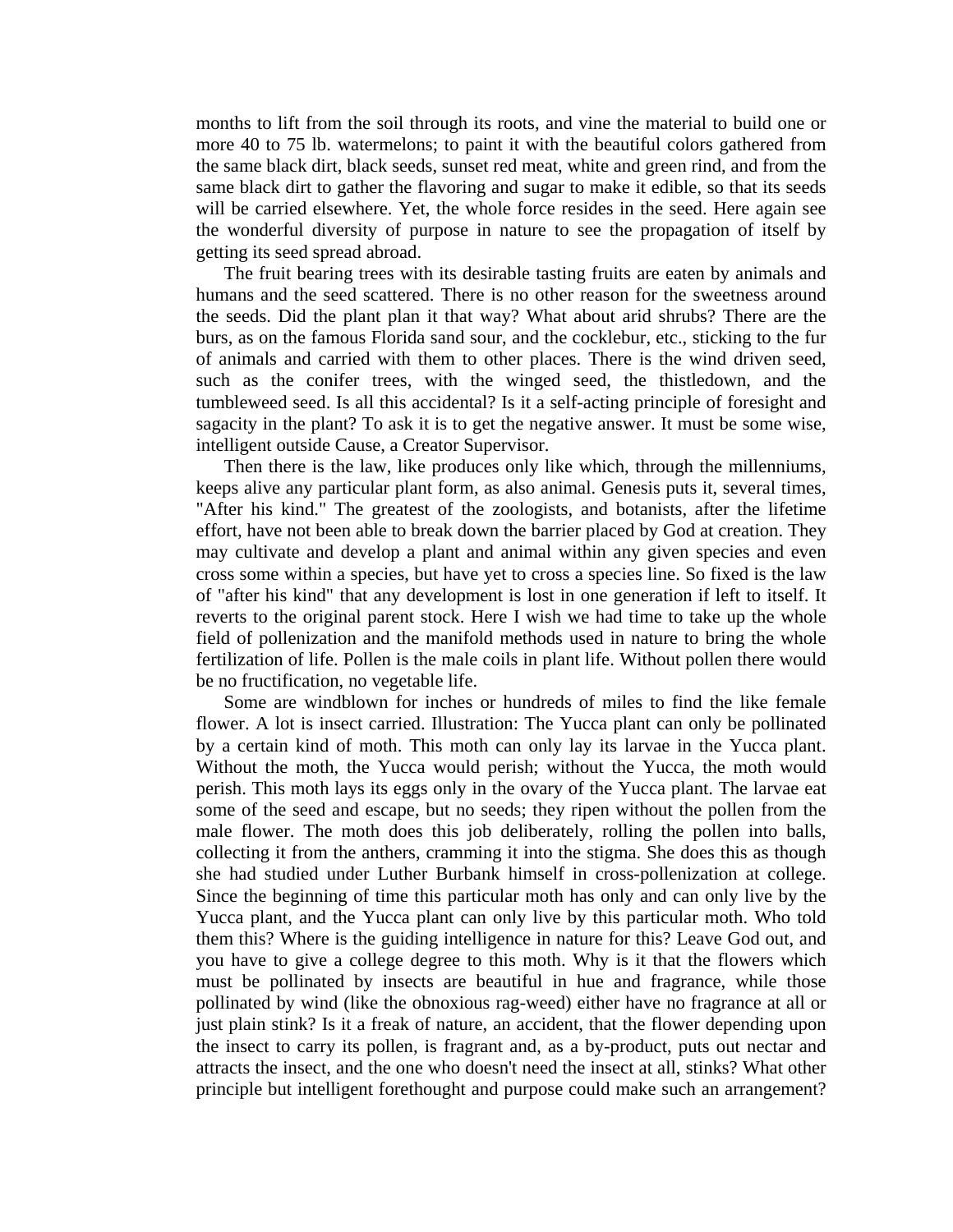There is the very color of green, painted everywhere in nature with only the glorious hues of flowers, autumn-tinted loaves, etc., for variety. That certainly speaks for intention. Psychologists tell us it is the most restful color, while yellow is the most arresting. They say, for a normal sane person to stay in the room painted a brilliant red for any length of time would drive him insane. The Air Force, using this, has used a soft green for the colored glasses. Let a rent occur in nature and it soon festoons it with green.

 We shall use one more out of the many, which could be used. Under the microscope the very composition of the leaves shows intentionality and utility, that is the process of photosynthesis going on in all green matter in nature from the algae to the giant ferns. It is well known to scientists that the animal body can assimilate no inorganic matter except for a microscopic amount of trace minerals. All inorganic matter must go through a process of transformation into usable food, there is but one place this process is carried out - In the green leaf. By photosynthesis, using the energy of light, the leaf converts inorganic to organic matter, and nowhere else except in the chlorophyll is this done, supporting all of life upon our planet.

#### b. Zoology.

 The Duke of Argyll in *The Reign of Law*, p. 76 - "Nothing is more certain than that the whole order of nature is one vast system of contrivance." And he supported his whole argument from the provision of the animal kingdom by which flight is secured. The machinery by which the navigation of the air is accomplished is certainly a striking evidence of purpose in nature. The bird uses three adverse laws of nature to enable it to fly. One, the law of gravity; two, the resistance of air to a body passing through it; and three, the elasticity of air, as it reacts to compression, and rebounds. All of those would seem to counteract the flight of a bird, but, in fact, are utilized by it. Most of the birds stroke between 125 to 200 times a minute. The downward stroke of the wing, compressing air, making it react, offsets gravity while the set of the feathers pushed forward. The feathers are the strongest and lightest of animal tools. If the upward stroke does not to exactly counteract the downward stroke and nullify it, there must be some provision made. The upper part of the wing is convex and the feathers under lap each other, the downward stroke compresses them, while air can pass through on the upward stroke, and being stretched backwards from the wings, makes the air to escape backwards. No bird can fly backwards. The humming bird and swift seem to, but in reality are falling backwards by gravity pull, not flying. Much more could be said. The hollowness of the bones of a bird, unlike that of any other animal, the smallness of head, yet largeness of eyes, the multifarious kinds of feathers, according to the kind of flight, from the soaring of the small swift and swallow, to the mighty flight of the albatross and condor, and the flight of insects. One aerodynamic school, after all kinds of tests and mathematical calculations said, "By all the laws of aerodynamics the bumble bee cannot fly."

 There is much more we could use here. Let me name a few, just before we take our own prime example, that of instincts and habits. There are all kinds of eyes in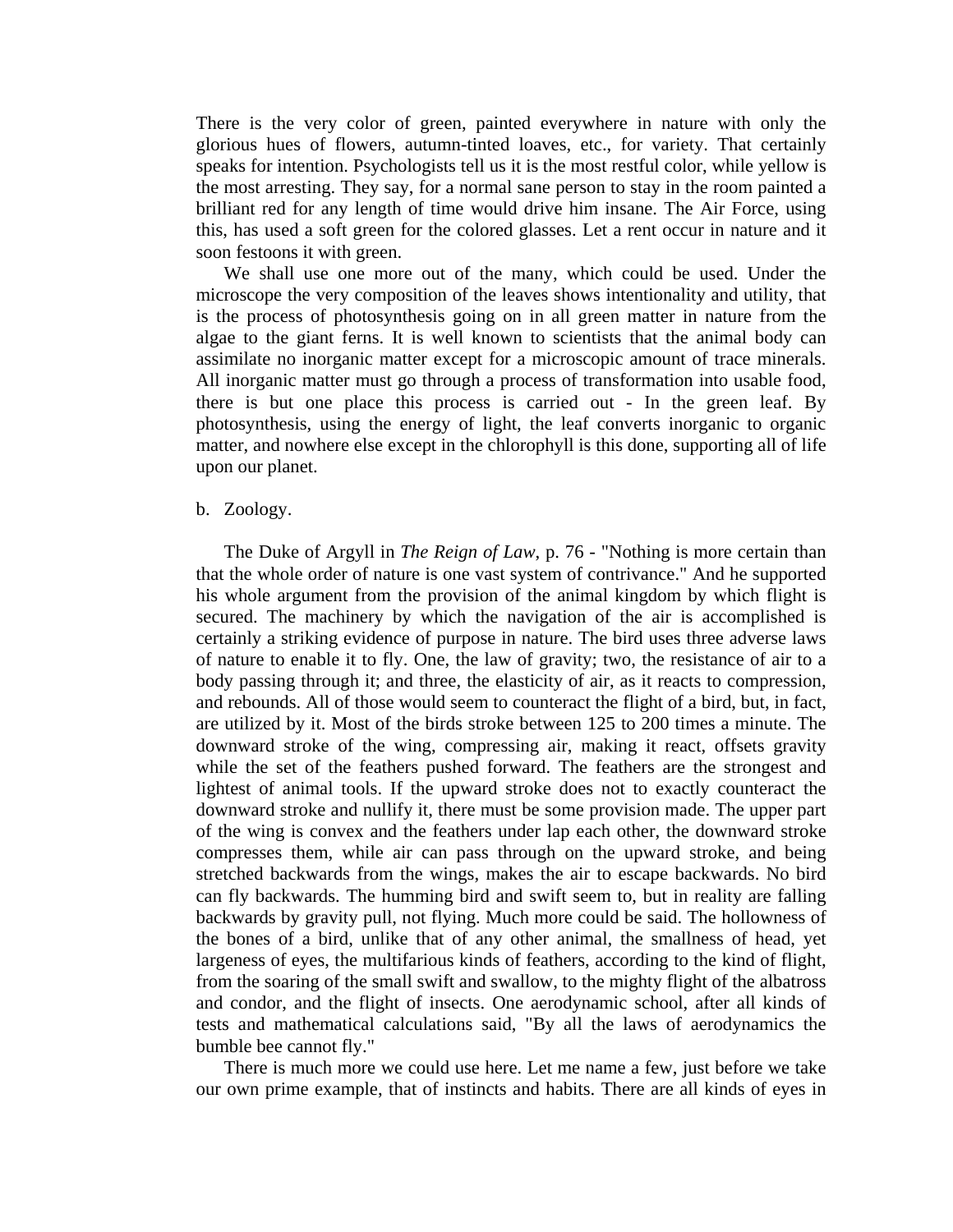nature - the stalk-mounted eye of the land crab, the multi-lens eye of the house fly, with 4,000 different individual lenses in each eye, making 8,000 eyes in each fly. There is the bulging curved eye of the rabbit, so he can see behind his back; that large light-gathering eye of the night flyers such as the owl, the telescopic eye of the bird. One of the rarest is the tropical fish called the anableps. As it swims along, half the eye is above water and half underneath, with two distinct pupils, with different refractive powers, one to see in the air, and another below the water.

 Look at the variety of tongues all serving best their individual purposes. There is the frog's tongue, rooted at the front of the mouth to give it length for grabbing insects. There is the gecko lizard's tongue, so long and agile, it uses it to wash out its eyes. The biggest is the anteater's lingual appendage. The anteater's head, as long as it is, is not long enough, so his tongue goes all the way down and is fastened to its breastbone. This enables it to lick out the ants from the largest anthill. In many creatures, nature has combined teeth and tongue. A penguin's whole tongue is spiny, lest its slippery fish and shrimp diet escape it. A flamingo's tongue is spinefringed to act as strainer. It grabs a beak full of mud and strains it out to leave the seafood. The ultimate in toothed-tongue combination is the common garden snail. Its tongue bears 135 rows of teeth, with 105 teeth in each row, so as it chomps its way through your flower bed, it is using 14,175 teeth.

 In the realm of the senses, man is a dullard. A honey bee can tell time accurately. If sweetened water is set out for it at a certain time daily, it will start to arrive on the dot each day. If I told you to tell me when five minutes have elapsed, you couldn't do it within a minute or two. Even more wonderful keeping time is the grunion fish, which only visits and lays eggs in California beaches and nowhere else on earth. Only seven inches long, it spawns but once a year. Somewhere out at sea, the millions of grunion fish fool the striking of an eternal clock, they head for the clean sand beaches all at once. It is the first spring high tides, to the exact minute, continues four nights an hour later each night. There is just one wave higher than the rest. Mrs. Grunion must make that wave, not another. Fishermen know which one it is, and do not need to waste hours fishing. They can find out from the tide bureau exactly the minute. In they come; Mrs. Grunion takes that high wave, washes ashore high and dry; she digs into the sand, deposits her eggs, and must be ready by the next and last wave to go back out or she will perish there high and dry. If the wave is not high enough, next ones will wash away her eggs. Not for two weeks will a wave be that high again, then it washes back into the sea the little hatched grunion. Total time of the little drama of mating, egg laying them, and washing them take thirty seconds out of the whole year. How does the grunion know the exact tide, which is but a few seconds in a year? Is there no controlling intelligence?

 We could speak of hundreds of other super senses, but have you ever watched a robin dash across the lawn, then suddenly stop and listen? It can hear a worm under the ground disturb the earth as it moves. A mole can hear an insect walk in its labyrinth anywhere under the ground.

 Let us consider our final evidence from Zoology - that of instincts and habits in nature. They could not be the product of the intelligence of the animal or instinct, but something with which they are born. Every insect and animal comes into this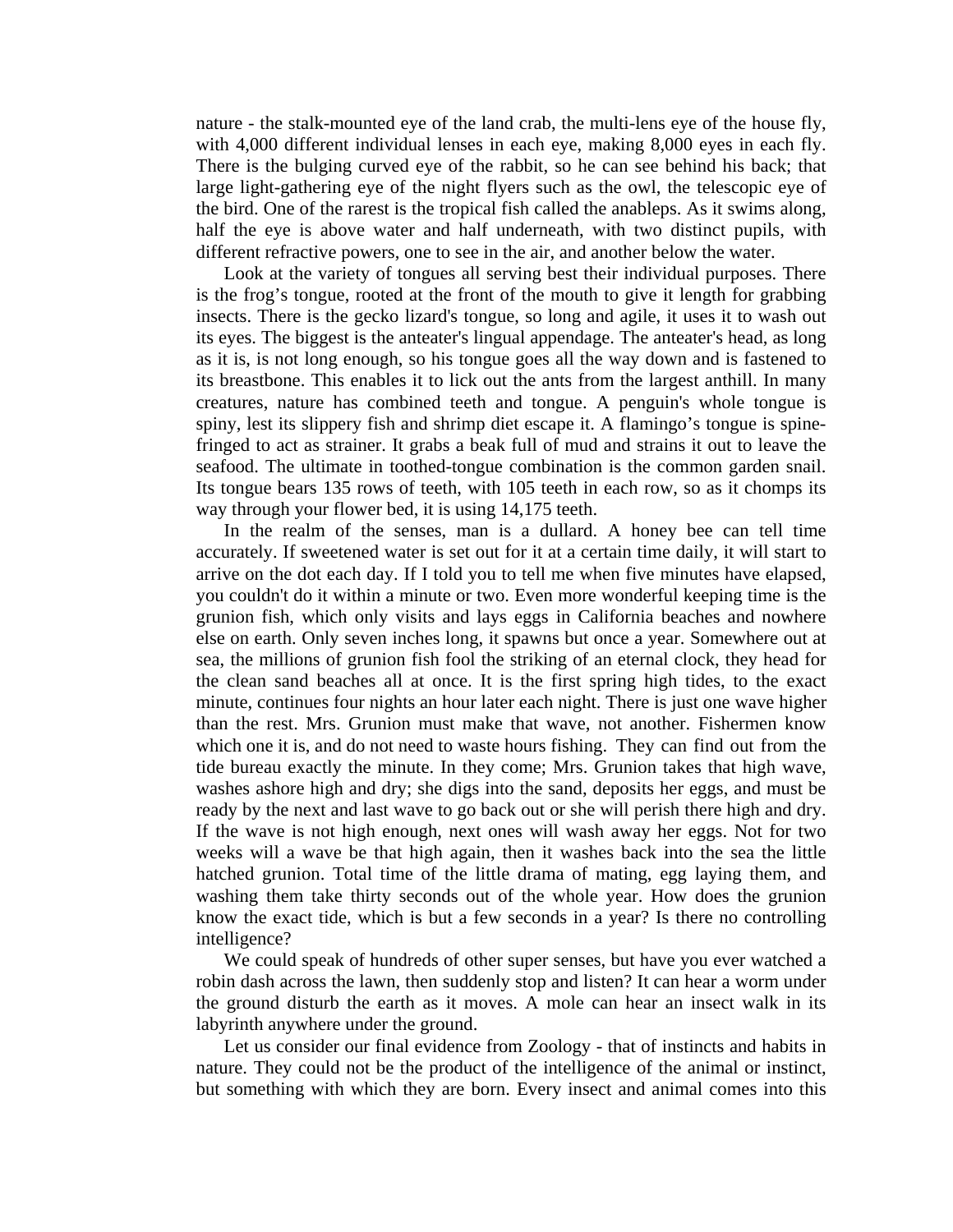life with a complete system of instincts built in, ready to fulfill its life's work without learning. The human infant must go through a complete learning cycle or perish. Here again our field is too broad; we must confine ourselves to but a very few illustrations. Among the insects there is the mud dauber. I have watched her sting a large spider in just the right place to paralyze it, and cram it into her mud tube, and lay the egg there. The baby couldn't live on a dead spider; it must have a live one, yet harmless one; dead meat would be fatal for it. She then dies, having never seen her offspring. Surely she must do this right the first time, and all for something she had no way of knowing. The first mud dauber must have done it rightly and every other one since then, or there would be no mud daubers; no evolutionary adaptation, nor acquired characteristics can explain that one. Look up the instincts of the honey bee, and the ant.

 Let us consider one more set in conclusion - The migratory instincts, and direction finders, of animals and birds and even insects. One of the most baffling mysteries of migration instinct is that of the eels from Europe and North America. At maturity the eels start from the rivers and ponds and lakes of Europe and North America and head for the open Atlantic, thousands of miles unerringly to the abysmal deep off Bermuda. There they sink to the depths and breed and die. Later there is an eruption of transparent threadlike creatures with bulging black eyes that come swelling to the surface in ever larger mushrooming streams; they break off into two separate streams, one heading east toward Europe, the other to North America. Both shoals arrive as full-grown eels to live out their adult life in the place from which their parents came some three years before, and then, to complete the cycle, head for the Bermuda depths. How could these unborn little eels know from whence came their parents over thousands of miles of ocean, to the very same point or stream? No American eel is ever caught in Europe, or vice versa. Furthermore, the maturity of the European eel is one year later than the American to make up for the greater distance they must travel. This is a great mystery, like the path finding of salmon through the trackless ocean. The salmon lays its eggs far inland up a river in freshwater. During the second year, the young salmon move downstream to the sea, ranging far for two years or more. Then they reach sexual maturity; in their fifth year, they head back for their birthplace to spawn, and will do it no other place. Hence the ladders around the great dams on the various western rivers like the Columbia. The salmon will bypass wrong forks, until they get back to the very place where they themselves were spawned. How? Some naturalists believe they are sensitive to a microscopic amount of the water from "their" river even far at sea, who knows? Eggs can be taken to another river, and that becomes their future spawning home.

 Birds are the most remarkable of the migrating species. Some winter in the Antarctic and summer in the Arctic. Why? Many fly four to seven thousand miles in migrations. Why does the whole species suddenly know it is fall; those born in a place, never been away from there, yet they get some weather report, or have a built in almanac, head north or south? It is estimated in North America alone ten million birds are on the wing each spring and fall in migrations. Some naturalists say, "Birds are sensitive to the changing amount of light end length of days in the fall and spring." Who knows, but how and where did they get the instincts? Could they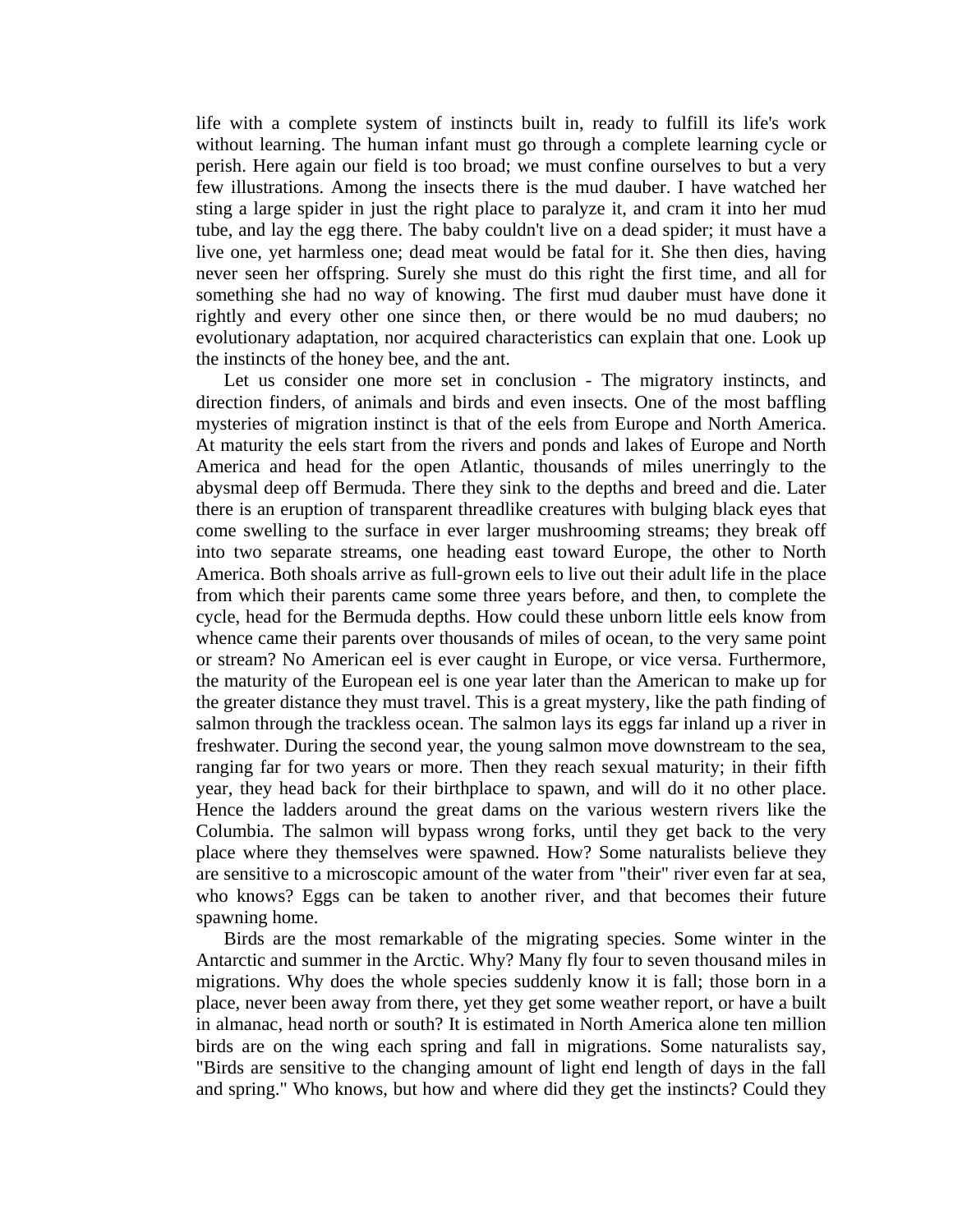develop them themselves, and how can a newborn bird "learn" where to go? The tern, which winters on Bird Key in the Tortuga Islands of Florida, is an example. Twelve were taken to Galveston, Texas and banded and released. Five of them returned to Bird-Key - 800 miles away in a different direction from their unusual migration (maybe AAA mapped their course). Five were taken to Cape Hatteras, 1,000 miles away. Two were back on Bird Key in five days. Does the earth's magnetic field play a part, earth's rotation, all fail in tests? Revolve a bird on a turn table until its inner ear is hopelessly mixed up, and it still knows directions. Homing pigeons with magnets on each wing to confuse their magnetic fields have homed in perfectly. Night, day, directions, any confusing thing scorns to have no effect. They seem to have a built-in almanac, road map, auto gyro, rangefinder, weather map, compass, and, in some, radar (like the bat). Certainly this is enough to perplex the atheist, who denies any intelligent purpose in this. No other explanation will suffice. When these insects and animals were made, with all their mating habits, nesting habits, feeding and migratory habits, the Creator must have outfitted them to perfection, with all the instincts needed for their life-time and reproduction.

# c. Physiology (or Anatomy)

 George Gallup of the famous Gallup Poll, said, "I could prove God statistically. Take the human body alone - the chance that all the functions of the individual would just happen is a statistical monstrosity." He meant the vast number of evidences, the complex inter-dependableness of all the organs and nicely balanced functioning of all the parts, with their perfect adaptability to all their various duties is an over-whelming proof of the existence of God. It amazes the physiologist, when he sees that every bone, every muscle, every nerve, and their interplay, serves perfectly their intended purpose, so that the slightest disease or malfunction of one, throws the whole organism out of health and tune. A cut of the finger and lockjaw results from the tetanus germ; a small blood clot in a heart artery, and heart failure results; a small clot on the brain and a stroke occurs; a small derangement of a nerve in the brain and insanity results; the whole man is dependent upon every part as each serves its intended end. To consider only a small part of these wonderful parts of the body would occupy us for the whole year and not exhaust them. The Bible declares, "I am fearfully and wonderfully made" (Psalm 139:14).

1.) Skeleton. The human skeleton, both in its construction and use, speaks volumes for design and purpose. It forms a steel-like framework to give within the required radius, perfect mobility. Upon its framework is built the shape and pattern of the body, instead of being a mass of flesh, a blob of everchanging protoplasma, there is a fixedness of form and identity. Bones serve a lot more purpose than a hidden framework, or reinforcement. They give mobility to the body. With their marvelous system of joints and hinges of the right kind in the right places for the best motion, they give the ability to move. Where a hinge is needed, as in the elbow and knee, where a ball joint is needed as in the hip and shoulder, where complete flexibility is needed, we have the universal joint of the wrists; each serves best its own particular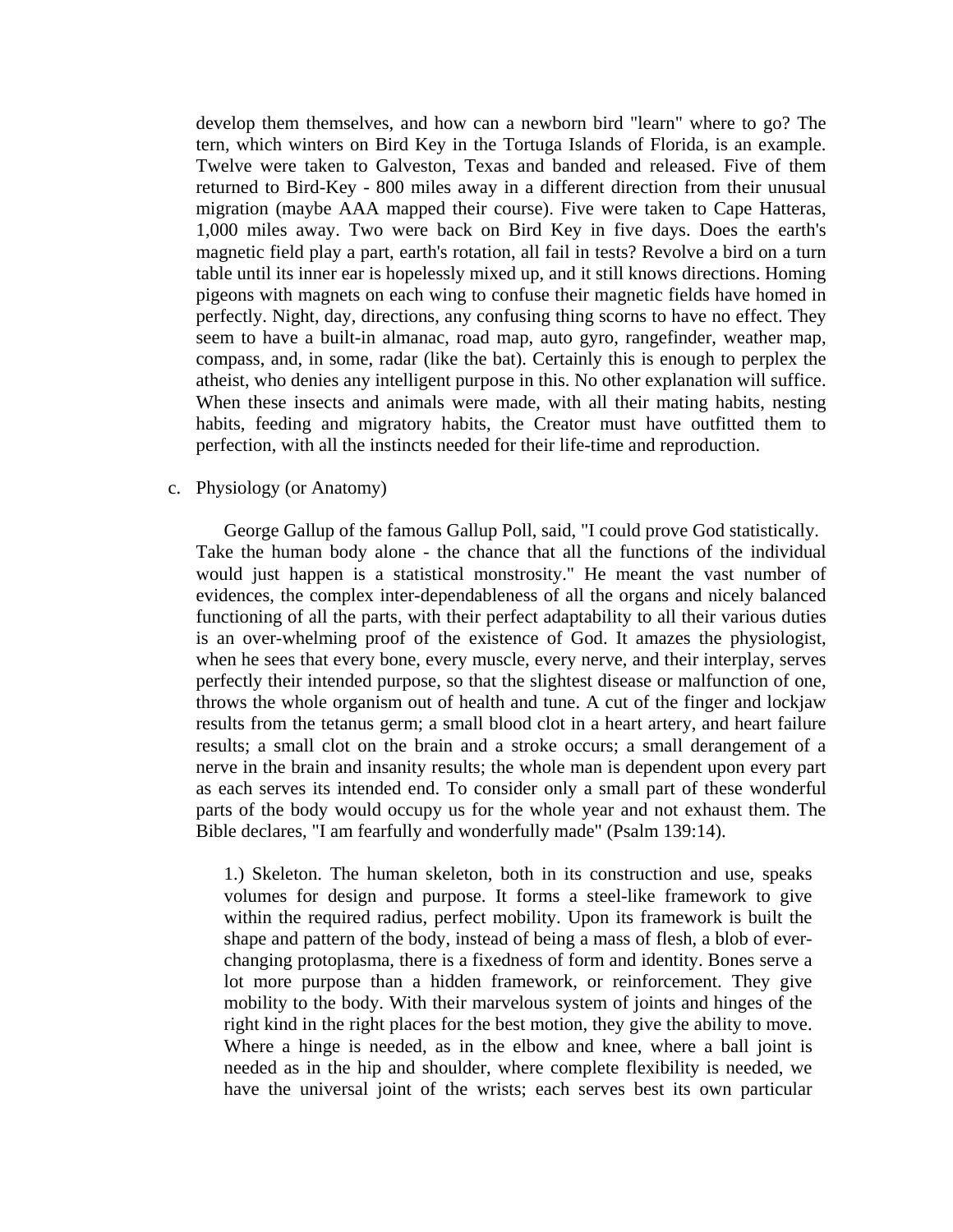motion. Is this an accident, or is this the highest kind of purpose? How wonderfully a built-in cushioning and greasing system is provided! The ends of the bones are smooth for loss of friction, the cartilage between the bones resists wear, and glands lubricate with mucilaginous oil from nearby glands (See the marvelous provision when something goes wrong with this lubricating system, as in arthritis).

 This is not all of the wonderful provisions supplied by the bones of the body. They are all thriving manufacturing plants in their marrow. Every minute 150 million red blood cells or corpuscles die, and must be replaced throughout life, or anemic death results. It takes six to eight weeks for the bones to replace one pint of blood removed. They also produce the white warrior coils of the blood stream, and, wonder of wonders, they are selfrepairing, reaching out by some mysterious force unknown to science across the gap of a break to build up a bridge across, until a stronger bond is made than the original. Is it purely accidental that the three most sensitive and precious of organs are the best protected by bone cavities: the brain by the skull, the heart by the ribs and other bones of the thorax, and the spinal cord lays which within the long backbone? All kinds of shapes, lengths, and kinds of bones are utilized in the more than 200 bones of the body, varying as the need or purpose varies; one but needs to watch a skillful surgeon, or piano virtuoso, to understand the wonderful flexibility afforded by the whole arm, hand and finger design.

2.) The Muscles. More than half the human body is muscle, called by one eminent scientist "the most remarkable stuff in nature's curiosity shop" (quoted from "Today's Health," January, 1956). They provide nearly all of our internal heat; they propel us into the world; they provide all for digestion in the energy needed; they suck air into the lungs; and even squeeze the tears from our eyes; the method by which this jelly-like substance contracts baffles the scientists. Every step requires 300 muscles, to balance the head, 20, and to balance the spine erect, 144. The body has over 600 finely balanced, with 300 on each side of the body. More than 100 million tiny thread-like muscle coils go into action when we take one step.

 There are three kinds of muscle cells: the striated muscles, sheaf like, for motion; the smooth muscle cells for involuntary actions of the internal organs, or motions like the dilation of the pupils; and third, the muscles found in the heart, a cross between the two others. All not only give motion and activity, but also are the most efficient machines in all nature for turning chemical energy (food) into mechanical energy (work - potential to kinetic energy.

 One of the nicest arrangements in the workings of the muscles is seen in the fact that the voluntary muscles control locomotion, etc., while the smooth involuntary muscles control all of the internal affairs, such as respiration, digestion, circulation. What a terror our lives would be to us if we had to consciously breathe, digest, etc., but they are maintained while we sleep, etc. The relation of tendon to muscle, the acting and reacting sets of muscles balancing each other to give, action, and reaction, the overlapping even piercing muscles, sliding through other muscles, all show an intricate plan, all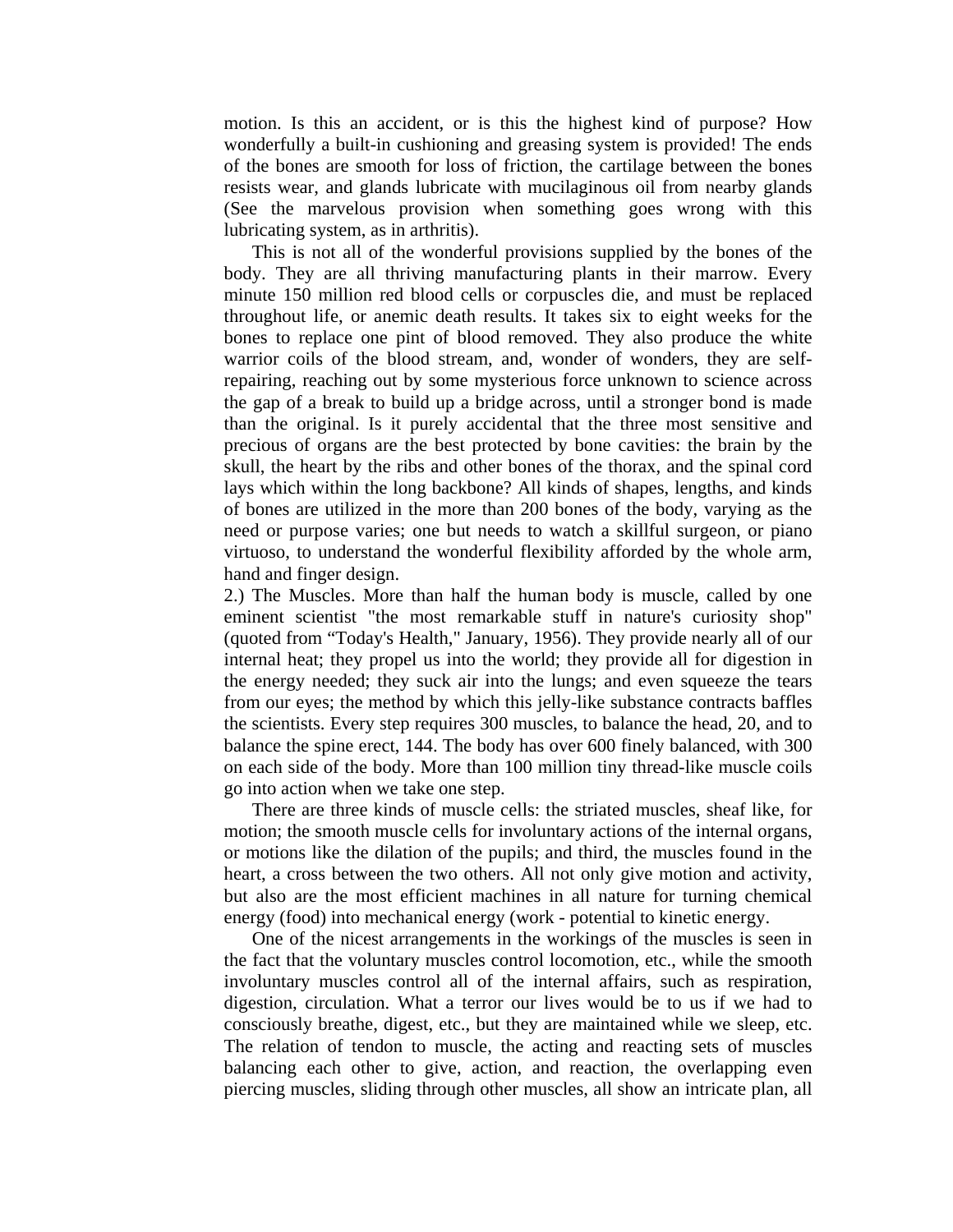adopted for the utmost action within any given sphere, all show the wonderful presence of purpose, evidencing an all-wise superintending hand of God.

3.) The Nervous System. There is located in your skull a central switchboard and control tower which receives all incoming messages, evaluates them, decides upon their importance, what action is needed because of them, and sends forth appropriate impulses. Every function of the body, voluntary and involuntary, receives instructions from the brain, and is connected with this central station by an intricate network of living telephone wires. Sensation or "feeling" is the message carried down the sensory nerves to headquarters in the brain from every particle of the body, through the various "trunk" lines, the main one being the spinal cord. Man has never built a comparable telephone line, yet, when he talks over the telephone, he "ah"s his admiration for the ingenuity, skill, planning, and forethought of the skilled artisans who contrived and built it, yet looks at the greater nervous system in man, and blindly says, "Chance built it, since there is no God."

 The brain itself comprises the most mysterious and marvelous machine in the entire world. The scientists and psychologists have never been able to fathom the workings of the human mind. They cannot tell how the white and gray matter combines in the brain to manufacture thought. Is the action chemical or electrical? (It has been lately proven that it is probably electrical.) How does reasoning work, what stores memory, imagination, etc? Can you study the human brain and not see design and purpose? Was it made for thinking or did it take it up as an afterthought? Did the whole nervous system evolve from something else, if so, what? Can there be no forethought or plan and purpose in it?

 There are two nerve sets in every nerve system, one centripetal or sensory, only carrying messages to the brain, the other centrifugal, or motor only carrying messages from the brain. Can this system be improved upon? Does it perfectly fulfill its mission? Then it must have been made for that alone and is a product of forethought.

4.) Digestion and Assimilation. Christopher Morley called man, "A human being is an ingenious assembly of portable plumbing." Since the body is made up of living matter, every one of the 26,000 billion cells must carry on its own complete life function of feeding or assimilation, secretion, reproduction, and death, therefore, it must be supplied with the two essentials of life, food and energy, and must be relieved of the waste matter produced by its life functions. Here enters the most remarkable interworking complex process of digestion, assimilation, respiration, and distribution, and elimination. From two centers of production, from the lungs, the energy or oxygen must be supplied, and from the digestive system the food must be prepared, both in acceptable forms, then the distributive system must take over and carry it to every cell of the body. That all these functions could happen only by some blind force or chance is a manifest absurdity. The work of digestion starts in the mouth where mastication by the teeth and mixture with certain alkali juices starts the conversion of food into fuel for the body machine. The food is voluntarily swallowed, and involuntarily propelled rapidly into the stomach. It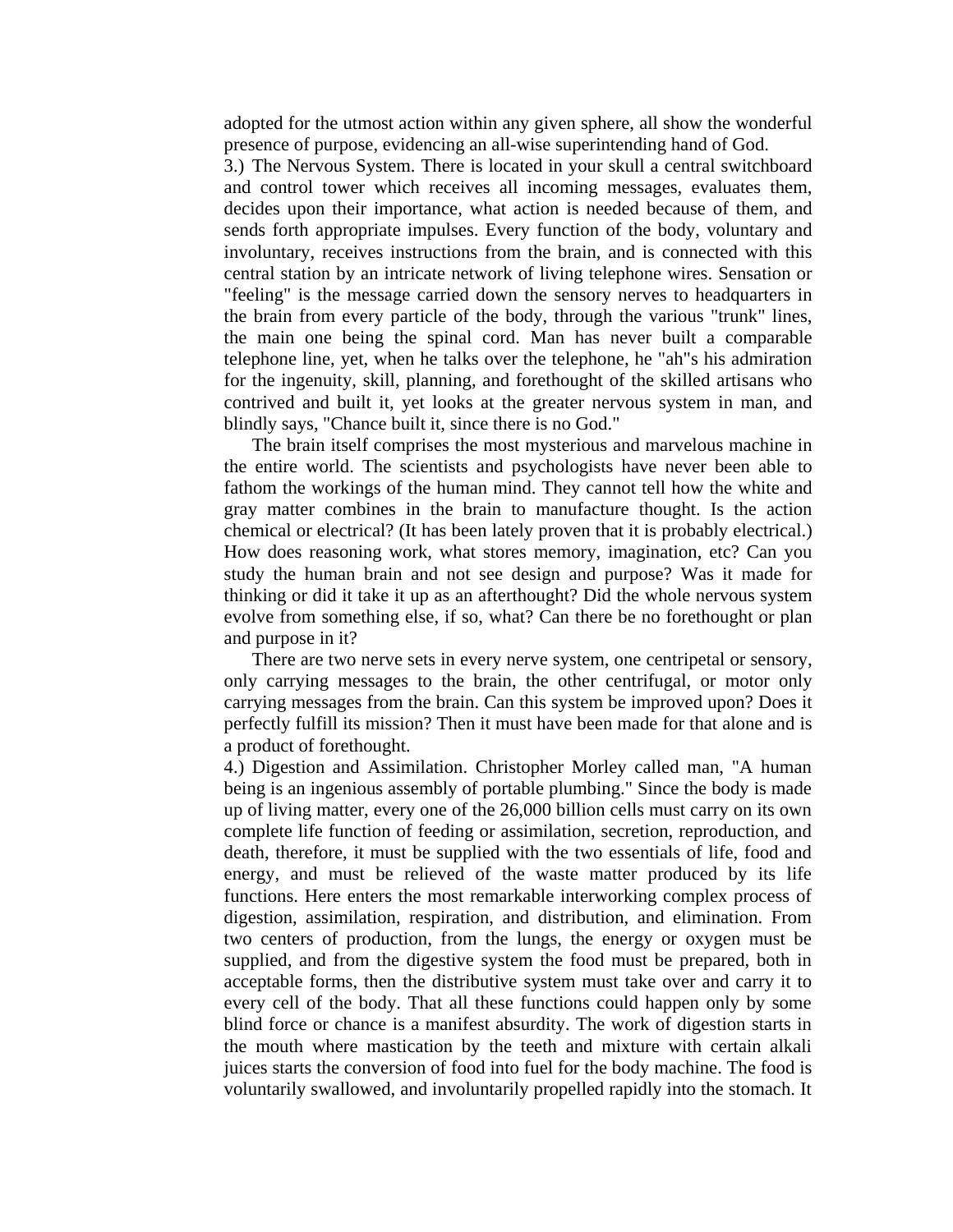takes but a few seconds here since there is no digestion in the esophagus, it is but a shuttle chute. It enters the stomach, which holds about five pints, and it is suspended vertically to allow the churning action' here for a few hours, the food is violently jerked from side to side by involuntary muscular contractions. Four gastric juices are mixed with the food, hydrochloric acid, pepsin, rennin, and lipase, each tearing down and converting different kinds of foods. Here some of the most powerful acids known to man are at work. When finished, a message is sent to the involuntary center of the brain that the work is finished and ready for sending further; back comes the message and the pyloric valve is opened, sending the food into the duodenum, about twelve inches long and the first part of the small intestine. Here a message flashed to the pancreas for a hurry supply of pancreatic juices, and 1½ pints flow in with bile from the liver and intestinal juices. Daily 4½ quarts of digestive juices flow into the food and most is recovered and used over again. Now the process of digestion is completed. The food is transformed into usable fuel for the body cells.

 How to get them to each cell? Fuel in the storage tank won't heat or produce. It must be transported to the furnace. In this case, the 26,000 billion customers called "cells." Here enters the liquid conveyor system called the blood and its central pumping station, the heart, and 60,000 miles of the living pipes. After 6,000 years of human history, man finally came to the knowledge that the pipe or tube is the most economical method of distribution. The small intestines have about million small villi its 25 ft. length and a spread out surface of 106 sq. ft. The food takes another three to four hours here, going slowly so the villi can take out of the mass of digested foods with all the nutriments needed to the blood can transport it where needed. Glycerin and the fatty acids pass directly into the lymphatic system and are distributed over the body. Glucose and amino acids are carried by the blood.

 Without unduly enlarging the notes, let us say something briefly about this conveyor system (the world's most wonderful transportation system). Something like five to six quarts of blood (pint to every 20 lbs.) courses through the miles of arteries, capillaries and veins to flick up the food from the intestines. Oxygen from the lungs is pumped through the heart. It completes the circle every 23 seconds, bringing back from the cells, wastes and ashes, to be purified. The center of this vast system is the heart, the world's most delicate, and yet the world's strongest and most perfect pump. But the size of the fist, yet in 24 hours, it expends enough energy to lift you higher than the Empire State Building, pumping 10,000 quarts of blood a day. It beats 40 million times a year, seeming tirelessly for the whole lifetime. If stilled but a few minutes, death results. Yet like all muscles, it must rest, so it rests between beats, and unwearied carries out its life function. Dr. Henry Morton Robinson, writing for "Hygeia," dares to say, after writing of "The Heart, Wondrous and Courageous Organ": "The heart, then, is a kind of electro muscular pump, contrived by millions of years of evolution." How; and on what did the animals or humans live before the heart was "contrived by evolution after millions of years?" Why aren't there some vessels being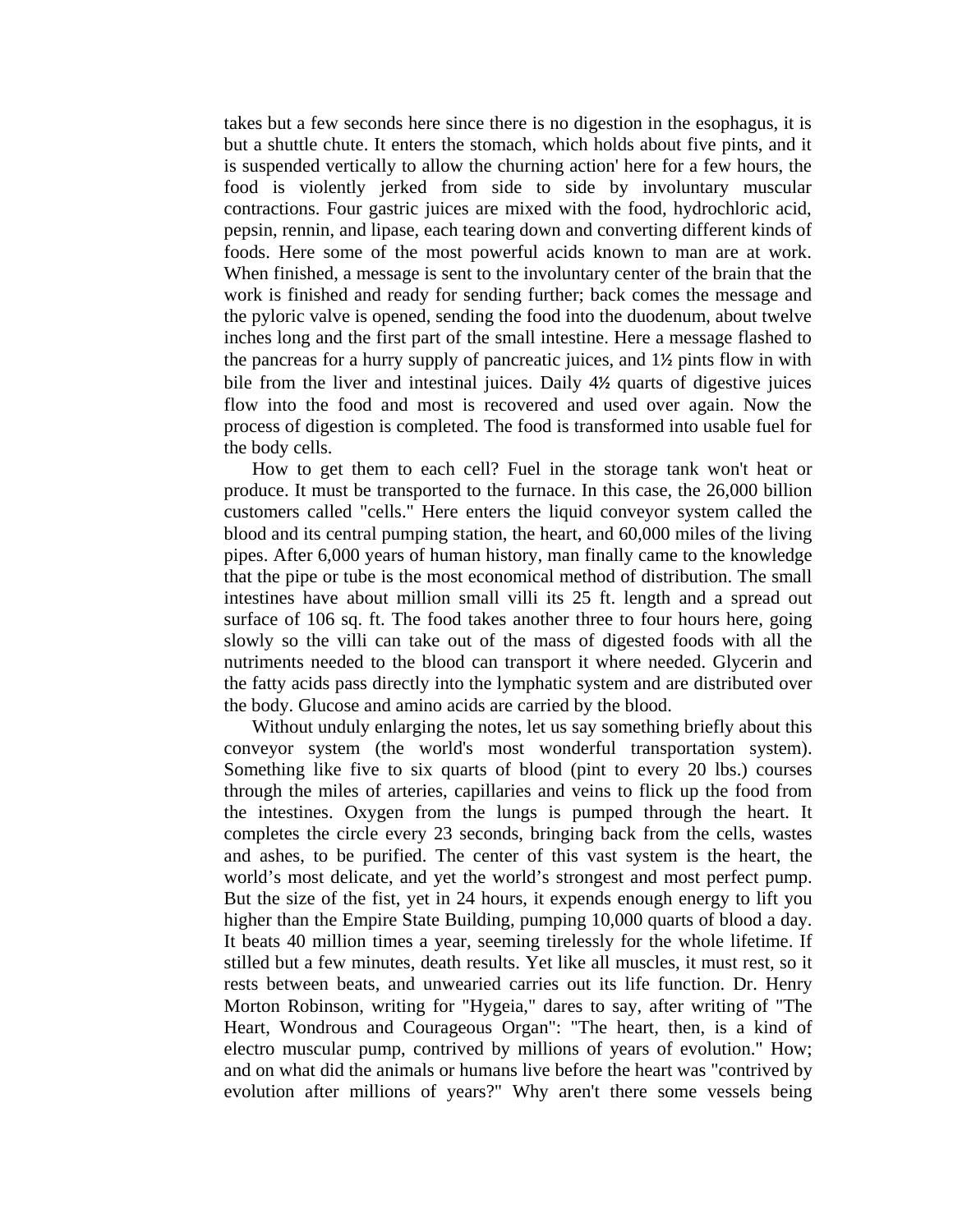developed now like it? Put God in there as the Contriver and lop off the millions of years and I will say "Amen."

5. The Senses (Especially of hearing, smelling, and seeing).

a.) Smelling. We speak of something as "tasting good," when really we should say, "It smells good," since the real distinctive "tasting" is in reality "smelling." You can only taste four tastes with their variations of degree, namely - sweet, sour, salty, and bitter. You are in reality smelling the other tastes. Pinch shut the nose and the highly flavored dish is only salty, also, as in you might have a bad cold. We used to take bad tasting medicine by holding our nose, but usually let go too soon and got the bad taste anyhow. All flavors reach the nose through the back door. They first travel down the throat, then up again by the air passage into the nasal cavities. You smell when you inhale, taste as you exhale. Here is why those high-up olfactory patches miss much of moderate smells, unless you catch a whiff, and want to sample it closer, you "sniff" the air and this carries the odor-laden air upward to the olfactory areas. Sniffing, however, won't help to taste, since it is the exhaling of air which carries the so-called "taste." Warm foods, therefore, taste better. Here is the advantage of "piping hot" dishes. The odorous mercaptan of the skunk is detectable, though diluted, to one molecule to billions of molecules of air. In "Science News Letter," May 2, 1953, R. H. Hainer of the Arthur D. Little Company, reveals this flows of the nose: "In each nostril, there is a lobe made up of some 1,900 'telephone exchanges' called glomecruli. These lobes are about the size of the end of the thumb. Each glomecruli sends 24 neurons to the brain. Those neuron bundles can be compared to a board with 24 lights. When an odor is detected, certain ones of these 24 neurons (light up) to form a code for that particular odor and no other. With only 24 neurons, it is possible to got 16 million patterns, corresponding to as many odors." How intricate and diversified!

 The same God, who made this olfactory area, provided the many odors of different hues in nature for enjoyment. How it enriches life. Coupled with the memory tract, each odor brings identity, and favorable or unfavorable memories. It warns, as the smell of smoke, or things cooking that are burning. It enriches with fragrance, it makes eating doubly enjoyable. It makes life just that much more pleasant. Can it be an accident, the external odor and the olfactory glands attune to it?

b). Hearing. Until one has lost the ability to hear, there is but a small appreciation of the world of sound we take for granted. We carry within our heads two of the most remarkable musical instruments over used. It is far more intricate and responsive than any musical instrument. The Grand Piano has but 220 wires, and a compass of but 7½ octaves, and requires several men to carry it, it is so large. The ear is less than one cubic inch across, yet has 24,000 cords of varying length, and responds to 12 octaves of sound, responding 12 to 60,000 vibrations per second.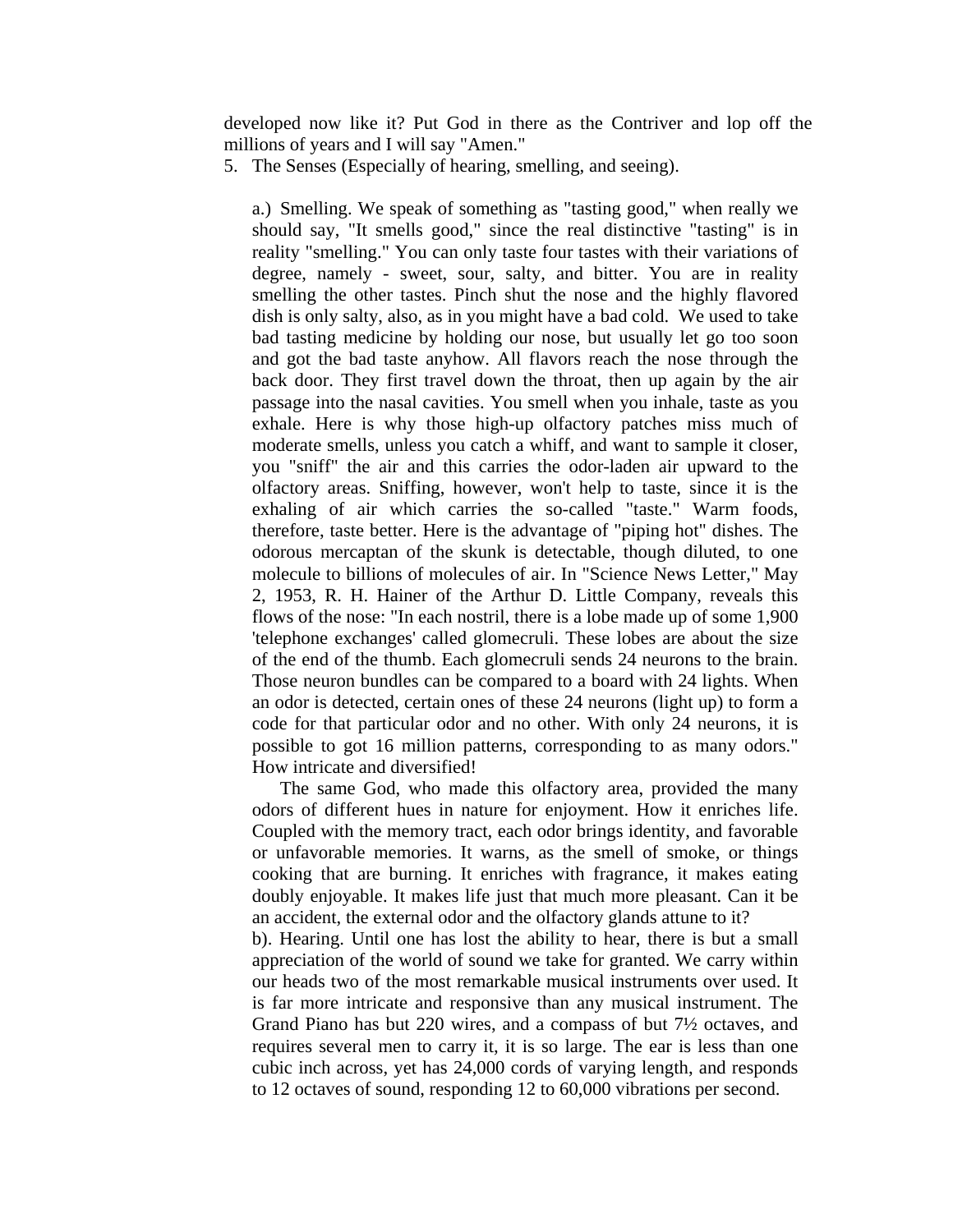c.) Seeing. Modern evolutionary science has been quick to call anything made by God as crude. They should take a lesson from the past. Helmholtz was very sarcastic about it, maligning it as a "crude instrument," but science has not been able to make anything to compare to millionth degree with it. Here is an intricate camera, combining a photometer, colorimeter, kaleidoscope, stereoscope, and rangefinder, self-cleaning, self-protecting, and self-repairing, with automatic shutter, with an adjustment from a few inches to as far as light will travel to it. Sir Charles Scott Sherrington, who was President of the Royal Society and British Association for the Advancement of Science, Nobel Prize winner, says of the eye, "To picture the complexity and the precision of this performance beggars any imagery I have. It suggests purposive behavior, not only by individual cells but by colonies of cells, and the impression of this concerted endeavor; it is no exaggeration to say, with the force of self-evident truth." Then he goes on to show the various cells working with mathematical and seeming prescience make all the various parts of the eye, with about 137 million separate parts. How do you explain the building and shaping of the eyeball, and the establishment of its nerve connections with the right point of the brain, and how to explain, not the eye, but the "seeing" by the brain behind the eye? This is the wonder of wonders in his book, *Man and His Nature*. Yes, how do you explain? How is one to explain the waves of energy falling upon the retina, transformed in energy to chemical electrical currents, in turn transformed into a mental image in the brain? Evolution says, "It developed over millions of years from a glazed-over freckle." If you can believe that, you may be dismissed from my classes, as I fear I can't be of help to you anymore. Here is an instrument good for not another thing on earth except that for which it was made, for seeing. Here is teleology.

#### d. Astronomy

 Laplace remarked that he had searched the heavens with his telescope but had not found God. The farmer remarked, 'I have searched the sack of flour, but have not found the miller." You cannot confuse God with His works, nor find Him confined within His works, but you may see His footprints and handiwork everywhere. I can search the watch without finding the watchmaker, but I know from it, that there must have been one, and get some idea of his skill and personality from his works. The Bible declares, "The heavens declare the glory of God and the firmament showeth His handiwork" (Psalm 19:1), so we shall consider them for teleological evidences. For thousands of years, man wondered about the stars and had many explanations of them. The most common and "scientific" was the heavens were a glass dome, and the stars, holes in it letting the light through. Some of the best astronomy was only astrology, still a growing concern in this so-called enlightened day. In 134 B.C. Hipparchus numbered but 1.080 stars. In the second century A.D., Ptolemy could count but 1,028 with the naked eye. Astronomers say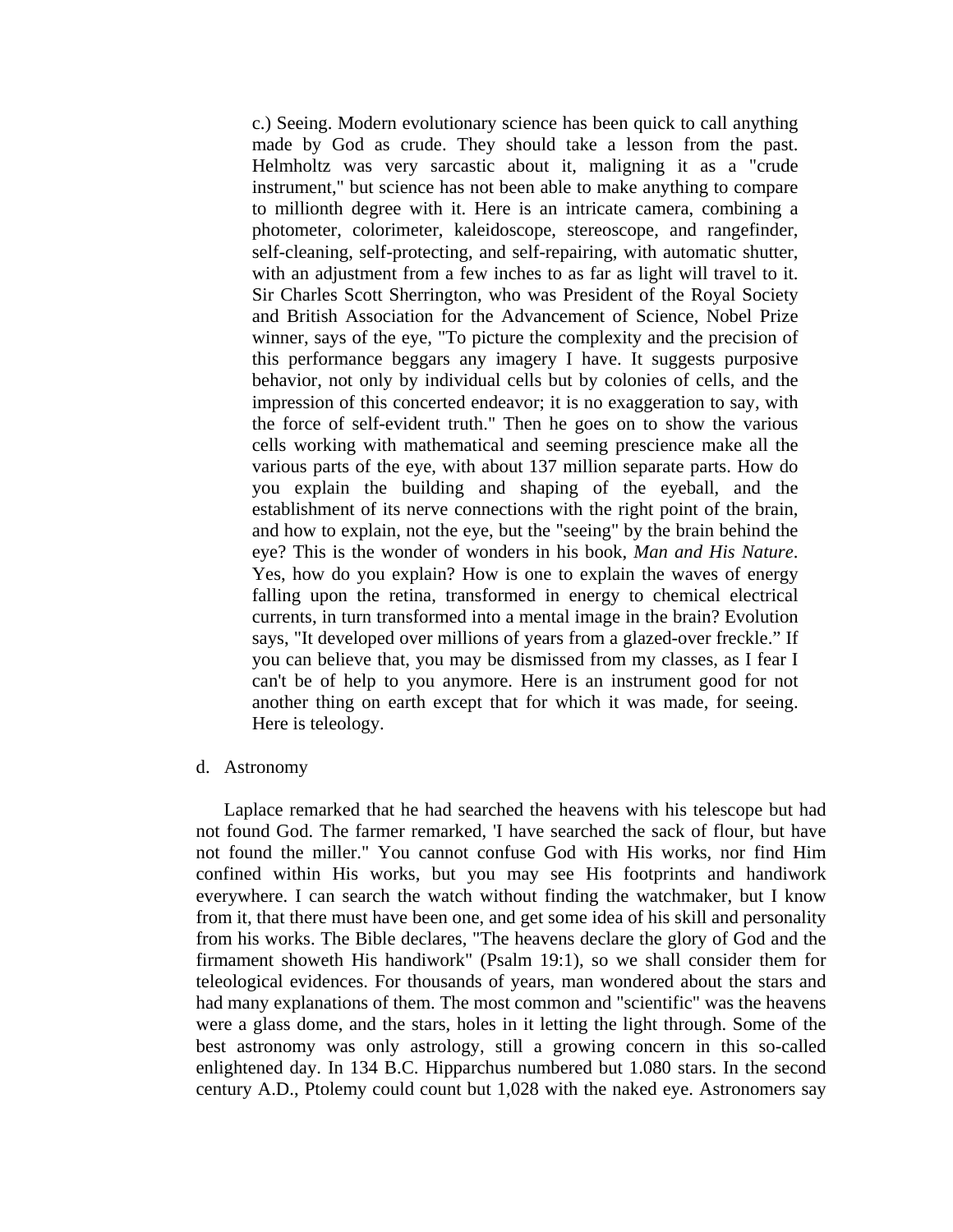with perfect vision you could count but 2,500 at any one time. With a seven-power set of binoculars you could count 120,000 (This is two times the crude telescope of Galileo, 1609 A.D.). The 100-inch Mt. Wilson telescope has taken pictures of 1,800 million. Our own Milky Way is said to have 100 billion or more, and there are 100 million to a billion universes like our own Milky Way. Each star in it is probably a separate solar system like our own around our sun.

 Men used to think that the sun got its energy by being stoked like a furnace with planets and asteroids, but that would supply not nearly enough. More than 1,300,000 of our earths could be poured into the sun. If the sun were a shell and the earth in the center, the moon could revolve around in it without touching the shell. The discovery of the secrets of nuclear fission and hydrogen fission, the secret of the sun's energy is seen to be the breaking down of the composition of its atoms into more solid form and more inert. With a surface heat of 10,000 to 12,000 degrees and internal heat of 40 to 70 million degrees, all metals would vaporize as in the atom blast, four to five million degrees. Dr. Tyndal said, "If I could heat a piece of iron the size of a 25 cent piece in New York to the same degree of heat as the center of sun, it would blast off all life as far away as Chicago."

 With the hundreds of millions of stars in our own family of stars, the Milky Way, and hundreds of millions of universes with their hundreds of millions of stars, you would think the space would be crowded with stars, but we have no idea of abysmal space. One astronomer put it this way, three wasps flying over Europe all by themselves and the skies of Europe would be more crowded with wasps, than space with stars." Let us carry our idea a little further. The sun is our nearest star, 93 million miles away. Light travels 8 minutes and 20 seconds from the sun to us. The very nearest star to us is Alpha Centauri in the constellation of Proxima Centauri, in the third magnitude. Light takes 4.3 light years to get here from there, or 25 trillion miles. Sirius is twice as far away or 53 trillion miles, 9.1 light years, six times brighter than our own sun. Our Milky Way is 125,000 to 200,000 light years across. Arcturus, 40 light years away, is 38 times bigger than our sun, 33 million miles in diameter, first star out from the Big Dipper. Rigel in the constellation of Orion is 460 light years away. Light left there when Columbus was sailing for America, just getting here tonight. It is 17,000 times brighter than our sun. After you leave our Milky Way, there is abysmal space; then universes out there bigger than our own, like Andromeda, "the chained maiden," faintly visible on a dark clear night as spiral of gas. It has over a billion stars in it. Our sun would have to be a billion times brighter than it is to be seen at all in it. The light I saw coming from Andromeda left there over one million years ago; light from Nebula 87, left there 8 million years ago.

 Here is another impenetrable mystery. Light, that frail thin thread of oscillation no man has yet been able to define, traverses the trackless course of all space at the incredible speed of 186,282 miles per second (over 7½ times per second around the earth) for over a million years from Andromeda, and finally tonight the very same light gets here and falls upon my eyesight. Stop over an inch or a foot or a mile, etc., and it gets there, too, to all points of space in all directions. Only 1.2 billionth parts of the sun's heat and light reach the earth. The rest radiates into all space, I guess to the rim of space itself. The thread of light left the incandescent heart of that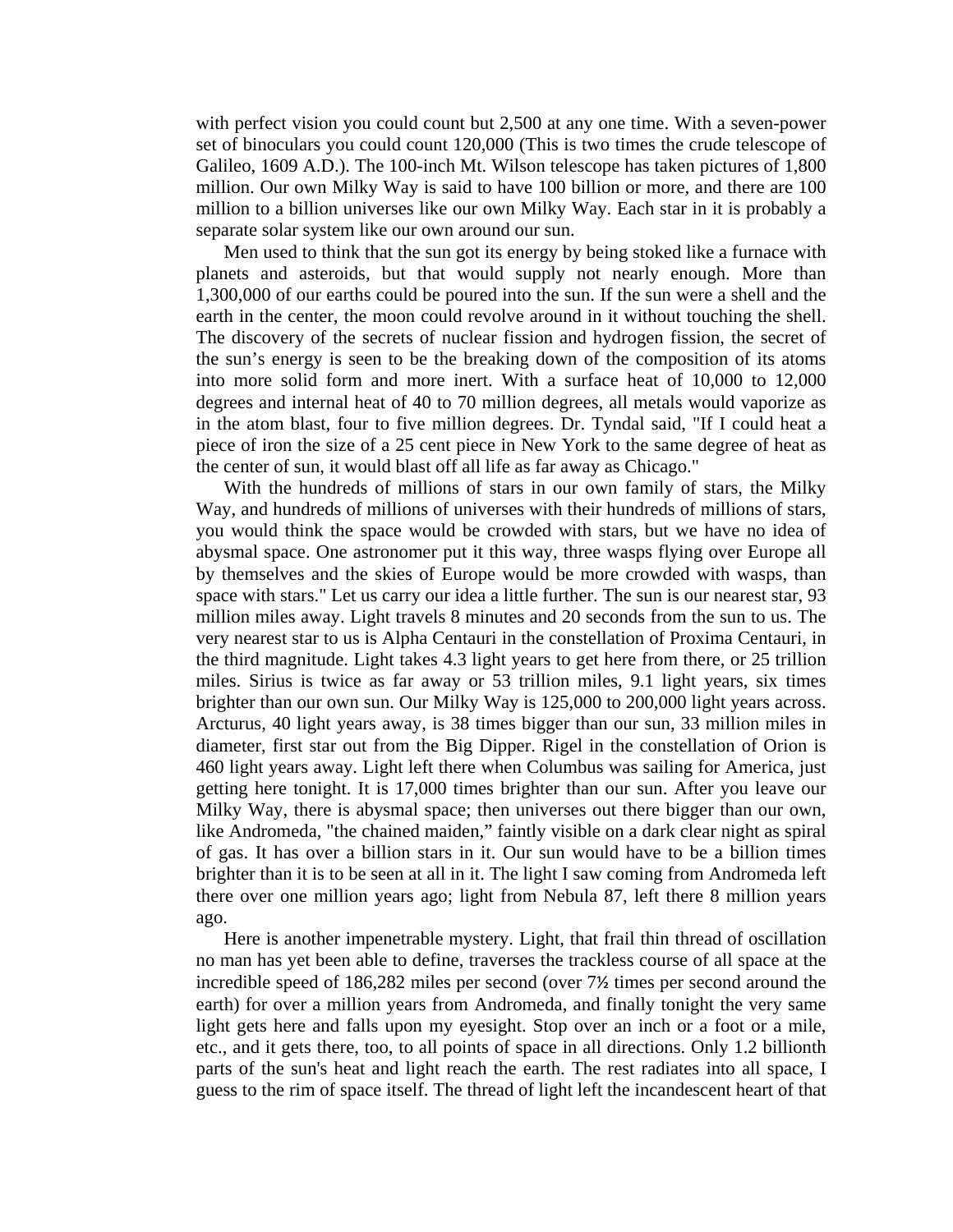blazing star in Andromeda, millions of degrees hot, it traveled through absolute zero in space, 461 degrees below zero, for one million years, and arrives here with some heat in it, if it could be measured, as the sun's heat for 93 million miles through the same absolute zero. Science calls this starlight, "Fossil Light" for such it is. We do not see the universe as to what it is, but what it was. The sun eight minutes ago, Sirius eight years ago, the Pleades, Job wrote about as it was 500 years ago, Andromeda, if it ceased to exist, would take us a million years to find it out. See why it is called "Fossil Light," it antedates the fossils by millenniums.

 Here is unimaginable space. Someone asked Dr. Hubble what he expected to see with the 200-Inch, the "big eye" on Palomar. He said, "I don't know what we will see, but I know what we won't see, over the edge." Consider the speed of the heavenly bodies. Here the mind soon stumbles and gropes for the hand of the constraining omnipotence. The earth spins like a top from East to West at 1,000 miles per hour. It rotates around the sun in its 180 million miles orbit at 65,000 miles per hour. Our whole solar system is traveling toward the star Vega, in a great rotation of the whole system around the center of the universe at a speed of 45,000 miles per hour. If our universe looks to other universes like theirs does to ours, then our whole universe, the Milky Way, is speeding at some fantastic speed in a spiral around some super center of universes, and who knows but God, maybe, the whole system of universes around some other system of universes, etc. Our sun dragging its great load of planets and asteroids and other lesser bodies, like a trailer four billion miles long with a speed 18 times faster than a rifle shot, yet it would take three to four billion years for our solar system to complete one orbit. Where is the controlling, guiding hand, if there be no God, for the swirling, twisting, speeding, and gyrating mass of bodies? How come the accident, then for their exact timetables? As the astrophysicists, note the mathematical niceties needed to fix a Sputnik into orbit for a few years, and think of the awful complexities needed for a moon, an earth, a sun, etc. to stay in orbit for millions of years.

 Let us close this section with the words of Sir James Jeans, one of the greats of Astronomy. "What, it will be asked, is the ultimate significance of the vast processes being worked out by the stars? Is there an Intelligence operating behind the colossal panorama of which we can see only an infinitesimal part? The universe is a magnificent and orderly system. The heat of the stars is being 'stepped down' by radiation, from the higher to lower levels of energy, and that process must eventually end when all energy is reduced to its final low-tensioned forms. The stars came into existence only to burn themselves out. The laws of thermodynamics bear this out." ("Reader's Digest," January, 1948.)

 The Bible is correct, "Thou Lord, in the beginning hath laid the foundation of the earth; and the heavens are the works of thine hands; they shall perish; but thou remainest; and they shall wax old like a garment." All science knows the universe is running down. We must ask, "What or who wound it up?" Is there no purpose or pattern in this?"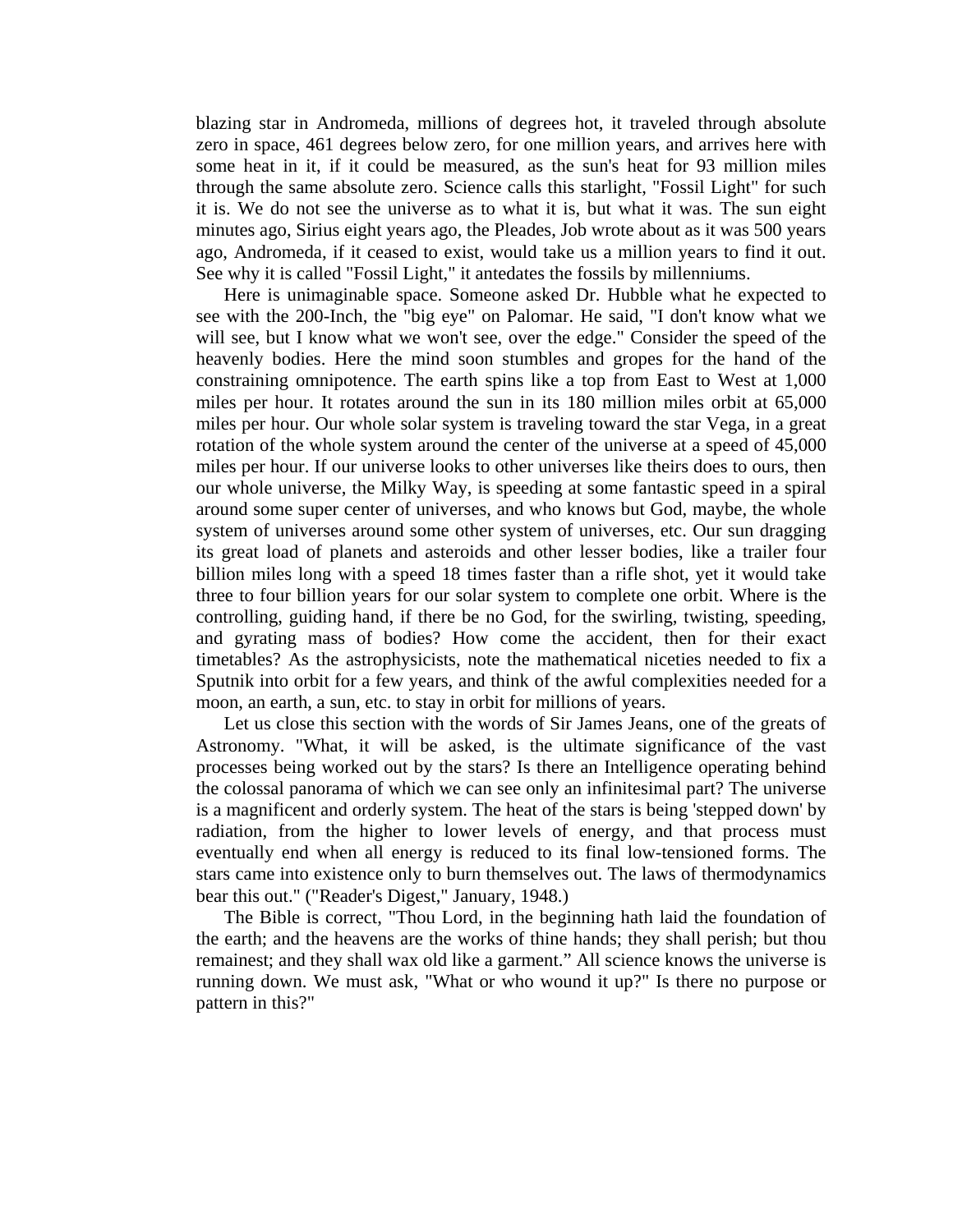## e. The World below Us (The Revelations of the Microscope)

 As far as man can determine, there is as much down below us as there is above us. There are abysmal depths in the microscopic as there are in the telescopic, which man cannot fathom, but can only see the effects. Dr. Selman A. Waksman of Rutgers University said, "The living organisms in a thimbleful of average soil outnumber the human population of the United States." Dr. Waksman is the leading authority on microbiology of the soil, the discoverer of streptomycin, and coiner of the word "antibiotics," He says "Through the aperture of the microscope we peek into a universe as wide or wider than the one we see through a telescope" ("Reader's Digest," June, 1950). Anton Von Leeuwenhock, the Delft lens-maker, was the first to discover the principle of making a microscope. He was the first to see germs. Fashioning a hand lens, he looked into the depths of a drop of water and exclaimed, in horror, "I see wretched little beasties." From this start the visual microscope has developed until it magnifies 2,500 times.

 This was the limit of "seeing small" until a new principle of capturing ultra shortwave lengths by microphotography was developed. Using ultra-violet light waves on sensitive paper, a new world of microscopic proportions was opened up. New worlds of life in the viruses and organisms were opened. Man knew below that there was fantastically smaller life organisms, where effects came trouping out, such as the virus of polio. From all his experiments, he knew it was caused by an infinitesimal life organism which could be filtered out by a porcelain filter. Yet shorter wavelengths were needed. During the last great world war, the Germans experimented with a super-microscope, but it wouldn't stay focused long enough to capture the picture. In 1937 Jim Hiller and Professor Eli Franklin and Al Probus completed the first electronic microscope made on this side of the ocean in McLennon Laboratory at the University of Toronto, using electronic waves and 30,000 volts of electricity. Hiller was the guiding genius to build the super microscope, which magnifies 100,000 times. They saw the flu virus for the first time. Imagine, if you please, they confirmed the scientific hypothesis, "Germs have germs which destroy them, called bacteriophages." They could actually see these super infinitesimal germs enter and destroy other bacteria. With all this magnification, however, man sees a molecule. We look through the telescope and marvel and are impressed with the greatness of space. Yet the best of nuclear physicists tell us that the proportion of space, vast empty space, to the particles of matter in an atom, is far greater than the proportion of empty space to the planets in our solar system.

 Let me quote some fantastic figures from the book written by Dr. O'Brien, *Truths Men Live By*, confirmed by Dr. Robert A. Millikan, of the California Institute of Technology, "If you saw a traveler with a package the size of a cigarette pack, and five redcaps trying to move it and couldn't, you would think they were only fooling until you looked inside and saw only a speck of dust; putting the speck of dust on the scales and finding it weighed several tons, you would be dumbfounded. Science affirms that a speck of dust would weigh several tons if a large body of that weight had all the weightless space removed and only the solid matter left."

We now know that what constitutes all matter is empty space, relatively speaking; relatively enormous voids in which revolve with lightening velocity small infinitesimal particles so utterly fantastically small no microscope can see them. Their presence,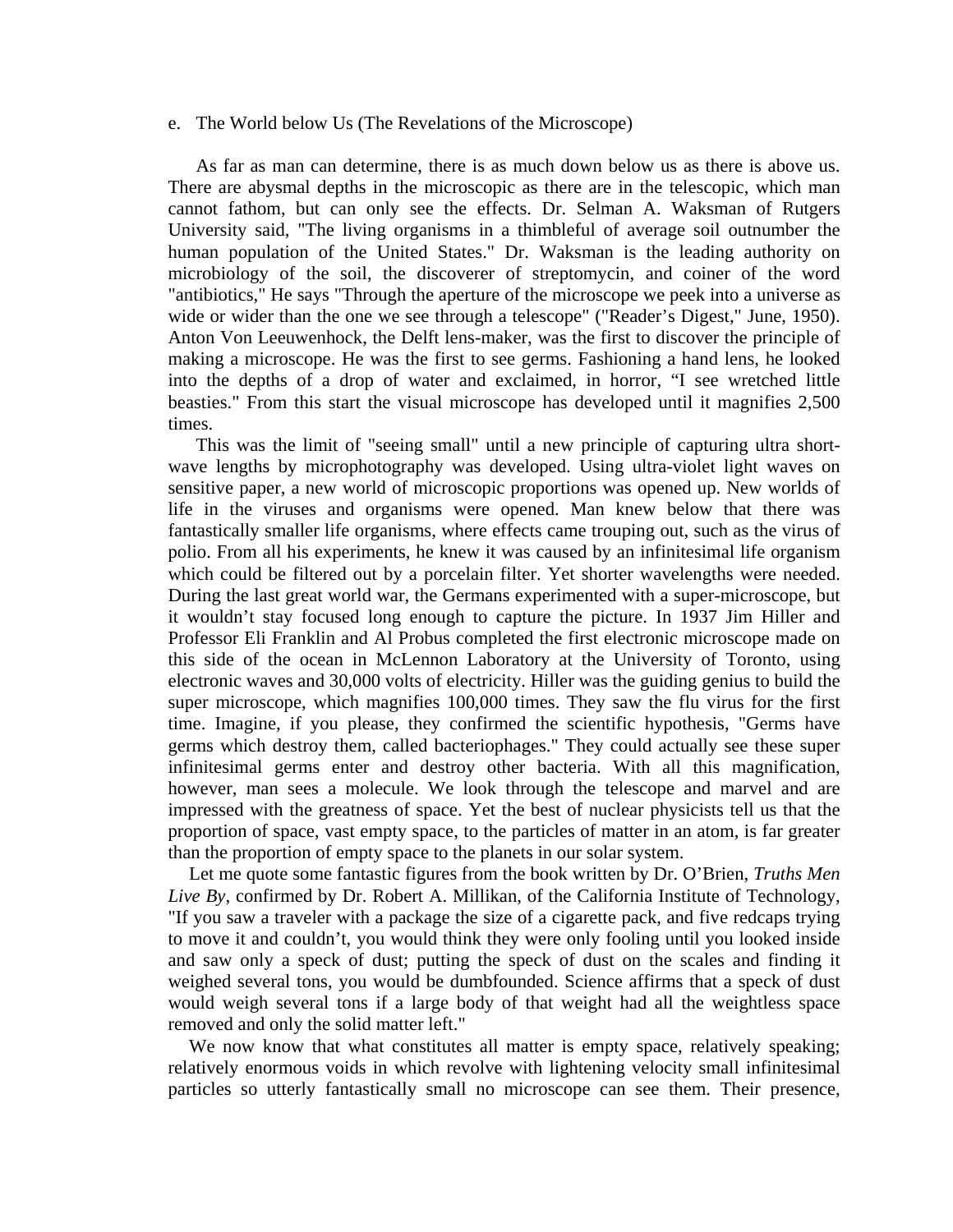though, has been scientifically demonstrated. The old world of our fathers consisted of solid matter, hard, inert. Now we know all matter consists of mostly vacant space, through which moves, at enormous speeds, tiny particles of electrically charged matter. Each atom is a miniature solar system. In fact they tell us there are more particles of matter in a grain of sand than stars in the heavens (with the old telescopes). In one drop of water, there is said to be more atoms than there are tons in the weight of the earth (six sextillion six quintillion tons). Dr. Tyndall told us, "There are more atoms in one centimeter of steel than all the grains of sand on all the sea shores of the earth (30L sextillion, 127 quintillion grains; He counted them, (by estimation).

 It was not until 1911 that Sir Ernest Rutherford, following Einstein's first theory of the atom in 1908, was bombarding the atoms with particles from a radio-active substance. He was surprised to observe the bullets go through as if the atom didn't exist. "It was like shooting at a ghost," he said but finally some bullets hit something solid, maybe one out of 10,000. He knew not the entire atom was ghost. In that vast void there were infinitesimal specks of matter or solids. He was followed in his discovery by Mosely, Fermi, Millikan, Compton, etc., and the science of Nuclear Physics was developed something like this: Matter is composed of molecules about 1/125 millionth of an inch across. And these are composed of atoms (at first thought to be the smallest speck of matter). And these atoms are composed of a proton, the positively charged part of the atom, the central nucleus; and revolving around this proton are electrons, with a negative of electricity, and those vary in number according to the element. These particles of the atom are but a hundredth of a millionth of the size of the molecule. They estimate the proton to be 1,840 times heavier than the neutrons, but only 1/1000 the diameter of the neutron. This small solar system of rotating electrons around the proton, in the oxygen atom, at a distance of 1/12 quadrillionth of an inch, is the world of the infinitesimal.

 Here the most startling aspect of all is the abysmal empty space is the atom. Dr. Arthur S. Eddington of the University of Cambridge, in *The Nature of the Physical World,*  states*:* "The revelation by modern physics of the void within the atom is more disturbing than the revelation by astronomy of the immense void of interstellar space. The atom is as porous as the solar system. If we eliminate all the unfilled space in a man's body and collect all the protons and electrons in one man, he would be a speck just visible to the magnifying glass." Dr. O'Brien asked a football player, "How much do you weigh?" He answered, "220 lbs." "How much if all the space eliminated?" "Same, since space is weightless, but how big?" Here's the answer, "the same" is wrong. The right answer is "about the size of an invisible speck of dust." If all the empty space in the atoms of our earth could be eliminated, the weight would be the same, the size but one mile through. Borthoud said, "If we could fill a thimble with the nucleic (protons) only, if would weight three million tons (of gold atoms, next to platinum in specific gravity).

 The speed also in this tiny world of the atom is also astounding. As the electrons move around the proton in their infinitesimal orbits, so small the 100,000-power microscope still but sees a solid, the speed is about one thousand million, million times per second (one quadrillion), far faster than any planetary body, close to the speed of light, yet held so securely in their tiny orbits, it takes upward of five million volts of electricity in the cyclotrons to blast them apart (split the atom). Dr. Lee Chestnut of G. E., a Bible believing physicist, in talking on "nuclear glue" (as the scientist calls this adhesive attraction which keeps these small planets in orbit contrary to all laws of electricity which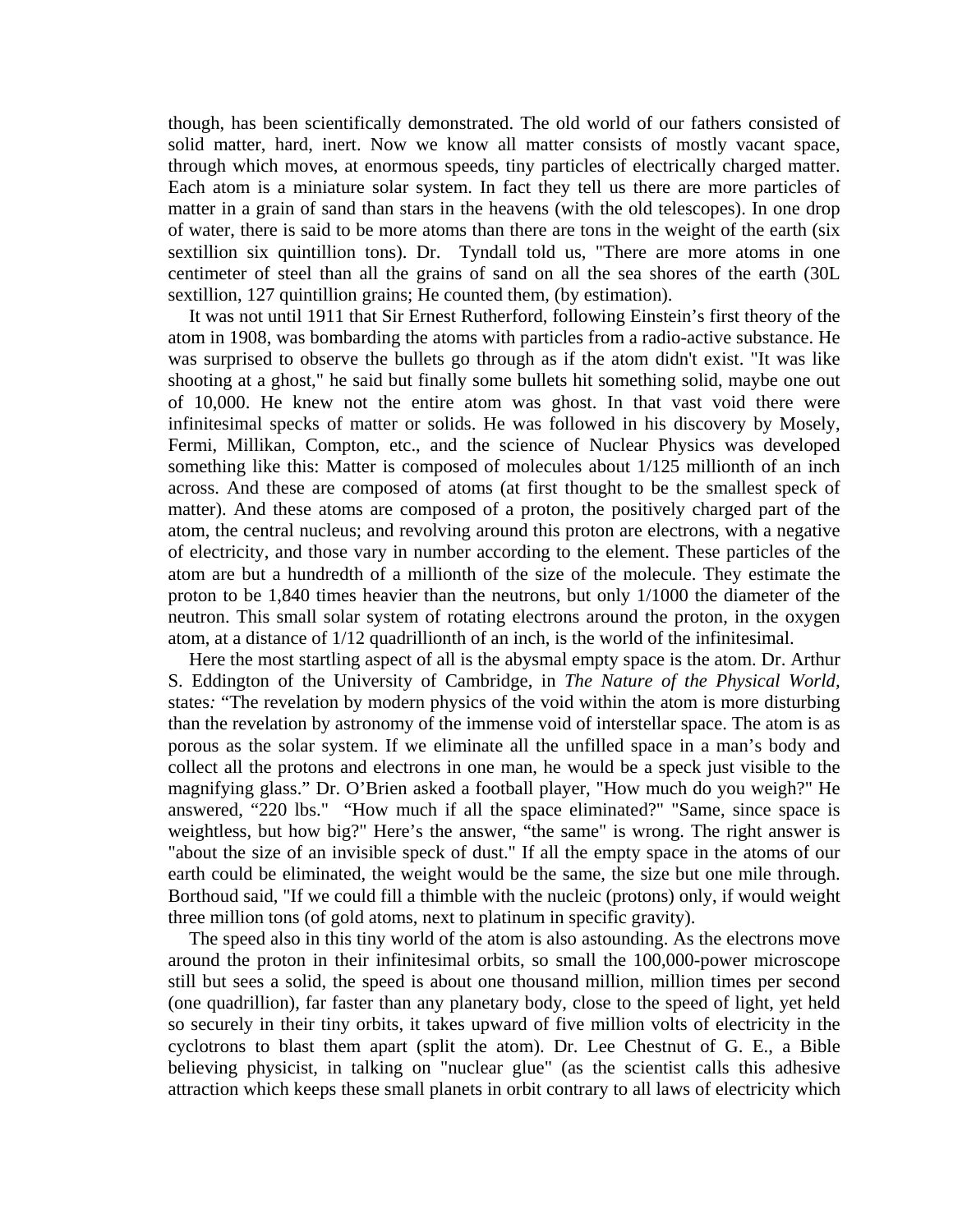make positive and negative electricity repel instead of adhering), says, "The binding force is about 10 to 50 pounds tremendous adhesion in such infinitesimal parts about 12 quadrillionth of an inch apart. All matter is held together with a tremendous internal adhesive cohering force." Science, for a lack of knowledge of what to call it, calls it "nuclear glue." What is it? It works in the infinitesimal as gravity in the universe, only stronger. Colossians 1:16-17 tells us what it is, "By Him all things consist" (hold together is the Greek). Even Dr. Millikan said, "Everyone who reflects at all believes, in one way or another, in God." How else can all these things be explained, as with the telescope so now we see with the microscope and below?

 In days gone by, the telescope was the primary Christian evidence of the Christian Scientist; the star-studded skies were the supreme cosmological and teleological evidence of the creating hand of God, but greater than the galaxies of the heavens is the microscopic. There are more galaxies, solar systems, island universes in the whirling depths of a grain of sand than in the heavens. What kind of intelligence built the universe out of 105 elementary building blocks from hydrogen to uranium, to build an almost infinitely complex variety of substance out of 105 simple elements, from helium to lead, as well as the complex life on our planet?

#### D. The Moral Argument

 From the proceeding arguments, the rational mind is forced along to concede the existence of an all-powerful God, a majestic Force, ever present, accounting for every effect. From the presence of design, pattern, intention, and purpose in nature everywhere, we learn that this Almighty Force is an intelligent Cause; and, since He has intelligence, He must possess personality. Our thinking has been led down a pathway in ever clearer revelations of the character of God. From our arguments so far, we have deduced that God is Almighty, All wise, Eternal, Infinite, Personal, with intelligence, revealing that He thinks, remembers, reflects, wills, and carries all the other attributes of personality, but this Being is not revealed so far, in His moral attributes. Is He good, Holy, Benevolent, and Just? The moral argument we shall consider is a part of the Anthropological Argument, the moral nature of man, the law of right and wrong written broad across his very nature, the moral arbitrator, called conscience, the innate respect, for truthfulness, the sense of moral indignation over injustice and the fear of punishment over wrongdoing, all evidence a moral nature in man and postulate the holiness and justice of God. From the light of nature we can see the footprints of God, evidencing God's omnipotence and omniscience; but by introspection, turning the focus of his attention inward into his bosom, he may see the evidence of the greatest attribute of God, His holiness and moral character.

 Satan's promise to the pair in the Garden of Eden, "Ye shall be as gods knowing good and evil," is true in one respect only: it is one in it vestiges of the image of God, man carries around in his own soul, the God-like power of free will, or self-determination, and his knowledge of good and evil, point to the moral nature in the Creator. Man is a moral being, with a conscience distinguishing between good and evil, with a moral law written upon his nature giving him an innate concept of right and wrong. He has a strong compulsion in his soul to do the right and shun the wrong under a sense of demerit for the wrong. The God who put this in man must Himself be righteous.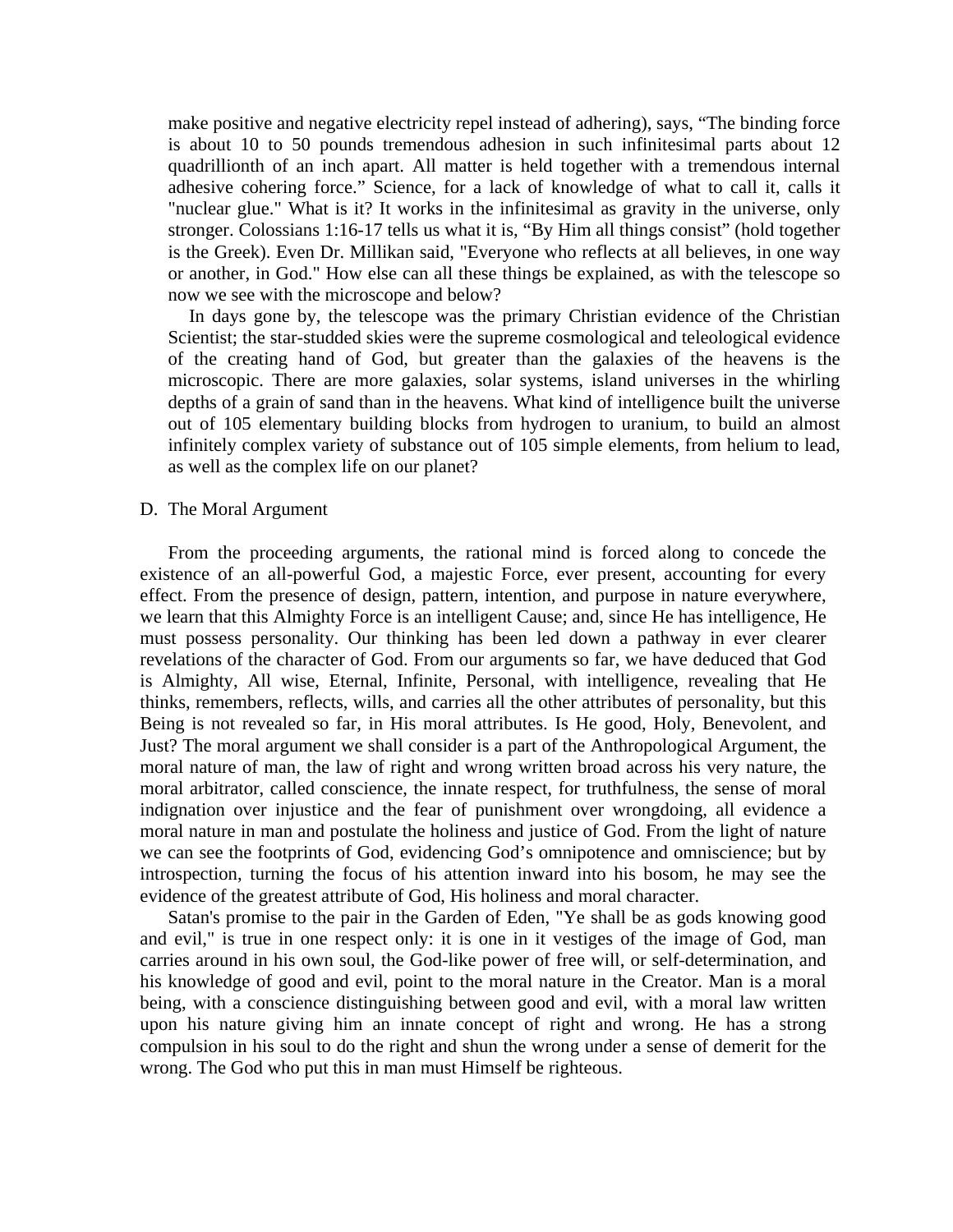Now the question must arise, "Where did these ideals of moral rectitude and obligation come from in man?" The law of cause and effect holds good here. They must be explained. Man has a judge upon the bench of his soul, which approves the right and condemns the wrong. "Where did they come from?" The evolutionists say, "From nature, from his animal ancestry." How can nature give that which she doesn't herself possess? Nature nowhere displays righteousness. Nature displays law, order, purpose, but not righteousness. The law of gravity is not righteous or unrighteous. You might just as appropriately speak of the morality of a mowing machine, or the ethics of a blizzard, as to speak of nature bestowing man with the moral law. Animals have no ethics, no conscience, and no moral law. It is never wrong, intrinsically, for an animal to steal, to lie, or to steal another's mate. There are those who mistakenly say, "Nature will catch up with and punish immorality." That just isn't so. Nature will punish only the violation of her own laws. If a person seems to be punished by natural law for some riotous living, remember it isn't punishment for the immorality but for the incautious way in which it was committed. There are many who live lives of sin, which break every moral principle of their own souls, but they do it so discretely as to not break nature's law, and nature meets out no retribution. They remain healthy. I'm not questioning their inward conflict, unhappiness, etc. which is spiritual, that is not nature but the law of God, the very thing we are trying to explain. No, any retribution must await a final reckoning at a higher court than nature possesses, with nature's God. Nature never says, "Thou shalt do no wrong," but rather "Thou shalt not break my laws; if you do, you shall have to pay for it," and, so, these principles within all men, of right and wrong, the sense of moral obligations to do the right and shun the wrong, the voice of conscience thundering out its anathemas of condemnation for every sin, and the sense of demerit warning the soul of coming judgment, couldn't come of natural mechanical forces, (A thunderstorm or whirlwind is not ethical, and it rains on the unjust as well as the just.) nor could it come from animal ancestry. They must be the stamp of their Creator. They must be a part of the image of God in man. They point to a God who is the fit object of man's moral worship, and a Holy Judge to whom man must give an account.

#### 1. The Moral Law Compared to the Conscience

 We must be careful not to confuse the moral law of God written indelibly across our moral natures with the conscience He has set as Judge to administer it. The moral law is an intuition of moral rectitude, an obligation written throughout God's spiritual kingdom, in the Word, in angels, in man, and owes its authority to no other standard than God's own holiness of nature. It is cognition of the soul of the right. It is an infallible standard of righteousness existing in every spiritual creature, and must be sinned against in everyone when wrong is done. Conscience is a judge sitting on the bench of the soul to administer this moral law. Conscience has been called, "the voice of God in the soul." Conscience can be perverted; the moral law of God never. Conscience can be seared, hushed, but the moral law of God within cannot be altered, cajoled, blinded, bridled, or bullied into giving a false voice. The conscience, according to the New Testament, can, under the Holy Spirit be improved to give a better voice, but not the moral law. It is indelible, infallible, unchanging, and as constant as the law of gravity. You ask, "What of the heathen?" Paul says they are inexcusable, and distinguishes, as we do here, the difference in the two, conscience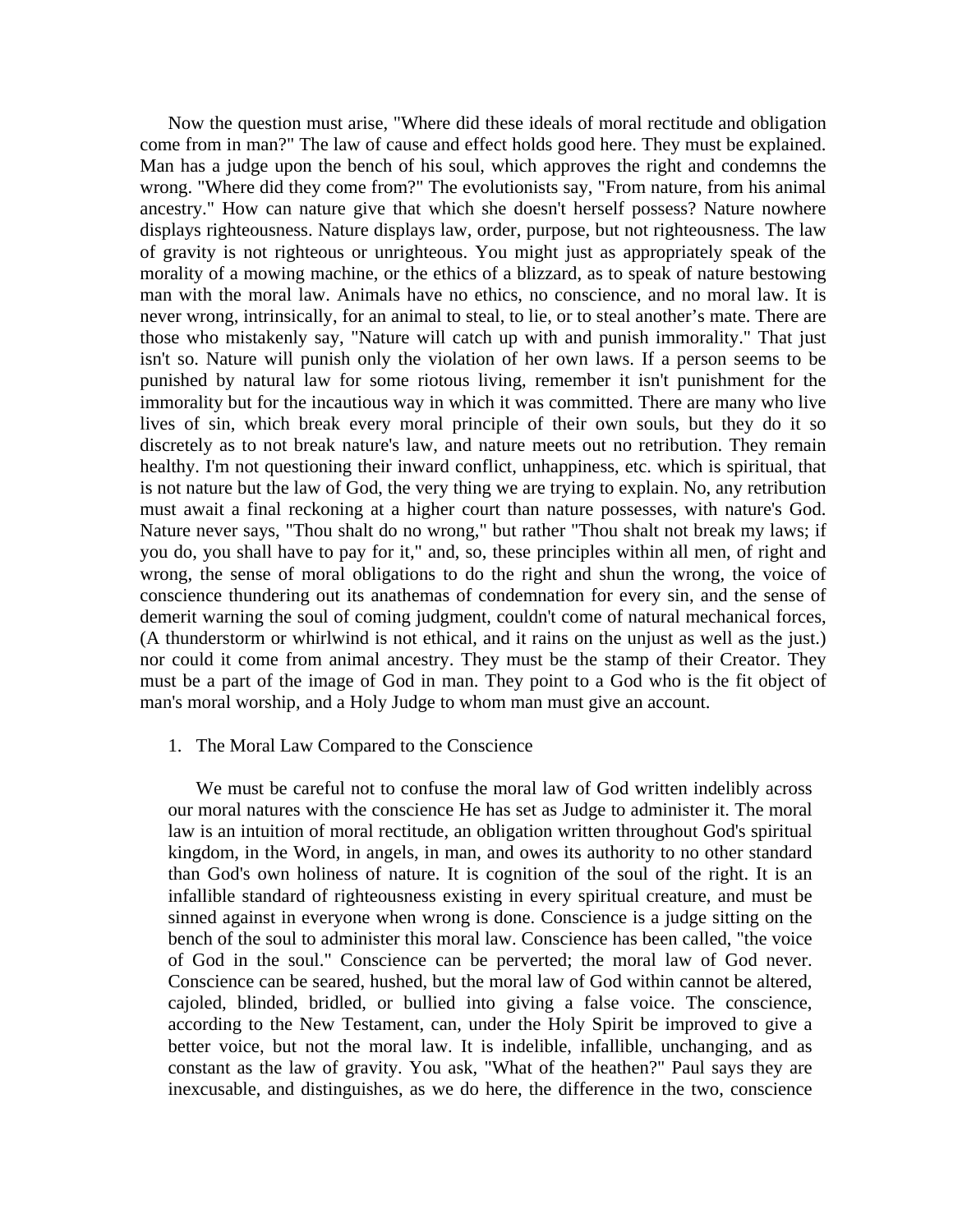and law. "For when the Gentiles, which have not the law (that is, of Moses) do by nature (truly, certainly) the things contained in the law, these having not the law, are a law unto themselves which show the work of the law written in their hearts, their conscience bearing witness" (Romans 2:l4-15).

 Does the Hindu woman, doing what conscience says she must (since it is her religious training) when she casts her baby to the crocodiles, not feel in her heart the wrongness of it, by the moral law of God? Of course she does! A man cannot sink so low in degradation, even though conscience is seared to give no contrary voice, but that the moral law of God tells him he is doing wrong. It is only this, which makes him redeemable. Otherwise, there would be nothing in him to which we might appeal. A man may try to stifle this inner voice of God, eradicate the inner record God has written of His own nature, but must cry out at last, "I am undone." Erskine wrote well - "When I attentively consider what is going on in my own conscience, the chief thing forced upon my notice is that I find myself face to face with a purpose not my own, for I am often conscious of resisting it, but which dominates me and strives to make me a good man."

 No matter the set course of life against every moral principle of right, there still clamors in the soul a solitary voice of disapproval, a judge condemning, administering the moral law of God, and bringing fear of punishment, though no human law demands it. Here is why murder will come out. How often is it that this is the only court of accounting some lawbreakers ever meet here on earth?

#### 2. The Way in Which the Moral Law and Conscience Evidences a Righteous God

 Our moral cognitions are without any meaning or intelligence whatsoever upon any other explanation than that of a personal righteous God to whom I am accountable. The right comes to us neither as suggestion nor expedience but as commands and solemn duty and obligation. It is always felt in the form of merits and demerits, deserts and ill-deserts, rewards and punishment, commendation, and condemnation. It comes not as a pleasure or displeasure within, nor only of a sense of looking out for others' welfare, neither as inconsequential action, but obligation. There is an inexorable "ought to," and "ought not to." The question must inevitably arise, "From whence do these arise, if there is no standard of conduct exterior to, and superior to my own desires and pleasures?"

 There are three ways in which these moral principles of the soul evidence, and point to, a personal God who is perfect in holiness and righteousness.

a.) Coming to us, as they do, in the form of commands, they imply an author from whom they came, and who has the right to prescribe laws, and demand obedience. A law of any kind without a lawgiver is both impossible and nonsensical. The voice of conscience in the soul always comes to us with the force of outside authority, not our own, and superior to our own. This is clearly seen from the fact that it is altogether too independent, and, most of the time, too contrary to our own wills, to originate with us.

b.) Considering that these commands come in the form of duty, solemn obligation, then they indelibly point to a Judge to whom we are responsible and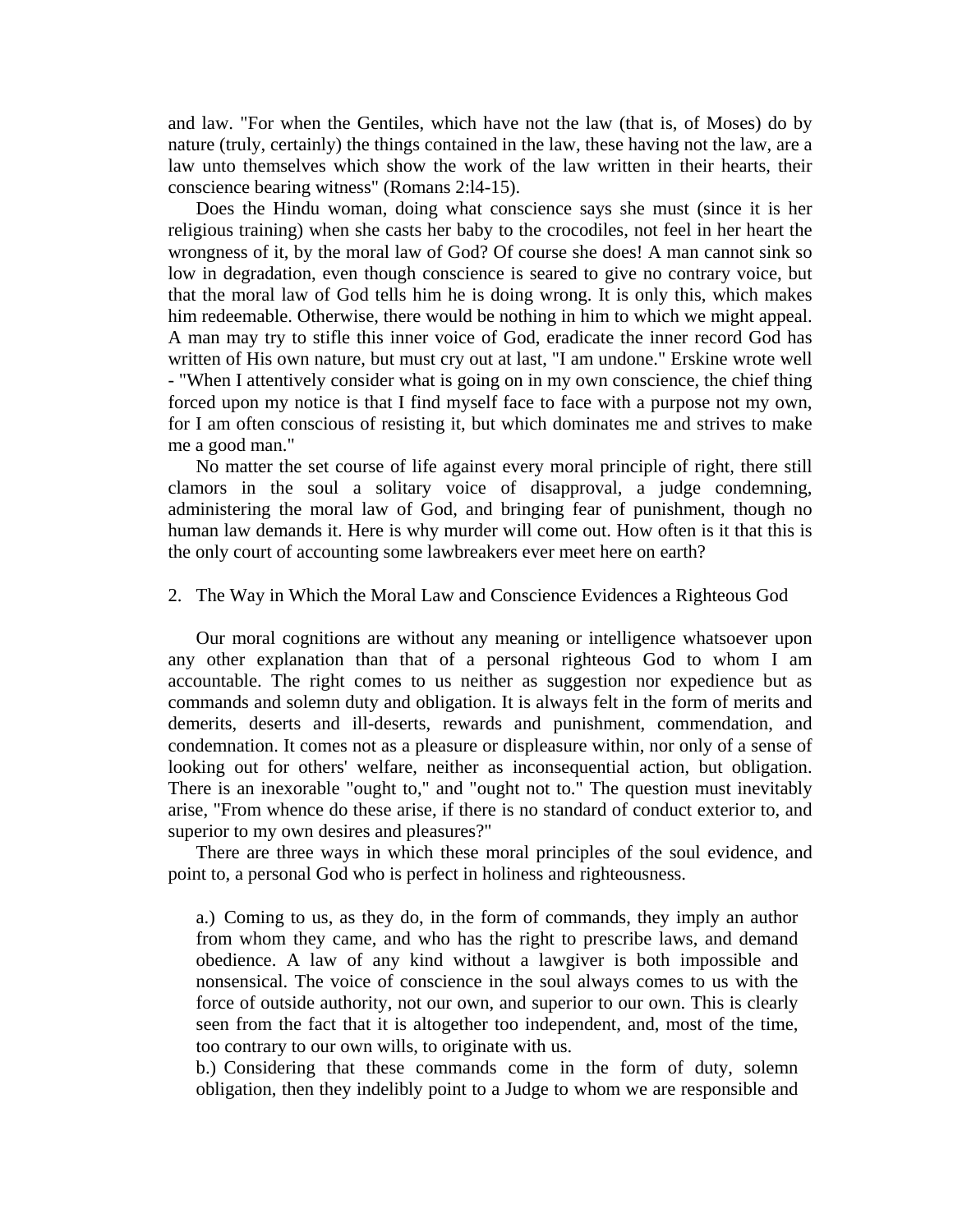to whom we must give an accounting. There can never be a sense of duty where there is no superior authority. Moral duty points to a superior will to whom I am accountable, so this eradicable moral obligation written upon my soul implies a Judge, who Himself must be morally righteous and holy, or all sense of duty and moral obligation is a lie.

c.) Since the operation of conscience gives rise always to the conviction and good and ill desert, rewards and punishment, in direct relation to the acts approved or condemned by conscience, then you have a proof positive of moral government, which must have a holy Ruler. There must be Someone responsible for administering that moral government, as well as instituting it; Someone to mete out the rewards or sanctions. This settling of accounts someday, which conscience so firmly affirms, when it approves the right and condemns the wrong, with its holding out of promise of rewards and punishment, demands that there be One who can fulfill them.

 Here, then, is the argument for the existence of a personal, holy God which we carry around in our bosoms. We need not to ascend up into heaven, nor descend into the deep to find God, but He is nigh us, even in the witnessing to us from our very own nature. Yes, every man still in his fallen state still bears the stamp of the image of God.

 Even further, without the belief in a righteous God and Judge to whom man is responsible, all distinctions of moral good and evil are a riddle, a mystery. Our whole system of government with its moral distinctions for various acts, our whole criminal jurisprudence is meaningless, except as it keeps us from physically hurting ourselves. Take away God, and man's moral nature is a lie, an arch-deceiver taunting us with ghosts. Remove man's responsibility to a higher court of moral justice, then men of like passions as himself, and you have removed the highest motive for doing the right and shunning the wrong, you degrade him even below the brut, for the brute without a conscience at least enjoys himself while following all his brutish passions without torturing himself with either regret for the past or fear of punishment for the future. Without God, man with his moral law, and conscience, is the laughing stock of the universe, a bundle of contradictions. He cannot explain himself without admitting that there is a personal God with a moral nature corresponding to his own, only supreme and perfect, to whom his action must conform or suffer dire consequences.

 The moral argument is unanswerable, as it presents the proof of God's existence as personal, holy, righteous God, with a moral nature of infinite rectitude, which made man after His own image, and stamped upon his nature His own holy moral law, and set conscience over it as judge. If this isn't so, then let someone explain man's moral nature, Even the atheistic evolutionist has to define man as a "religious or worshipping animal."

# E. The Argument from Congruity

 This is sometimes called, "the argument from harmony." Congruity means harmony, or harmonious relationship, hence, logical agreement. The most common illustration used is: If I have a key, which fits the lock's grooves, and all the wards, or tumblers, are so adjusted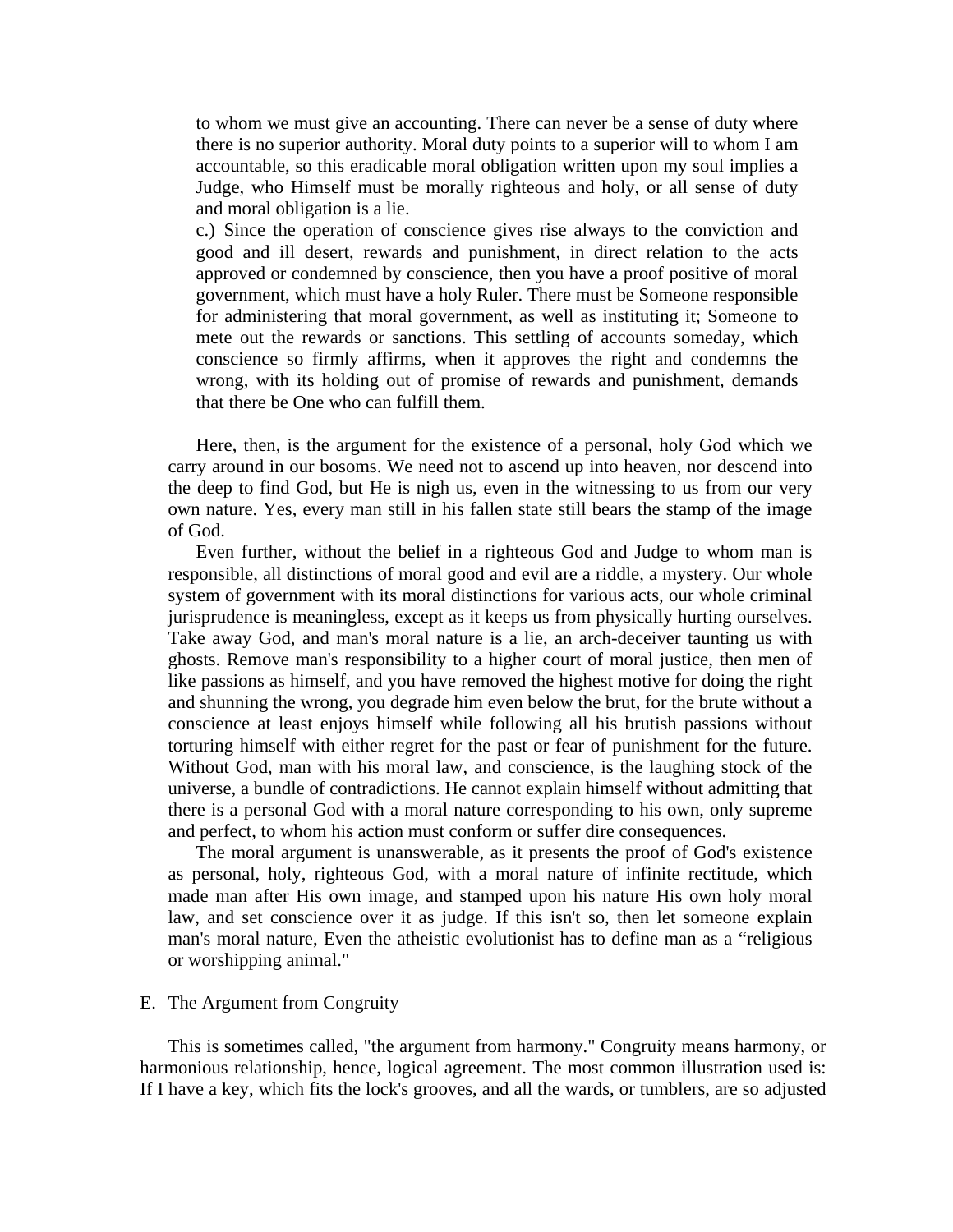by the key as to open the lock with ease, it is a pretty good indication that I have the right key. This is the scientific mode of procedure. They start with a thesis or hypothesis of some mechanical or chemical or physical combination, as a formula of procedure. If, in their experiments they find their thesis fits every part, gives harmonious results, they know that it is more than a hypothesis, but they have the right key or solution now, so, then, we have a theory which fits every fact in the case, answers every question, supplies all the missing links in the chain of reasoning, and we can know we have the correct formula.

 Here, in the postulate of a personal, all-powerful, holy God, we have the answer to all the perplexing questions of the origin of all effects, the presence of well-nigh infinite orders harmony, design, intention in nature, and the presence of both personality and moral rectitude in man. Without this key, the riddle of the existence of all things, and man included, is a closed, sealed lock. If there is no God, my own nature, with its moral law and conscience is not only a mystery, but a lie. Every instinct to worship is a hunger without a food. I cannot worship the law of gravity, nor bow to a hurricane, nor sacrifice to a lightning bolt.

 Every human law and government finds a divine vindication only in the belief in a personal moral God. Every penalty against a wrong done a fellow human and society is only if man is in some way in the image of his Creator. This alone elevates man above the animal world, which he kills every day for food. An evolutionist is a cannibal, eating his forefathers. No crime would be intrinsically wrong, only inexpediently wrong, as a harm to society (as the sociologists teach), but given a majority of criminals and murderers and thugs, that right would be wrong and wrong right. Somehow, however, all men know that right is right if the entire world is wrong and he alone stands for the right. Evolution and atheism tends to the removal of all moral distinctions and opens the floodgates to all moral debauchery.

 The belief in a personal, self-existent, almighty, all-wise, righteous God is the key which fits every ward of the lock, answering every puzzling question (except the allcomprehensive mystery of God's own existence) and gives the satisfactory answer to the mysteries of creation and destiny. Atheism, on the other hand, leaves everything unexplained, and gives the lie to all of history and man's moral nature and destiny. Man, then, came from nowhere, amounts to nothing in the grand scheme of evolution (an infinitesimal speck of protoplasm in the ocean of animal progress), and is headed for nowhere except extinction. It gives the puerile answer to the riddle of human existence, in its lame answer, 'All things are because they are, we do not know why or where." Place God in the human belief and the riddle is answered, "All things were made by Him and for Him."

 Each argument taken singularly may not constitute an infallible demonstration for God's existence, but taken together they are both cumulative and conclusive.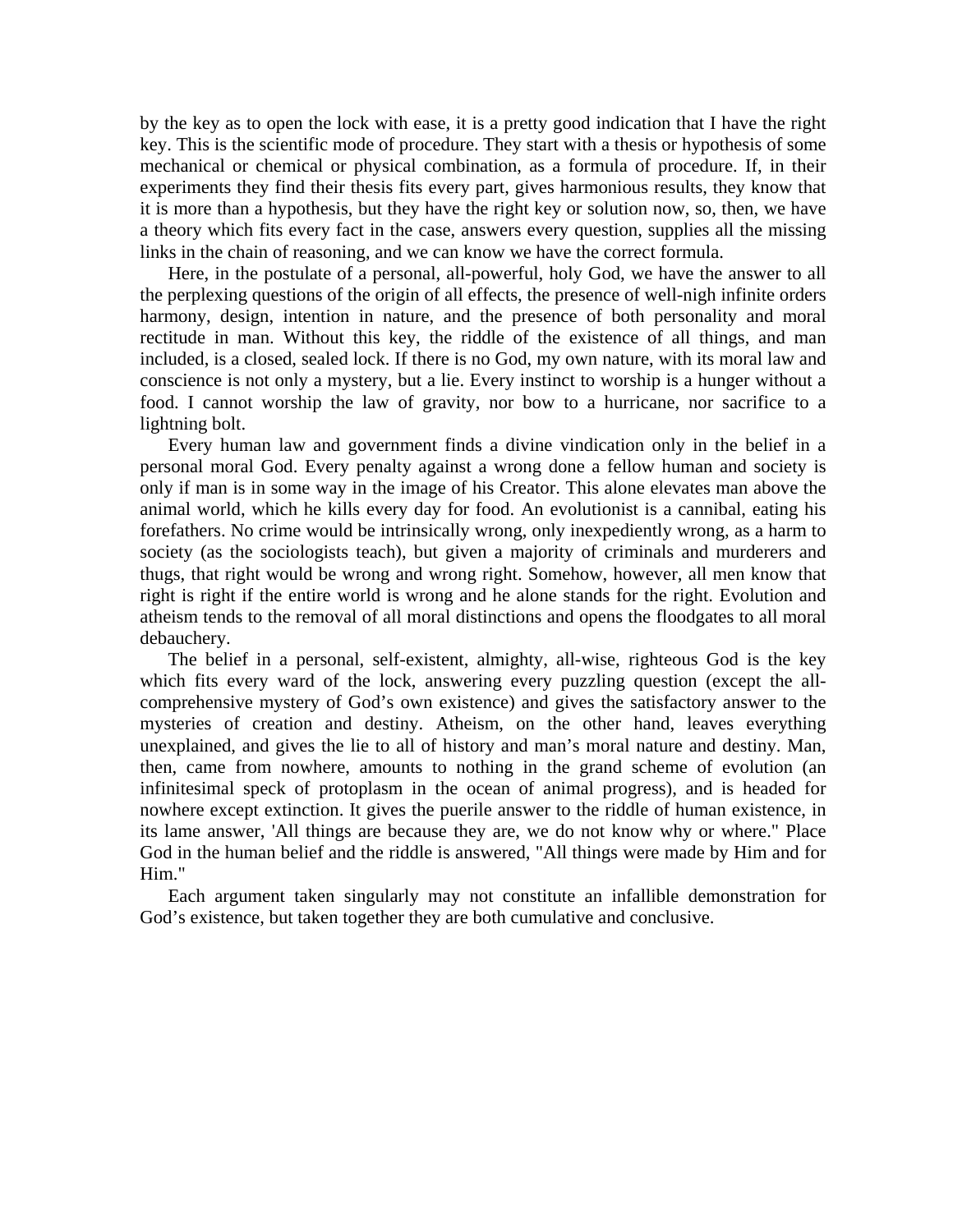# TABLE OF CONTENTS

# THE INSPIRATION OF THE BIBLE

# I. Introduction

- II. The Bible: God's Divine Revelation of Himself and Will
	- A. External Evidences
		- 1. Fulfilled Prophecy
			- a. The Prophecy of the Destruction of Tyre
			- b. The Prophecy of Babylon
			- c. The Prophecies Concerning Israel
			- d. The Prophecy Concerning Egypt
			- e. The Prophecies Concerning the Land of Idumea
			- f. The Prophecies of Jerusalem
			- g. The Prophecy of Gentile World Dominion
			- h. The Prophecies Fulfilled in Christ
		- 2. The Indestructibility of the Bible
		- 3. The Influence of the Bible
	- B. Internal Evidences
		- 1. The Moral Sublimity of the Bible
		- 2. The Historical Accuracy of the Bible
		- 3. The Scientific Accuracy of the Bible
			- a. Creation
			- b. Astronomy
			- c. Physiology
			- d. Natural Philosophy
		- 4. The Marvelous Unity of the Bible
			- a. Structural Unity
			- b. Historical Unity
			- c. Progressive Unity
			- d. Organic Unity
			- e. Prophetic Unity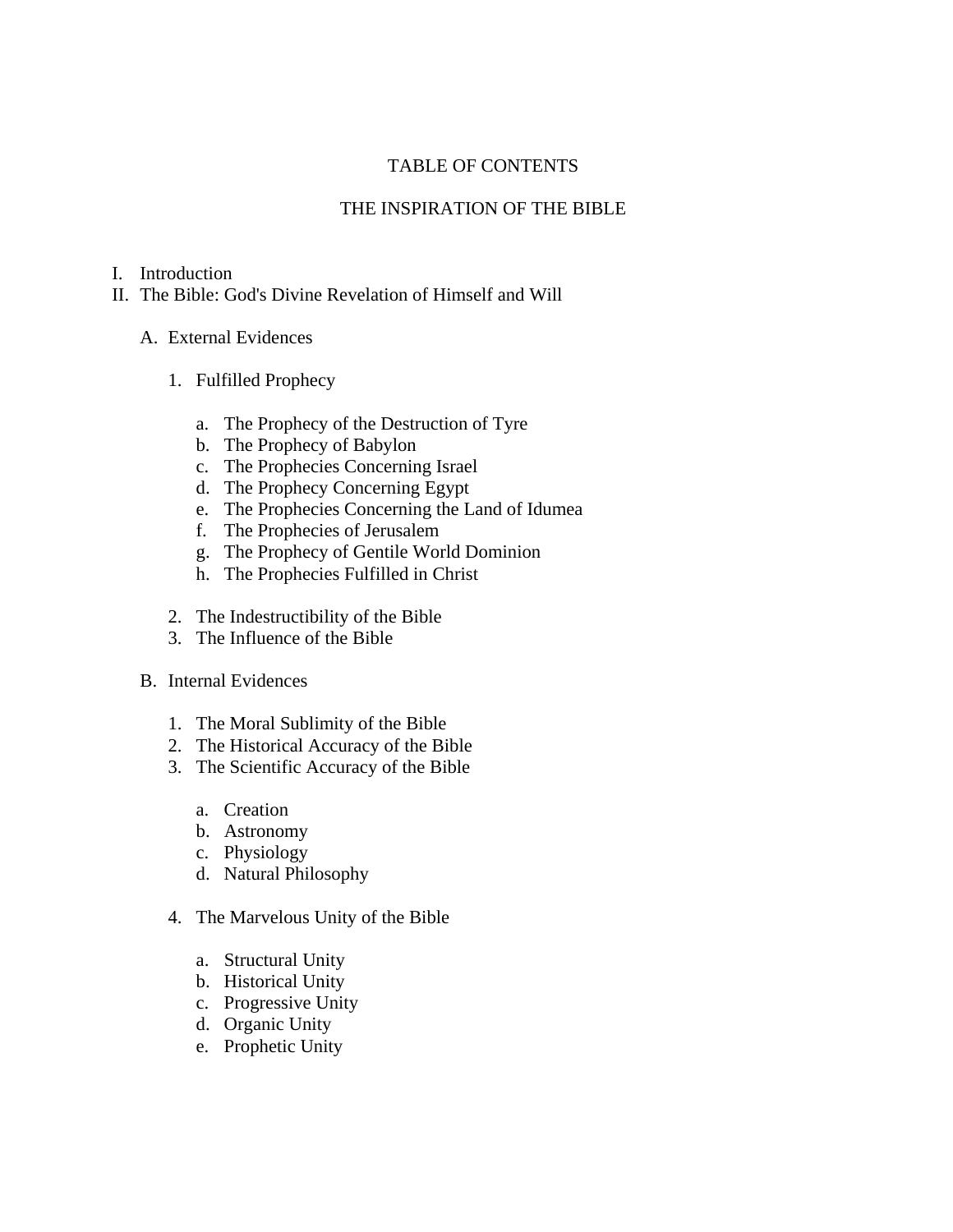## CHRISTIAN APOLOGETICS

## THE INSPIRATION OF THE BIBLE

## I. Introduction:

 In studying evidences of the Divine Inspiration of the Holy Scriptures, we are not merely arraying facts to prove inspiration. We may be strengthening our faith in their Divine authority to speak to us in matters spiritual and moral, but we are not trying to establish the Scriptures. They are established. The Bible has already proven its Divine origin. The very fact that the Bible is still here, exerting worldwide influence and conviction of hearts is a proof of its source. Someone has said, "You don't have to defend a lion, just turn it out of its cage and it will defend itself," so the Scriptures - give them freedom of circulation, preach them, and they will defend themselves.

This study is for the purpose of collecting evidences of the Divine Inspiration of the Scriptures that we might see what a "sure foundation is laid for our faith in His most excellent Word." It is very much like the surveyor taking the dimensions of the solid rock upon which he is to build his house. In this study we are but sounding the foundation and measuring the rock. The Bible, being established in History and Literature, remains for the scoffer and denier to prove that the Bible is uninspired, rather than for us to prove that it is inspired. To do this, he must prove that inspiration is absurd, impossible, and that the Bible's claims to inspiration are false; He must show that there never has been any such Divine revelation given, nor is it possible; that is a job no man is capable of performing. I have noted in every argument I have ever read against the Inspiration of the Holy Scriptures, that the argument revolves around man's inability to grasp higher things than himself, to reach above his own level; and I readily grant that; but they never concede the possibility of God revealing Himself. The measuring rod they use is human, and they try to measure God by human standards. It isn't a question of how high man can reach, but is God able to make Himself known. The question is, "How great is your God?"

Granted an intelligent moral loving God Who is interested in all that He has made, and you must believe in a revelation. It is inconceivable that an intelligent God, who is ruler over this entire, vast universe, would not make known His laws and will to the moral intelligent creatures fashioned by Himself. Outside of the plain weapons of ridicule, and denial, coming from profane, blasphemous hearts, molded from pure hatred of the holy and sacred, there are three stock arguments used by skeptics and infidels through the years. They have been exploded and shot so full of holes until a very little consideration of them would show them to be untenable; yet, if you speak to an infidel or skeptic, he trots out the same old arguments like a parrot and rolls his eyes wisely, and, like a rote, gives the same "wise answer" of a few hundred years ago and calls it "modern thought," which makes the belief in the inspiration of the Bible impossible. He will say, "Scholarly research has shown the Bible as false;" or, "Modern Science is against the Bible," but tell him to name them and he gets vague and, finally, lamely gives the same dogeared, dusty, age-old arguments.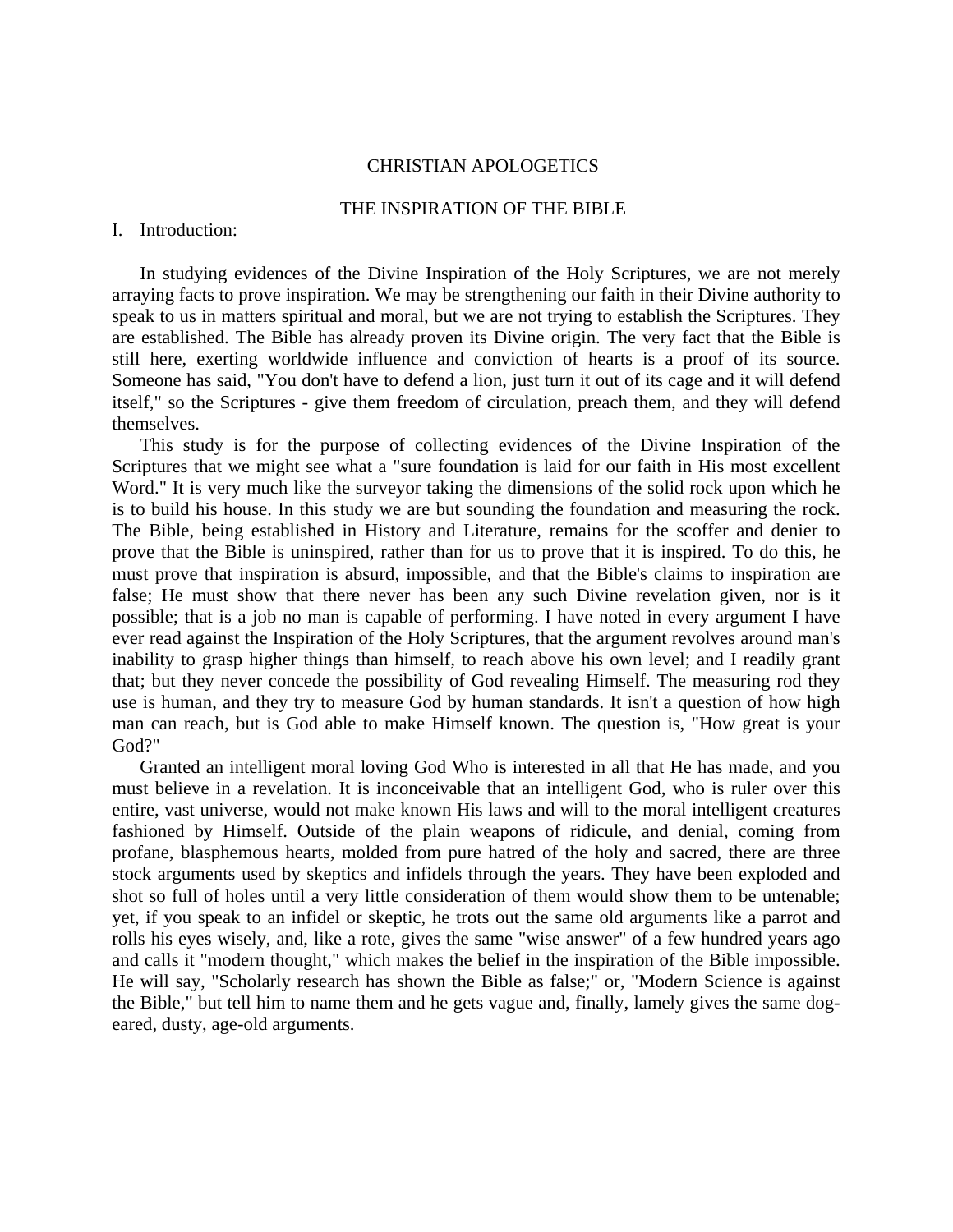The Three Moth-Eaten Arguments:

- 1. Defective morality of the Old Testament
- 2. Inconsistency and discrepancies of the Sacred Writers, Alleged Contradictions
- 3. Scientific and historical inaccuracies of the Bible

 The first and the last of these we shall consider in detail as we progress with our course of studies, only to say here concerning the morality of the Old Testament - The New Testament professes to make no new standards of morality. There never has been, nor ever will be a higher code of ethics, and higher moral standard than laid down in the Ten Commandments. After 3,500 years, they are still in vogue wherever men value their lives, their property or wish to live above brutality. Every moral code fit to be observed by man is patterned after that Decalogue written by the finger of Almighty God. Ten Canadian lawyers in a meeting agreed that they could write a better code. They set about the task, but each as he named a rule of conduct was answered, "But that is in the Ten in concise clear cut, machine gun staccato," the ten commandments run the gamut of man's moral obligations to his God and his fellowmen. One man's caviling against the Bible was "The Ten Commandments carry no law against lying." He evidently hadn't read the ninth commandment, "Thou shalt not bear false witness." The great principle of the Bible - love toward God as the Supreme passion of our life and love for neighbor comparable to love for ourselves is not a New Testament revelation, but was first given by Moses, also, patience under injury, remembrances of the poor, and parental respect are all under the Old Testament law; likewise, property rights, and sanctity of home.

 The common ground of complaint against the inspiration of the Old Testament (though I find that without this complaint they have no greater love for the New Testament) is that the God of the Old Testament is a vindictive, tribal, cruel God of lusts, hatred, and bloodshed; showing as they allege that The Old Testament was written by man in a savage state having not evolved perfectly his idea of God. They forget that the same God of the Old Testament, which brought the flood, brings and controls great earthquakes, floods, and physical catastrophes of today. Those are just the ones that are recorded in Sacred Writ for Spiritual reasons. As for the complaint of the wars sanctioned by God, as the driving out and killing off of the Canaanites, the purpose rather than being immoral was a moral cause. It was for their extreme wickedness. God used Israel as a scourge. Any criticism of God shows here only a low moral conception of the holiness of God and the sinfulness of man, a low estimate of the cost of sin. As for the drunkenness of Noah, the cruelty of Sarah, the incest of Lot, the frauds of Jacob and the adultery of David, they were not commanded of God, neither are those things written for our example but for warnings. It would be strange indeed if the Bible didn't speak plainly about morals. The plainness of the Bible in its language is criticized, while the doctors' magazines and the Shakespearean frankness are accepted as necessary.

 There remains for consideration the second objection to the inspiration of the Bible, which we shall not have occasion to deal with in full until later in the discussion. We shall, therefore, only briefly consider it here. This is that there are inconsistencies and contradictions in the Bible, which prove that it isn't infallible, in spite of the fact that every possible alleged contradiction has been answered fully and proven nonexistent, still antagonistic infidelity has them combat again and again though they be vanquished every so often.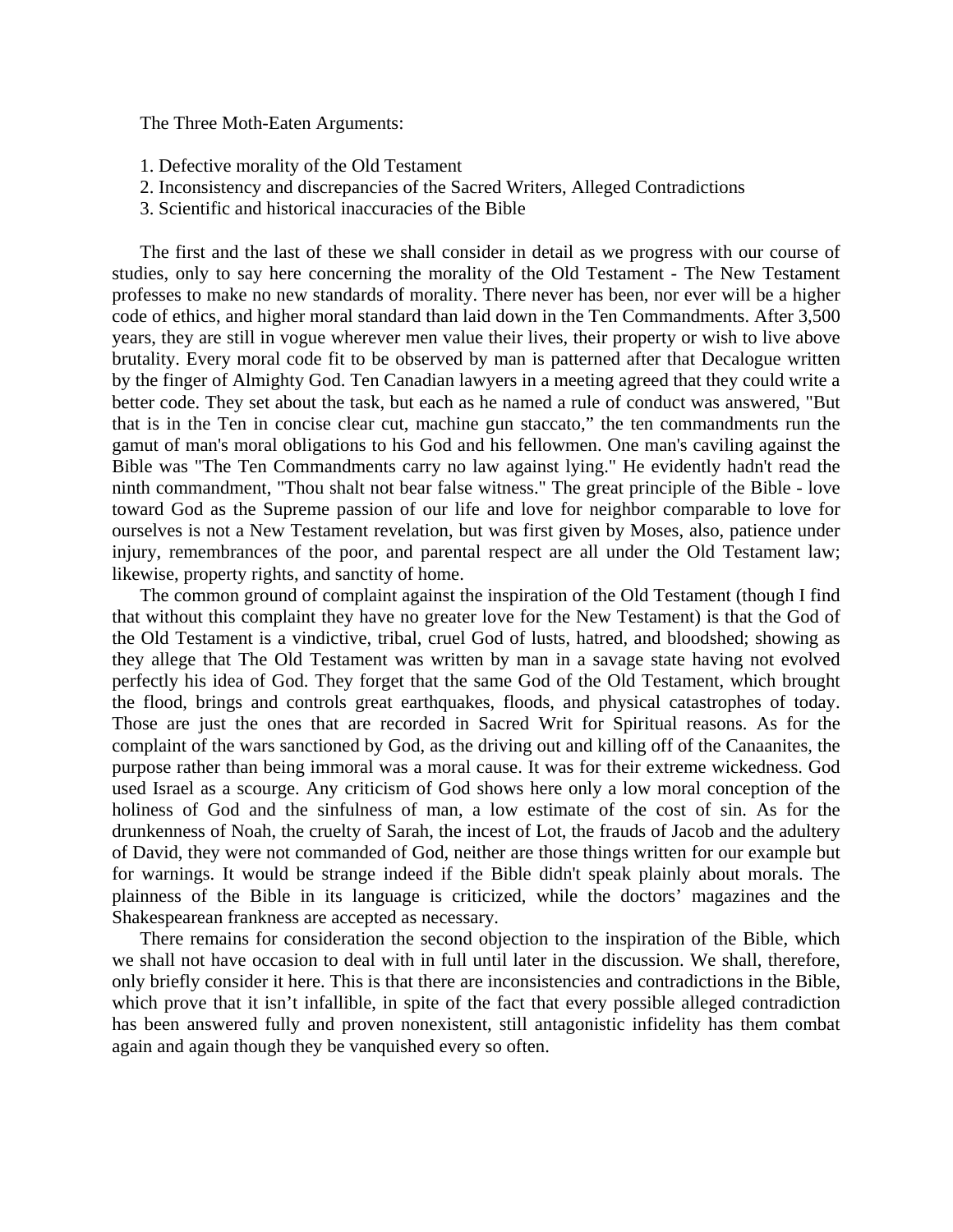1. The so-called inaccurate inscription over the cross of Christ was better called Inscriptions rather than singular, for it was written in Latin, Greek, and Hebrew.

Matthew - "This is Jesus - King of the Jews." Mark - "The King of the Jews" Luke - "This is... the King of the Jews." John - "This Is Jesus of Nazareth, the King of the Jews."

 It is evident that one is quoted from the Latin, another from the Greek, and another from the Hebrew, while John gave the whole inscription. When considering them all they do not contradict each other, but rather agree. Instead of the proof against inspiration, they prove the contrary. It shows there was no collusion, but independent witnesses. Whoever reads two independent histories, which used the same words or even the same set of facts in describing a battle or event, would know they copied; the very divergency many times proves against any plagiarism, but both can be accurate histories.

2. The age-old contest over a whale swallowing a man, for a long time a stock case, but the smartest of the scoffers keep still now about that. First, It doesn't say it was a whale, but a fish, and it says "God prepared it" for that occasion; so that, if there never had been a fish able to swallow a man nor ever has been one since, still I could believe Jonah for I know my God well enough to know if He could make all the first fish of the sea, He hasn't lost any of His power since then and could do it again. I personally saw a fish that was caught off the coast of Miami, Florida, after a long battle. It was about 70 feet long, not a whale, and definitely a deep-sea fish, because of its very thick skin and small eyes. I saw it on a barge in the harbor with its mouth propped open. It could swallow a horse; a man could stand in its throat, much less, go down into it.

3. The grasshoppers of Leviticus 11:21 - They say the Bible teaches that grasshoppers have but four legs. They don't read closely enough, "Every flying, creeping thing that goeth upon its fours, which has legs above its feet, (or fours) to leap withal upon the face of the ground." They just do as they usually do, leave off reading too soon. It does not say they have only four. Think of missing the grandeur of the Book and setting the mighty influence of the Bible over against a couple of grasshopper legs.

 There are many more such objections, but they follow the same pattern as those given for illustration. There is another class, which makes much of the difference in the various versions, the errors of copies, etc. Some years ago they made bold to claim to have found 30,000 various readings. Yet Cardinal Wiseman says, "In all this mass although every attainable source has been exhausted; although the fathers of every age have been gleaned for their readings; although the versions of every nation, Arabic, Syriac, Coptic, Armenian, and Ethiopian, have been again and again visited by industrious swarms to rifle them of their treasures; although having exhausted the stores of the West, critics have traveled like Scholz or Sebastian the recesses or Mount Enos, or the unexplored libraries of Egyptian and Syrian deserts, yet has nothing been considered certain or decisive in favor of any important doctrine. These various readings, almost without exception leave untouched the essential parts of any sentence and mostly are only concerned with the insertion or omission of an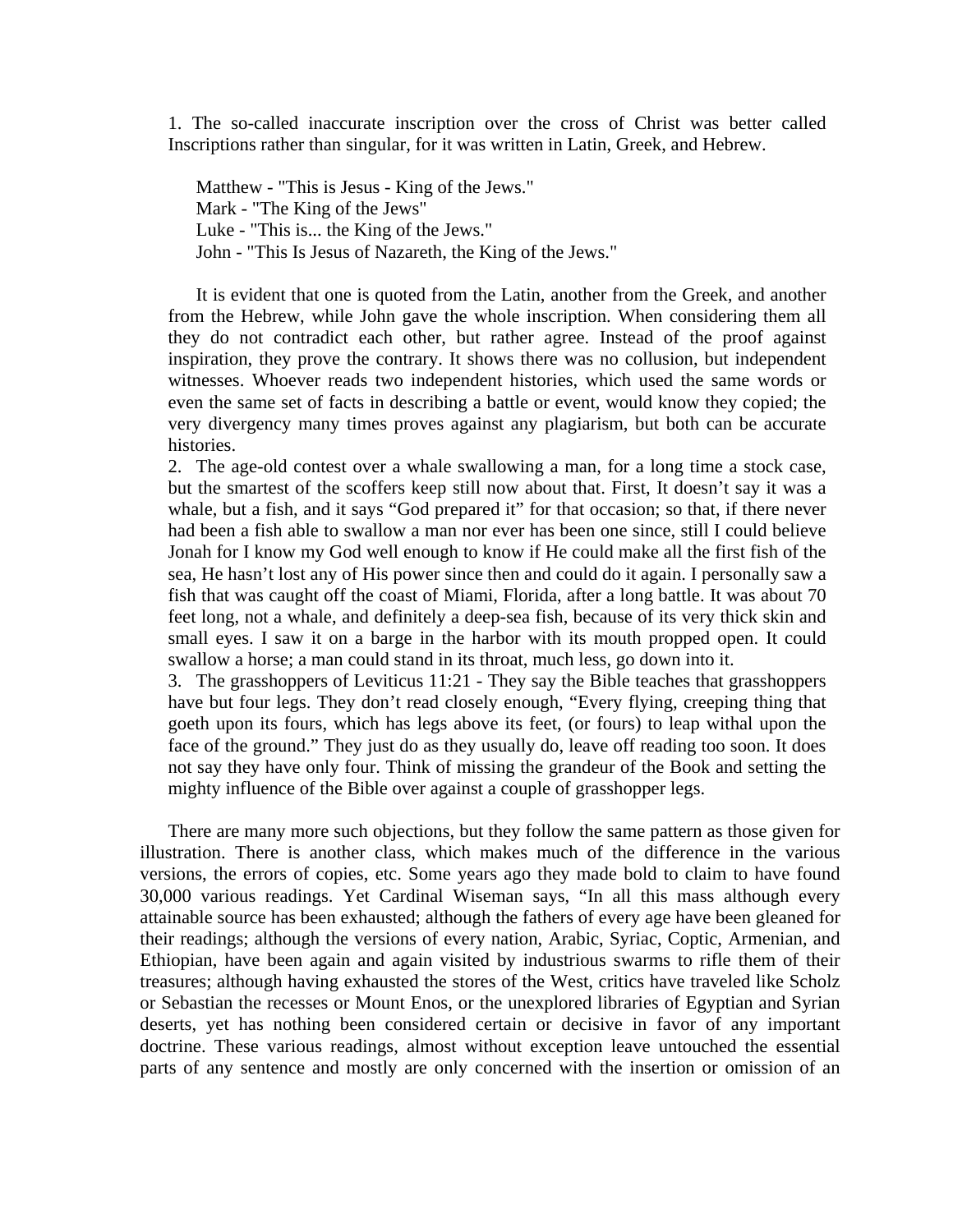article or conjunction, the more accurate grammatical construction, or the forms rather than the substance of the words."

 Last of all, there are the doctrinal, alleged contradictions. These arise without exception from pure ignorance of spiritual things, as when they accused Paul of fighting with James when James says, "Faith without works is dead," and when Paul says, "Works without faith is dead," it never dawned upon them that both were right. Again they argue that Romans 2:11, "For there is no respect of persons with God." contradicts Romans 9:13, "As it is written, Jacob have I loved, but Esau have I hated." Ignorance of the spiritual meanings and the literal meanings of the words causes this so-called contradiction; God isn't a respecter of persons in that He doesn't kowtow to any man because of wealth or position, but treats all men with equal justice. To read the account of Jacob and Esau is to find why Jacob, in spite of his cunning and craftiness, is loved; and Esau, the one who held no value to his birthright as High Priest of the home, cared nothing for the things of God.

 There is no use in multiplying these alleged contradictions as they all bear the same stamp, and some savor more of plain blasphemy than of honest doubt, for they go so far as to demand a clear explanation of every inscrutable mystery of the Word, and trot out the most sacred mysteries of the Godhead and laughingly find contradictions in things far too wonderful for them to ever grasp the smallest part. To them all may be ascribed the accusation of ignorance. In Boise, Idaho, on February 7, 1934, the students were asked to repeat the Lord's Prayer and many led off with, "Now I lay me down to sleep." Whereupon a questionnaire was issued and showed that only 15% of the students in their high school knew the prayer. Like the lawyer who bet the other one that he didn't know the Lord's Prayer. He bet \$5.00 that he did. He started, "Now I lay me down to sleep." The other quickly said, "Here's your file; I didn't know you knew it."

 In one high school they were answering a questionnaire, and one girl came to the one, "Write what you know about Elijah." Her answer was, "Not much is known of this holy man. He once went on a cruise with a widow." Likewise the man relating the story of the famine from Dan to Beersheba told of the terrible straits of the cities. One man said, "Cities? I thought Dan and Beersheba were man and wife like Sodom and Gomorrah." I personally have never met a skeptic or infidel who doubted the Bible, but that was ignorant of the Bible, and of the evidence on the opposite side. In conversation with one who began to trot out the so-called contradiction, I asked him sudden like, "Have you read much in the Bible?" He stuttered some then said, "Why surely." To this I replied, "Yes, and I can tell you how you have read it, you skipped here and there just reading a verse here or there." He admitted that was the course of Bible reading in which he indulged. I told him then that he knew nothing of the evidence on the opposite side of the question and tried to bargain with him. I said, 'If you will go home and honestly read the Gospel of John clear through word for word, then I promise you that I shall argue with you; for then we shall have something common union with which to argue, and, if you read it honestly, there won't be an argument, but you will be converted," He wouldn't make any promise, and I told him he was scared to.

 Mr. Hume called himself the prince of skeptics. He said of his speculations, "They have so wrought upon and heated my brain that I am ready to reject all belief and reasoning, and can look upon no opinion even as more probable than another." Yet, while pretending to give a diligent study and search after truth and using his every fine talent to destroy the Gospel, he confessed, according to Dr. Johnson, that he had never read the New Testament with attention. The truth is these doubters in their ignorance read into the Bible contradictions and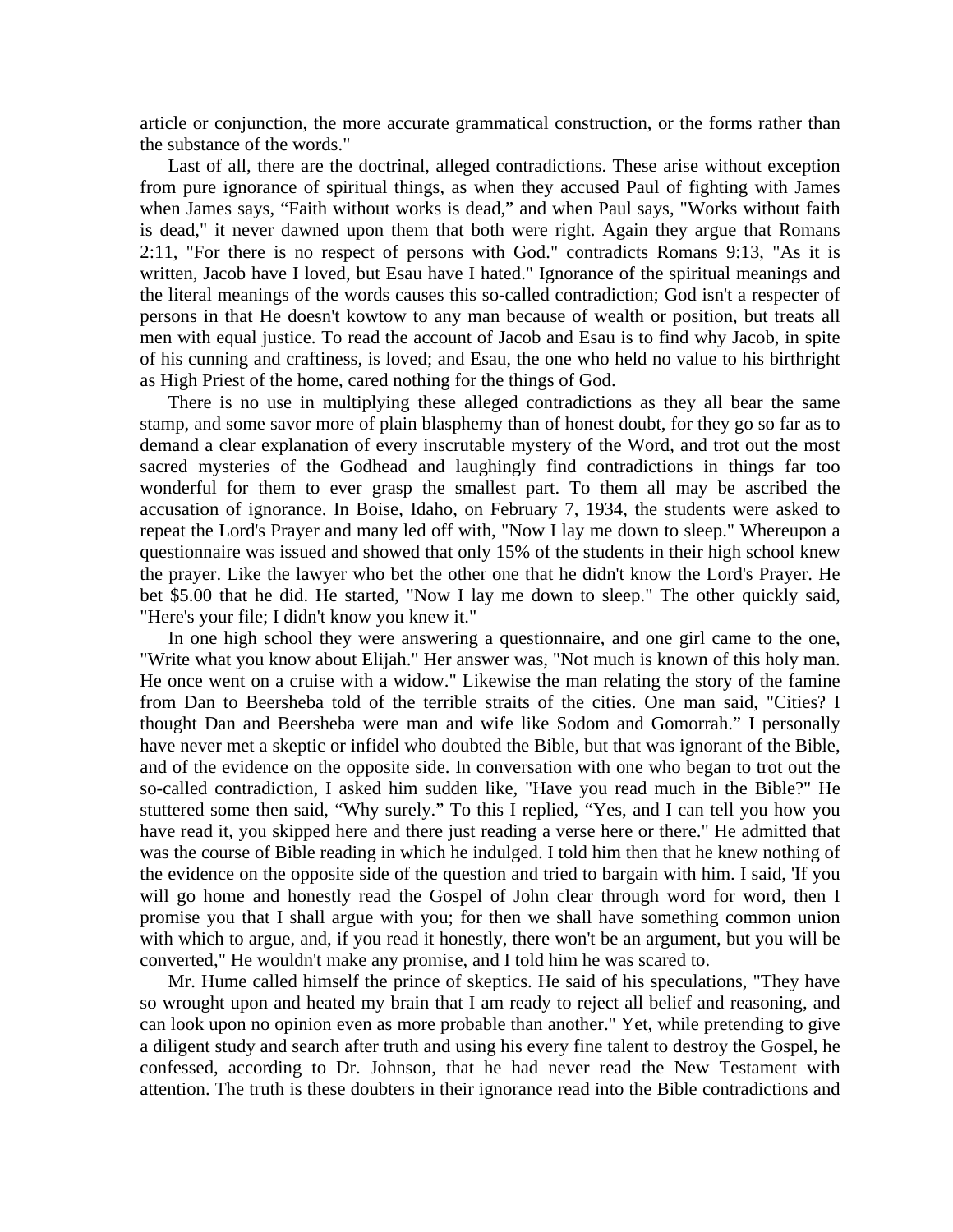immorality, which isn't there. A. T. Pierson in his book, *Many Infallible Proofs*, quotes a prominent evangelist's statements about Bob Ingersoll: "The trouble with Ingersoll is this he has selected the excrescences of human life, as it has grown in the churches, and has represented the excrescences as the essence of religion."

 Suppose a physician, wishing to set up a museum representing the human body in all ages and conditions, should collect idiots and lunatics with wens and warts all over them. Suppose the physician should gather them into a museum and say, "There is humanity for you; what do you think of it?" That is what Bob Ingersoll is doing in the religious world. He says scores of true things that have been said before, but he doesn't know it. He is not widely read in Theology. I'm afraid that he doesn't read his Bible very much. What does he read it for? I'll tell you. The doves flying over the landscape see all that is sweet and peaceful; but when the buzzard and the vulture fly abroad, the first thing they see is a loathsome carcass - and, if it is anywhere in sight, they don't fail to see it. Ingersoll sees what he is looking for. He is a turkey buzzard. When I see a man with delight and a smile upon his face, light upon some argument, which he can use to tear down as he pleases, I know there is more than academic reasoning behind his efforts. He is like the African native chief whose defiance of the British Government and foul deeds reached the ears of the governor of his territory. He sent a messenger to deal with the chief. The chief killed the messenger and thought that ended the matter. He hated the message and thought to destroy the message by killing the messenger; so has man dealt with God's message condemning man. He has killed His messengers and His Son, thus hoping to kill the message. But, the British Government sent a torpedo boat up the river, within sight of the chief's village, and began cannonading the village; this time the chief meekly accepted the message.

 The truth of the matter is that man's trouble over the question of the Bible's inspiration and infallibility as God's message to man, isn't in his head but in his heart. No other Book in the entire world, whether true or false, has raised more opposition or hatred. No other book calls forth such effort to destroy it. The reason the Scriptures assign to this is "Men love darkness rather than light because their deeds are evil." If you have ever turned over a board, you have noticed the many little bugs and worms scurry for more shelter to get away from the light. Run them from one cover and they seek another. Confine a vine to the darkness, and it will send out feelers seeking the light. Uncover an atheist or skeptic in one argument and watch him flee to another. He will refuse every appeal to his reason based upon evidences which he cannot refute nor answer; yet, let a two-by-four lecturer or barroom orator give some alleged contradiction or alleged scientific proof of error in the Scriptures, and he will carry it around on his lips, airing it as positive proof against the Bible.

 Last of all, II Peter 3:3-5 tells us the sum of these scoffers' objections to the Bible: "Knowing this, that there shall come in the last days scoffers saying, 'Where is the promise of His coming?' Of this they are willingly ignorant." Christ said, "If any man willeth to know, he shall know (of Christ)." No honest man could examine the evidence for the Bible's inspiration and remain a doubter. If he is dishonest, no argument will avail; he heads for another board under which to crawl.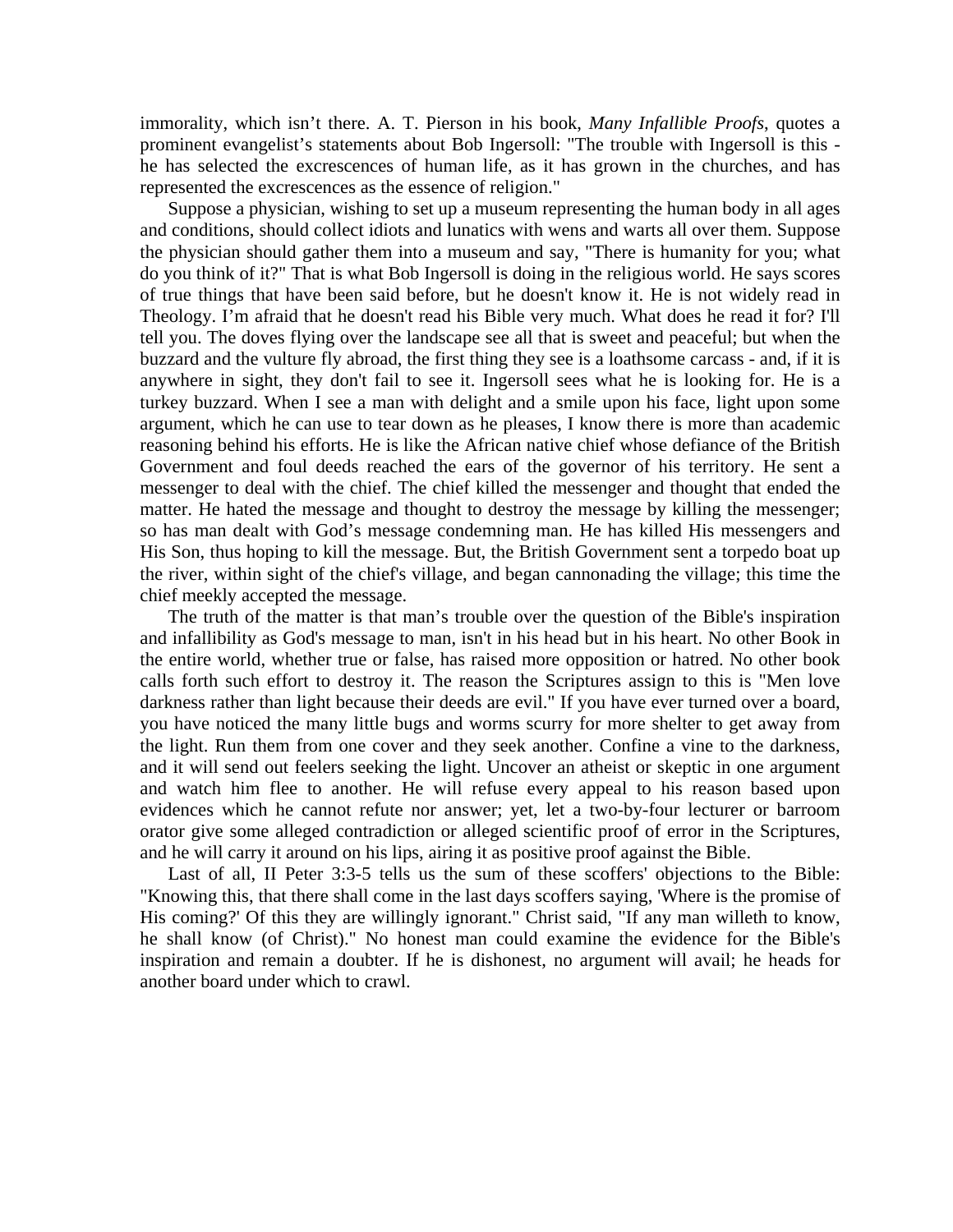## II. The Bible: God's Divine Revelation of Himself and His Will

#### A. External Evidences

## 1. Fulfilled Prophecy

 There are two modes of approaching the subject of evidences for the inspiration of the Bible; namely, the external and the internal. It is natural to start with the external. There are certain questions which must be accounted for if the Bible isn't God's revelation. If it were merely a human production, then the first great perplexing question we should demand the skeptic to answer is, "How do you explain fulfilled prophecy," Not the vague, general, all-inclusive prophecies of the fortune teller, speaking of a trip someday, or a tall dark man coming into your life; but the accurate minute prophecies of the Bible spoken centuries and sometimes millenniums ahead of their fulfillment? If it can be established that the Bible prophesied events ahead of time, which literally minutely occurred to the letter, then man must confess the supernatural origin of the Bible. It is conclusive evidence that the Bible is God's revelation. Man recognizes that it is beyond the power of man to foretell the future with any degree of accuracy. I believe this to be one of the primary reasons why God has set prophecy as one of the Divine seals of His revelation. (Jeremiah 28:9). Prophecy shows the controlling hand of God in the affairs of man. It lays down the blueprint for the ages, showing God ruling and overruling toward a desired end. This should then be the logical starting point for considering Christian Evidences. There is no need of any special religious experience or enlightenment to understand. Only the logical processes of the human mind are needed. When the proof is uncovered and accumulates in detail, the unbeliever must confess, "This is the finger of God." How clear a seal this is that God has spoken. See Deuteronomy 18:21-22; God says, you ask about a messenger, then see if his prophecy is fulfilled," Even Christ rested His proof to His deity upon this seal, John 14:29 "And now I have told you before it come to pass that when it is come to pass ye might believe."

 Just one clear prophecy so presented and established so that it would not have been possible to guess, forever proves the Bible as God's Word and takes it out of any possible human realm. You may well see the force of this evidence by the efforts of the critics, infidels, to disprove that such prophecies were ever made beforehand. It is one of the favorite tricks of the higher critics (self-styled) to try to dislodge the overwhelming evidence of Daniel's Gentile prophecies, by simply stating that he must have written after they happened to have written so minutely and name the very characters yet to come. They forget one little detail: "Some of Daniel isn't fulfilled yet and some of it is being fulfilled today."

 There are certain rules or laws of prophecy, which would prove that they are not mere coincidences or guesses. This would constitute a canon for testing its fulfillment. A. T. Pierson numerated some: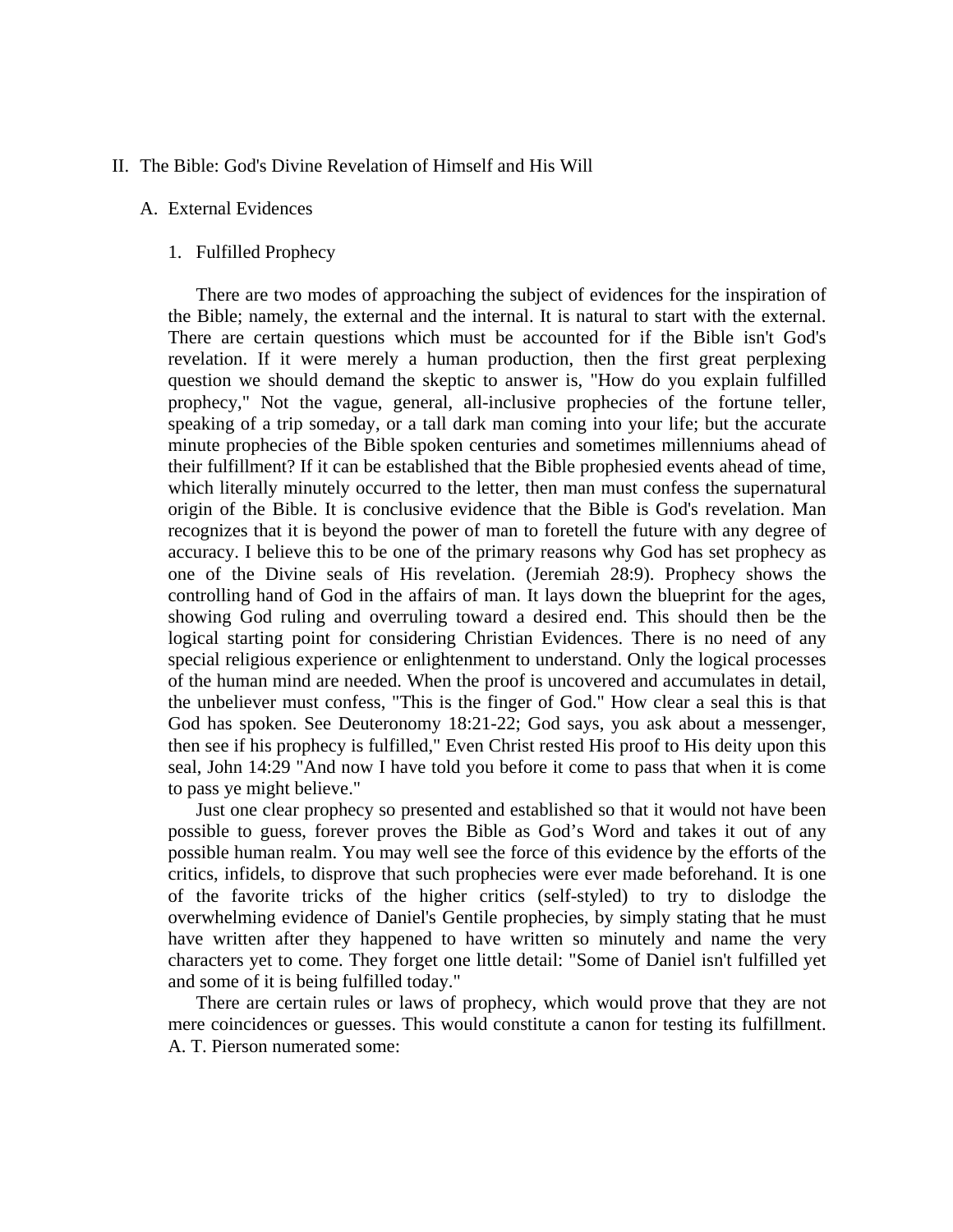a. There must be an element of obscurity in it. Much that is hidden can only be understood fully when the prophecy takes place. Some have criticized the Bible prophecies as being obscure; Prophecy isn't merely to reveal to curiosity what is going to happen, but it is to reveal to faith after it has happened that God was in it and had a purpose in either causing it or allowing it to happen. It is a lock, which only the fulfillment can clearly unlock. We see that in the divergency of opinion concerning future prophecy, the obscurity is necessary. If every detail were clearly announced, then wicked men would conspire to defeat it, or even friends of it might so bend circumstances to make a seeming fulfillment. When a true prophecy is fulfilled, there must be no doubt that it is wholly God, and not man designing it. If this were not so, think of the frauds which false religious systems would have (and have) pawned off on the public.

b. It must be such an unveiling of the future that no mere human foresight or wisdom or sagacity could have guessed it. Some folks have a keen foresight. Then again, there are students of government who can see the signs of the times, trends, of the day and forecast events. Weather prophets see tomorrow's weather by pressure areas and past experience.

c. The prediction must deal in details sufficiently to exclude shrewd guesswork. Many guesses may be made with a fair probability of some of them happening, but every detail added lessens the chance of its being fulfilled. I can say that soand-so is going to die; all I need is time for that to happen, but naming the date lessens the chance, as does also with place, cause, and circumstances.

d. There must be such a lapse of time between prophecy and fulfillment as to preclude the agency of the prophet himself in effecting or affecting the result, otherwise the author might, by secret or subtle means, bring about an apparent accomplishment. You can see then how the stream of fulfilled prophecy has swollen with each successive fulfillment, and still the last, freshest, hasn't occurred. The Christian religion and the Bible are the only systems of religions or revelation which have rested their claim of Divine origin upon miracles and fulfilled prophecy. The very boldness and audacity of using such evidence is a proof of its genuineness. All criticism recognizes that our Old Testament was as we have it in the hands of the Jews 200 years before Christ. Yet, it rests its claim to Divine origin calmly upon the fulfillment of its prophecies, despite all the devil can do to keep them from being fulfilled and all the changing fortunes of man can do to thwart their accomplishment. It defies every science to prove that even one prophecy is untrue.

Note these illustrations of fulfilled prophecy:

1.) The Prophecy of the Destruction of Tyre (Ezekiel 26:3-5, 12-14). This was prophesied just before the Babylonian captivity almost six hundred years before Christ, as can be seen from the various prophecies of the Book. Yet the things he prophesied were not fulfilled for three hundred years. He spoke during the heyday of Tyre's glory - a rich, prosperous, mercantile, sea-faring nation, whose ships visited every port and brought their riches into Tyre at the time this prophecy was made. It was an old city; it was there when Joshua conquered the land. It was a most unusual prophecy, minute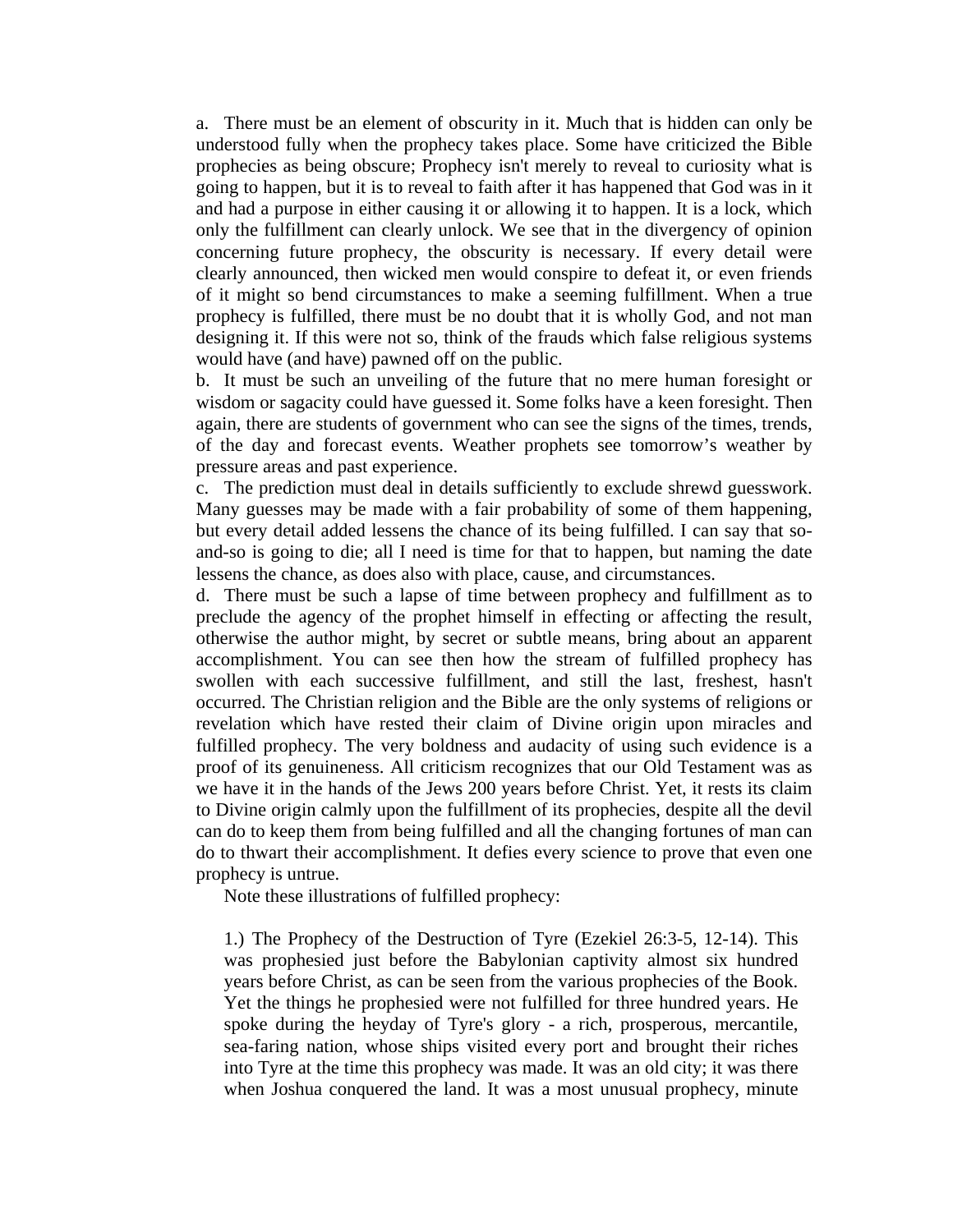and humanly - the most unlikely of being fulfilled, just a short time after the prophecy, Nebuchadnezzar laid siege to the city, held it for 13 years, and finally captured it. He laid it in ruins, but the prophecy wasn't fulfilled. The maritime city removed to an island a half-mile off the shore from the ruined city and flourished again. Two hundred forty years later Alexander the Great in his worldwide conquest drew up his armies on the bank of the Mediterranean overlooking the island city and demanded it to surrender. Feeling secure, they refused. Alexander the Great began building a causeway over the one-half mile stretch of water. He used everything he could; and finally, in order to finish it, he had to use all of the ruins of the ancient city to finish it. He even scraped the rocks bare to lay it in the water and conquered the city of Tyre. I personally saw a picture of fishermen spreading their nets over the bald rocks marking the sight of ancient Tyre.

2.) The Prophecy of Babylon (Isaiah 13:19-22). Much of this is fulfilled in ancient Babylon, but a greater fulfillment waits in the Babylon of the Anti-Christ. The site of the ancient city of Babylon belonging to Nebuchadnezzar is in ruins today and the haunt of bats and wild beasts. Professor Ralson in his book *Egypt and Babylon* (p. 206) says, "On the actual site of Babylon the Arabian will neither pitch his tent nor pasture his flock. They have a superstition attached to the place; they think it to be the haunt of evil spirits."

3.) The Prophecies Concerning Israel. There are too many to record but a few are, Deuteronomy 28:25, 37, 64-68 - does anyone need proof of the fulfillment of this prophecy? Numbers 23:9 – "This people shall dwell alone and shall not be reckoned with the nations." America has been called the smelting pot where all nationalities were recast and came out Americans. Yes, all nations but Israel. They never lose their national identity. Why? God said they wouldn't. A Swede comes to America, is naturalized, and is an American, but a Jew, though an American citizen and usually a good one, is an American Jew. In Germany he is a German Jew, etc.

a.) They would have no sacrifices, Hosea 3:4 yet keep their religion, Ezekiel 6:9.

b.) They would have no king, Hosea 3:4, or the long night of the Gentiles.

c.) They would be a reproach, Ezekiel 5:14-15.

4.) The Prophecy Concerning Egypt (Ezekiel 29: 15). When this was written they had the strong monarchy under one dynasty of Pharaohs one of the oldest, or the oldest, empires of antiquity. Successive foreign lordship; Nebuchadnezzar, Cambysis- Persia; Alexander - Greece; Octavia - Rome; Amroo - Arabia; Saladin - Saracon; Ibeg - Mameluke; Selim - Ottoman; Bonaparte - Corsican; Mohamet - Turk, and now British Mandate.

5.) The Prophecies Concerning the Land of Idumea. This was the land of the descendants of Esau. His name was changed to Edom because of his hairy redness, so his country was called Idumea, and his descendants Edomites.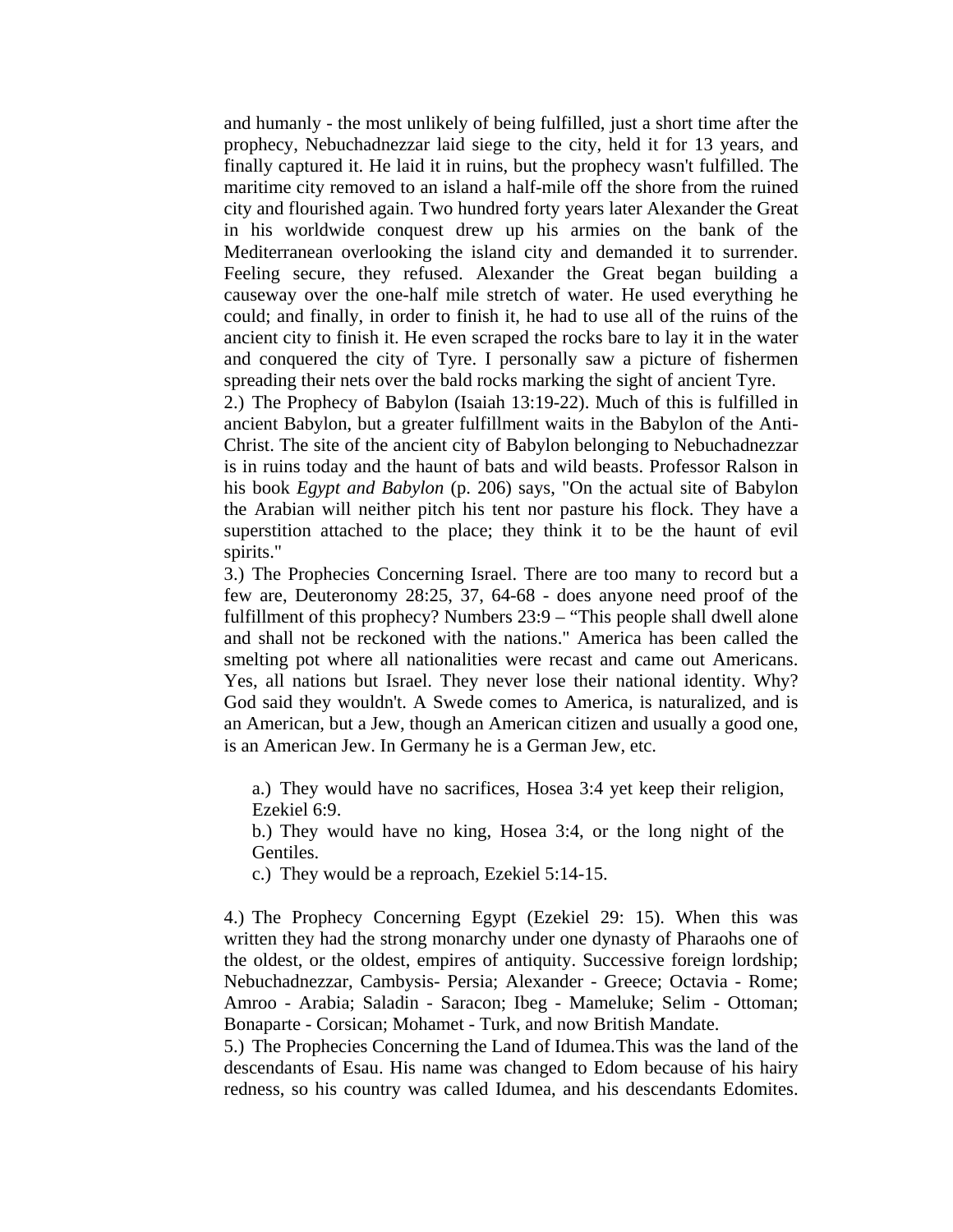This land extended southward and eastward from the land of Palestine into the rocky mountainous country stretching away from the Dead Sea southward. The mountain range is called Seir. The reason for God's pronounced judgment is in Ezekiel 35:3-7 and the entire little book of Obadiah. When the prophecies were uttered against Seir, they were unlikely of fulfillment from the natural standpoint. The number of ruins shows the land to have many populous cities. Petra, the capital - meaning 'rock' - was a place of immense strength and one of the wonders of the world. In studying pictures of the ruins of Petra, you may see it was carved out of the solid rock canyon. It was one of the crossroads of the ancient caravans, made rich by trade. In the time of Christ, Idumea was still rich and prosperous, the prophecy unfulfilled. Herod the Great, who ruled over Palestine in the time of Christ's birth, was an Idumean. In the fourth and to the sixth centuries A.D. it was still a prosperous land, and Mohammed marched against it in 630 A.D. Then the curtain fell on Idumea until modern times when it is only the curiosity of archaeologists.

Now note the prophecies: Obadiah; Ezekiel 35:3-7; Jeremiah 49:16-17.

a.) Its commerce was to cease, Ezekiel 35:7.

b.) The race of Edomites should become extinct, Obadiah 18. The very name has become extinct.

c.) The land is desolation, Ezekiel 35:3-4, 15. Volney was the first to call attention to the utter ruins and desolations of ancient Edom. In three days' journey thirty ruined towns are met. Petra-the rock-hewn city, fit even today to house a multitude, is only the habitations of bats and owls. Only a Bedouin is found wandering among the ruins. The only town still standing is the modern town of Maan, which is the Teman of the Bible. It is populated for the springs within it, creating an oasis. That in itself is prophecy, Ezekiel 35:l3, "I will make it desolate from Teman." Still there remains some to be fulfilled, Isaiah 34:5-10. There are still a few wandering Arabs passing through, but that also shall come to pass. Would like to see this country, stand on the great funeral train of crumbling pillars, by the monuments of the long-dead nation that forgot God, and declare that the Bible is God's Book. There are some prophecies of the cities of the Philistines, which could be considered - Ascalon, Gaza, Ekron, etc. but we shall leave them.

6.) The Prophecies of Jerusalem.

 a.) This speaks of the temple of Christ's day, Matthew 24:2 "not one stone upon another;" what an interesting prophecy. When Titus destroyed the city of Jerusalem, 70 A.D., they fired the temple, and the gold melted down into the crevices between the rocks; In order to recover it, they had to remove each rock so that 'not one stone was left upon another."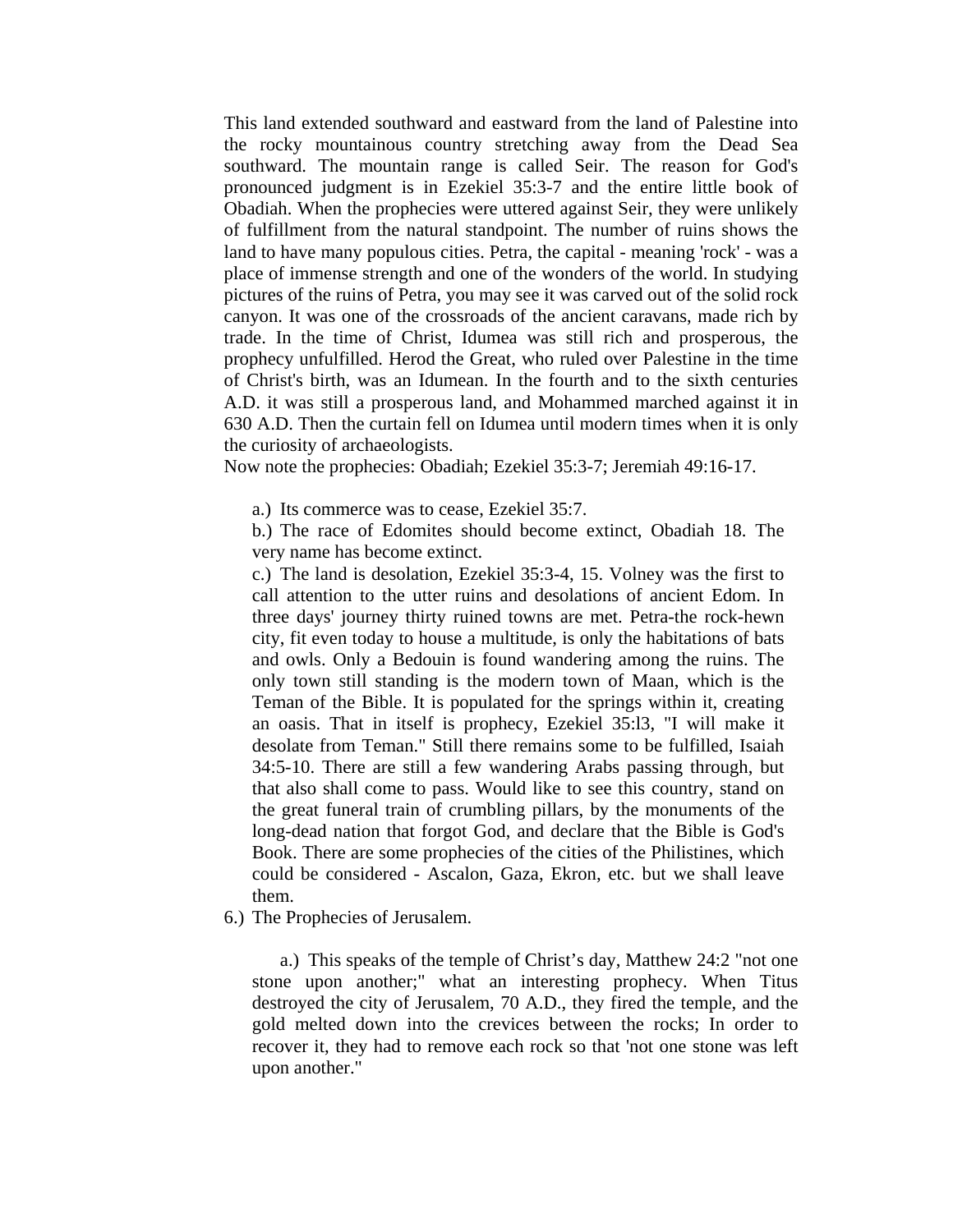b.) Of the city of Jerusalem, Luke 21:24 states, 'Jerusalem shall be trodden down of the Gentiles until the time of the Gentiles is fulfilled." To the Jew this is exemplified most clearly by the hateful despicable presence of the Mosque of the Mohammedans, the Mosque of Omar. The latest uprisings of the Arabs against the Jew are further examples of the trodding upon Jerusalem. The city of Jerusalem has been taken and sacked some twenty-six times in its bloody history, and is still set for one more as recorded in Zechariah 14. The prophecy of the destruction of Jerusalem by Christ, Matthew 24, and that of Zechariah 14, have only a partial fulfillment in 70 AD, when it was sacked and destroyed by Titus. It still awaits the greatest under the Anti-Christ.

 In passing, it is interesting to note the prophecies of Christ against three other cities of Palestine, Matthew 11:20-23: Capernaum, Chorazin, and Bethsaida. Today only ruins mark the site of Capernaum and Chorazin, while Bethsaida has never been actually found. This is to say nothing of the prophecies of the Church, which the believer alone recognizes.

7.) The Prophecy of Gentile World Dominion, of the Entire World's History. We won't include the marvelous book of Revelation, with its history of the Church for two thousand years, but we shall consider Daniel. The prophecies of Daniel have been fulfilled so minutely that it is no wonder that it is the first battlefield of the so-called higher critics. To concede to Daniel that the book was written when it said it was would have to admit the truth of prophecy and the Divine Inspiration of the Bible. This their foolish darkened hearts were not willing to do; so they invented their "wonderful" system of criticism to prove that Daniel is not prophecy, but history, written not before, but after, it happened. Bunsen said, "A pious man resolved to avail himself of the traditions regarding Daniel and apply them to the circumstances of his own time, and in the name of that prophet, proclaim words of admonition to encourage the faithful." He is a little contradictory. The position is clear: either Daniel was written when it says it was, by the prophet Daniel, or someone was a mighty big liar. I think it was the critics. Their position has been abundantly overthrown by Dr. Anderson in his wonderful little book, *Daniel in the Critic's Den*.

 There are so many proofs of the dishonesty, not of Daniel, but the critics in handling Daniel, that we cannot give them here. Archaeology has come to the rescue of Daniel in the critic's den, by showing that the writer of Daniel must have been on the scene during Babylon's heyday. Even the three divisions of magic unearthed by the spade correspond to the three enumerated in Daniel.

 The world empires are given in a dream (Chapter 2) and a vision (Chapter 7), and there is no guesswork as to the meaning; the interpretation is likewise given. In the added detailed vision of Chapter 8 the names and character of the last four beasts or kingdoms are given. Four great worldwide empires are given - no more, never to be another until Christ sets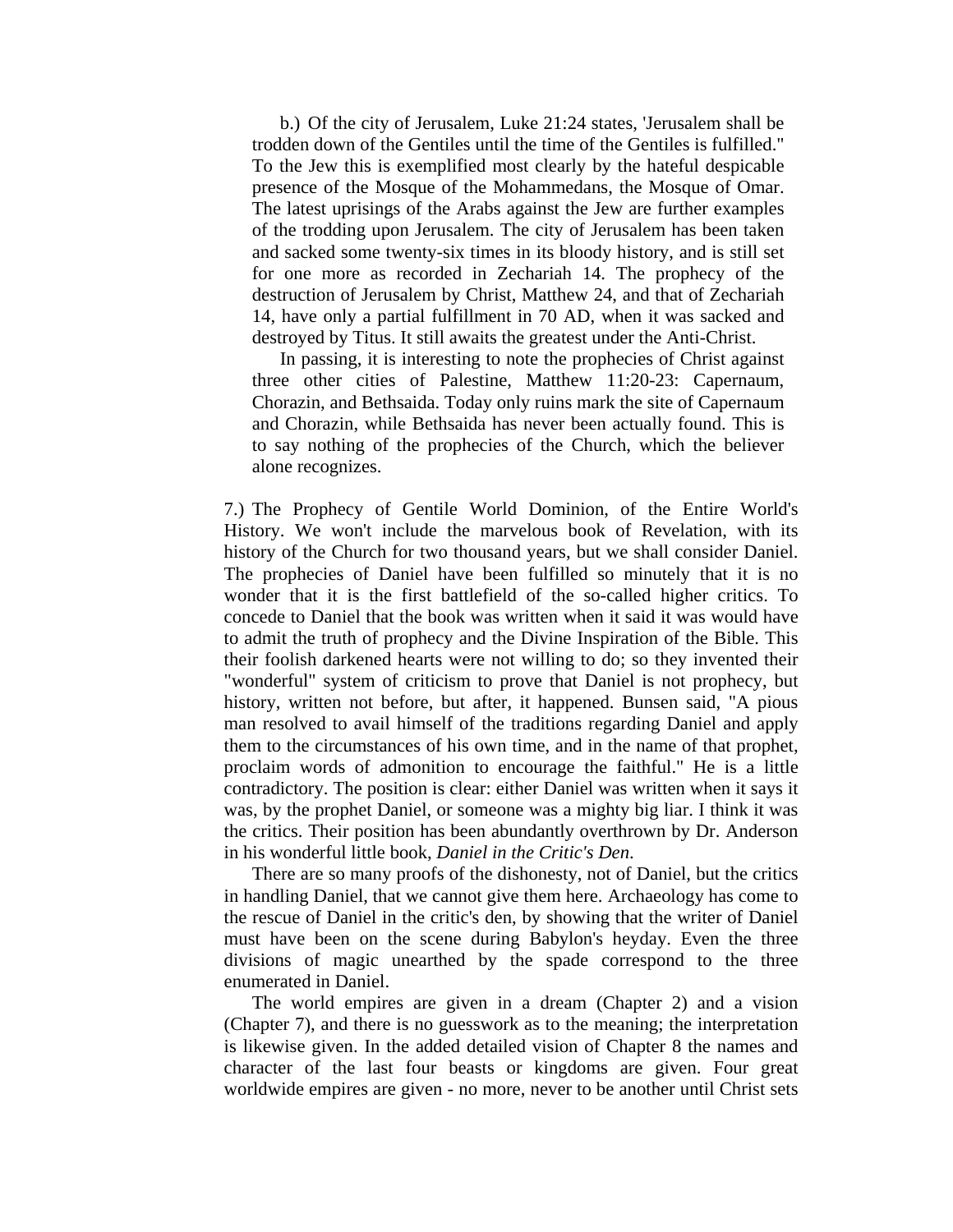up His own. The fourth empire is to endure in some of its forms until the stone fills the earth. If left to human reasoning and foresight, especially knowing the ambitions of human potentates, man would have forecasted innumerable empires, but for 2,700 years of the times of the Gentiles already past, still there are no more world empires. The prophecy of Daniel is good right down until today, is up-to-date right to this moment, and stretches out into the future

8.) The Prophecies Fulfilled in Christ. Those prophecies of Christ in the Old Testament, it must be remembered, were complete and settled firmly in the Jewish Bible of the Septuagint version - the Greek translation of the Hebrew Old Testament was a hundred years before the birth of Christ. Ptolemy Philadelphia, king of Egypt, commanded seventy learned Jews to make the translation. When one then collects and tabulates the multitude of prophecies concerning Christ from the Old Testament and reads the four Gospels and sees the exact minute fulfillment in Him, there is a thrill of faith in the soul that this is indeed the very Word of God. Only God could paint the portrait of a coming person upon the earth over a period of 1,500 years by many painters, and yet have every added dab of paint fit into the portrait without so much as a smear or blotch. The picture adds up to a clear, beautiful complete picture. It is the portrait of one single individual person. The singular masculine pronouns are continuously used of Him. For illustration, Isaiah 53: "He is despised and rejected of men, a man of sorrows, etc., and so it is all through. All of the hopes of deliverance for Israel and salvation for men revolve themselves into one Man, the Messiah of the Old Testament revelation. We cannot hope in this course to give all of the many prophecies fulfilled in Christ, but shall give enough to show their force. I personally have tabulated 166 distinct prophecies of Christ in the book of Isaiah alone:

- a.) Born of a virgin, Genesis 3:15, Isaiah 7:14;
- b.) Born of the Lineage of David, I Samuel 7:12, Isaiah 11:1-10;
- c.) Born in Bethlehem, Micah 5:2;
- d.) Goes to Egypt, Hosea 11:1;
- e.) Be a miracle-worker, Isaiah 35:5-6; 42:1-7;
- f.) Would triumphantly enter Jerusalem, Zechariah 9:9;
- g.) Would be rejected of Israel, Isaiah 53:1-3, Psalm 118:22;
- h.) And then for how long, Isaiah 6:1-12; Romans 11:25;
- i.) Be betrayed by one of His own, and for how much, Zechariah 11:12-13; Psalm 41:9.
- j.) Mode of His death, crucifixion, Psalm 22:16;
- k.) Be given gall and vinegar to drink, Psalm 59:21;
- l.) Enemies would part His garments, Psalm 22:18;
- m.) The multitude of thoughts concerning His death, Isaiah. 58;
- n.) His resurrection, Psalm 16:10.
- o.) Many more could be given His poverty was spoken of, His work, as in Isaiah 61:1, 2; the violence of His death, "cut off," in Daniel 9;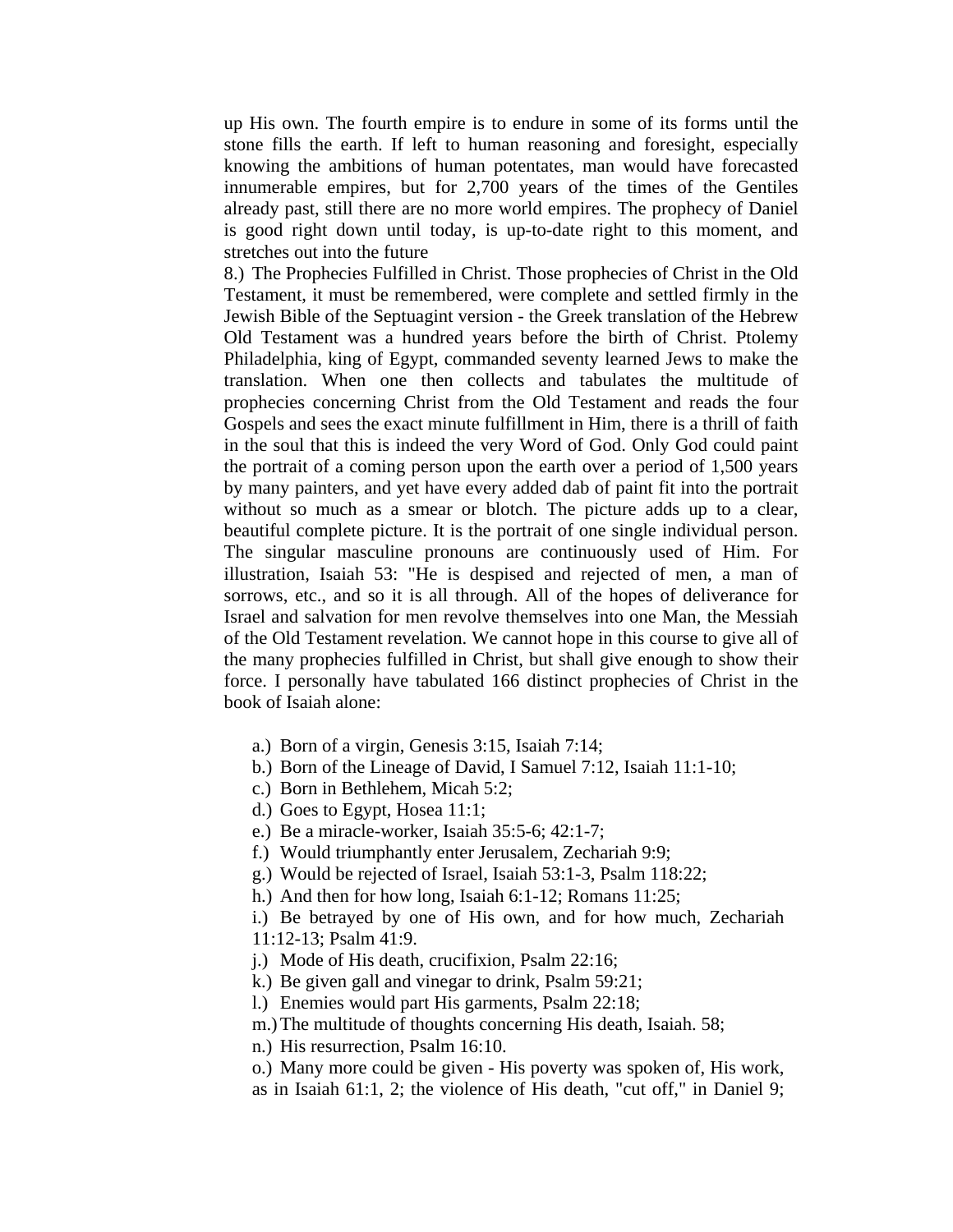and the very year of His death also in Daniel 9. The burning light of 4,000 years of faith and divine revelation focused down into the person of Christ, with a burning, flaming pinpoint. These prophecies not only prove that Jesus is the Christ, the Son of the living God, but that the Bible is the Word of the Living God.

### 2. The Indestructibility of the Bible

 The Bible is a present fact in the world. Here it is! It has been in existence for two millenniums in its present form and parts of it for 3,500 years. In spite of the efforts of those to destroy it, it is a greater force in the world today than ever. It has survived the vicissitudes of chance and all the catastrophes of history which have destroyed many other books and whole libraries. It has also borne the brunt of deliberate, calculated plans for its annihilation by powerful forces. There have been despotic emperors with absolute power who have decreed its eradication. Satanic hatred has inspired men to try every device conceivable to discredit and destroy the Scriptures. Every method that learning could imagine, and hatred suggest, has been tried. Yet, here is this dear old Book unscathed, the most precious Book in the world to millions and millions - more precious than any of the millions of books. There are libraries with five millions of books. There are probably fifteen or twenty million books in the world, but which of them all will anyone be willing to die for, rather than to desecrate or give up? In spite of the campaign of three thousand years to destroy the Bible, it still stands today, the world's best seller, the only Book in the world a soldier or sailor wants in a life-boat with him or in a fox-hole, the only Book he wants to have with him when he dies. From Diocletian, the Roman emperor, until the higher critics of today men have sought to upset the Bible, only to find it like a cube, you upset it, and it is just as broad as it is high; it sets just as large one way as another.

 It has been likened to the old smithy's anvil; when one asked him how many anvils he has had through the years, his answer was "Just one;" but when asked how many hammers, he said, "Many, for the anvil wears out the hammer." How many puny hammers of men have burst upon the anvil of the Word, and it still stands.

 Is there any other book in the entire world which has called forth such attacks as this Bible? Why the hatred? How does it come about that every attack has failed? In 303 A.D., Diocletian started an attack upon the Bible to annihilate it. By relentless effort and empirical decree he hounded every copy. At last he took the one he thought was the last, and burnt it in a public place, and raised a tombstone on the bier, writing upon it, "The name of Christian is extinguished." Tom Payne, the infidel said. "Fifty years from now the Bible will be obsolete and forgotten." You can answer that statement yourself; and, it is interesting to note that the very printing press upon which was printed Tom Payne's "Age of Reason" was later used to turn out thousands of Bibles. Voltaire, the silly French infidel, remarked, "It took twelve men to start Christianity, but one will destroy it" meaning himself. He also said, "In one hundred years there will not be a copy of the Bible on the earth, except as a curio in a museum. He just missed the guess by half a billion, and missed the guess of location of the Bible by almost every civilized home in the world. The very room in which Voltaire wrote his articles against the Bible and the very shelves, which looked down on his sneering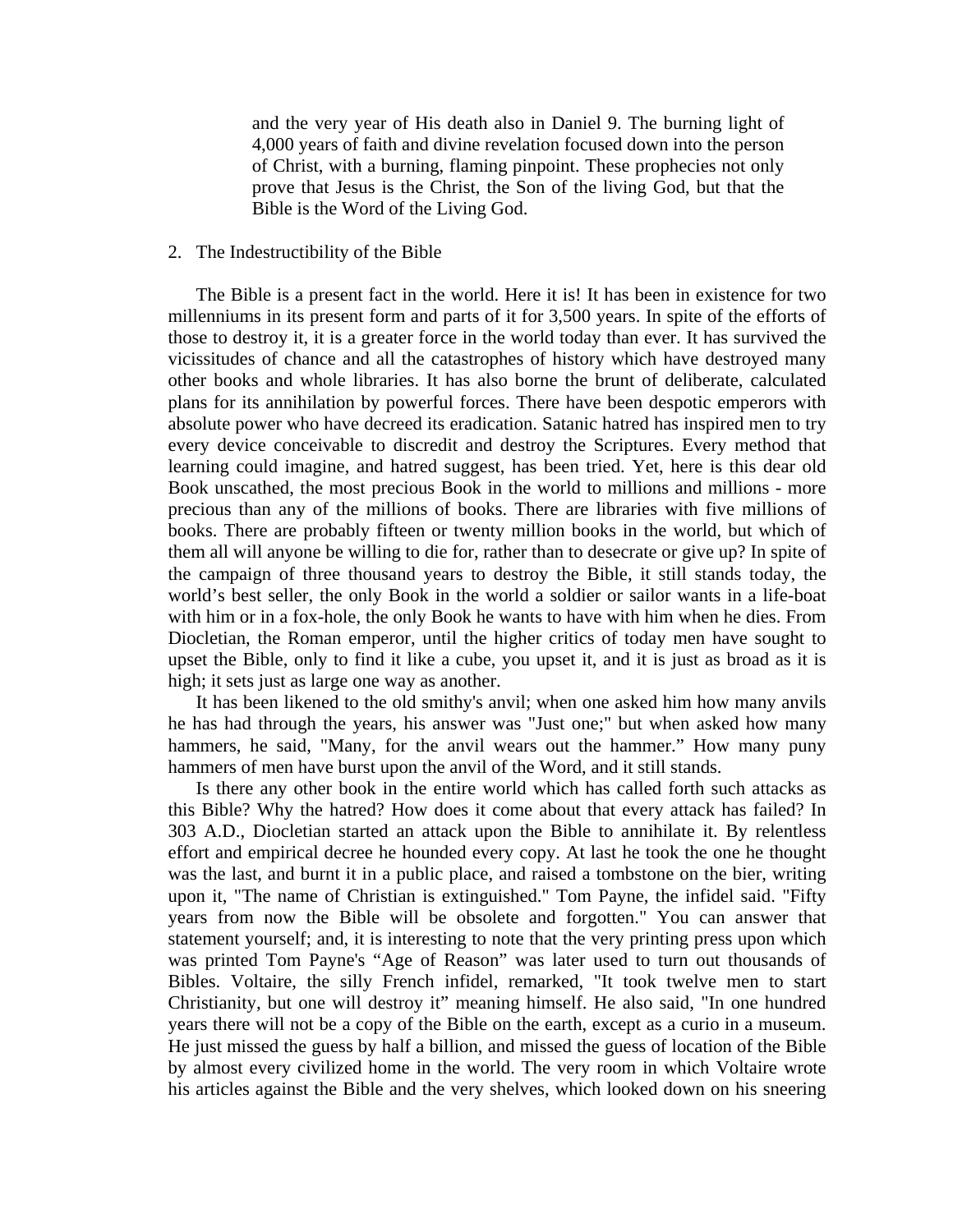face, became a storage room for the Bibles of the Foreign Bible Society. There is a Bible or a Testament or a portion of the Bible for every man, woman, and child in the world. The printing press used by Voltaire is used now by the Geneva Bible Society for printing Bibles. Billy Bray, the Cornish miner, visiting the museum in London, came across the roped-off space where the chair of Voltaire stood, in which Voltaire wrote his satires against the Bible. Billy jumped the rope before anyone could prevent him and, sitting in the infidel's chair, in round Cornish brogue sang lustily, "Jesus shall reign where're the sun doth his successive journeys run; His kingdom spread from shore to shore, till moons shall wax and wain no more." How true his response to the caviling of Voltaire!

 Bob Ingersoll, the blasphemous infidel, ran up and down the country saying, "I'm going to put the Bible out of business." God raised another Bob, however, Robert Garry, who was Bob Ingersoll's secretary, student, and admirer. He was to carry on Bob's work. Shortly after the death of Bob Ingersoll, Garry was converted, and wrote scores of Bible lessons and refuted much of Ingersoll's work, using the very desk of Ingersoll to write his defense of the Bible.

 Can this book be merely a human book, and why haven't other human books likewise stood the same tests which has seem the bitter hatred of its foes and the false dealings of its proposed friends? The indestructibility of the Bible is one of the grand proofs of its supernatural origin and supernatural preservation. I say that its preservation is just as miraculous as its origin. There are over 500,000,000 Bibles in the world today. The British and the American Bible Societies before the war printed Bibles at the rate of one every five seconds, twelve per minute, 720 an hour, 17,280 every day. These two societies alone in one hundred years have printed 250,000,000 Bibles up to Theodore Roosevelt's administration. If you could have the 500,000,000 Bibles together and put them end-to-end, they would go around the earth almost three times. The Bible is translated into over one thousand languages and dialects in every part of the globe. Why is the Bible such a universal Book that seven-tenths of the children of man can read it in their mother tongue? Why is it impossible to destroy the Bible? Here certainly is proof of the inspiration of the Bible.

 Illustration: We read during the second world war of the saving of thousands of lives of birds in the harbor of New York City, by the blackout regulations. These regulations required the Statue of Liberty to be blacked out. The statue stands 325 feet high. Twelve men can stand in the hand where the light burns continually. Hundreds of birds, attracted by the light, beat out their lives upon the great light, but the light shines on and guides the weary traveler home to the harbor. Voltaire, Hume, Huxley, and Ingersoll have beat out their lives against the eternal Word of God. The friction of opposition only polishes the dear old Book so that it shines the brighter and makes more folks stop and read it.

 How mad must man be to try to destroy the Word of God? Can the Bible be destroyed? Let us see for a moment. God has been careful to weave the Bible into the very fiber and fabric of human literature, history, and society. Have you ever thought of what a task it would be to erase the Bible from the earth? First of all, he would have to buy up the 500,000,000 copies at an average of one dollar apiece. He would have to hunt them in every island, every continent, every language, every village and hamlet, in every land and climate. He would then build a huge bonfire. In the first place, we have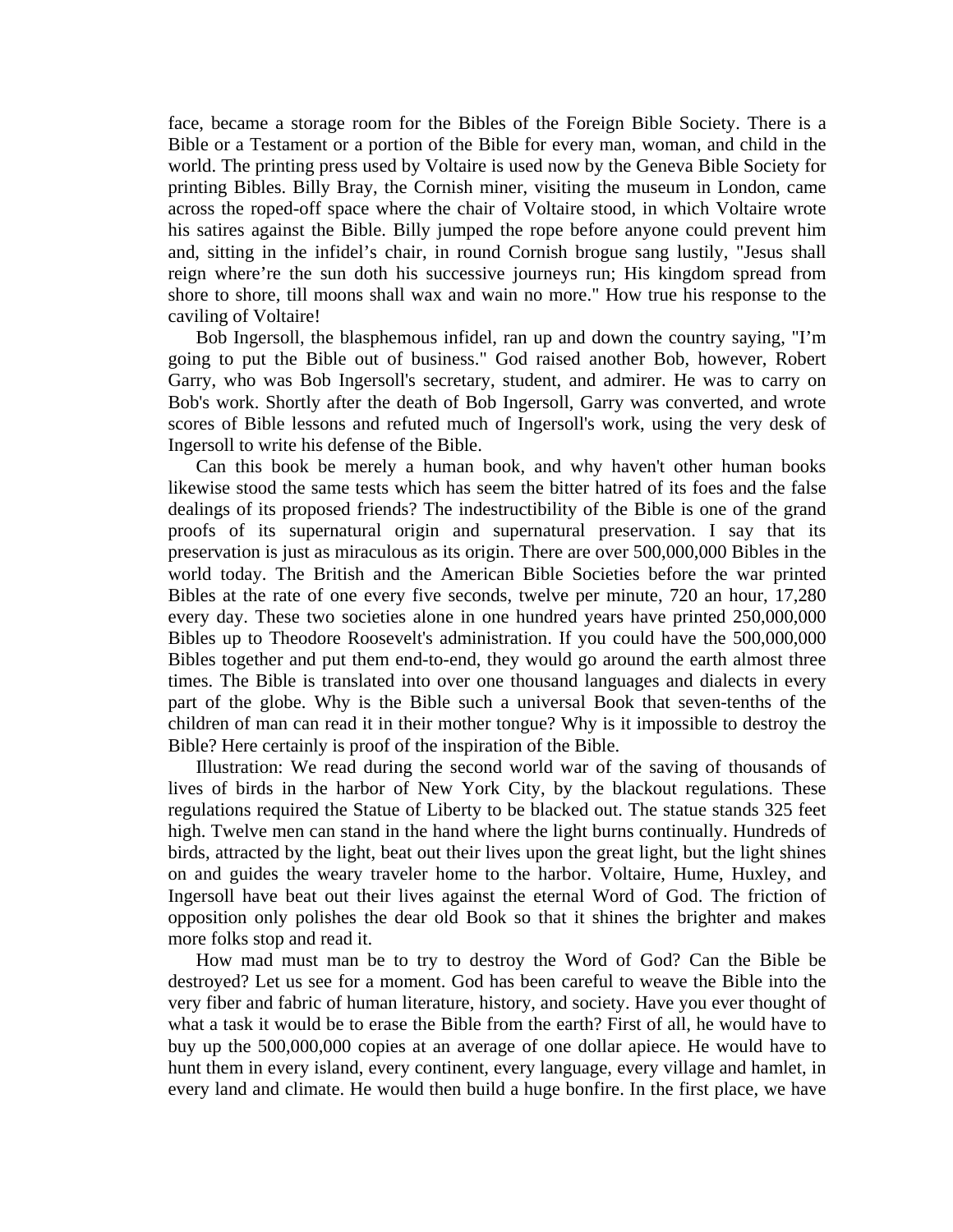no infidel or society of infidels who have that much money; second place, he couldn't find them all; and, in the third place, he couldn't buy them all, for some dear old Dutch saint wouldn't sell her Bible for the whole U.S.A.

 He would have to rifle every library, public and private, in the whole world for the multitude of quotations from the Bible in the millions of books of the earth. For two thousand years men have written about the Bible and quoted it. Every verse is quoted again and again. He would have to buy the libraries of the world. He would then have to destroy the art galleries of the world and smear the masterpieces of all ages, which picture Bible characters and Bible scenes. Has he finally succeeded then? No, he would have to go to the musicians of the world, destroy the hymnals, the Messiah with its Hallelujah Chorus, and destroy the grand symphonies of the Church. All religious music must perish, for the Bible is woven into the fabric of music as well as literature and art.

 Has he destroyed the Bible yet? No, for he must visit the cities of the dead. The ancient tombs with their engravings and inscriptions from the Bible must be erased; pull down the modern tombstones with their Bible quotations. Then he must destroy the Bible from the hearts of the millions of saints which love it and pillow their souls upon its evergreen bosom. Would that even destroy the Bible? No, finally he must fly through space, past creation's rim, past flaming cherubim which keep the throne of God, into the rainbow-crowned throne of Almighty God, and overthrow Him and wreck His throne, for we read in the Bible, "Thy Word, O God, is forever settled in Heaven." Stand some blustery, stormy day on a rockbound coast and watch the mighty waves come dashing in high and mightily, like powerful juggernauts, seeming bent on destroying all before them, only to break futilely and fall back foaming into their dark depths; so has the rock of the Word broken every attack, standing solidly through the ages, giving its impartial testimony.

### 3. The Influence of the Bible

 Here we consider another proof of the inspiration of the Sacred Scriptures, namely, the wonderful influence of the Scriptures. Man writes a book, and, if he has given any depth of thought and wisely chosen a topic of both interest and moment, if he writes for and to his generation, then he is read after by the intelligentsia, and he exerts some influence to the moldings of the thought of his time. The influence is confined, however, both to his own strata of society and learning, and only to his own day and race. Very few men ever write with such clarity and import as to reach over racial barriers and reach other nations than his own; and only a few have exerted such influences as to change the course of history by their writings, of generations to come. In the Bible we have a book which speaks with authority and transforms society and individuals of every nation into which it is translated. Its influence is not limited to any nationality. It is a universal book. Its influence is not confined to any age, but each succeeding age feels the weight of its undying influence. It is a timeless book, as much up to date as ever. It speaks to men of today as graphically as when uttered by the mouths of prophet or apostle. Its ethics and morals are more up to date than today's newspaper, though written over 2,000 years ago.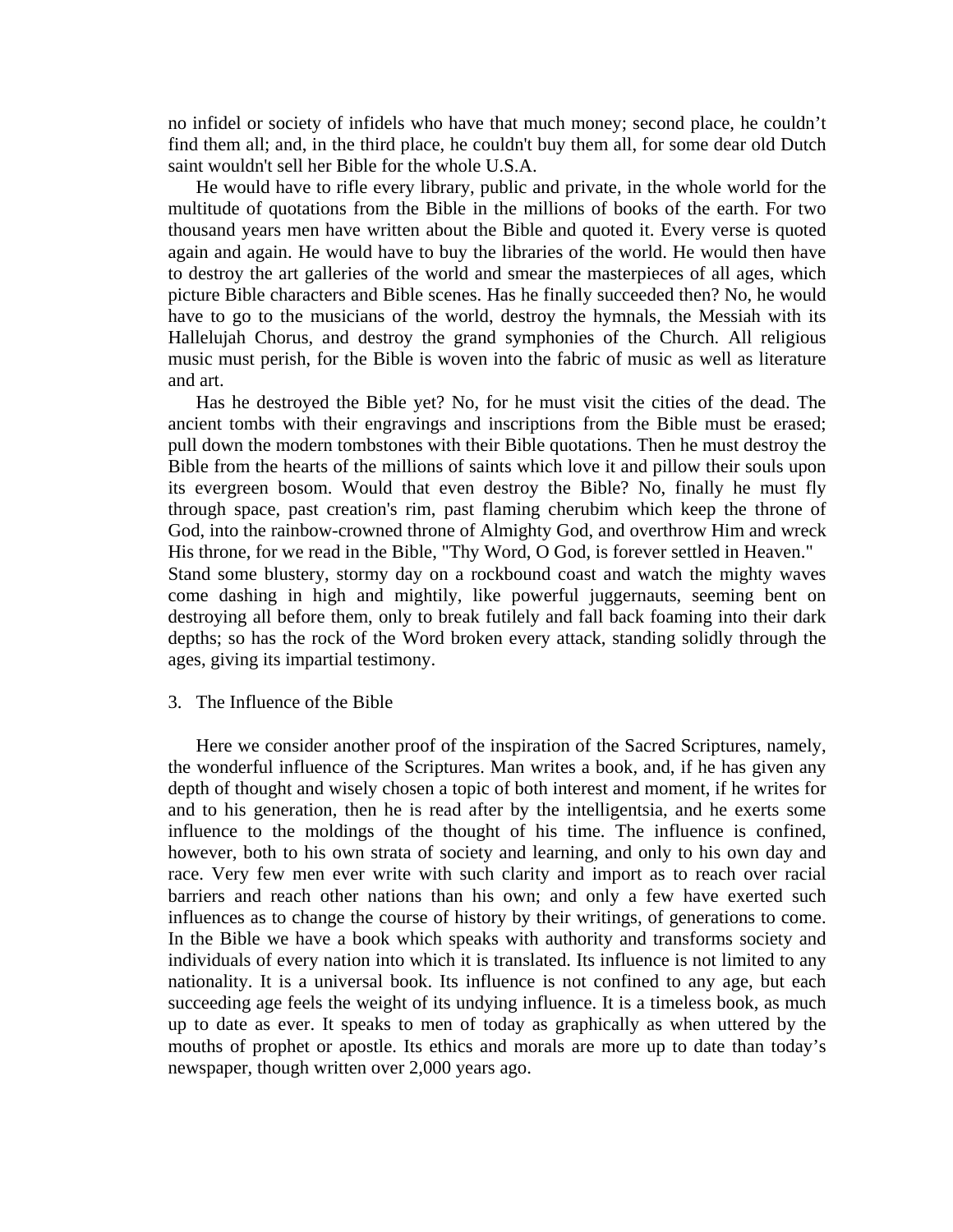How is such marvelous influence to mould men's lives through the millenniums to be accounted for? Has any other book ever wielded such influence? What book in the entire world is like unto this Book? What other book can you carry into the heart of an uncivilized cannibalistic people who are bloodthirsty, head-hunters, dirty, immoral, degraded, and preach it and see it transform those same people into moral, peaceloving, singing people? What book but the Bible will make a head-hunting Dyack, the famed wild man from Borneo, burn up his sacred dried human heads, and carry a psalm and a prayer and a sermon to his enemy instead of seeking his head to hang on his tent? You can't carry another book in the entire world to a savage and see it make any difference in his life; what constitutes the wonderful influence of this particular Book? You try to explain that on any other grounds than the fact that this Book was given by the "inspiration of God, and is profitable," and that "Holy men of God as they were moved of the Holy Spirit." Because this Book is the Word of God, His message of His will to man, therefore it carries with it its high moral tone, its elevating influence to lift men from sin and heathenism, into the holiness of communion and fellowship with God. As the Scriptures testify of themselves, "the Word is quick (living) and powerful and sharper than any two-edged sword." What all the Dutch Government couldn't do to tame the wild Dyack of Borneo and the Dutch East Indies by the sword and the gun and the jail, the Gospel of Jesus Christ through the Word of God has accomplished.

 How are men to account for the influence of this book? This book which changed the course of history, changed governments, and brought enlightenment to untold millions is the greatest factor for righteousness, in the entire world, yet was written in the most part by ignorant men, as far as earthly wisdom is concerned. Wherever it has gone, with it has gone light, life, morality, and love, and the elevation of womanhood. If anyone ought to appreciate the Bible, it is womanhood. When a woman criticizes and ridicules the Bible, she is trying to push herself back into slavery and degradation far worse than she can conceive. Let her look to the lands where the Bible hasn't had free sway. Let her put herself under the Koran, which denies to a woman a soul or any religious experience. She is but a slave to her husband, to be worked, beaten, brutalized, and cast off for another; as Mohammed said when introducing his wife, "A little lower than my horse and little better than my dog, my wife." That is what the founder of Mohammedanism thought of womanhood. Or, let her put herself under the religious system of India, where she is also denied a soul; there she was made to walk alive onto the funeral pier of a dead husband to be burned alive in the horrible Suttee, so that she could continue to slave for her lord and master, her husband, in his heaven. Only the British strict law enforcement put a stop to that practice. In England there were some just as bad until the Bible carried the Gospel to her and taught her the worth of womanhood.

 You can't get away from the influence of the Bible. Wherever it has been deprived, there you will find misery, ignorance, superstition, darkness, fear, cruelty, hatred, and death; but wherever it is taught and read and reverenced, it brings light, learning, liberty, love, and high morality. When Columbus stood on the shores of South America and sighted the mighty Oronoco River, there was quite a dispute as to what kind of land upon which they had landed. The sailors kept asserting that it was an island, but with wonderful wisdom Columbus pointed to the mighty Oronoco River and said, "No, it can't be an island; for yon, mighty stream, drains the heart of a continent." When I see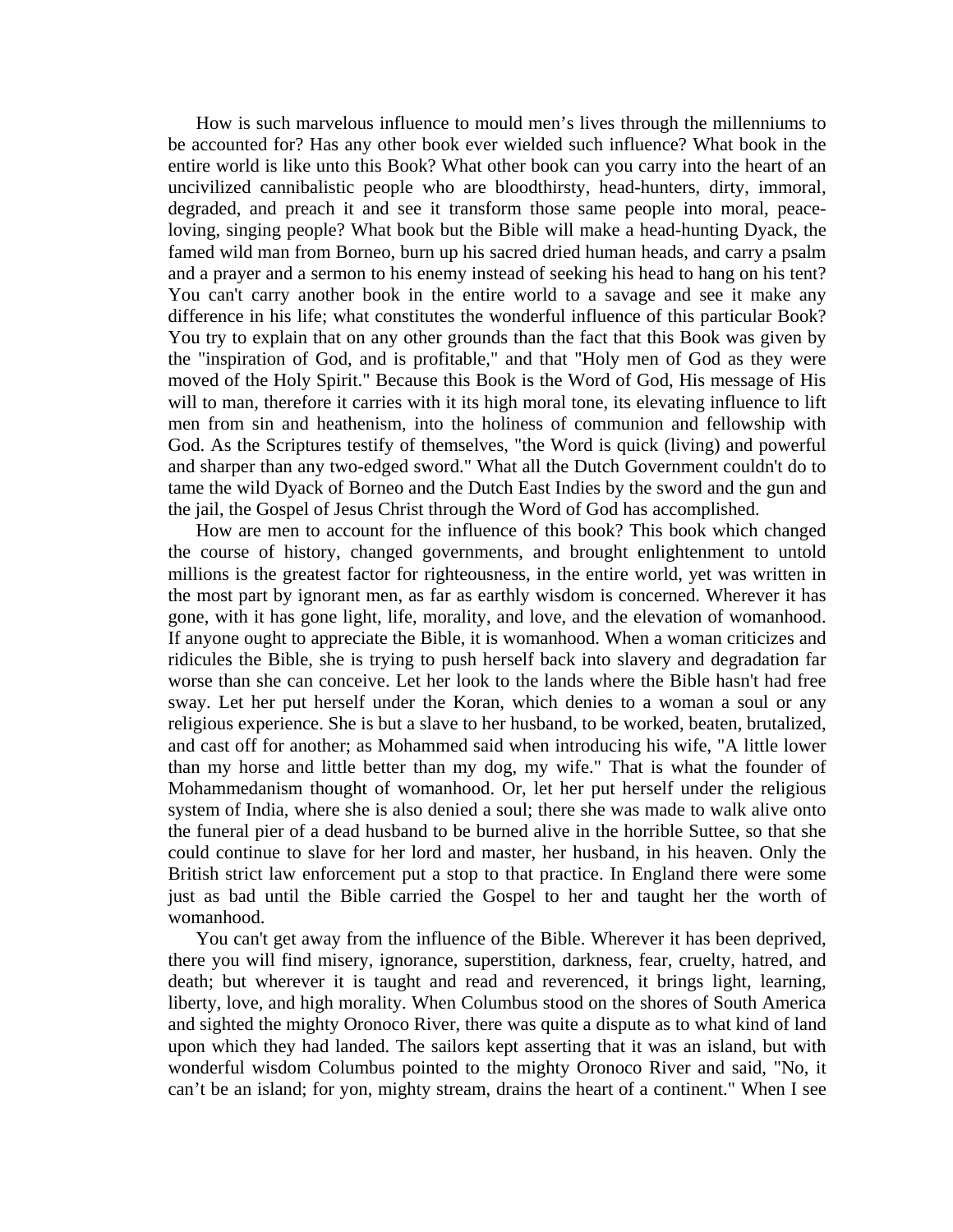the mighty stream of influence running down through the ages from the Bible, I can't believe that it came from the island of the heart of man. The stream is too large; no, it drains the heart of a continent; it came from the heart of God. That is the only possible explanation for the influence of the Bible.

 Note the influence of the Bible upon nations. There is the mighty British Empire. Someone asked Queen Victoria the secret for the greatness of the British Empire. She lifted the Bible from her table, opened it on her out-stretched hand, and said, "Here it is." One of the most practical minds of our day and one of the greatest statesmen of the world is the late Premier Winston Churchill of England. When he was selected in the last war to serve as First Lord of the Admiralty, he related in his book, "The world *Crisis of 1914-1918*," that the awful sense of responsibility almost weighted him down. He felt the uncertainty, the apprehension, about assuming such a colossal task in the face of the known strength of Germany, and her great preparations for World War I. He says, "That night when I went to bed, I saw a large Bible lying on the table in my bedrooms. My mind was dominated by the news I had received of the complete change in my station, and of the task entrusted to me. I thought of the peril of Britain. I thought of the mighty Germany" (and he here tells of what he himself had seen of the might of Germany, in preparation for wane conquest). With these thoughts running through his mind he took up the Bible, and, without plan, he opened it to a passage which gave him courage and strengthened him for his new duties; Deuteronomy 9:1-5, where God speaks of being with Israel and going before them to drive out the ruthless, godless nations. How God's Word guided Churchill, whether he was saved or not, is well recorded in his biography! He saved the British from catastrophe in the last war, and I believe has saved her in this war. (World War II)

 As for America, it is hardly necessary to illustrate the influence of the Bible upon the course of our nation. The foundations of America were laid upon the open leaves of the Bible. The Plymouth Fathers, before they landed on Plymouth Rock from the Mayflower, knelt and prayed and opened the Bible and drew the first charter for the colony. The foundations stones of America were not laid by infidels or those who doubted the Bible. Turn in the biographies of each of the signers of the Declaration of Independence and the framers of the Constitution, and you will see respect for the Word of God. Each avowed their debt to the Bible. Our first president prayed at Valley Forge. When Roger Babson, the Statistician, asked the president of Argentina, "What is the difference between South American and North America; why the difference?" With rare judgment he answered, "When the explorers came to South America, they came searching for gold; but when they came to North America, they came seeking God." Wendell Phillips said, "The answer to the Shasta is India; the answer to Confucianism is China; the answer to the Koran is Turkey; the answer to the Bible is Christian America." Note the influence of the Bible upon the individual. Once Daniel Webster, the great American statesman, was asked which he preferred if he had only the one choice: whether a four-year college education, or a thorough education in the Bible. His answer was, "I would rather have a thorough education in the Bible, for I would be better educated." His personal testimony to the influence of the Bible would help if read in the halls of Congress and in the White House today. "I believe the Bible is to be understood and received in the plain and obvious meaning of its passages, for I cannot persuade myself that a book intended for the instruction and conversion of the whole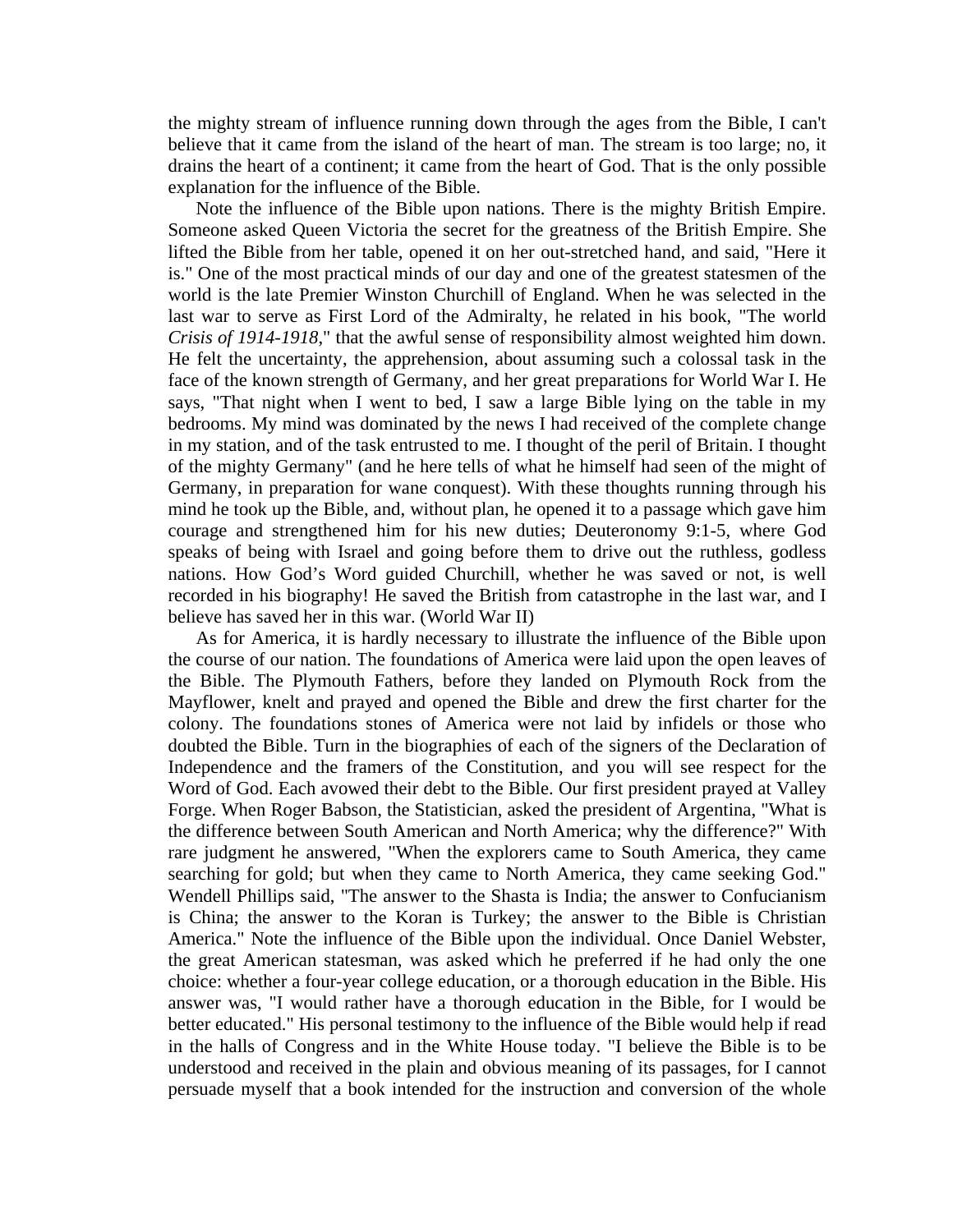world should cover its true meaning in such mystery and doubt that none but critics and philosophers could discover. If we abide by the principles as taught in the Bible, our country will go on prospering; but if we and our posterity neglect its instruction and authority, no man can tell how suddenly a catastrophe may overwhelm us and bury our glory in profound obscurity." Good advice for the day in which we live and our increasing problems in government.

 There are millions of men and women around the world today who can testify to the Divine influence of the Bible in transforming their lives. No one can read the Bible and obey its commandments and imbibe its moral influence, without being changed. I have seen drunken bums, illiterate, and degenerate, give their hearts to Christ and start reading the Bible as God's will for their lives, and have seen the transformation that took place. Their outward appearance changed, and life took on new hope and meaning. Their clothes became clean as well as their bodies; their language changed - instead of cursing, they sang and praised God. Their minds cleared up both from liquor and vileness. Is there another book in the entire world with that influence? Mark the fruits of the Bible. Does it bear evil fruit? Does it merely bear human fruit? The only form of human government, which makes the individual something instead of a slave and gives him liberty, is founded upon the Bible. Every moral government on earth, which is worth living under and dying for, is built on the Bible. The Bible has elevated humanity from heathenism, brought to man the realization of the sacredness of human life and the sanctity of the home. It has freed womanhood and placed her on equality with man as possessing equal opportunity in the Gospel and equal responsibility before God for her actions.

 The Bible is the fountainhead of all purity, righteousness, and freedom in the world. Its influence declares its source. Remove the Bible from its place of authority, and what is left, enslaved heathenism, and lawless juvenile delinquency? Our problem in America as to how to deal with the child-crime situation is caused by the breakdown of belief in the inspiration and authority of the Bible. Here is a remarkable illustration of the influence of the Bible. Many who do not respect the Book itself nor believe in its Divine origin, still respect those who respect the Book. Two men were traveling through a little populated district with quite a large sum of money on their persons. They became lost in a blizzard, and while blindly stumbling along, they saw the light of a fire coming through a lonely cabin window. They made for it as a last hope. When they knocked, a boarded giant of a fellow came to the door. It was too late to withdraw even had they wished. They might perish in the storm if they withdrew, but they were afraid of the man of the house. He invited them in and gave them food at their request and also allowed them to spend the night. When time for retiring came, the host led them to a lean-to at the back of the shack and left them. They sought for a means to bar the door, but to their chagrin, found none. They whispered back and forth between themselves as to what they ought to do. They thought of trying to sneak out through the back and leave before they were robbed or harm came to their persons, but there was no window or door out of the lean-to to the outside. There was no place to hide the money. They kept their clothes on, and one kept a big piece of stove wood near at hand to defend himself. In fear of their money and their lives, they laid down to spend an uneasy night. They made it up for one to stay awake and guard for a few hours; then the other would do likewise. After awhile, the one on guard awakened the other and said,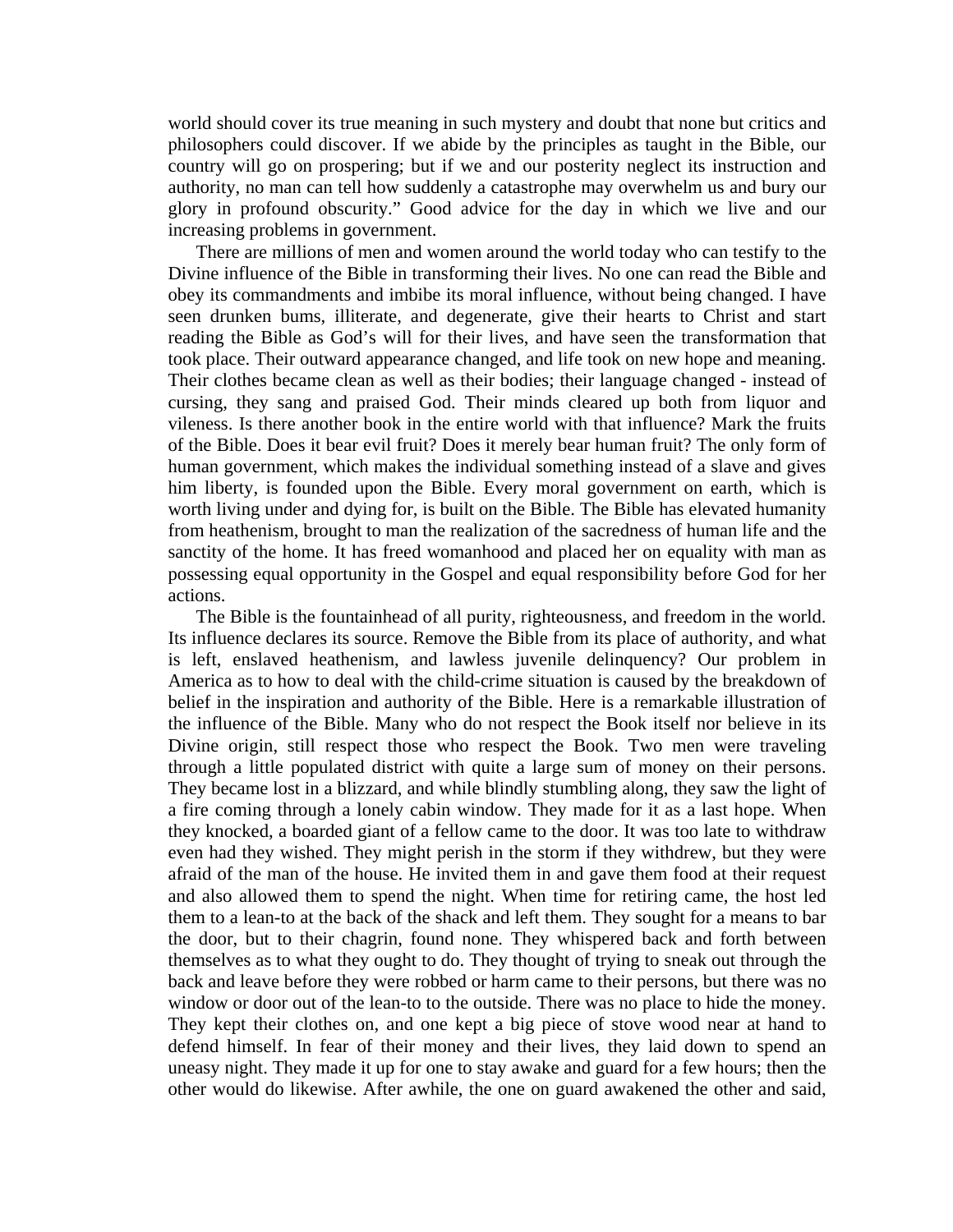"We are fools; there isn't a thing to be afraid of; I want you to see something." He took him over to a knothole in the wall looking into the main room where the light still shone from the fire. When the other man looked through, he saw the old hermit, sitting humped over an old leather-bound Bible he had on his knees. He was tracing the words out one by one with his finger and thee reading them out loud to himself. The one who was awakened from sleep sighed and. said, "Well, we can go to sleep and feel no need of keeping guard now; we know he won't hurt us." What if they saw him reading Torn Payne's *Age of Reason* or *Gone with the Wind* or any other book in the whole world? Would it have set their minds at ease? What made the difference? They realized the influence this dear old Book exerts upon those who read it. The influence of the Bible is no small proof of its Divine origin.

 Certainly such a mighty river must drain the heart of a continent. It must come from the heart of God.

#### B. Internal Evidences

#### 1. The Moral Sublimity of the Bible

 Everything that man has ever made or can make is imperfect. If examined closely enough, you will find imperfection and deformities. Every watch must be corrected by the chronometer, and the chronometer must be regulated by the stars. Anything made by man is capable of improvement. God's Law reveals no defects. The morals of the Scriptures cannot be improved. Men boast of their learning. They say, "This is a progressive age." Men are not content to leave any former work as it is, but seek a better way of doing it, a better motor, a better system. Human learning has advanced remarkably. Why, then, haven't men written a better Bible than this one? What literary fame would come to the one who could do it! Surely they could write a better book than those nomadic men, who, without libraries or universities, wrote in the very dawn of history, or those untutored fishermen who followed Christ.

 Man has never been able to conceive such moral beauty as resides in the Bible, and I present that fact as a proof of the inspiration of the Bible. Every human production is capable of improvement. Is there much comparison between the fast lightning fighters of today and the first flying machine of Wright? Place a modern fast streamlined diesel alongside of the old wood-burning locomotive; or place the modern mogul engine alongside the old rocket engine, and see the comparison. I well remember the first radios, the crude crystal sets, and tinkering with a wire over a piece of quartz, picking up stations as far away as 25 miles. Now they have two-way telephone-radio connections around the world and with the moon and satellite to the plants 100's of millions of miles away.

 Everything man-made is capable of improvement, but the first Book still stands at the head, unimproved upon. For man to tamper with and try to improve it would only destroy its beauty, symmetry, and perfection. Wherever man has tried to write a code of ethics apart from the Scriptures, he has always run counter the moral law of his soul; and wherever man has written a book on ethics in any civilized country, he has consciously or unconsciously borrowed the only thoughts worth living by from the Bible.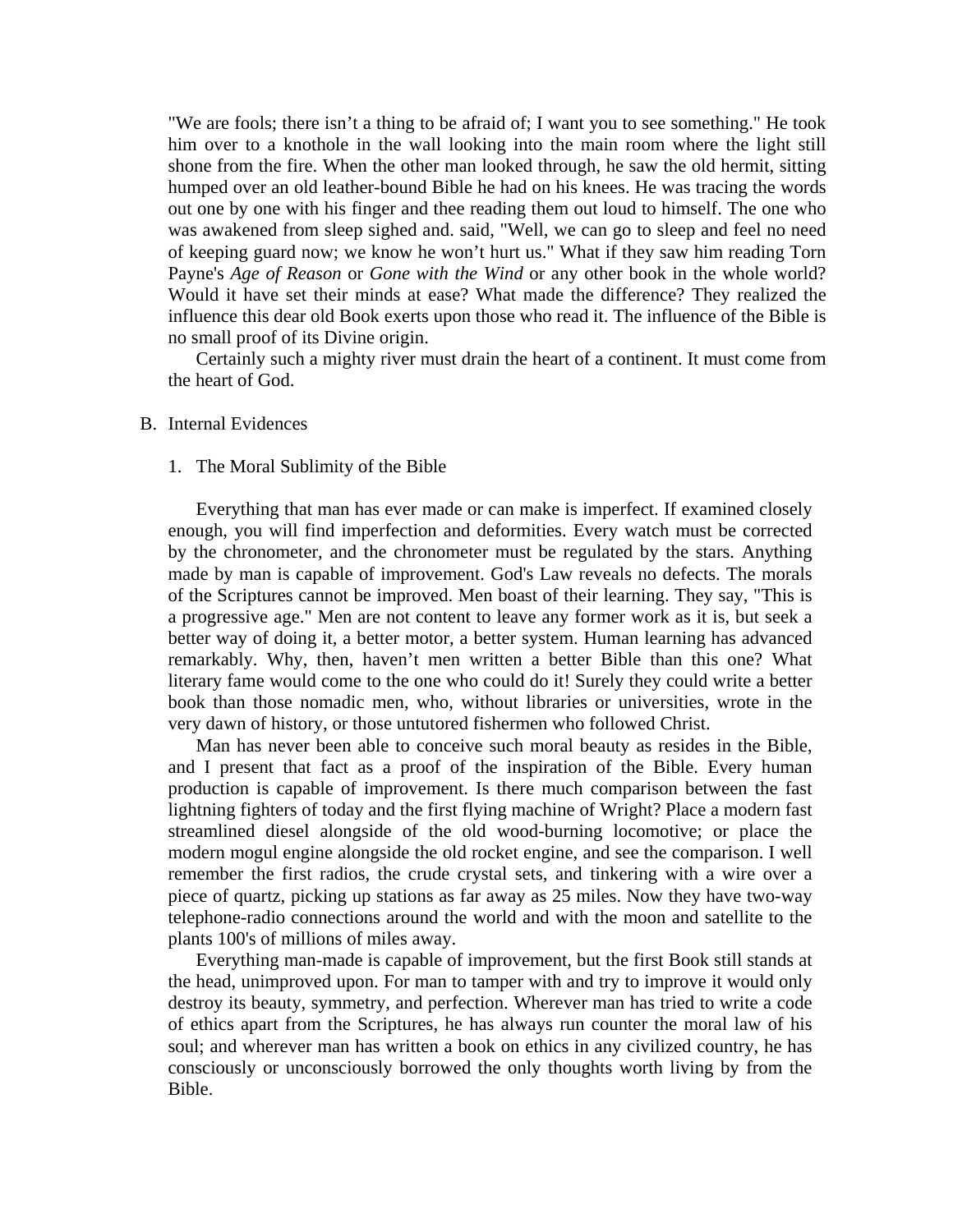Should the Bible contain the greatest of scientific truth, the greatest of mysteries, and the greatest of revelations, but one vital error in morals, it could not be the guide for our souls. In a revelation claiming to be from God, I would expect perfection of morals, a moral sublimity transcending any human production and all human productions. If a man were ignorant that any revelation was ever given, knew nothing about the Bible, and were to seek to find out if God had ever communicated in writing unto man, what would he look for in the Book from God?

a. It would be intelligible, a clear revelation, capable of being understood by the average man.

b. It would be consistent, that is, its testimony would be essentially one united, harmonious witness, not reversing itself every chapter, or so, contradicting, and changing completely every so often.

c. It would be transcendent, far surpassing all human teachings in the tone of its precepts, and bearing the impress of the Divine mind and heart in its whole structure.

d. It would be practical, touching the actual needs of men.

 We shall consider each of these propositions in the study of Christian Apologetics, but this immediate study is concerned with the thought of the surpassing moral sublimity of the Scriptures over every human literary production. Like the Christ Who stands upon a high and lofty pedestal, removed by infinite distance from the world of other men, not like other men, but other than other men, in His teachings, life, and origin, so the Bible is other than other books, removed by impassable distance from human literary works. Whatever of good you may find in man's works, you will find in the Bible, and here freed from all human defects, contaminations, and biases. Man still bears marks of his exalted origin as made in the image of God, and from the moral law written in his heart he can lay clown some code of ethics; but always without exception he is either lax or extreme and fails in some points. There is the need of an impartial external standard of morals, which will correct all wrong, thinking and standards. It is this that the Bible claims to be.

 In the law of correlation, which we have already considered in a former treatise, for every instinct there is an answering reality; and for every specially adapted organ there is a corresponding element for which it is adapted. For illustration, the fin demands water; the wing of a bird demands air in which to fly, the eye demands light waves; the ear, sound waves, etc. From this argument, we infer that the Bible was meant as a light to the moral nature within the soul of man. The scientist boldly infers that light was meant for the eye, and eye for the light, because a light is pleasant to the healthy eye and painful only to the diseased eye. Reasoning inductively, the Bible was meant for the moral soul of men; for the pure in mind, the most moral of men, the Bible is a delight.

 There is an answering response of the soul to the stimulus of the Bible. When the soul becomes diseased by sin and vice, however, there is an antagonism to the Scriptures. To the man who would live up to the highest degree of ethics, that would live a pure life, there is a natural turning to the Bible precepts for a standard of excellency. Some say that the truth is to be received simply because it is commanded,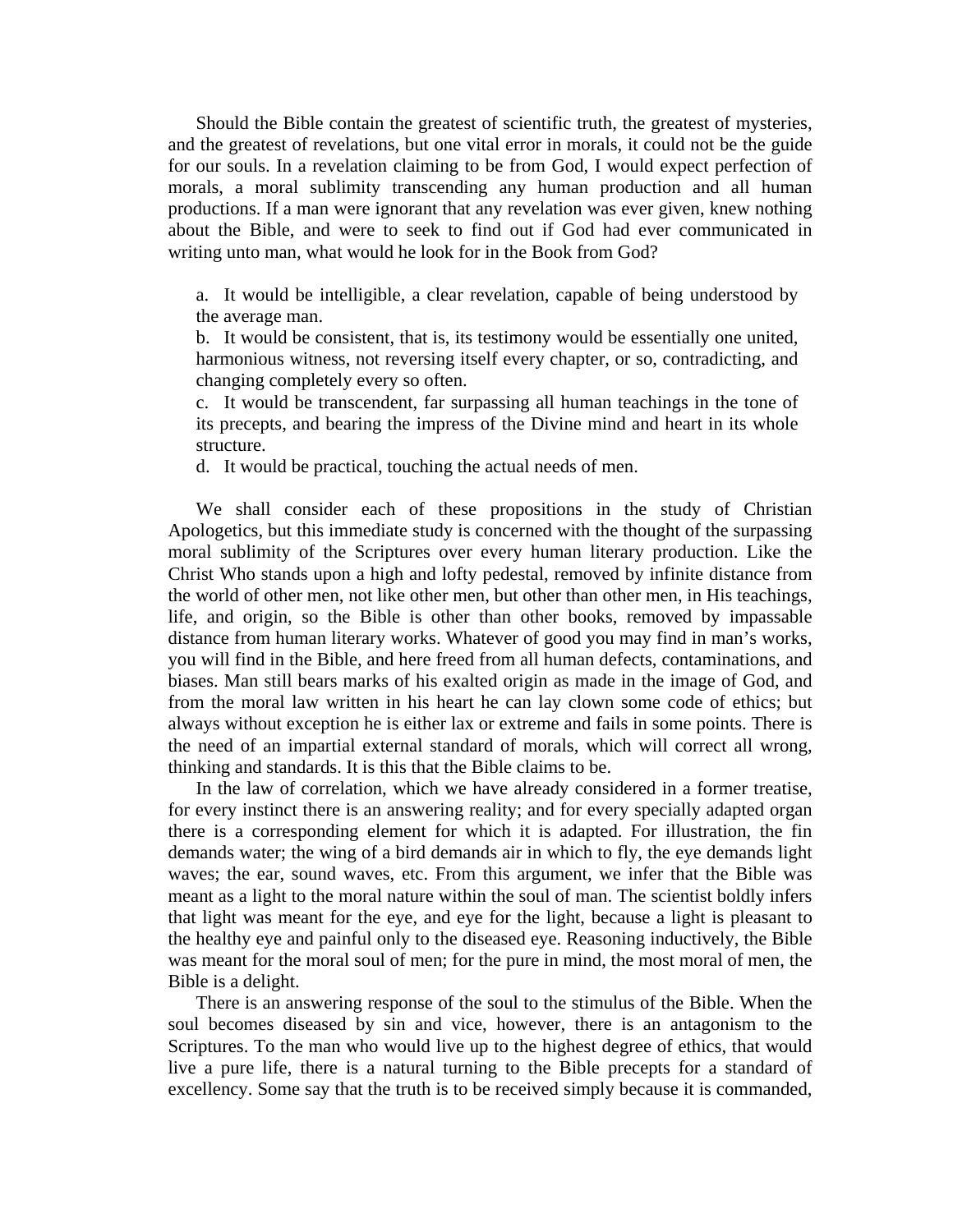whether it coincides with the dictates of our moral natures as to what is right and wrong, because there is right and wrong. As a child recognizes its father by certain likenesses, expressions, attitudes, gait, voice, so we recognize God because He corresponds to our inner sense of what God must be, the description of Himself He has written upon our souls. He fits into the void of our spiritual natures as nothing else can.

 I can think of no miracle, which would force man to believe contrary to conscience - to believe of God that He is cruel, unjust, weak, and capricious. If the Bible is the Word of God, it contains nothing, which would essentially oppose my moral sense. I should expect to find no outraging of the corresponding inner revelation of God in my soul, no positive teaching that is contrary to my sense of right and wrong. While I confess that the revelation in man is somewhat obscured by sin and the fall, still there are traces there of a past glory which corresponds to the Scriptural picture of what man ought to be. In the ruins of a city, you see but a small picture of its past glory; yet there is little difficulty of recognizing what city it was; and there are evidences everywhere of the past glory. God made man in His own Image. It is plain that the image is shattered and man is in ruin. Yet when we compare the Scriptural picture of what man ought to be with the ruins, we see correspondence. You can collect all that is right and true and moral among the utterances of human souls in heathenism or civilization, and there is a similitude with the revelations of the Word.

 When the mind receives the truth of the Bible without antagonism, he must admit the truth of its utterances about himself. It draws the picture of man's true state as he is, and then draws such a beautiful picture of what God meant him to be, until the soul of man is required to say, "Amen." There is not another book in the entire world, either claiming to be a revelation or work of man, which sets the standard of personal purity so high or demands uprightness of life. There are a number of elements which cause us to comment upon the moral sublimity of the Sacred Scriptures.

a. One element of the ethical perfection of the Bible is its impartiality. Can man ever write a biography which is unbiased? They partake of hero worship, and most of the time it is inspired by such admiration which sees no flaw, but only perfection. Only the good points are stressed, only the great things, the victories. How would relatives like the biography - or folks buy it - if it told all the petty details, the pockmarks, which mar every great man? How untrue to life are biographies. As Cromwell said to Lela, who asked him how he wanted his portrait painted, "Paint me - warts and all; paint me as I am. If you leave out a scar, a wrinkle, a freckle, or a pimple, I'll not pay you one shilling." How many great men want that kind of portrait whether in paint or ink? What about the Bible portraits? What if man were writing the biographies of those mighty men of the Bible? Would they have been as honest? What of the writing of men like Noah, David, and Moses? There is no effort to cloak them with perfection; the truth is told without detracting from their greatness, but always glorifies God. How the Gospel writers frankly told their own sins and faults! Peter's failures and denial is not hidden, but honestly told. The gallery of Battles of Versailles tells in glowing pictures the victories of France from the crusade down. If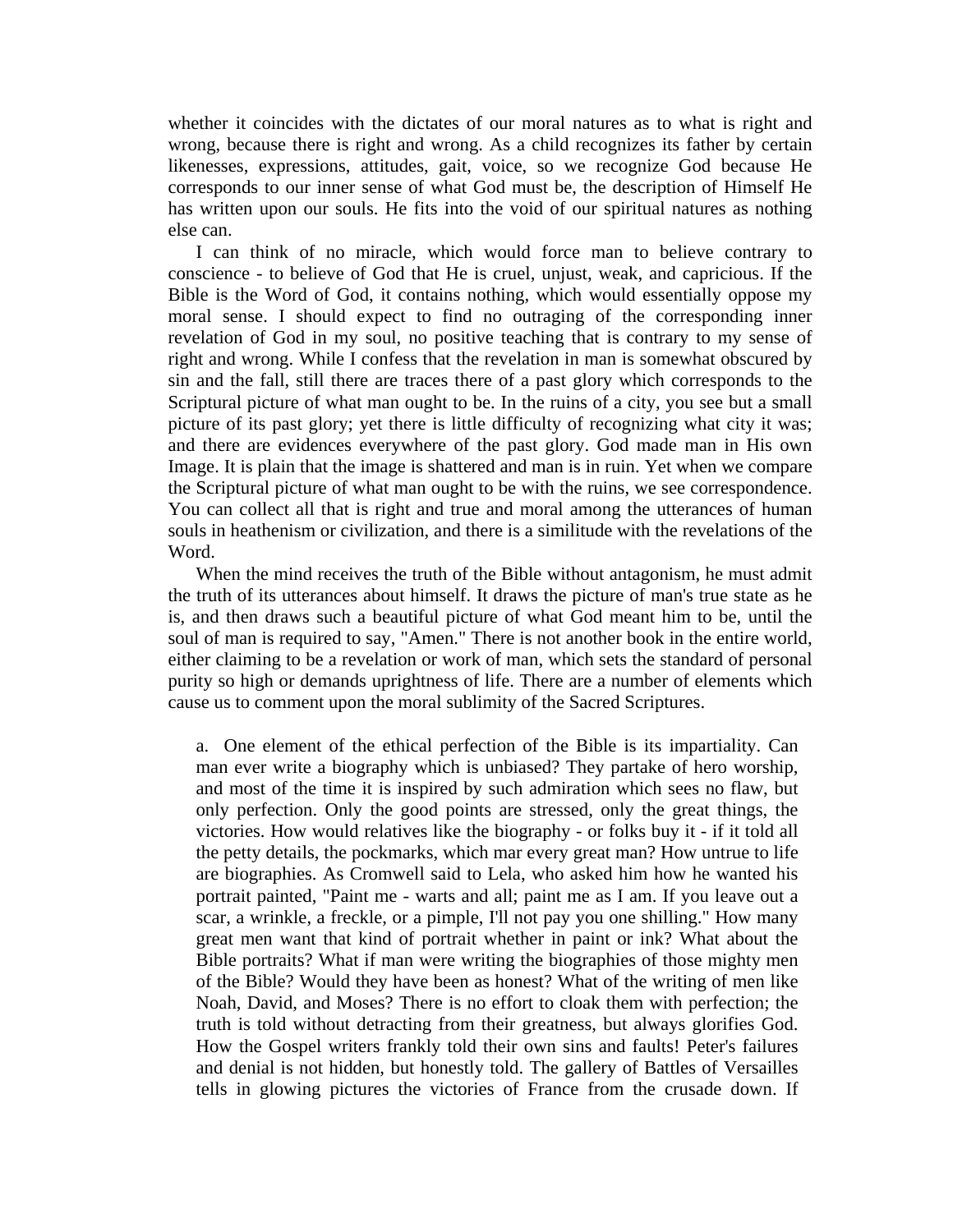stretched out, it would cover seven miles. While it enumerates the victories, it never gives any of its defeats.

 If the disciples of Christ were merely trying to foster off upon the world a system of religion of their own devising, would they, when writing their biographies in the Gospels, have put themselves in such a bad light as they did? Is it customary to belittle yourself, to tell of your faults, especially in writing? Sometimes in the heat of confession there is the revealing of some things derogatory to ourselves, but in cold writing and proof-reading they don't look so good. If, like the disciples, we were trying to found a system, to be too frank about frailty and failures would sound the death-knell to our system. Yet, in the Gospels, the disciples tell the truth, no matter what light in which it throws them. Peter's denial is not covered up; the forsaking of the disciples is clearly told; the selfishness and sinful ambitions for chief room is not minimized; yet there is no false attempt to use these failures to further any schemes, but only the forthright telling of facts. The Bible paints the biographies of its heroes with honest clarity, "Warts and all."

b.) Another element in the moral sublimity of the Bible is its lack of any teaching of immorality. Every man-made, so-called sacred book in some places goes counter to man's innermost convictions of ethical goodness. When man writes a 'Bible,' he always allows in some places for his own desires for the unlawful, as in Mohammed's Koran. He makes all kinds of allowances for his own thievish and licentious desires. There is no flaw in the Bible's code of ethics. It is complete; nothing could be added to complete it. Likewise, in no instance, can it be proven to admonish men to commit an immoral act.

c.) Another element in the moral sublimity of the Bible is its exalted conceptions of God. Just review the teachings of the Bible about God and then the contemporary conceptions of God in all pagan mythology. There is no comparison. Their gods were gods of lusts and hate, and in bowing and worshipping them, they became like the gods they worshipped. The Bible alone among all the books of earth gives the picture of a God worth worshipping and following.

d.) The Bible alone exalts man, giving him an origin befitting his position, and elevating him above the brute. It alone gives him as coming from God, responsible to God, and his end the glory of God.

e.) The Bible, by some power all its own, works moral revolutions in the characters of men. Men have studied books on every subject imaginable and been none the whit better morally for all their efforts. No one can read this Book consistently, constantly, and honestly without finding an imperceptible change at first taking place, then more marked; there is even in the unconverted mind a sense of duty to do right, a standard to be attained. When there is conversion, God's Word is very quick in its influence toward godliness.

 From whatever field of evidence the moral sublimity of the Scriptures is studied, we find an impassable gulf between this book and all others. I say that it is one link in a long chain of evidence of the Divine inspiration of the Bible; it is the only book in the entire world which teaches the way of man's recovery from sin as a moral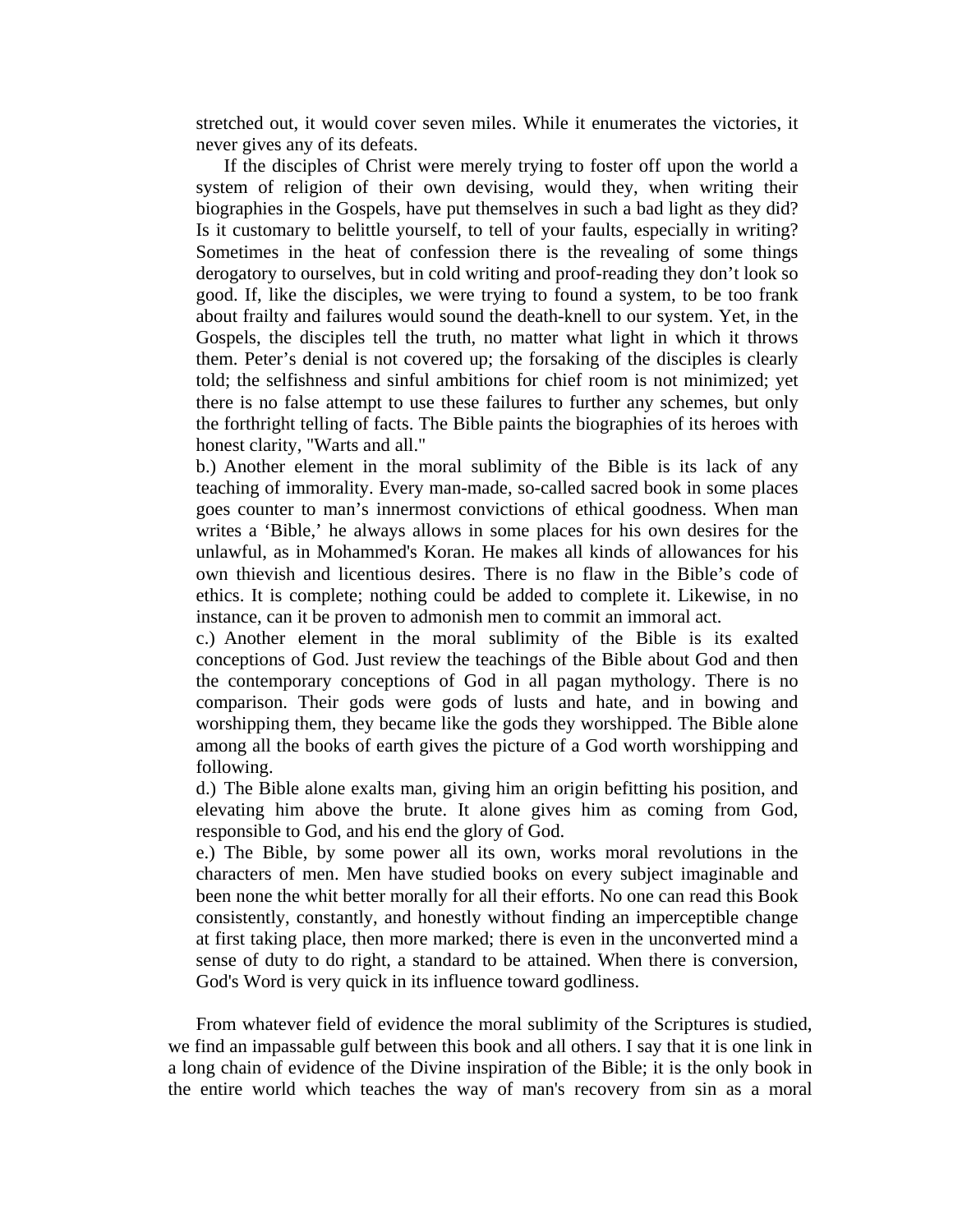revolution by means of an internal transformation by regeneration. The list would be enlarged, but this marked moral tone must be accounted for. Could it come out of the heart of a fallen man? Could the water rise above its own level? Could man out of the filth of his own nature conceive such moral beauty and holiness as this? The truth is, it is not the discovery of man, but the revelation of God of Himself, and His will to man.

## 2. The Historical Accuracy of the Bible

 While the Bible was not written as a treatise on history, yet it contains more real history than any other book in the entire world, past, present or future, and more and more of it is being authenticated by the archaeologists. Because the Bible was not written for history, therefore, many say it doesn't make any difference whether it is historically accurate or not, "Only so long as we can derive the spiritual lessons;" but you must be careful for, "If you leave a hole large enough to let the cat in, all the little kittens can come in too." If you cannot rely upon the historical accounts of the Bible, how can you be sure you can rely upon the spiritual lessons? God couldn't build a spiritual truth upon a historical lie. If it could be positively proven that no such man as Moses ever led the children of Israel out of Egypt, how could I accept the moral teachings of the law as binding upon my soul? This is exactly the attack of modernism and higher critics of the Bible. They have tried every conceivable means to prove the Bible as lying on the subject of science, history, and other incidentals; for by so doing they prove the Bible as nothing but human, and without authority then in matters spiritual. There is the battleground. A message from God, given by Divine inspiration, would certainly be accurate historically as well as spiritually. Let us see how the critics treat this phase. What is their case against the Bible?

 In Bruce Barton's book *The Book Nobody Knows* (especially himself) he tries to destroy the real inspiration of the Bible. Particularly does he try to place Daniel and Esther in trouble. He says, "They are splendid pieces of propaganda," written to lift the spirits of the Jews in captivity. He further says, "If this be true, it doesn't detract from our pleasure in reading the two books or from the value of the purpose for which they were written" (p. 245). I'll say it does detract, for if they are not historically accurate, then they are clever forgeries and a parcel of lies and have no right in the Sacred Canon; and God had nothing to do with them, and anything they say is not for me to follow. The purpose of their writings is understood to be different from Barton's view. Well, let us see how Barton reached this monstrous important conclusion. Certainly he must have infallible evidence to so speak. Surely he must have weighty evidence and adequate proof. Here is their proof, (p. 86) - "These two are heroic figures, Daniel and Esther, and it is sad indeed to be told that science in digging around among the ruins of these far-away times have been unable to find a trace of a prime minister named or a Queen called Esther." He concludes from his weighty evidence that we are forced reluctantly to conclude that these two books are then splendid pieces of Jewish propaganda. Now, isn't that splendid reasoning? By that line of reasoning I can prove that there was never such a thing as a Declaration of Independence or emancipation for the slaves. How? Well, in the great Chicago fire the original was destroyed - nothing but men's memory in the now existing one is evidence; so I am reluctantly led to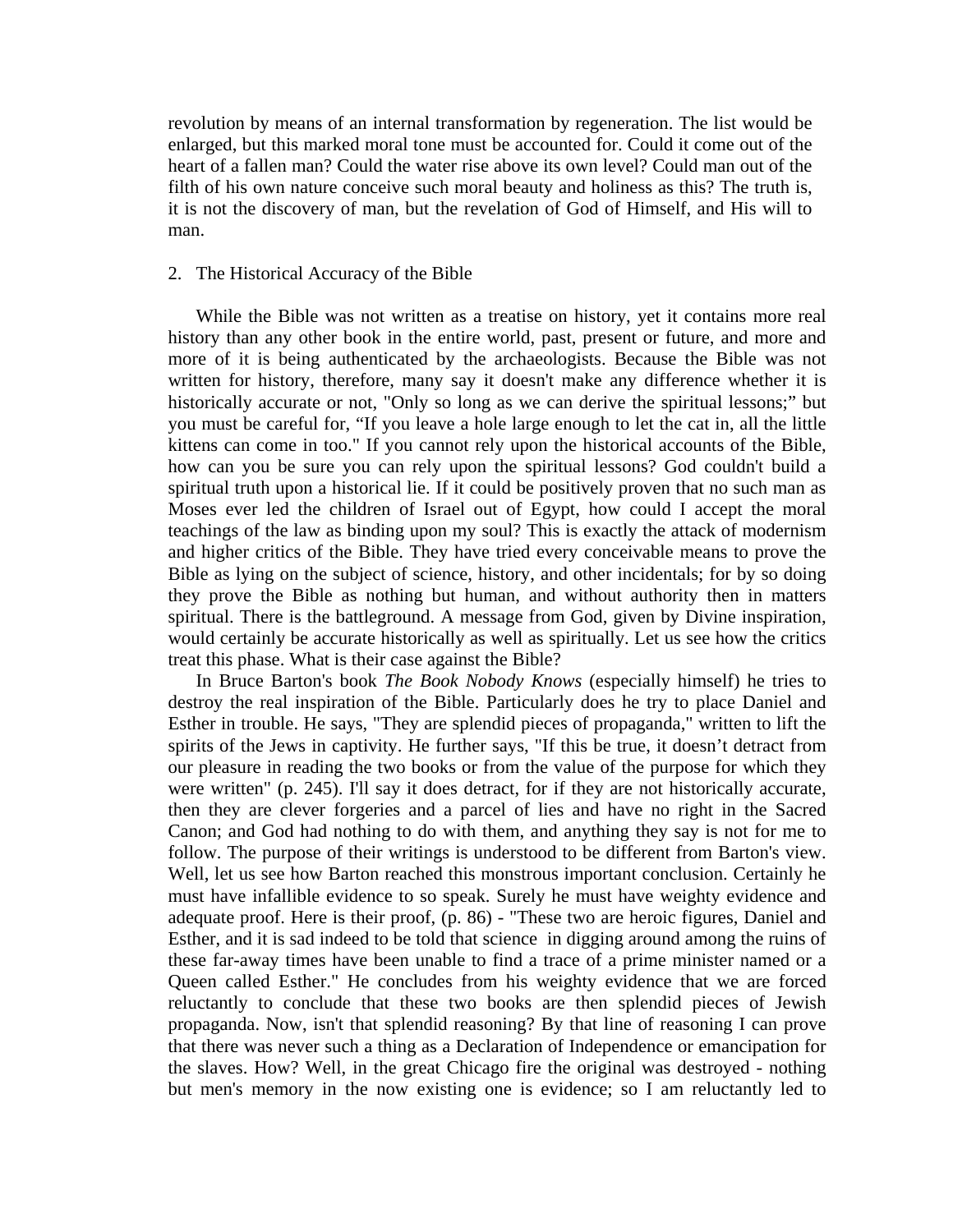conclude that it is but a splendid piece of political propaganda. That is just as reasonable. Absence of evidence is no evidence against any piece of positive evidence. Because I cannot produce a lock of hair from Alexander the Great's head is no indication that he never lived. What if our courts operated upon such a conception of evidence? It proceeds on just the opposite. We could give many more instances of the downright dishonesty of the critics of the Bible on this matter--such as the case of Washington Gladden. He admits that the inscriptions found on the stones around ancient Nineveh prove many points in the Biblical account but finds, he says, "a few against the Bible." (He didn't name even the few.) Where is his preference? And not one, by the way, is contending for the infallibility of the Nineveh in the writings on the stones. They could have been wrong, but Gladden will accept them and reject the Bible just because out of maybe a hundred inscriptions for the Bible three seem to go against it. I want him to name even these three, though, first. Professor Ira M. Price, of The University of Chicago, and Rawlison and many more of the archaeologists do not agree with Gladden.

 To my mind it is a marvelous thing that God has kept the secret of archaeology for so many centuries and millenniums to have it brought forth in this skeptical age as a voice from the grave to confirm the Bible. The very books most attacked and ridiculed as erroneous have been the very ones most confirmed by archaeology. Is the Bible historically inaccurate? Let us see. The spade of archaeology more and more confirms the Bible, or more accurately, the Bible more and more confirms archaeology. Higher criticism for a long time said, "The Hittites of the Old Testament were fictitious." They based this on the same evidence that Bruce Barton used on Daniel and Esther. They said, "There is no evidence in secular history that the Hittites ever existed." For a long time this was a sore spot; and, because of the lack of secular evidence, the argument couldn't be answered positively, only negatively. Now this is important, as the Hittites according to the Biblical account, were a powerful people and mentioned in seven different books of the Bible and in 33 different references. For some time, there was in the British Museum a "Hall of Stones." Most of those stones were of one type and evidently of one people. No one could decipher them as they contained a strange language unknown to the translator or decipherer. A few years ago some eminent scholars started to work on deciphering those stones. They accomplished the difficult task and found it to be a detailed account of the Hittites, so modern criticism must eat humble pie, and secular history change to coincide with the Bible.

 One after another the critics have turned out the history of the Old Testament as invalid, only to have to confusedly change their attack as archaeology confirmed the Bible record. Just when they say, "Such and such a character never lived," out comes a stone and inscription with that individual's name and address (and if they had had it, their telephone number.) They would say, "Such and such a city, like Ur of the Chaldees, never existed." But in would to a spade of archaeology and out would come the evidence of the city's existence, as the Bible says. We could not begin to give all the wonderful results of archaeology; they would fill volumes, and do fill them. It is worthwhile to buy some of them, and find out the authenticity of the Bible accounts on the point of history.

 Many were the jokes about the table of nations in Genesis 10. The evolutionists claim there couldn't have been such well-developed nations that far back. Professor Ira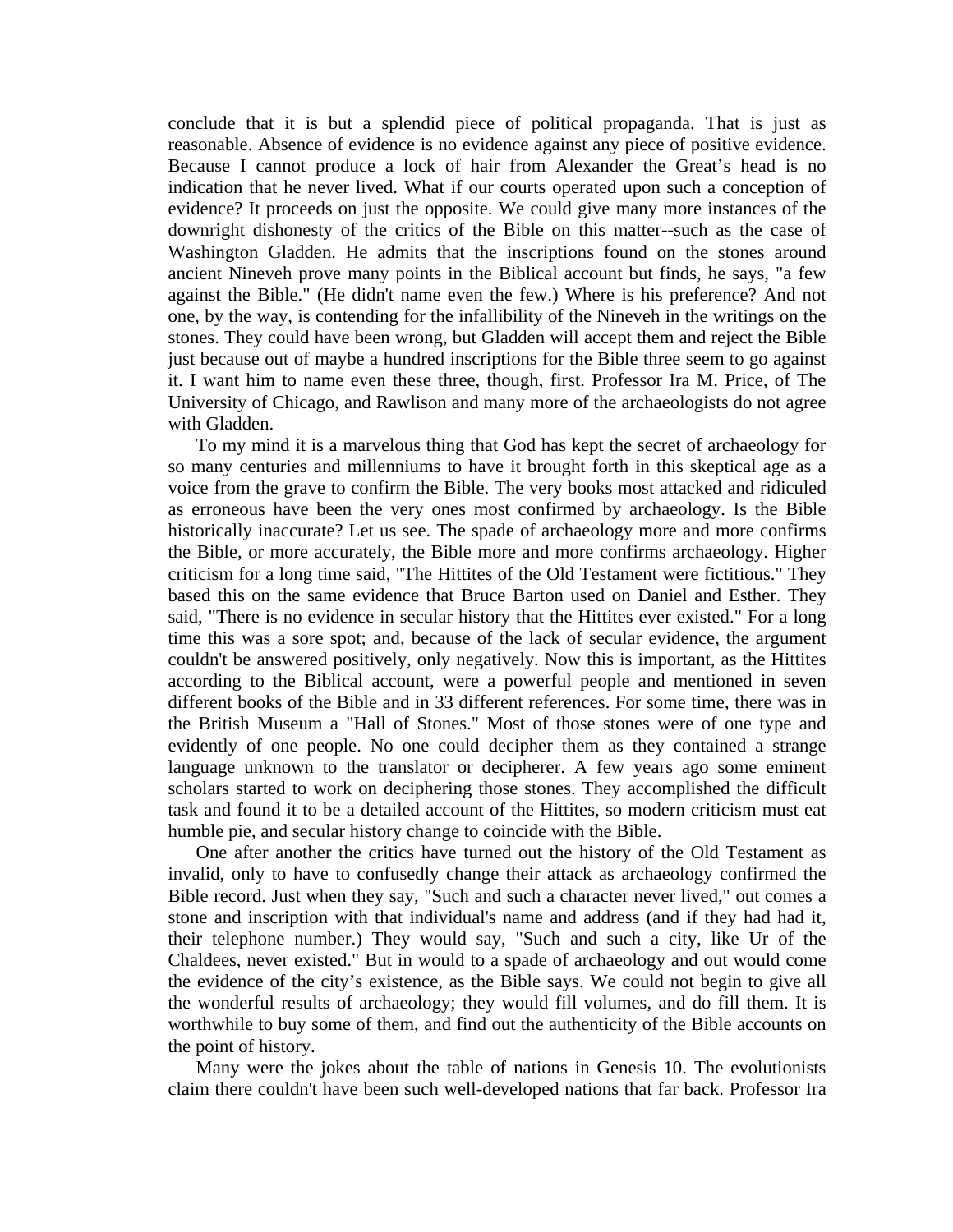M. Price of the University of Chicago says, "Inscriptions on the monuments recently discovered verify the accuracy of more than 30 of the names in the table of Genesis 10, indicating both places and peoples." In the explorations of the ruins of ancient Nineveh, Sir A. R. Layard found the ruined library buried under the ruins of Konyunjik. This library contained verifications of all of the first 14 chapters of Genesis. The Egyptologists have verified the disputed stories of Joseph, the kings of Egypt mentioned in the Bible, and the date of Exodus. In the treasure chambers of the king reigning in the time of the Exodus, the walls of brick construction, 8 to 10 feet thick, were made some of bricks with straw and some without. That sounds like the account in Exodus 1. Nearly 300 historical statements of the Old Testament have been confirmed by Egyptologists. In digging around the ruins of ancient Jericho, they found evidence of the consternation of the inhabitants when attacked; and the walls wore found to have fallen outward, not inward as when beaten down by attackers. The story of the flood, long ridiculed and thrown out, is now proven by geology, which gives abundance of evidence that all the earth was once immersed in water, by sea shells on the highest mountains and layers of sea sediment high in earth strata. Likewise, by eight separate accounts, the flood is found in various countries, among even the Chinese, even the King of Mesopotamia, in recent inscriptions found, dated himself so many years after the flood.

 Secular history has always had its staring gaps when dealing with dates B.C. It is during these gaps that critics have sought to find charges of historical inaccuracy against the Bible. The spade of archaeology, however, is closing those gaps in secular history, and confirming the Biblical account. Soon they will have no ground in this argument and have to just show themselves for what they are -- pure unbelievers, and Bible haters.

 Textbooks on history need constant revising in the light of archaeology; but, if they had filled in the gaps from the Biblical history, they would have had a true record and saved paper and ink. Someone said, "Already over 2,000 mistakes have been found in the best ancient histories known to man." How different the Bible is to every history ever written by man, which needs revising, footnotes of correction, and sometimes whole new chapters of correction. No history ever written by man outside of the history in the Bible, ancient or modern, but what shows the tendency of the human historians to error, if not to a willful falsification. Most historians twist history to fit their own theories of history. There never has been published a history of England, the United States, or France, of our Civil War, any period, or any historical event, but that there were misrepresentations and mistakes. Herodotus with great labor prepared a history of ancient Egypt. Modern exploration, bringing to light the buried art and inscriptions of ancient Egypt, has shown that Herodotus was misinformed. It became necessary to have "an annotated Herodotus" in which his errors are corrected by the indisputable evidence from the monuments. Now the work of Moses as a historian deals extensively with ancient Egyptian history of 35 to 40 centuries ago. It has not become necessary in a single solitary case to add a footnote correcting Moses. We need no annotated Moses, no marginal note correcting the historical accuracy of Moses. That is nothing less than miraculous, proving the inspiration of the Moses accounts. No matter what ruins of Egypt are explored, which says anything about the time about which Moses wrote and about the subjects with which he dealt, there is, without a single exception, the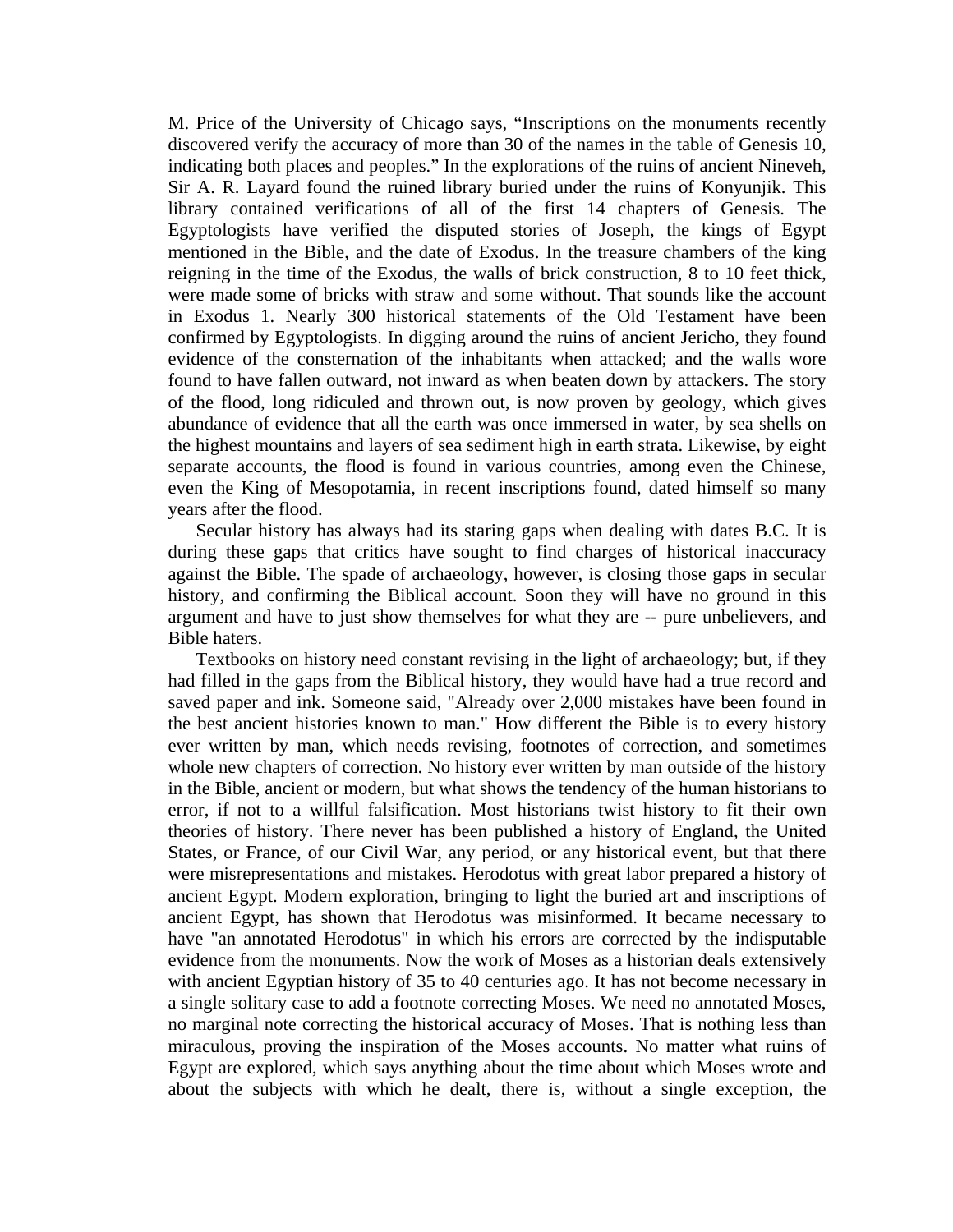confirmation that they vary in the smallest detail. If any human being had ever written a history without a single error in any detail in any line, in any account of his work, the literary world would acclaim it as nothing short of miraculous; and from every manmade history it can be seen that it would be miraculous. It proves the Divine inspiration of the Moses accounts. There is plenty of room or field for investigation. Moses wrote freely of the times, the events, the kings, the customs, the high state of civilization and culture, the wanderings of Israel, and nations they met in Palestine. This then is the line of reasoning which gives strong evidence that this Book in its historical writings and Word of God is divinely inspired.

#### 3. The Scientific Accuracy of the Bible

 It is true that the Bible wasn't written as a textbook on science. If it were, I would find there the most wonderful science in the entire world. God knows all the hidden mysteries of this world that man by searching has never been able to find out. Even if the Bible were not written as a discourse on science, I expect it to contain true science wherever it touches on the subject of science. I wouldn't expect it to contain the foolishness pawned off as science in the day in which the Bible was written. The same argument holds here that held in the historical accuracy of the Bible. The God of the Bible is the God over all nature. He, who inspired men to write, built the universe. I would not expect the Bible to be couched in scientific language, which would be intelligible only to the scientific mind, for the Bible was written for all classes of people. I expect it to use the common idioms of speech, such as the phrases as "the sun setting" etc. Wherever the Bible deals with science I expect it to be true science, not a fable. I even expect to find in it some scientific truth above, not only the times in which it is written, but transcendent to all times.

 As a good illustration of that, the scientific treatise on the origin of man in Genesis 1-2 by Washington Gladden says, "The Bible is not scientifically infallible." For he says, "The narrative of creation in the first chapter of Genesis, while it presents a most remarkable counterpart to the discoveries of science" (He didn't tell us how Moses wrote such scientific counterparts so long before science knew anything about such things, if he didn't write by inspiration), "cannot be said to be totally precisely with the records written on the rocks, so far at any rate as they have been read at present." He cannot admit that science's reading of the rocks could be and is wrong. The science of geology has had to be completely revised. The same God, Who wrote ages on the rocks, inspired the Book. He further admits that the first chapters of Genesis give us the foundation of all scientific knowledge today. Here is the question, "How," this wonderful scientific knowledge written by a man who lived in a time of great falsehoods on cosmogony? This is the very proof of the inspiration of the Bible. He wrote of things about which he couldn't possibly have known.

 Whenever you speak of testing the Bible on scientific grounds, even some of its friends are afraid of the test. In this testing we need not expect the Bible to use scientific phraseology, but it uses the languages of appearances, as even all nations do today. When it speaks of the dew falling from heavens, there is not the teaching of an unscientific thing, but the language of appearance. Of how much use would the Bible be to all men in all times if it had been written in scientific jargon? Do not expect the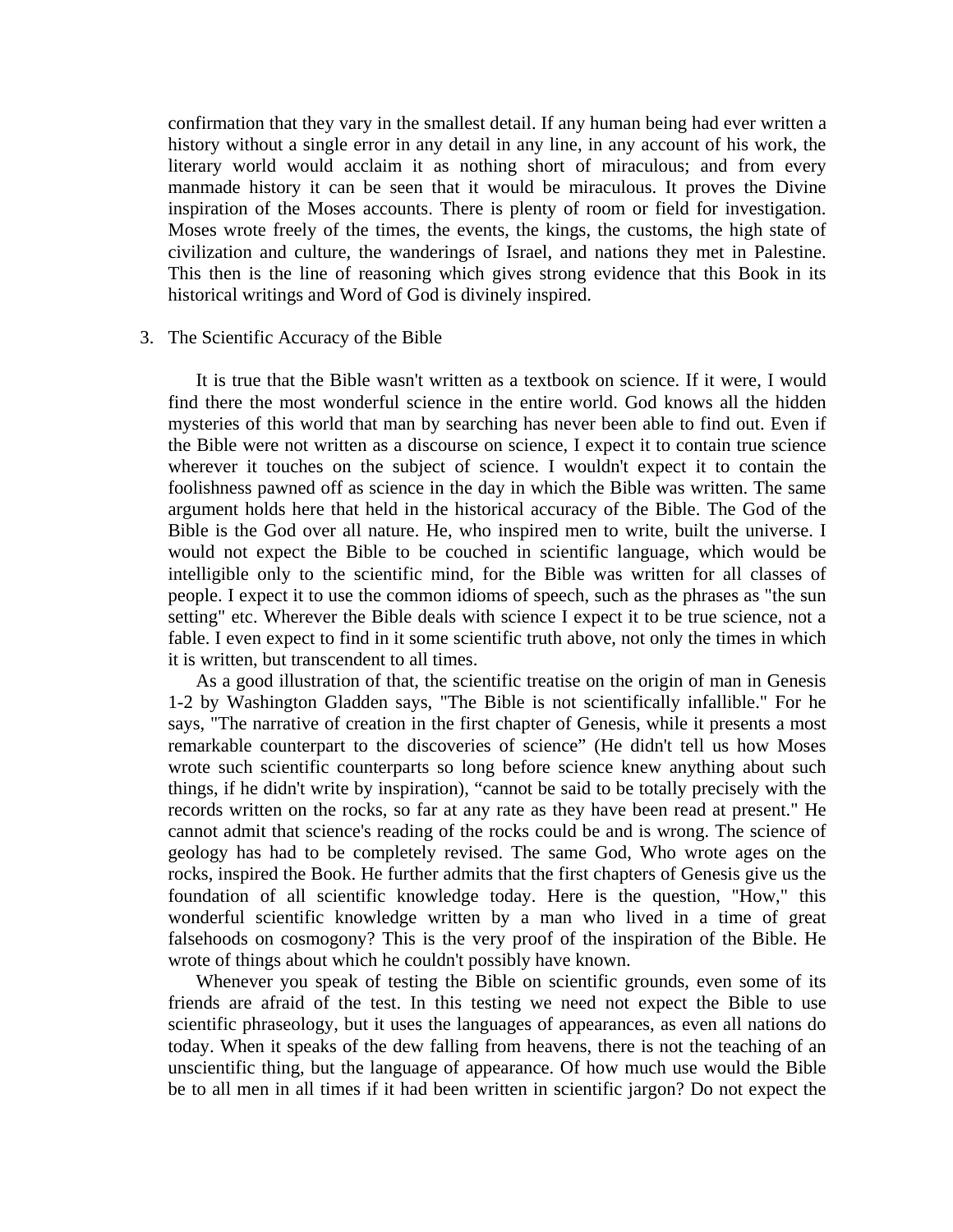Bible to agree with each new reading of the rocks, each new so-called scientific discovery. It has never agreed with evolution, even as evolution has never agreed with the facts. There is a vast amount of laws in nature about which man knows nothing; as a few years ago radio would have been a miracle, but the understanding of more laws made it possible. Science is and must be an incomplete knowledge. It should he meek and not too dogmatic. Professor Dana said, "The grand old Book of God still stands; and this old earth - the more its leaves are turned over and pondered, the more it will sustain and illustrate the sacred word." Do not get afraid every time some two-by-four thinker tries to refute the Bible by science. A skeptical young man once flippantly inquired of a devout farmer, "Don't you know that science has disproved the Bible?" He replied, "What science? I haven't read the morning papers today."

a. Creation. Let us consider first the creation in the opening chapters of the Bible. What if the Bible contained the stories of creation that mythology contains, the very writings of today in which the Bible was written; that had the same errors that contemporary writings both philosophical and sacred have? Where is creation's star; from Hinduism "Millions upon millions of cycles are this world came to be (here science as from where and by whom). It was made a flat triangular plain with high hills and mountains and great waters. It exists in several stories, and the whole mass is held up on the heads of elephants with their tails turned out and their feet rest on the shell of an immense tortoise, and tortoise on the coil of a great snake, and, when the elephants shake themselves, that causes earthquakes." So it is with all the other so-called sacred books, What if the Bible contained such nonsense? What if the Bible contained the evolutionary theory of creation? All science would have thrown it out long ago.

 Herbert Spencer said he could never be a Christian according to the Bible until the Christian world could find an explanation in the Bible of the five creative periods that science demands there must be: namely, creation of time, creation of space, creation of matter, creation of force, creation of motion. Science never has told us how they came, but the Bible does, 40 centuries ago. Moses in the first verse of the Bible tells all five: "In the beginning (that is time) God created the heaven (that is the space) and the earth (that is the matter); and the Spirit of God (that is force) moved on the face of the deep." (That is motion). There is more science in the first verse of the Bible than in all scientific works combined; for not a one has been able to discover that much. We could say more of the order of creation in Genesis to creative periods, the crowning of man as the highest order, etc., but it would fill a book.

b. Astronomy. The stars have always been a mystery to the ancients. They tried to explain them on all kinds of grounds, from hanging lights lighted by the gods and suspended from the roof. One very scientific explanation was that the earth was built like a cone with the horizon curving upward in a dome over our heads; this dome was a glaze, and through little holes in it the light shone through, thus the stars. Others conceived the heavens as solid crystal layers, one on top of another like the layers of an onion, each layer containing stars. The stars could not support themselves, hence the crystal dome holding them up. This was the thought of the greatest philosophers. Aristotle added the thought that the various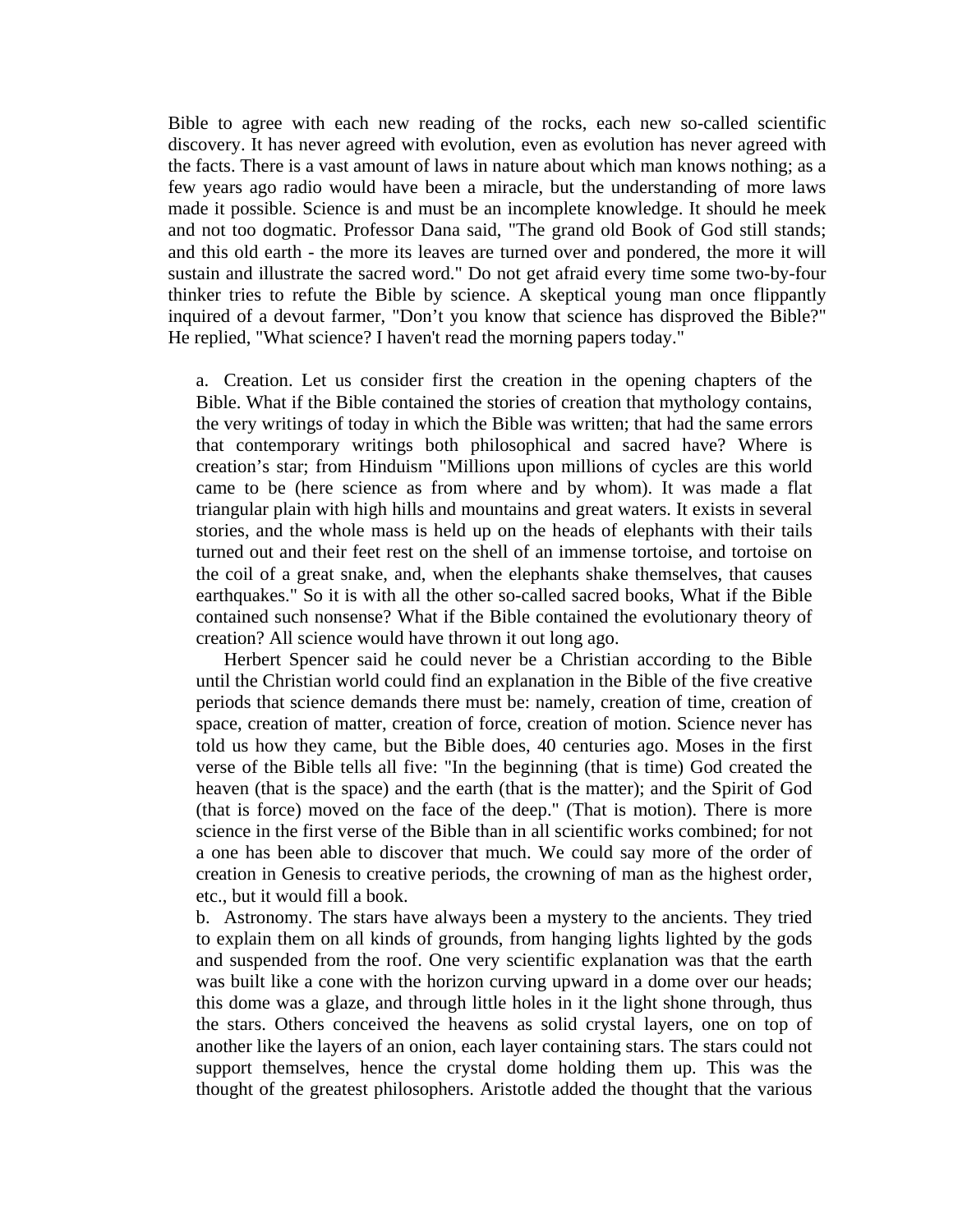layers of crystals in the movements rubbed each other, giving us heat and light. What if those things were in the Bible, and they would be if it had been written by men, for they dealt with wonderful things and stirred up imagination, and if left to themselves, they would have speculated freely? Let us turn now to some few statements made in the astronomical things, and see how they compare to the best-known scientific truths.

 Let us see, for instance, the number of the stars. Hipparchus, who wrote at the same time as Jeremiah, charted the heavens and numbered 1,022 stars. Ptolemy, a later scientist, could only add four more. On a clear night with the naked eye we can see but 1,160, or if we could see the whole heavens, only 3,000. And yet Jeremiah 33:22 says, "The host of the heavens cannot be numbered." How unscientific in his day to make such a statement; or "as the sands of the seashore." How unscientific in the light of the facts then known (Genesis 15:5). No scientist of Abraham's day would dare to compare the stars with the sands or dust of the earth for multitude. When the telescope was invented, man's visions extended; the best telescope now counts 1½ billion in our Milky Way. Our universe, this Milky Way, according to the estimate of Professor Eddington, has nearly 30 billion stars; and one late scholar estimates 170 billion stars. The island universe of Andromeda, a separate universe like our Milky Way, contains at least a billion stars; and there are 30 to 70 million of those island universes like Andromeda, each with a billion or maybe 200 billion stars like our universe. See how the accuracy of Jeremiah 600 years before Christ or Moses 4000 years ago, was, "The numberlessness of the host of heaven, like the dust of the ground for multitude." Where did Moses and Jeremiah learn astronomy like that? Not in the courts of Egypt or from scientists (?) of the day in which they lived. We only learned the truth 300 years ago. Who told Jeremiah and Moses? Here is proof of the Divine inspiration of the Bible, as men wrote outside of their times. It is no wonder that the Scriptures, in seeking an unlimited difference between our wisdom and God's, gives the largest thing possible: "As high as the heavens are above the earth… so are God's thoughts above our thoughts." How did he know that was the greatest measure? Who told Job of a hole in the north? Job 26:7, "He stretched out the North over the empty space." The earthly telescopes could detect no empty space in the north; so Job was called unscientific. Some theologians meekly confessed, "Job knew nothing about the geography of the heavens." But recently Professor Loomis of Yale University said, "Recently, by use of the largest telescope in the northern hemisphere, in the Naval Observatory in Washington, a great vacuum corresponding to the 'empty space' of which Job wrote has been discovered in the depths of the northern heavens." How did Job know when even the first large telescopes couldn't find it? It is known as the center of our Milky Way; no light comes through it. We don't know what lies beyond it, but in it is the force to hold our universe together.

 There is the statement of the apostle Paul written a couple of millenniums ago: "One star different from another star," I Corinthians 15:41. How did he know so many centuries before; only the most advanced science knew, that the stars are not all alike? Even the invention of the telescope, which enlarged man's knowledge about the moon and planets, our near neighbors, didn't tell us that one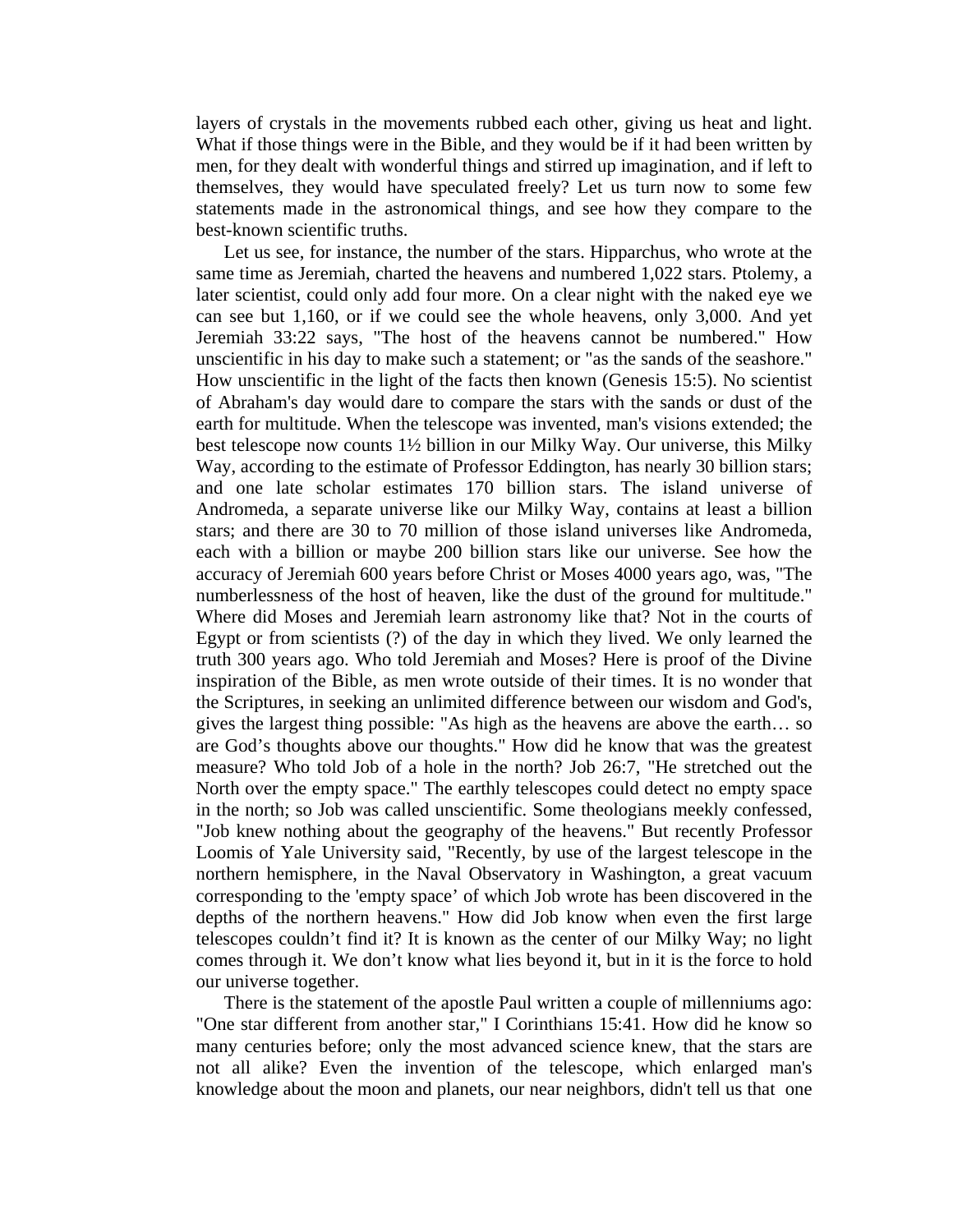star differed from another star. The largest telescope ever invented still leaves the star as only a pinpoint of light in a vast expanse of heaven. It is only the latest invention of the spectroscope, which has revealed that Paul knew what he was talking about. With this instrument analyzing the light from these far-off bodies, man can observe the differences in size, which way, and comparatively how fast they are traveling. The spectroscope reveals that some stars, by the analysis of their light, are vastly larger and different in composition from others. The spectrum reveals how much energy each square inch of its surface emits. The largest stars are red in color, and are cooling off. They are much cooler than some others. These large cool stars give: off only about a ¼ horsepower per square inch of surface. Antares is an incandescent mass of inconceivable proportions, It is 400 million miles in diameter, and could hold 60 millions of our suns in its bulk. But on the other hand, there are stars not much bigger than the earth, which are white in color; they radiate thousands of times more energy per square inch than the larger red stars. The amount of such a star, as would cover an envelope, gives off enough energy to run all the steamers of the ocean.

 Sirius B, which revolves around Sirius the Dog Star, is blue in color; it is only one thirty-seventh as large as our sun, but gives off almost four times as much energy. It is only twenty-seven times as large as the earth, yet contains 316,000 times as much material; each cubit inch of it on the earth's surface would weigh 2,300 pounds. Platinum, the heaviest metal on earth, or thing, has specific gravity of 21.5, but it is discovered that Sirius B has density of 53,000. It is about four times as hot as the sun, causing the denser matter; the intense heat forces the electron into closer formation. Some of the cooler stars are so light and loose that they are little more than a gaseous mass. Where did Paul find out "one star is different from another star"?

 Then there is the subject of the refraction of light. The ancients all believed, and had as an absolute tenet of science, that a sunbeam or ray of light always traveled in a straight line. Job 38:12-13, however, taught over 40 centuries ago that light curved. "Hast thou commanded the morning since thy days, and caused the day spring to know his place; that it might take hold of the ends of the earth," literally, it reads, "bend around like the fingers and so lay hold." It is poetical language, but it teaches, nevertheless, the law of the refraction of light. When the rays of the sun encounter the earth's atmosphere at an angle, the indirect part of the ray is caught by the atmosphere and bent around the earth like the fingers of the hand. Dr. Albert Einstein demonstrated that light is bent not only by this refraction, but by gravitation also. Parts of the earth would be untenable were it not for the refraction of light.

 There is the fact of the earth being hung from space by invisible bonds, Job 26:7, "God stretcheth out the north over the empty place, and hangeth the earth upon nothing." Where could Job find that out in his day? Her is true cosmogony forty centuries sooner than man found it out. Even Sir Isaac Newton could only imagine his law of gravitation reaching out far enough to somehow hold the moon; but he couldn't conceive of its reaching all the way from the sun to the earth and holding it. The earth is hung from the sun by this invisible cord of gravitation.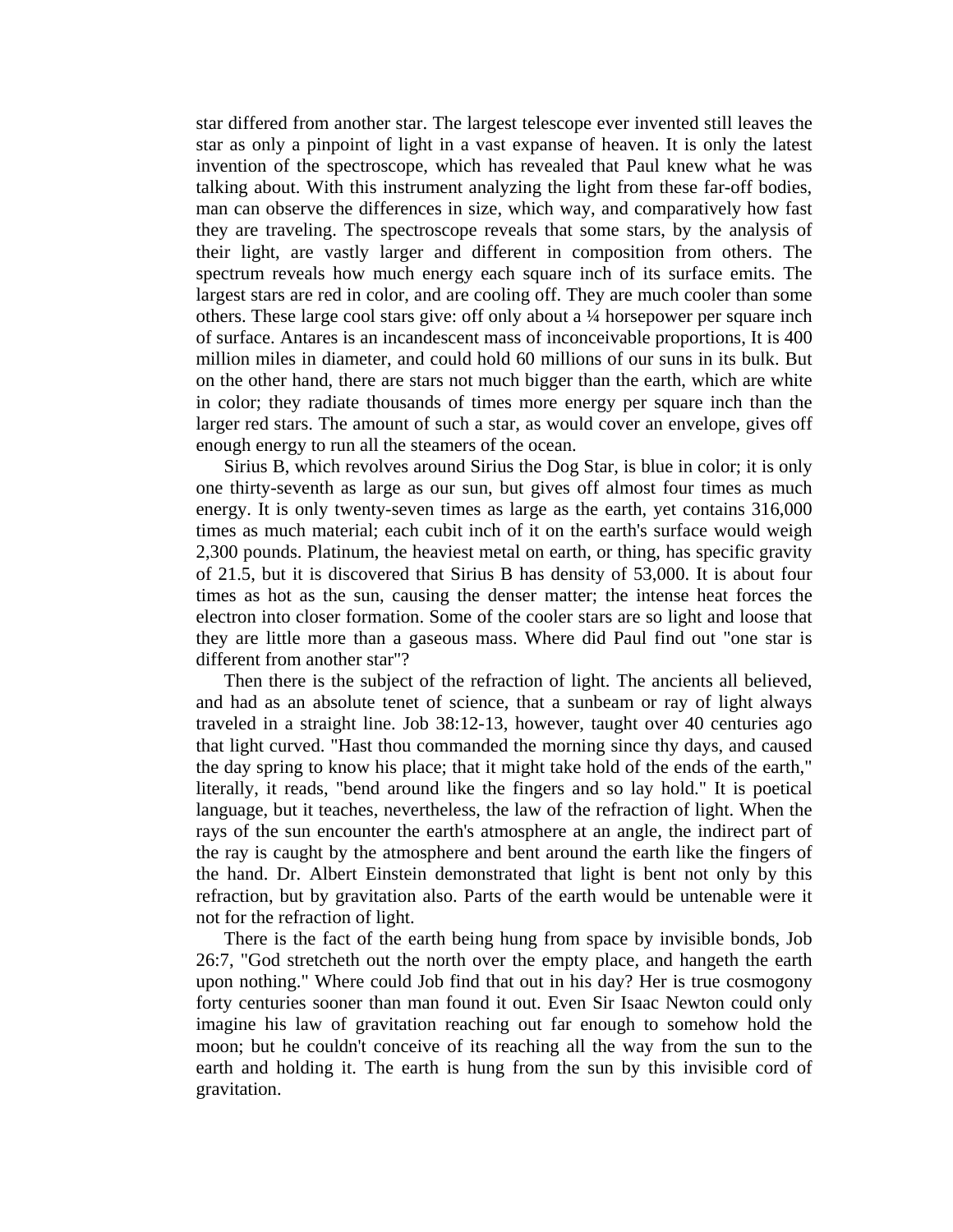There is the teaching of the roundness of the earth when all science believed it to be flat, square, and solid through, all the way down, to the core. Smart men like Plato and Aristotle believed it to be square. Long before Columbus sailed or Plato philosophized, God told Isaiah that He was the One "That sitteth upon the circle of the earth." Isaiah 40:22. There is the word firmament of Genesis. Modern astronomy has taken exception to this word in the Bible. They say it teaches that there is a crystal dome over the earth from which is suspended the stars. We see how the Bible has taught true astronomy there. From this word firmament, Mr. Goodwin said, "It is irreconcilable to modern astronomy." I say that Moses was not using the word 'firmament' in any such meaning as a crystal dome. Note the language of the Scriptures, and the clear scientific teaching which was 40 centuries ahead of Mr. Goodwin's. First note this: Job 37:6, "Dost thou know the balancing of the clouds?" We take the passing clouds for granted, yet the most profound physical laws of nature and physics knew the need of an expanse of clear air between the clouds and earth in order for it to be the best place for man to live, or live at all, for if there were not this clear air between the earth and the clouds, it would always be damp, misty, foggy, upon the earth; and it would be unwholesome. So, God prepared for it in creation. See Genesis 1:6-8, "Let there be firmament in the midst of the waters, and God thus divided the waters which were under the firmament from the waters which were above the firmament." Clouds are gaseous water, above the firmament, while the earth had not been made yet to stand out of the sea of water, which was under the firmament. This firmament here could not be solid, but should be understood as "expanse." It couldn't be solid, as the clouds are above it, "balancing upon it," and the water comes through it; and birds are said to fly through the firmament of the heavens. Only the most wonderful combination of pairs of atoms having affinity for each other makes this "balancing of the clouds" possible, showing foresight and purpose.

 There is much more in astronomy we could give, such as the "calling of light good" in Genesis; and the expression of Christ borrowed from the truth of nature, "the light of life." Light is found by recent science to be the life of all things. There is the rotation of the earth spoken of in Job. 38:14, "It is turned as clay to the seal." In the British Museum they have a cylindrical rotary press, teaching both the rotation of the earth and its roundness. We could speak of the Scriptural statement, just found out by science, that the earth and universe, instead of climbing the ladder, are descending it. It is wearing out; it started all wound up and is winding down, rather than starting wound down and winding up. Every particle of the universe is breaking down from the complex to the singular, expending itself. Psalm 102:25-27, "Of old hast Thou laid the foundations of the earth; and the heavens are the work of Thy hands. They shall perish, but Thou shalt endure; yea, all of them shall wax old like a garment; as a vesture shall Thou change them, and they shall be changed; but Thou art the same, and Thy years shall have no end." Isaiah 51:6 gives the same, "The heavens shall vanish away like smoke, and the earth wax old like a garment."

 We could mention, too, the science of isostacy, or the principle of the proportion of mountain masses to their foundations, and quote Job, "He has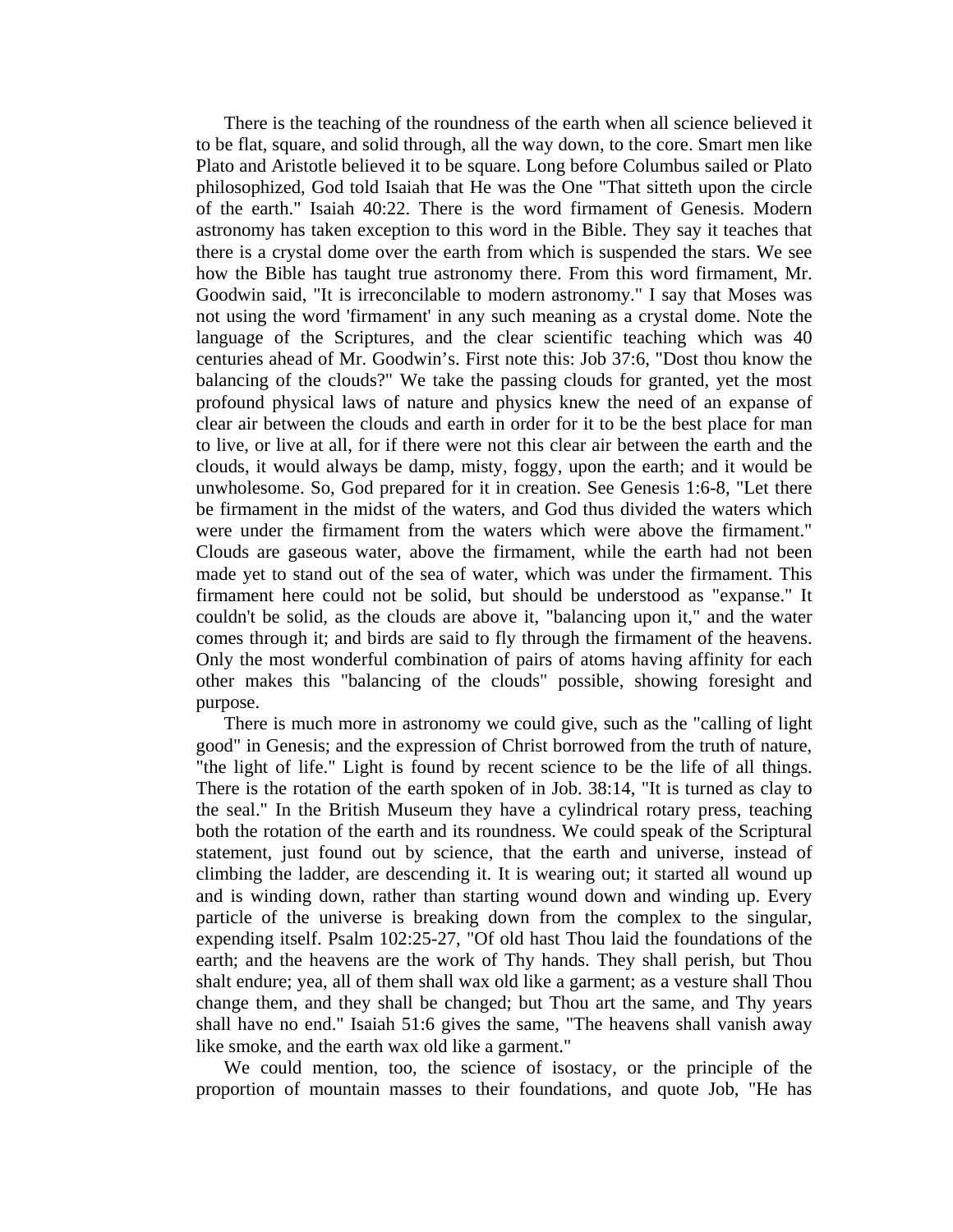weighed the mountains in scales, and the hills in a balance," Job 38:3-6, of laying the foundations of the earth by measure, and drawing a line (equator).

c. Physiology. Who told Moses that the life of the flesh is in the blood? Leviticus 17:11; and yet all physicians, even up to Washington's time, held a light view of the blood and thought "bleeding" was the cure all. Washington's death was probably hastened by the bleeding his physician gave him. Who told Paul that the blood of all men was the same basic type, interchangeable one with another? There are but a few broad types of blood for transfusion purposes, and it is profitable to only give the one type of the same type; but English blood will work in a ethnicity, etc. "He hath made of one blood all nations that dwell upon the earth," Acts 17:26. Who told Solomon that the blood circulates through the body? Harvey only found it out 2,600 years later; yet in the poetic language of the 12 chapters of Ecclesiastes verse six, Solomon intimates the pitcher broken at the fountain, or the wheel broken at the cistern, shows the heart as a pump. How did Job find out the fact of dentistry which has been used as a proverb for 40 centuries, "skin of my teeth" for the narrowness of escape, Job 19:20? The dentist has just recently found out the truth of that proverb; the teeth really have a skin.

d. Natural Philosophy. The Bible teaches the atmosphere has weight. Science knew nothing of this until a matter of a couple hundred years ago. Yet it is taught along with a kindred truth in Job 28:25 (the greatest treatise on true science in the world outside of Genesis 1-2), "To assign to the wind (atmosphere or breath) its weight and to waters their just measures." To man air seems without weight and was so thought for millenniums. It wasn't known until Galileo, who discovered the gravity of the air, yet God revealed it to Job at least 30 centuries before Galileo. The weight of air is approximately 15 pounds to the square inch. It is proven that it exerts a pressure downward at all points of 15 pounds.

 Here is another truth revealed in the Bible, the proportioned waters of earth, about three-fourths of the earth's surface is water. Science of meteorology has found out this is the needed proportion for the best atmospheric conditions on earth. Solomon in Ecclesiastes 1:6-7 found out long before Redfield the truth of evaporation of water into the clouds and descending in rain, and back again.

 We could here name many more scientific accuracies of the Word, but must confine ourselves to one more. It is true throughout that there are no false scientific statements in the Bible; where it has seen fit to state a scientific truth, it is true science.

 This last thought is the music of the spheres. Here is a most wonderful thought. The entire universe is singing, if we had but the ears to hear its music. Science is very far behind the Bible in discovering this. How late it is that the discovery of the vibration of all things is a reality. All things are in motion; everything in nature is vibrating; and vibration is sound and light, Jeremiah 38:7, "When the morning stars sang together." This was thought to be fancy poetry and can refer to heavenly spiritual beings, but it is literally true also. See also Psalm 65:8--"Thou makest the outgoings of the morning and evening to rejoice." The word 'rejoice' means to give off a tremulous sound, as in song - vibration. Science now knows that statement to be accurate. The light of the morning and evening sings in vibrations. Light comes to the eye in vibrations and is the same as the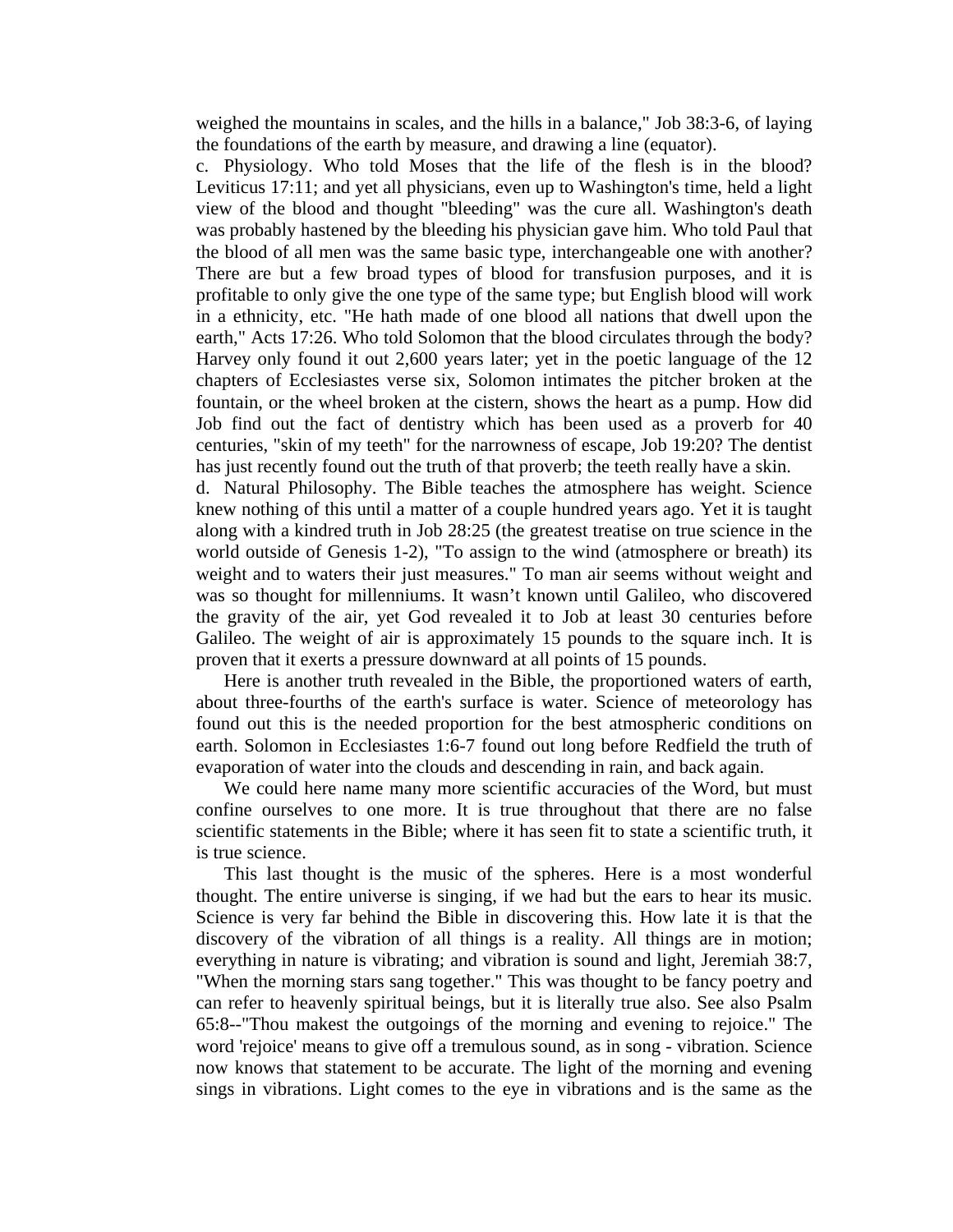sound waves or vibrations which come to the ear, only vastly faster per second; if there were cords in the ears which could be vibrated as fast as the light waves come, we could hear light. They are making music, but we can't hear it. The ear catches sound at 12 octaves per second and ends at 60,000; but the waves of silence which we cannot perceive between 60,000 vibrations per second and the first light that sight can catch of 400 quadrillion vibrations per second must not be silent; there must be music all in between. What a wonder if we could hear it - God must hear all the vibrations of nature in one grand orchestration of music the music of the spheres, as the hymn goes:

In reason's ear they all rejoice And utter forth a glorious voice; Forever singing, as they shine, "The hand that made us is Divine."

 Since science has found that every object, every atom of matter, is vibrating and therefore must give off sound, we see how light and stars must sing. How did Job know it? There is no answer possible to all the questions we have asked of how the Bible contains so accurately a scientific knowledge so long before man discovered the same truths, except God, the author of nature, which is the textbook of science, is also the author of the Bible. The scientific accuracy of the Bible is a concrete illustration and evidence of its Infallibility and Divine Authorship. It would seem that someone would take a lesson from the past and learn to start from the Bible in the search of science instead of ending with it as they have been doing. It would not wander in the bog and zoological gardens of monkeyism and evolution, but would start with the clear Genesis account and find some startling answers to some things it doesn't know how nor can ever know, as long as it is ignorant of Genesis.

#### 4. The Marvelous Unity of the Bible

 We enter into another theme which marks the Bible as being the Inspired Word of God. It is something which cannot be accounted for on any basis other than that God was the author behind the penmen, inspiring them in what they were to write. Here is a Book which is really a library in one binding 66 books in all with at least 38, and maybe 40, writers, written in four different languages, over a period of 1,500 years, over considerable space. Its authors were of the greatest diversity in occupation. Amos was a vinedresser, David a shepherd, Moses a statesman, Peter a fisherman, Solomon a king, Paul a tentmaker and a scholar, Luke a doctor, Matthew a tax collector, men who were from every walk of life, scattered from over the kingdom, and some from exile and traveling, with no possible chance of collusion or comparison of notes. No book could possibly have been conceived to have been of human origin having so many writers, yet with no contradictions. It would be an impossibility to compile such a book without a single contradiction in a single doctrinal or ethical instance. There is a positive oneness, which has defied all the assaults of criticism of all the ages to find one real contradiction. There is no collusion and yet there is no collision. There can be no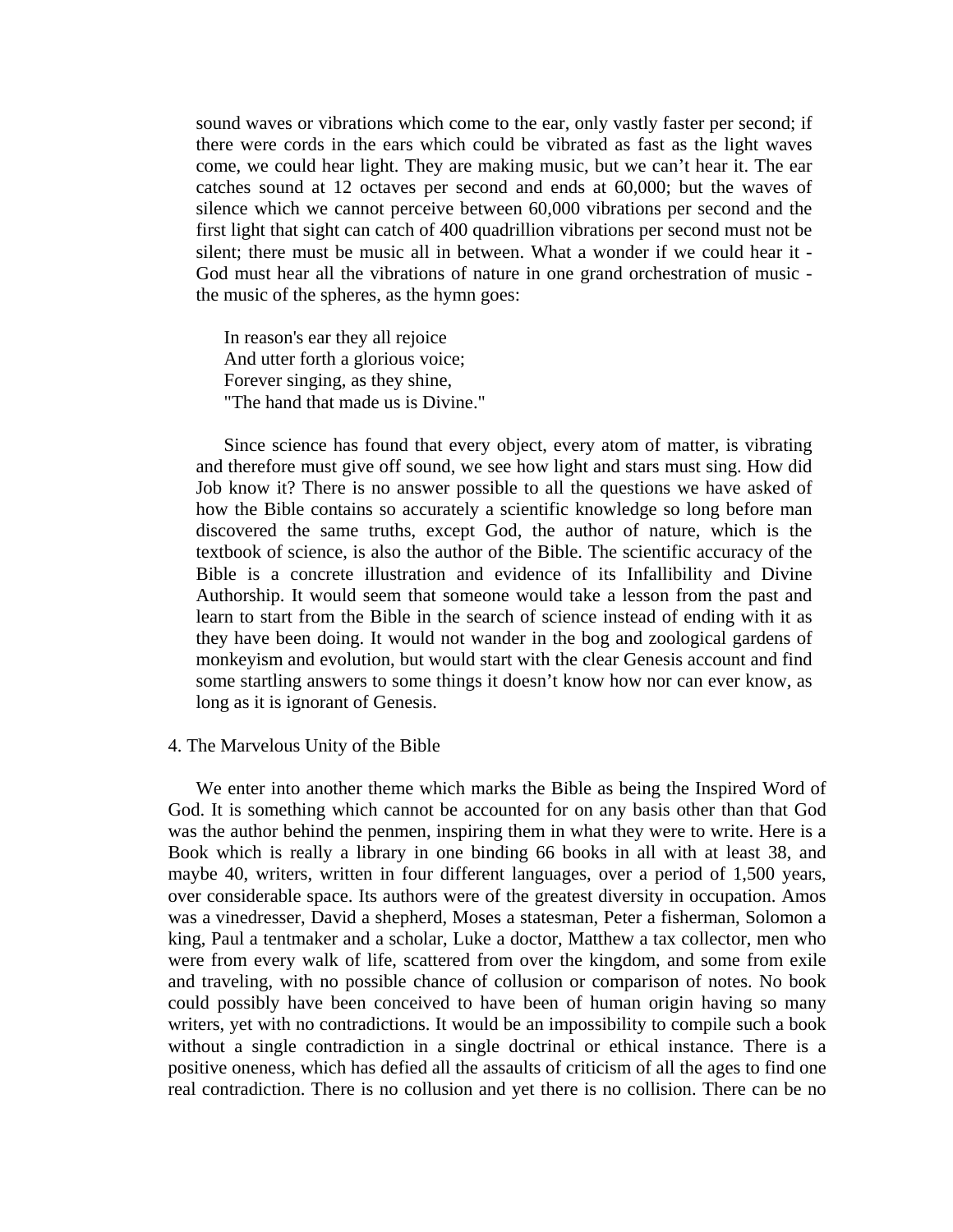explanation of this marvelous unity of the Bible apart from the Bible's own explanation: it came by inspiration of God. God was the invisible author behind the entire Bible, controlling and planning the whole. His was the superintending mind behind every Book, giving each its place, so that the finished book became a structural whole, like a magnificent cathedral.

 How unlikely for books which vary so much in their subject matter to teach the same truth, to contribute another perfectly chiseled stone to fit into the edifice so perfectly! Some of the books are historical, some poetical, some contain laws, others lyrics; there are books of pure prophecy; some deal with the realm of symbolism; yet each fits into its place without any artificiality of arrangement. It is meant to fit. It is necessary to complete the picture. Sometimes there seems to be a divergency, but closer focusing brings the subject out more boldly, and the very divergency is seen to be a fuller revelation, like the pictures in the old stereoscope. Sometimes it was hard to get the two pictures together, but closer focusing brought out the three-dimension, quality and harmony. Many times the very thing which seemed out of place was seen to be the necessary key to unlocking the picture. Let us by illustration sec how forceful this argument is:

 Suppose Herodotus in the fifth century before Christ contributed five historical books upon the origin of all things; a century later Aristotle added a book on moral philosophy; two centuries more pass and Cicero added a work on law arid government; still another hundred years and Virgil furnished a good poem on ethics; in the next century Plutarch supplied some books on biography; two hundred more years and Origen added essays on religions, creeds, and conduct; a century later Augustine wrote a treatise on theology, and Chrysotom a book of sermons; then seven more centuries and Abeland completed the compilation by a magnificent series of essays on rhetoric and scholastic philosophy. Let us further imagine over these forty centuries, some thirty or more contributors added their writings without consulting the others at all. How much unity would there be?

 Let us imagine 40 doctors all living now and having studied at the same schools, all contributing to a book on anatomy, some on homeopathy, electropathy, osteopathy, hydropathy. What would be the chance of their writings having real unity, without contradictions? A class in school, about forty of us, couldn't agree on women preachers.

 Again suppose that fifteen hundred years ago a man went to a marble quarry and took five blocks of marble cut to suit himself and placed them in an open field. Many years after the death of the first man, another man came along and fixed up three more stones cut to suit himself, and put them on the first five. Then two hundred years later, another put seven more on the pile, and so on for a long time, not seeing the former men who put the former blocks on the pile, until 38 of them put 66 blocks on the pile. What would you have, just a pile of stones? Instead, what if you saw a marvelous statue of perfect symmetry? How would you account for it? In one way only: there was a plan, a blueprint, and everyone worked according to a well-laid plan. Some master artist planned the whole. This is the only conclusion we can possibly reach in accounting for the Bible. God had a master plan, and men wrote as God supervised and inspired them, even though some, no doubt, knew not the plan. I have seen workmen so working with a blueprint before them, working upon some small portion of the whole, knowing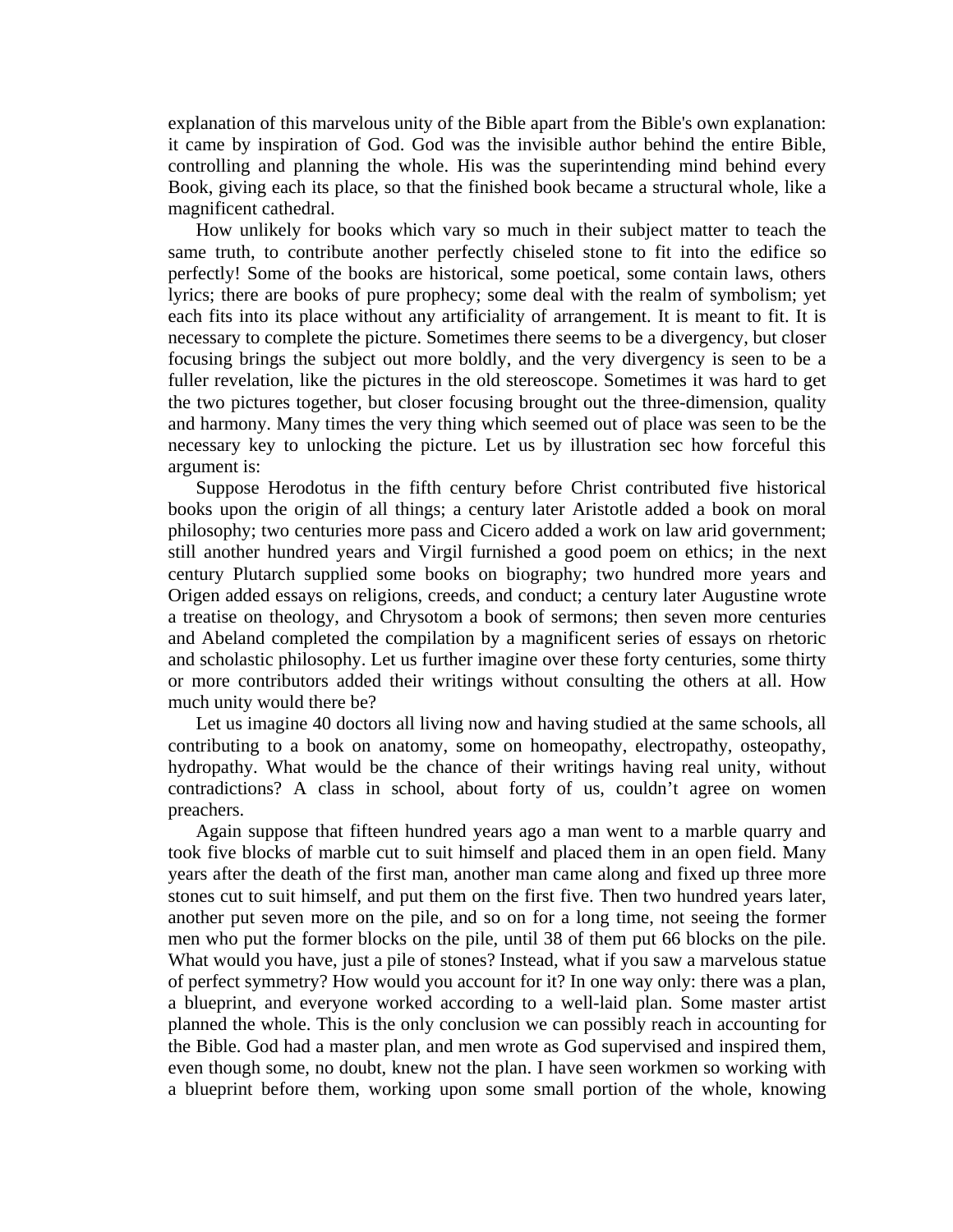nothing of what the whole thing will look like, but some man had the vision of the whole and laid out the specifications. Dryden, the poet, puts it this way:

"Whence but from heaven could men unskilled in arts, In several ages born, in several parts, Weave such agreeing truths--or how, or why Should all conspire to cheat us with a lie? Unasked their pains, ungrateful their advice, Starving their gain, and martyrdom their price."

 Some time ago, a convention of tile-setters was held in St. Petersburg. Each group, from different cities all over America, was asked to bring a piece of tile. The directions were sent on just how big, the shape, and all. When they assembled, one of the diversions of the convention was putting together all of these tiles. How was it accomplished? Let each group design their own tile? No, there was one designing mind behind the building; thus there was unity. In a great symphony orchestra there is a single director, and one score: there is usually a mellow introduction and the weaving throughout of a theme, which gradually works up to a climax or conclusion. What if every man said, "I'll play my own little piece;" one plays "Rock of Ages," another "My Old Kentucky Home," and another Handel's "Messiah," another "Ragtime Girl," and still another, the "Star Spangled Banner." It would have the harmony of a barnyard. No, there is a sheet before him. He plays the notes with the time and quality prescribed on his score. He plays when it says for him to play, and is silent when it says for him to be silent. His playing by himself might even be utterly meaningless; but listening to the grand march of the theme, we see and feel the harmony of results as a unity, and we know one man composed and arranged it all; the players but render it.

 What then about this grand Book, which has but one theme, though forty men wrote it? A. T. Pierson says it this way: "God makes His oratorio to play for more than a thousand years, and, where one musician becomes silent, another takes up the strain; and yet it is one grand strain and all one grand symphony. The key is never lost and never changes except by those exquisite modulations that show the composer; and when the last strain dies away, you see that all these glorious movements and melodies have been variations of one grand theme." Did each musician compose as he played, or was there one composer back of many players, 'one supreme and regulating mind,' in this oratorio of the ages? If God were the master musician planning the whole and arranging the parts and appointing player to succeed player, and one strain to modulate or melt into another, then we can understand how Moses' grand anthem of creation glides into Isaiah's oratorio of the Messiah, by and by sinks into Jeremiah's plaintive wail, swells into Ezekiel's awful chorus, changes into Daniel's rapturous lyric, and, after the quartet of the evangelists, closes with John's full cheer of saints and angels singing the 'Hallelujah Chorus' of Moses and the Lamb." There is no other accounting for the marvelous harmony of the Bible and the unity throughout, without admitting a Divine superintending intelligence planning and executing the whole.

 When we say that there is unity in the Bible, we have a number of things in mind. There are a number of ways in which the Bible has unity. The unity is structural, historical, progressive, organic, and prophetic.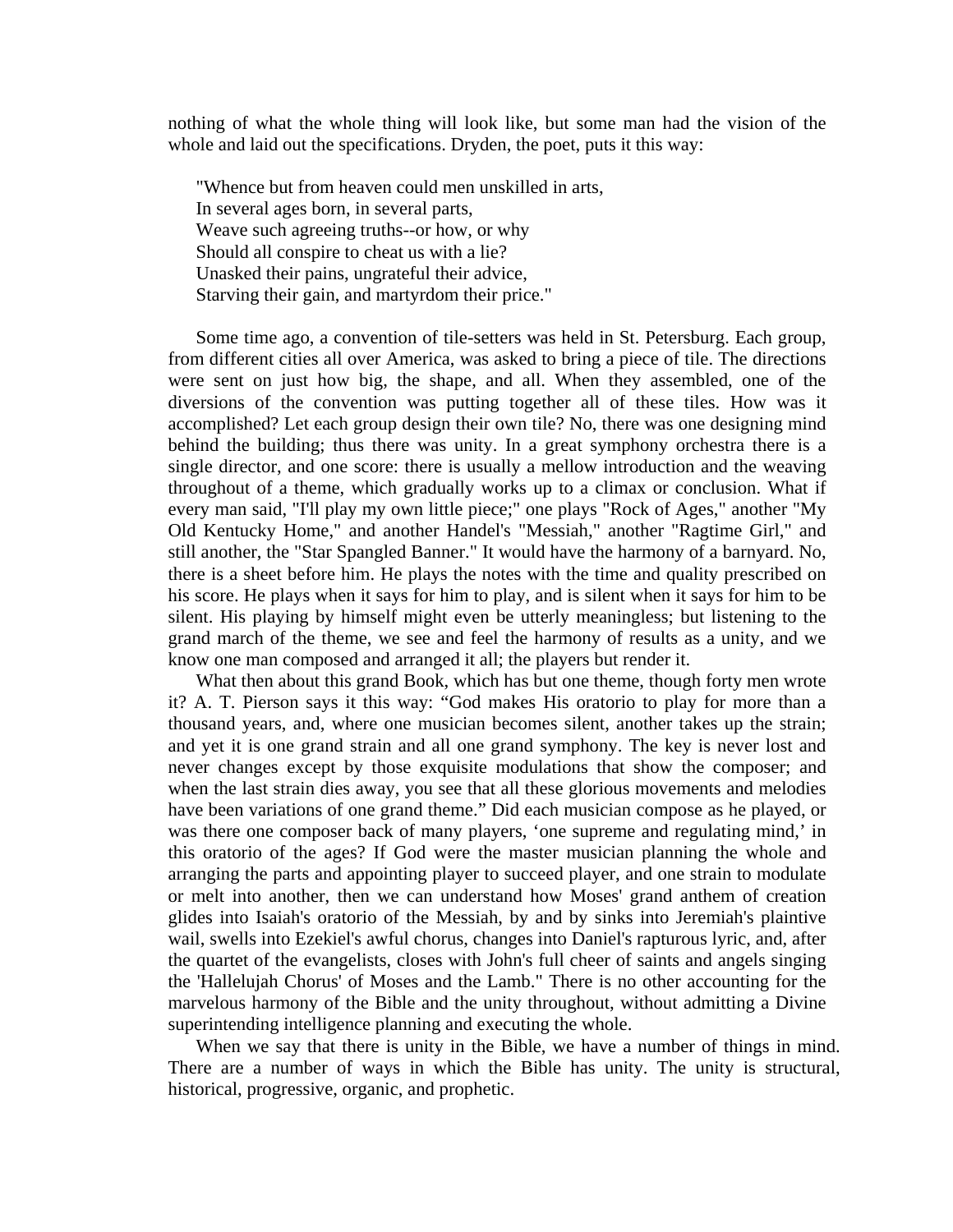a. Structural Unity. This is the thought we have been considering in the illustrations we have sighted. Without the writers' knowing anything about it or in any way designing it, there is a structural unity throughout the Bible. Each book furnishes a stone for the structure, which would leave a void if it were missing. One cannot read the Scriptures very thoroughly without receiving the growing conviction that the Bible is one Book, presents one God, one message, and one theme. Scofield gives it thus:

- 1.) The Old Testament is the Preparation for the Gospel.
- 2.) The Gospels are the Manifestation of the Gospel.
- 3.) The Acts are the Proclamation of the Gospel.
- 4.) The Epistles are the Interpretation of the Gospel.
- 5.) The Revelation is the Consummation of the Gospel.

 Thus may be seen the divine plan running throughout, each adding its voice until the chorus is complete; each adding a color until the picture is finished. This can be seen in the growing prophetic picture of Christ in the Old Testament. Illustration: Like the jigsaw puzzle I saw once. One side of the puzzle had a landscape; but when it was completed and turned over, there was a picture of an American statesman.

b. Historical Unity. We see the historical unity of the Bible. There is in the grand sweep of Old Testament history something more than isolated events and disjointed national occurrences. The Bible is not merely the account of what one nation, or any number of nations, has done. It is not the mere accumulation of historical data arbitrarily arranged by some scribe or scribes.

 There is a realization, which grows upon the reader, that the history of the Bible is to reveal God. When one has read the Bible through again and again, he comes to have a revealed picture of God in his consciousness which he never had before. To illustrate: A child comes to know the character of his father, not so much by any effort of his father to tell his child about himself. He doesn't take the child upon his lap and try to define his own character, nor analyze for him his moral makeup. The child reads in the actions of his father, in his workings every day, his prohibitions, his warnings, his promptings, his chastisements, and his gifts, what kind of father he has. By the smile of approval he learns what he likes, and by his frown and chastisement, he learns what he dislikes. I learned that my mother didn't like little liars, on the thinner end of a guava limb. This is the kind of unity of the Bible. It nowhere attempts to analyze God. It just tells us of His nature. Because He punishes sin, we know He hates sin; because of the redemption He wrought out in Christ, we learn the extent of His love.

 In all of the seemingly disjointed patches of history and the various dealings of God with His chosen people Israel, there is a unity of purpose. The procession of characters and events, though without scorning arrangements, adds up to a full revelation of the face and character of God. When we read the Bible through and the last character has been made to march past and the parade of history is through, we feel 'God has made Himself known to me in it all; He has spoken to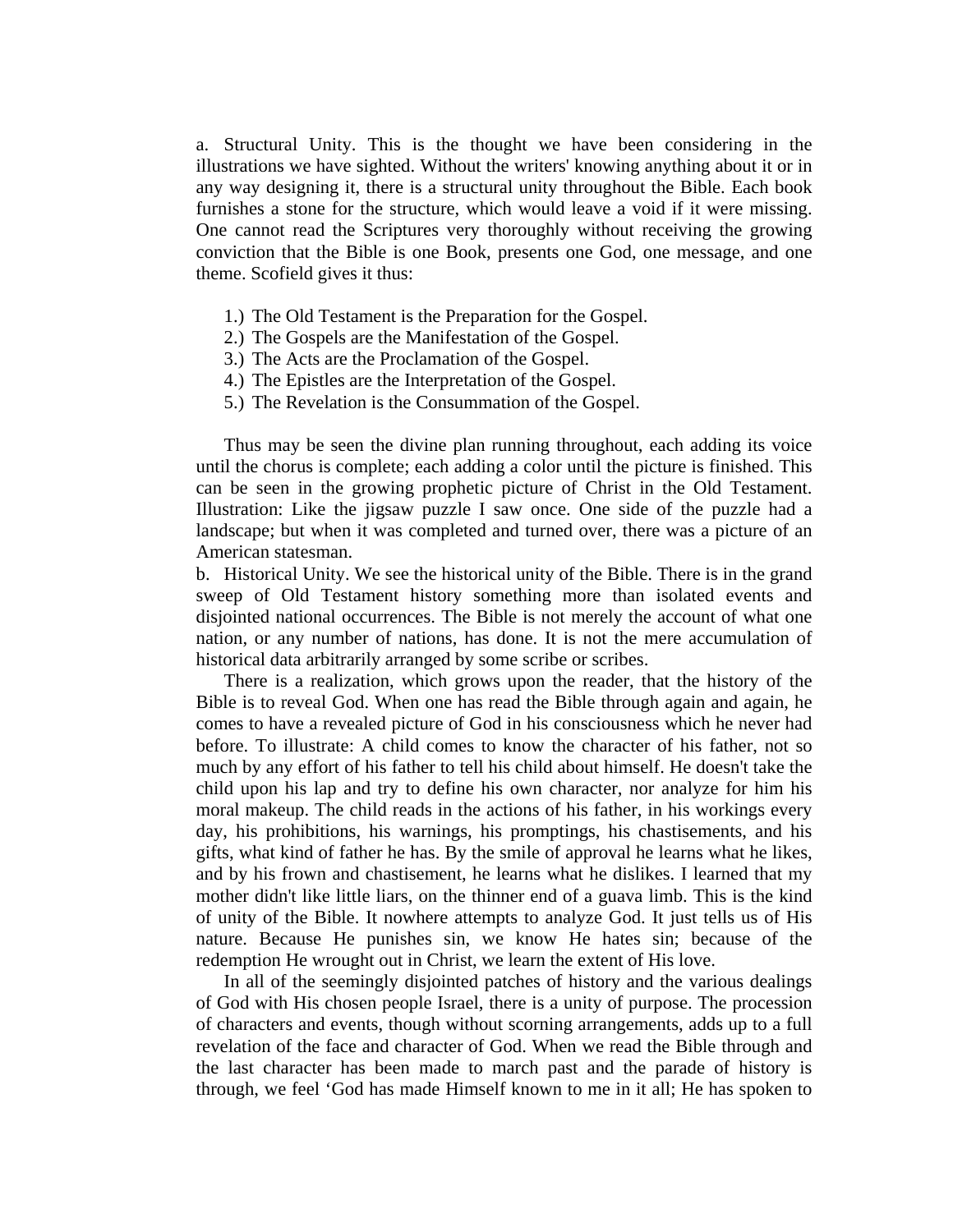me of His character, His will, His love, His attitude toward me, His thought about me, and what He plans to do with me.' Looking again at the illustration from the jigsaw puzzle, we think the pieces, as they lie scattered before us, can't possibly fit together and make sense. There seems to be too much arbitrary cutting of pieces. We look at one piece with all kinds of corners and hooks and we say, "We can throw that away." But wait; it will fit into the picture. So some would throw out some of the books of the Bible just because they haven't assembled the picture, and don't see where each piece goes. How much of other history could have been included, and some of this excluded, but the Holy Spirit knew the unity needed to give the right revelation of God, and He divinely inspired men to write just what they wrote.

c. Progressive Unity. The unity of the Bible is progressive, i.e., There is no inconsistency in its morals or ethics neither is there any break in its great doctrines. There are elaborations, but never any abrogation, changing of it basic teachings so as to contradict the earlier teachings. There is a growing enlargement of each doctrine throughout the Bible, until the whole truth is taught. The Bible nowhere, in any one place, gives a complete doctrinal treatment on any one subject, but it progressively unfolds each truth, hence the Progressive Unity.

 This is the basic definition we gave of Christian Doctrine in the introduction to Christian Doctrine, i.e. "A Christian Doctrine is all that the Bible has to say on any one subject." It is built upon the Scriptural truth which Jesus gave, the principle in relation to kingdom fruit. "As if a man should cast seed into the ground and should sleep, and rise day and night, and the seed should spring and grow -- for the earth bring forth fruit -- first the blade, then the ear, after that the full corn in the ear" (Mark 4:27-28); in the Old Testament, Isaiah 28:9-10 Isaiah, speaking of knowledge being taught and the understanding of Doctrine, it has to be, "precept upon precept, precept upon precept, line upon line, line upon line; here a little and there a little" Here also is the need of following God's admonition, "Study to show yourselves approved of God, a workman that needeth not to be ashamed, rightly dividing the Word of God."

 Every subject in the Word of God follows this concept. This is why Peter said, "No scripture is self-solving" in II Peter 1:20-21, "Knowing this first that no scripture prophecy of the scripture is of any private interpretation." The Greek word, here translated in the A.V. "Private" is better translated as Rotherham does, "No prophecy of Scripture becomes self-solving." It occurs 173 times in the New Testament, and only here is it translated, "Private;" 77 times it is translated "his own"; the primary idea is "origination," "To bring into existence." John Nelson Darbey's excellent translation says it this way, "the scope" of no prophecy of Scripture is had from its own particular interpretation."

 The Bible follows this law of progression in every subject. By way of illustration, the word Genesis means "Beginnings" and is recognized by all Bible scholars as the seed plot of the whole Bible; omit it and you have the beginning of nothing. Here you find the beginning of Creation, man, sin, sacrifice, redemption, death, Israel, and the kingdom of God. The whole rest of the Bible is the development of all these themes. This principle of progression is the basic of all learning the very law of the acquisition of all knowledge. You never start at the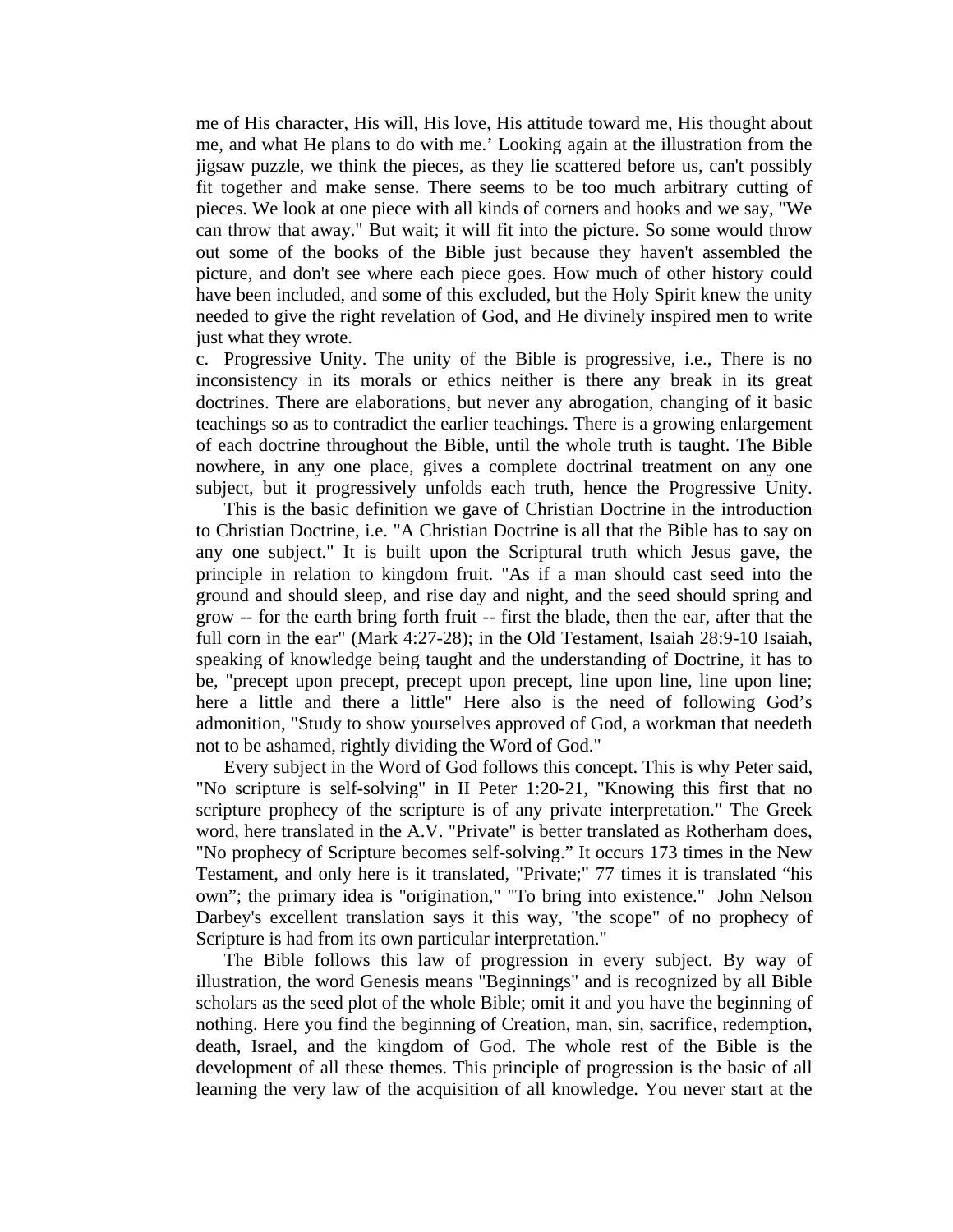end and work back to the beginning of knowledge, but at elementary foundation truths and then build the superstructure to the temple of learning.

 Everything is built upon first knowledge. Our whole school system is built upon this principle. You do not learn calculus in kindergarten, but the simplest addition and from there the multiplication table, division, etc., but the fundamental fact is this, amplification never means abrogation. The theory of Pythagoras, "The square of the hypotenuse equals the square of the other two sides" never negates 2 plus 2 equals 4. Any new light or additional light the Holy Spirit gives in the Word of God will never negate or contradict the earlier light. The Holy Spirit is not forked tongued. All truth in the Word of God will agree with all other truth in the Word of God. The Decalogue needs the Sermon on the Mount; Isaiah needs the Gospels; Daniels needs Revelation; Leviticus needs Hebrews; The Gospels and Acts needs Paul Epistles, but they never contradict each other.

d. Organic Unity. There is a lot of difference in Structural Unity and Organic Unity. The Bible is not only structurally One Book, but it is Organically One Book; it is one Living Book, One Living Body of Truth. Paul said, Hebrews 4: 12, "The Word of God is Living" and energetic (Actively at work); The Bible looks like any other book; the same type of printing, same paper and ink, same vocabulary, clauses, phrases, grammar, but there is a universe of difference in this book and all other books. This is a living and life-giving Book. Jesus said, "The Words I speak unto you are Spirit and they are Life," (John 6: 63) There is a principle of life in the Bible, as Paul declares," All Scripture is given by inspiration of God," Lit. "God inbreathed", the very same idea of man's creation," God breathed into his nostrils the breath of life." Then, "And man became a living soul." So, "God inbreathed His life into the Scriptures, and they became a living Book." Peter said, "Born not of corruptible seed, but of incorruptible seed, by the Word of God." The Bible, by some divinely inbreathed life, has reproduced life in the believing sinner for 2,000 years, within millions and millions. That is the very principle of life, to reproduce itself, "The Word of God grew and multiplied"(Acts 12:24). That is a life principle. Jesus said, "The seed is the Word of God." The unity of a building is structural; the unity of a body is organic (Living). To change the structural design of a building, by taking off or adding a room, doesn't mar, or mutilate the building. It doesn't change its unity. Not so a living body; there is no replacement, its ceases to be a whole body. This is why God forbids, in Deuteronomy and in Revelation, either the adding or the subtracting from His word. To do so would mutilate its unity. The Bible is one living whole.

e. Prophetic Unity. There are thousands of prophecies in the Word of God, but only one message: Jesus Christ, Revelation 19:10, "The testimony of Jesus is the spirit of prophecy," its very life. The Word of God from Genesis to Revelation breathes: the testimony of Jesus. The very first prophecy in the Bible, in Genesis 3:15, foretells the coming of a "seed of the woman" who would gain the ultimate victory over the tempting serpent. The spring here, develops into a river flowing throughout the whole Bible into the River of life, in the Revelation; flowing from the temple in the City of God, and the Lamb. Every entrant into that eternal city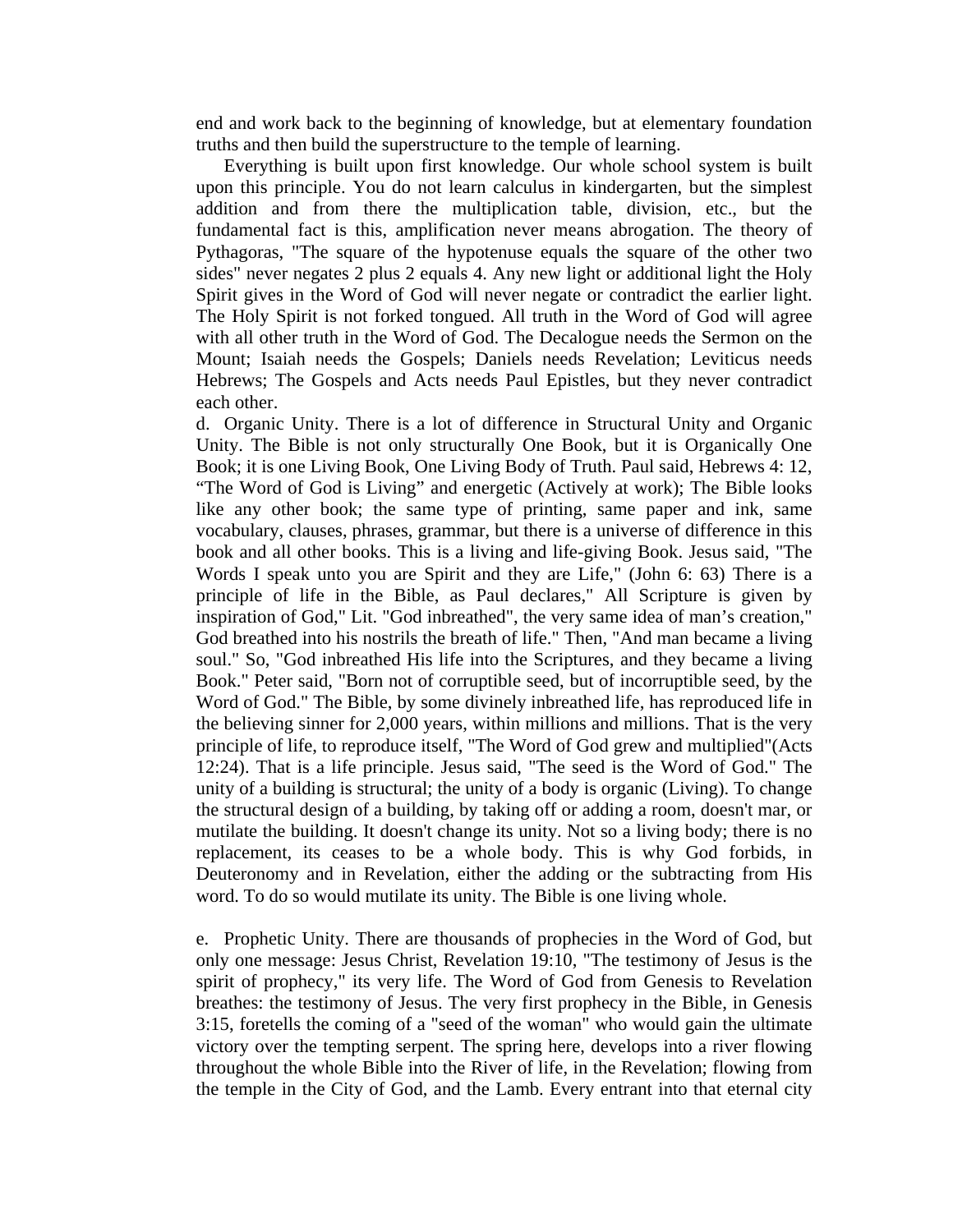must have their robes "washed white in the blood of the Lamb." As Jesus, to the two on the Emmaus road, "Beginning with Moses and the prophets He expounded unto them in all the Scriptures the things concerning Himself". He took every type, every prophecy, every symbol, and applied them all to Himself; there is but one theme in the entire Bible; it is Jesus Christ.

 How then are we to account for such a Book, the most unique Book in the entire world? Man has never produced any book that approaches within any distance of it at all. Surely in this day of boasted learning, man should be able to supersede these writers, if the Bible is but a human production. The only answer is, this is a supernatural book! Peter must be right, II Peter 1:21, "For the prophecy came not in old time by the will of man but Holy men of God spoke as they were moved by the Holy Spirit."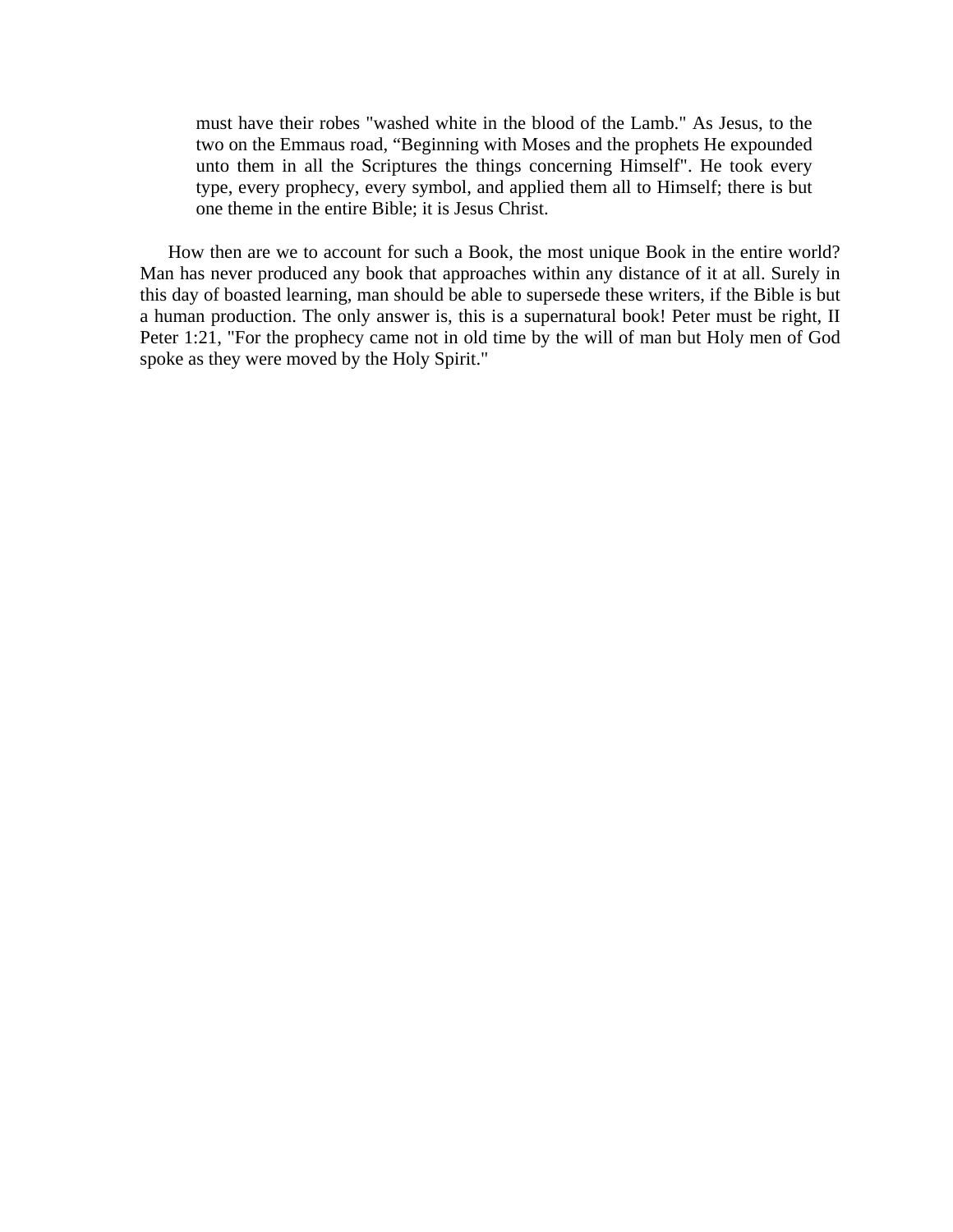## TABLE OF CONTENTS

# THE DEITY OF JESUS CHRIST

## I. Introduction

- II. Defense of the Essential God-Hood of the Lord Jesus Christ
	- A. The Scriptural Claims
		- 1. The Prophetic Portrait of Jesus Christ
			- a. Those dealing with His suffering or humiliation
				- 1.) His humanity, human lineage, and birth
				- 2.) His sufferings, death, resurrection, and atonement
			- b. Those dealing with His Glory, or exaltation.
				- 1.) His Deity, divine lineage, and His Godhead.
				- 2.) His exhalation, His reign, and Coming Glory
		- 2. Jesus Christ's Own Claims to Deity
		- 3. Testimony of the Apostles
	- B. The Reasonable Grounds for Believing the Testimony
		- 1. The Unique Character of Jesus Christ
			- a. His absolute sinlessness
			- b. The perfect poise of His character
		- 2. The Miraculous Works of Jesus Christ
		- 3. The Marvelous Teachings of Jesus Christ
			- a. The Authority of His teaching
			- b. The Transcendency of His teachings
			- c. The Wisdom of His teachings
			- d. The Flexibility of His teachings
			- e. The Originality of His teachings
			- f. The Vitality of His teachings
				- 1.) Penetration of Jesus Christ's Teachings
				- 2.) Power of Jesus Christ's Teachings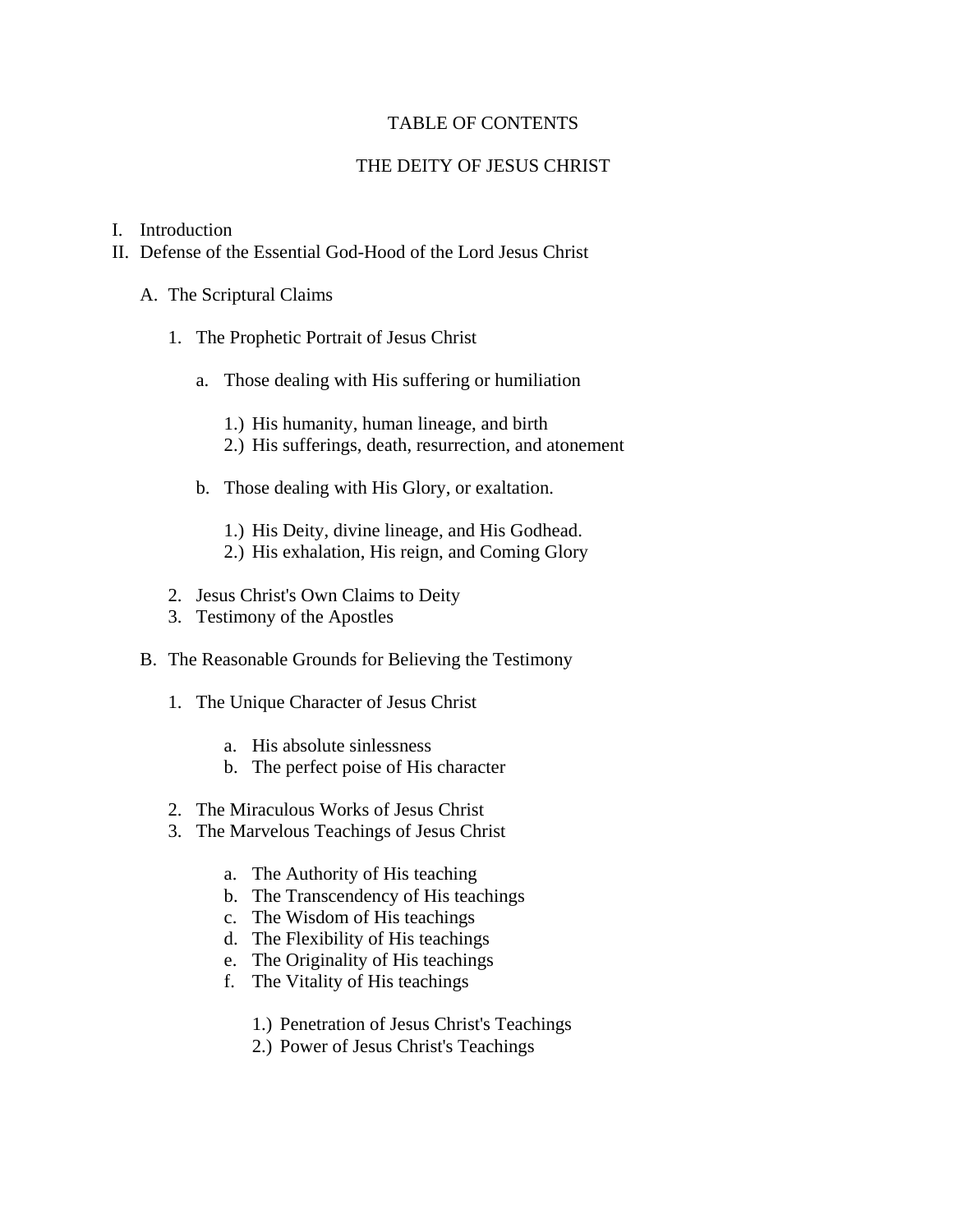#### CHRISTIAN APOLOGETICS

## THE DEITY OF JESUS CHRIST

#### I. Introduction

 The great battles of all the ages between belief and unbelief, between the true followers of Jesus and the skeptics and mere religionists, have been round the person of Christ. The question Jesus asked the religious leaders of His day and one they couldn't answer, without accepting Him, still is the center of controversy: "What think ye of Christ? Whose Son is He?" Their answer was, "David's Son," just a natural man, just an ordinary man. Christ then confounded them with the proposition, which forms our first consideration in this topic of evidence. "If He is David's Son, how then did David in spirit call Him Lord?" (Quoting from Psalm 110:1) and we read, "And no man was able to answer Him a word." Matthew 22:42-46.

 The battle, then, revolves around the question, "What think ye of Christ? Whose Son is He;" this man who walked the byways of Palestine almost 2,000 years ago who changed the course of history; Who hanged the calendars of the world and made man to record the ages before His birth to creation, and from His birth to the present day, by His birthdays; this man has stirred the religious thinkers of 2,000 years and billions of people. Was He just another religious thinker and founder of a new religion, like the many who preceded Him, or was He different from other religious founders? Was He God manifested in human form?

 We have considered in Christian Evidences the proposition that every effect must have an adequate cause. Our whole consideration of this phase of Christian Evidence shall be to ascertain the adequate cause for the Christ, to see that He cannot be explained upon any natural basis. To ascribe unto Him mere human parentage will not answer the question. The effect would rise so high above the cause as to be absurd.

 It is utterly impossible to account for the Christ in any ordinary, naturalistic way. We shall see that He is not as other men, but other than man. He stands alone in the midst of all men without a peer; not just head and shoulders above other men as do the great men of the times, but upon a pedestal, the exalted historical figure out of all proportions to the natural causes which could possibly contribute to His being. We reach again the question, "Whose Son is He?" "Is He just a man or is He God?" In this Law of Cause and Effect, let us briefly consider the utter paradox of Christ, and He does present the greatest paradox in the entire world, for He always ran counter to so much that is human in us.

 Though Christ is admitted, even by His enemies, as the Greatest Character of all time, yet strangely enough, He was not born of the great. He was born of a hated, despised, down-trodden people, meanly born in a stable, humbly bred, without letters, or educational advantages, a carpenter by profession. The greater portion of His life was spent in the obscure despised village of Nazareth, calling forth the proverb, "Can any good thing come out of Nazareth?" He made no scientific discovery; He wrote no book; He had no military campaign; He called no great men to follow Him, but gathered a mere handful of obscure ignorant fishermen to carry on His work, who at the hour of His greatest need, forsook Him and hid in utter rout and confusion; He had only one fatal moment of triumph, which quickly turned into contempt and defeat; He was resisted by the rich, and openly opposed by the religious leaders; He was persecuted unto death by the priests, living a life as obscure as it was short, terminated by a death of unpitied infamy, with His enemies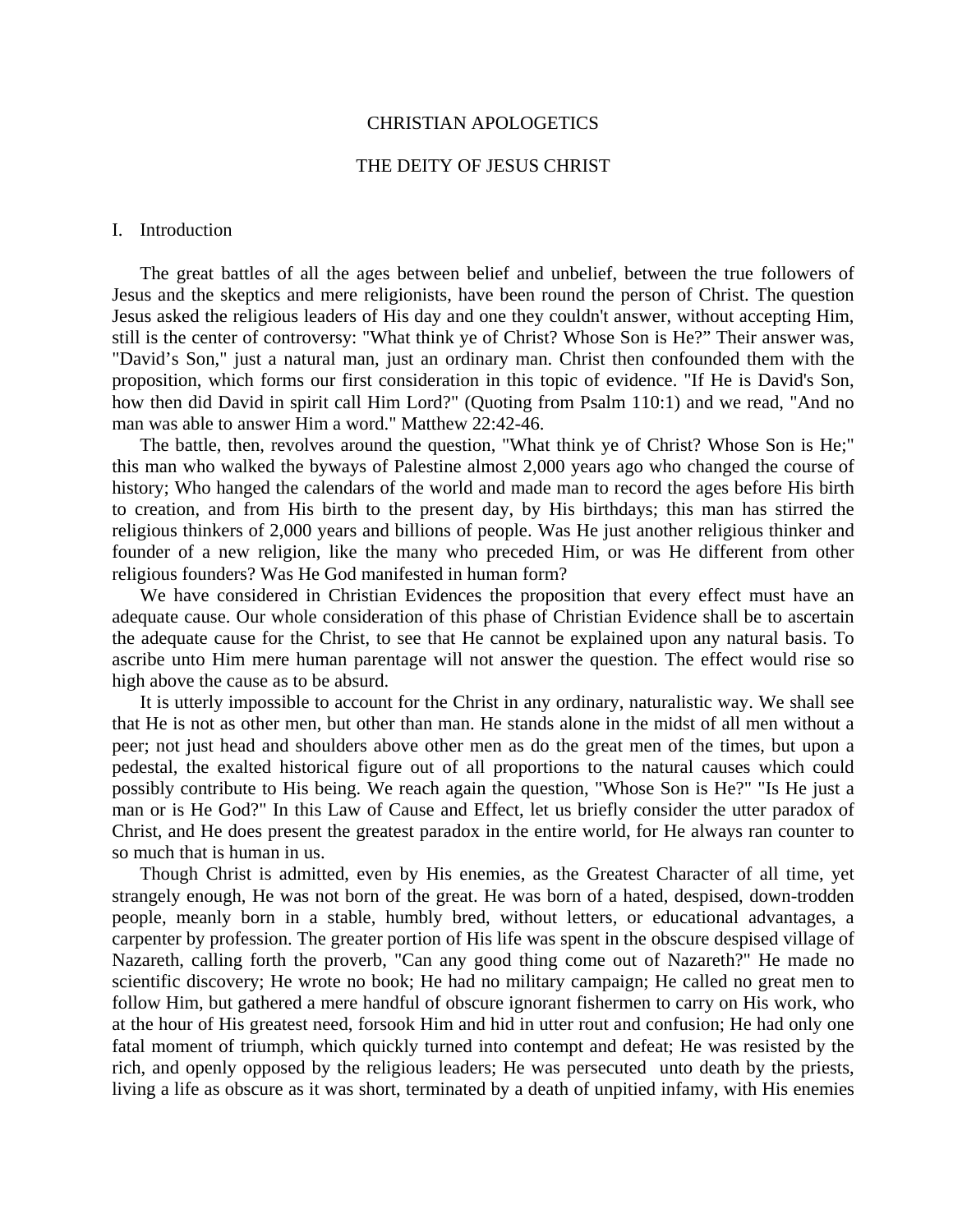in complete triumph over Him, dying the contemptible death in association with two murderers and thieves; He was sealed away in a tomb under guard, by the priest with the assurance that His short usurpation was at an end, and no more trouble would come from His to their system. By every human standard, what was to become of Him, of His name, of His influence? He should have been speedily forgotten as the thousands before Him, but that is not the case with this Man.

 "By the very means of the ignoble death upon the cross, Jesus ascended the throne high above any monarch, with a dominion any Caesar could envy, with millions of all ages serving, loving and obeying Him, until the Name of that humble Nazarene shines brilliantly like the noonday sun as the center of history. Without military might, He has conquered nations. Without having built any church, the greatest religious temples in the earth have been reared in His Name, circling the millions of cities on earth. Having never written a book, more books have been written about Him than all the books of earth combined. Having never written a song, more songs have been written about Him than any other theme in the world. He has been the center of discussion for 2,000 years, and literally changed the tides of nations and the whole course of history and religion."

 While obscure in nationality, birth, life, and death on one of the smallest, most despised nations, yet He has had to be recognized by the great in the entire world. Three-quarters of the population of the earth recognize His birth every day. When the lawyer, the letter writer, the military expert or any man signs the date to any document he recognizes the birthday of the Christ, A. D. Anno Domini - "The Year of our Lord."

 In the face of all these paradoxes, the question continues to come: "What think ye of Christ?" "Whose Son is He?" Will a mere human parentage, a natural origin suffice? Will it explain these things? Is the cause sufficient to explain the effect? There is only one answer that at which we can arrive in this discussion, it is the biblical answer; that this Man was not only the Son of Man but, in a unique sense, was the Son of God, He was God manifest in the flesh, God incarnated in the virgin-born man, Jesus. It is the only explanation which will fit all the facts in the case. The answer of the modernist and the infidel will not do. They are compelled to compliment Him. They have to admit that He was the greatest, but how be it, just a man. The infidels such as Rousseau, Renan, Voltaire, Ingersoll, and Bolingbroke have thrown their flowers at His feet. The modernist adds his flowers by stating "Jesus was the very flower of evolution," trying to saddle a monkey ancestry even upon the Son of God. They admit that He was great, yes, even probably the greatest that ever lived, though they insinuate that He could have been greater had He had the advantages of modern colleges. They say He would not have made some statements if He had lived today and had our enlightenment. Nevertheless, they say, He was the greatest of all men, and by this line of reasoning they perform the miracle of making the river run uphill; lo, the river rises higher than its source, the cause is far greater than the effect.

 Not only does modernism and infidelity attack the deity of Christ, but every false religion and satanic device seeks the same denunciation. The grounds of the priestly crucifixion of Christ was "He being a man makest Himself to be God," a rejection of His deity. It is the same line of attack pursued ever since. You may trace the cults of the present day and come to an accurate estimate of their origin by ascertaining their belief in the person of Christ.

 This, then, is the Gibraltar Rock of Christian Evidences. If a person is wrong here, it makes but little difference if they are right anywhere else. A faulty faith here makes for error all along the line. Contrary to this, a firm foundation here makes for firm faith on all other Scriptural truth. Our entire subject in this section of Christian Evidence is to be occupied with this consideration of the effect of the Christ signifying a Divine cause. In considering the life, the works, and the teachings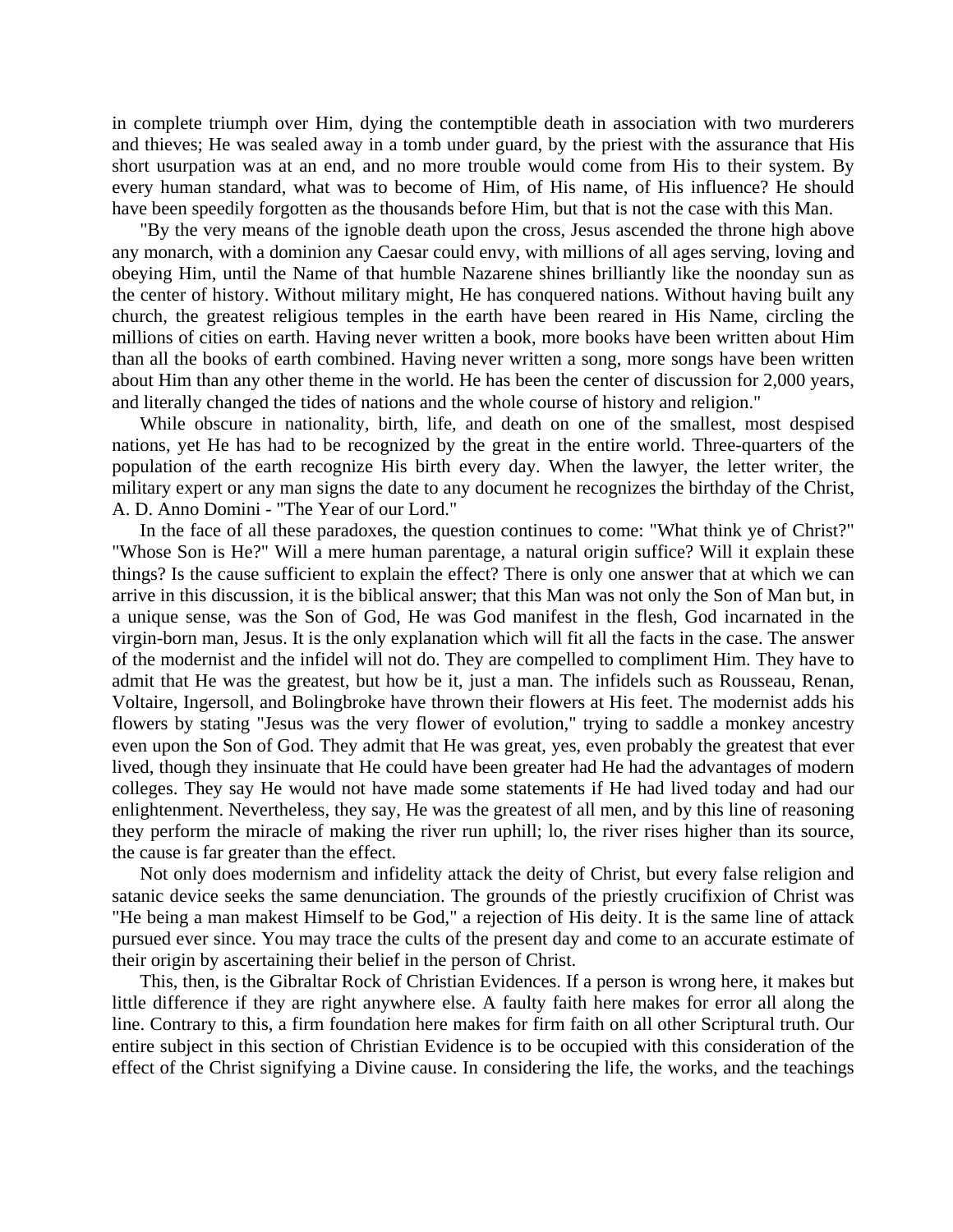of Christ, the conviction is too strong to dismiss that such a supernatural life demands a supernatural origin.

#### II. A Defense of the Essential God-Hood of the Lord Jesus Christ

### A. Scriptural Evidences

 We must examine the evidences to determine just what is claimed for Christ by the Scriptures and what He claimed for Himself. Then we can reason from those evidences to find out their probability and reasonableness. The Scriptures furnish us with the only evidence.

### 1. The Prophetic Portrait of Jesus Christ

 As God has set prophecy up as the proof of His revelation, of the truthfulness of a prophet, so may we study this argument for the Deity of Jesus Christ on the basis of prophetic proof. Many of the arguments for the Deity of Christ can only be appreciated and studied by the learned mind. Only by diligence in study and a philosophical mind, can one see the full weight of some arguments, but the prophetic seal lies upon the very surface. Any ordinary reader can see it and appreciate it. As one reads the Old Testament, there is gradually unfolded unto him the picture of a coming Messiah. As more and more minute do the prophecies of the coming One become, He can trace the whole history of the Coming One, from His birth, its manner, place, time, and circumstance, through the place of His early life, His baptism, ministry and every small detail of His death and resurrection. Then, when we turn over to the Gospel narratives and read the history of Christ, we find it fitting perfectly into the prophetic Christ. Thus, without leaving the Bible, we compare two portraits and the mind leaps to the divinely intended conclusion: the prophetic utterances must have been Divine and the person Who fulfills the prophecies must have been Divine. This is the argument that Christ used also the Apostles. For illustration: Christ to the two on the Emmaus Road, "Beginning at Moses and all the prophets He expounded unto them in all the Scriptures the things concerning Himself." Peter on the day of Pentecost used the prophecies, especially David, to prove the Messiah-ship of Christ, as did all the great sermons of Peter and Paul. Apollo, the wonderful preacher, "Mightily convinced the Jews, publicly showing by the Scriptures that Jesus is the Christ," the Messiah promised in The Old Testament. No wonder Jesus said, "Search the Scriptures for in them ye think ye have eternal life, and they are they which testify of Me." and "In the volume of the book it is written of me," and the testimony of Revelation, "The testimony of Jesus is the spirit of Prophecy."

 Christ Himself divided all the prophecies of Himself into two divisions - those concerning His suffering and those concerning His glory, "Ought not Christ to have suffered that He might enter into His Glory?" We might subdivide those two into two more each. All the prophecies of Christ might be divided into four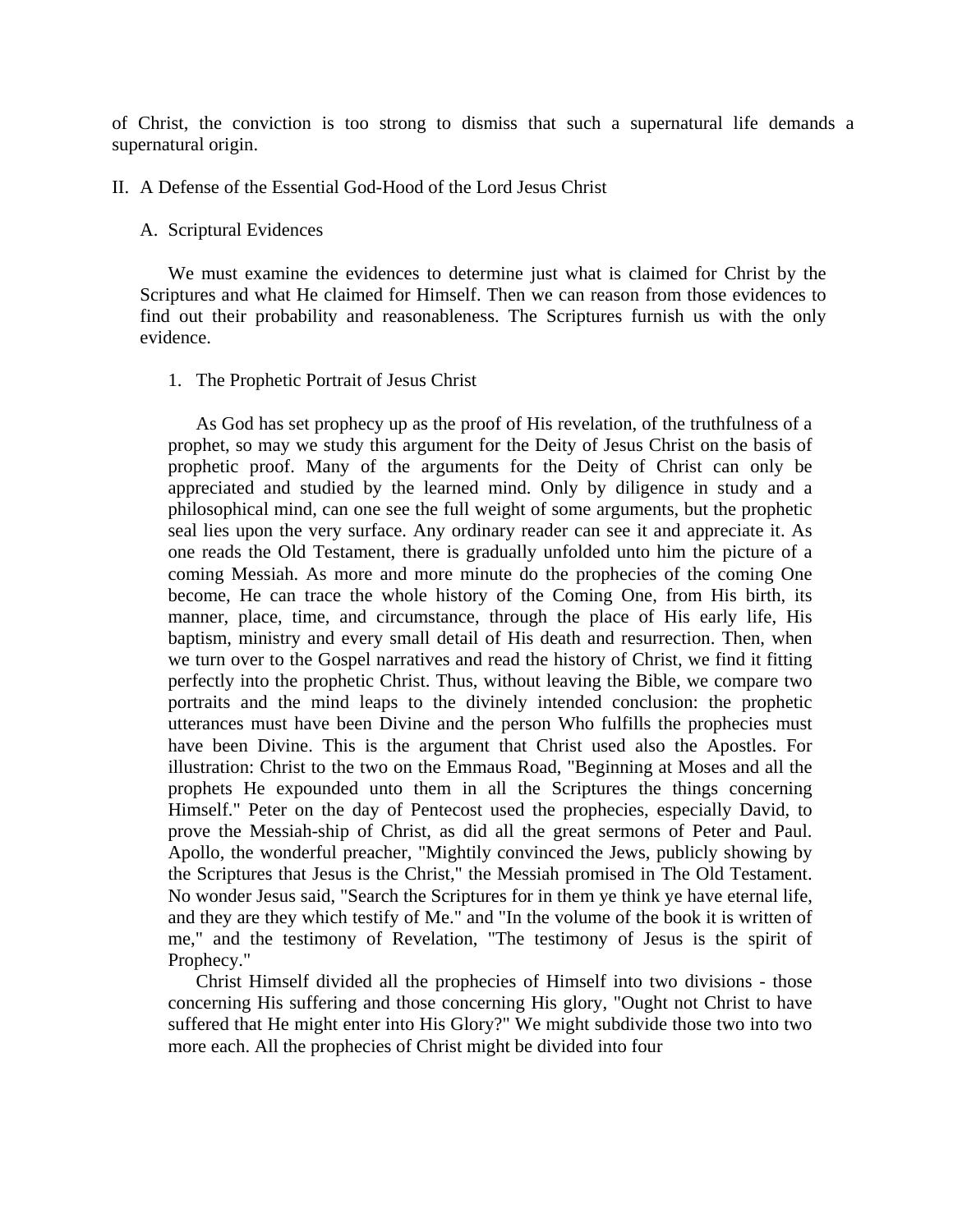- a. Those dealing with His suffering or humiliation
	- 1.) His humanity, human lineage, and birth
	- 2.) His sufferings, death, resurrection, and atonement
- b. Those dealing with His Glory, or exaltation.
	- 1.) His Deity, divine lineage, and His Godhead
	- 2.) His exhalation, His reign, and Coming Glory.

 Just to quote a few of the many which show this coming One to be supernatural, Isaiah is the Prophet who distinctly gives both the suffering and glory that should follow. The first part of Isaiah is concerned mostly with the Glory, The Deity of Christ, as in Isaiah 7:14, "Therefore the Lord Himself shall give you a sign; Behold a virgin shall conceive, and bear a son, and shall call His Name Immanuel," that is, "God with us;" Isaiah 9:6; "For unto us a child is born (but) unto us a Son is given, (here is the natural birth but supernatural incarnation) and the government shall be on His shoulders and His Name shall be called Wonderful, Counselor, the Mighty God, the Everlasting Father (Ancient of Days), the Prince of Peace." Here is all the glory of birth, of exaltation and reigning.

 The last part of Isaiah is concerned with the suffering of Christ. You might wonder why Isaiah is reversed from Christ's order. Christ allowed suffering to enter into His glory, while Isaiah gives the glory then the suffering, but he wrote before Calvary. The first 39 chapters of Isaiah correspond to the 39 books of the Old Testament and they were more of His Glory. Notice, however, the 53rd chapter of Isaiah: full of suffering, the substitution, and the agony of Christ. The last 27 Chapters of Isaiah correspond to the 27 books of the New Testament - when we see more of Christ glory, as when Christ said, "The Father Himself which hath sent me hath borne witness of me," John 5:37. The same Father Who confessed Christ as His Son at the Baptism also bore witness by His prophets' throughout the Old Testament.

#### 2. Jesus Christ's Own Claims to Deity

 There are many who say that Christ never claimed to be Divine, but that the disciples threw a halo about His memory and finally ascribed Deity to Him. The utter folly of this argument could be seen from the impossibility of the discouraged disciples ever doing that; the two on the Emmaus road is enough to see that. Christ, however, did claim Deity, and in such a way as to be unmistakable. In fact, so clearly did He claim to be God, that it was the only cause for the Jews to put Him to death. Jesus in John 10 asked the Jews, "For which of my good works do you stone me," They replied, "For a good work we stone thee not, but for blasphemy; and because that Thou, being a man, makest Thyself God," The modernist of today might twist the meaning of every statement of Christ as to His claims, but those who heard Him then had no doubt as to His meaning. He could have saved His life by refuting His own claims, for opportunity was afforded Him, but He could not disclaim what He knew was the truth. Let us examine some of the claims.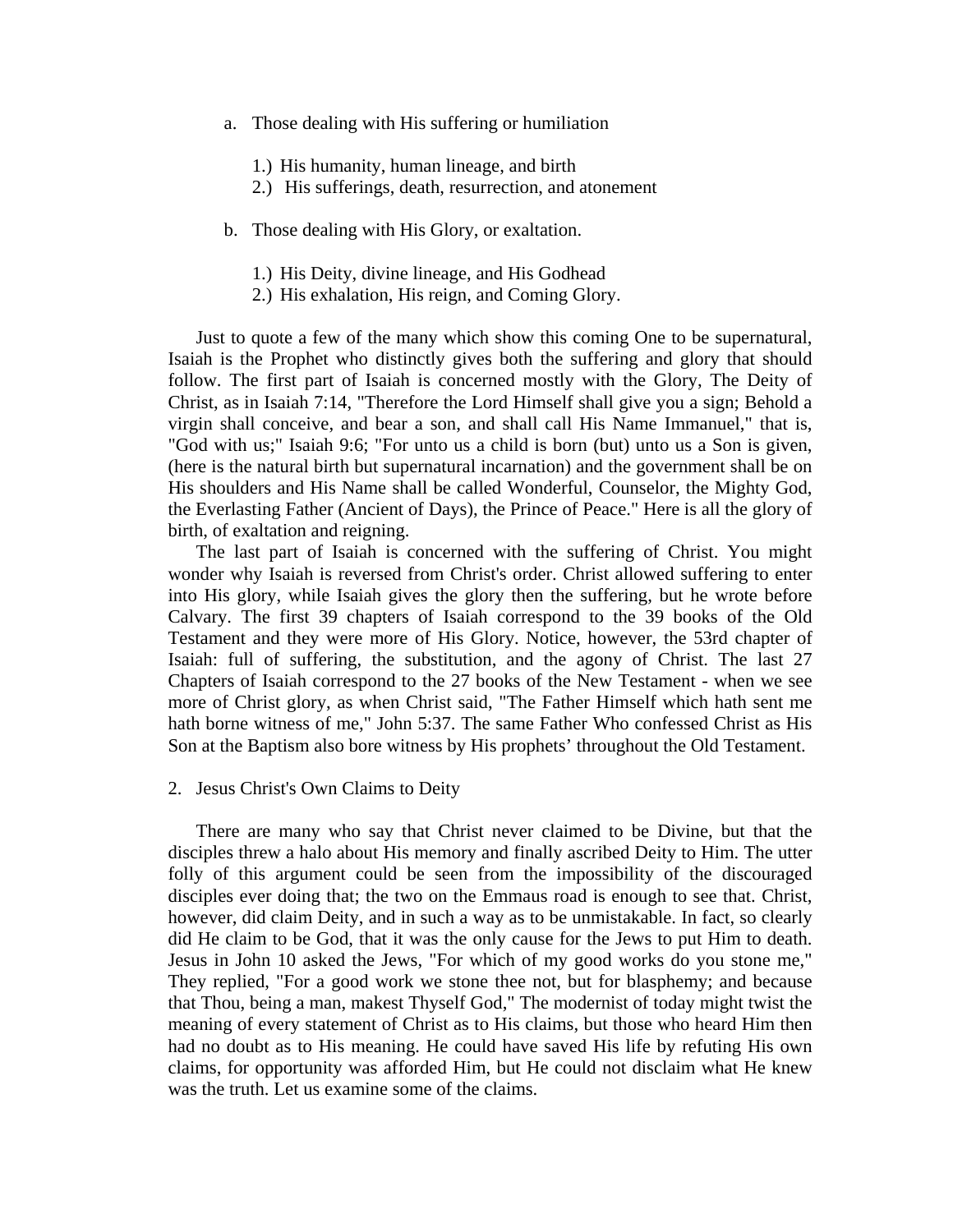The modernist and the infidel alike admit that Jesus was a good man and a wise man. How could He be a wise man and still be so foolish as to make the absurd ridiculous, egotistical claims of Godhead if it were not so? How could He be a true man if He lied? How could He be a good man if He deliberately started and perpetuated a monstrous lie and blasphemy? You see, as in every other case, to deny the truth is more than a matter of belief, but throws a reproach over upon the character of Christ.

 Here are some of the claims; notice some in general, first. ""I am the Way, I am the Light of the world, I am the Truth, I am the Life." What if I said that, not, I know the truth, but "I am the Truth?" Everyone would brand me for a bigoted egotist. Other general statements, "I am the Resurrection and the life;" "Eat my body and drink my blood," What would have been bigotry or egotism in even the most exalted of men, was spoken with such assurance, and majestic calm from the Son of God, that men worshipped Him for it.

 He claimed the power to forgive sins, Mark 2. He claimed He was greater than the variable institutions of the Jews, the Sabbath; "The Son of Man is Lord also of the Sabbath;" He claimed the future judgeship of all men (John 5:22-23), and with it claimed to have equal honor with the Father, "For neither doth the Father judge any man, but He that giveth all judgment unto the Son, that all men may honor the Son, even as they honor the Father." Could any man make the statement without blasphemy unless He were God?

 He accepted the worship of men, which even angels refused to accept. John 20:28. Thomas called Him, "My Lord and My God." See John 9:35-38. There are some more specific claims: He placed Himself on equal footing with the Father and the Holy Ghost in the great commission to "go and baptize all nations in the name of the Father, Son, and Holy Ghost; the greatest claim of all is found in John 8:48-59. He claimed to be the "Great" "I AM," of the Old Testament; the Jehovah God. For this they attempted to stone Him for they understood the import of His claim,

 There are but two alternatives: Either Jesus was the biggest humbug the world has ever seen, a deluded man, a liar, crazy and corrupt, or He was what He claimed to be, "The Son of God;" God manifested in human flesh.

#### 3. The Testimony of the Apostles of Christ as to His Deity

 That the followers of the Lord Jesus Christ were firmly convinced of His Deity is shown in all their utterances about Him and in all their writings, as when Jesus asked them, "Whom do men say that I the Son of Man am," the answers were various, but when He asked them, "But whom say ye that I am," Peter answered for the whole crowd without any hesitation, "Thou art the Christ, the Son of the Living God,"

 When He showed unto Thomas the fact of His resurrection, Thomas fell down and worshipped Him crying, "My Lord and My God." Thomas believed in the Deity of Jesus Christ. John believed in the Deity of Jesus Christ, "All things were made by Him and without Him was not anything made that was made." There is no doubt as to Who the Word is, for we read further down, "And the Word became flesh and dwelt among us, and we beheld His Glory as the only begotten of the Father, full of Grace and Truth."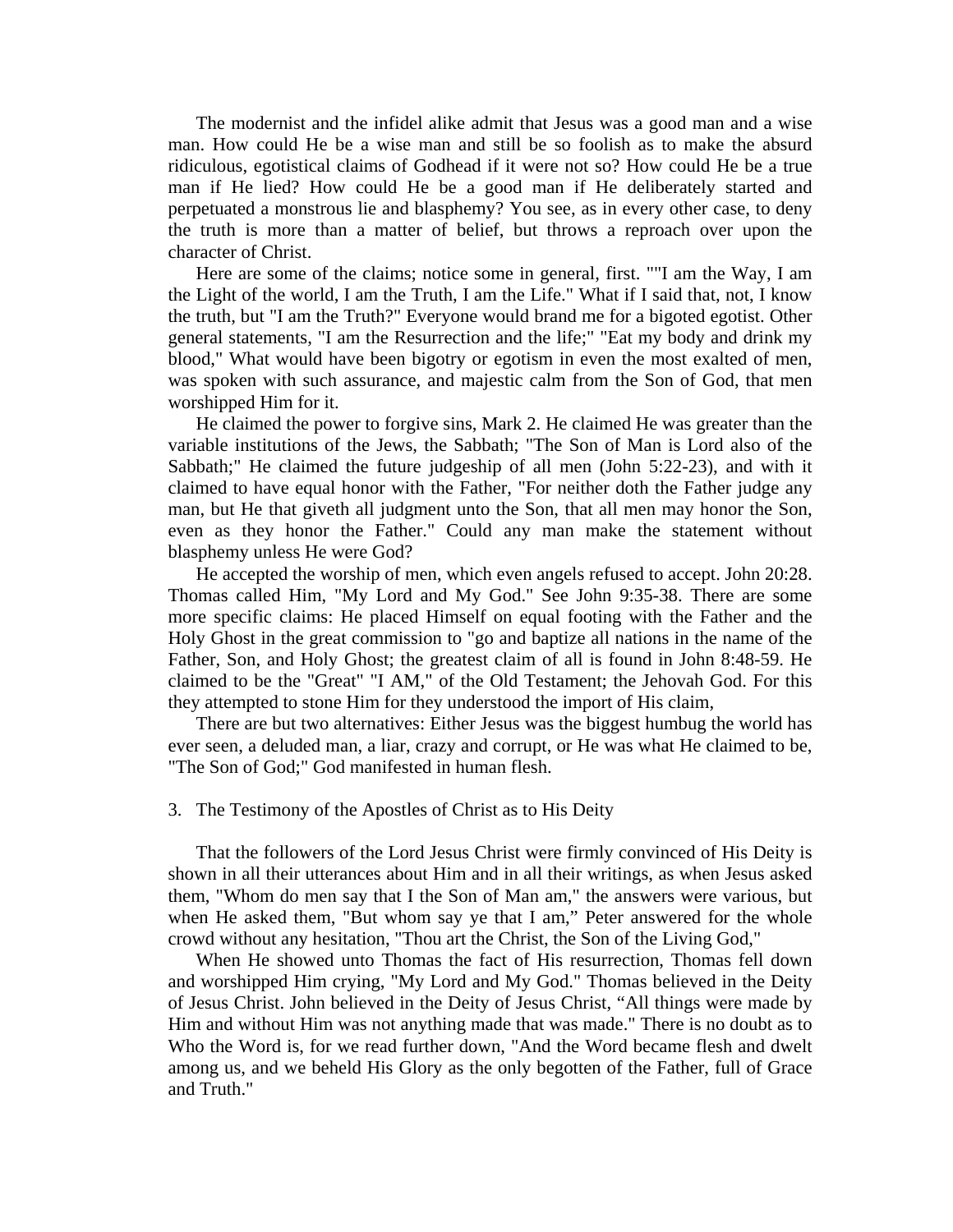John the Baptist believed in the Deity of Christ, "He is preferred before me for He was before me" and I am not worthy to unloose the latchet of His shoes." Paul recognized the Deity of Christ and His creatorship in all of His writings such as Colossians 1:16, "For by Him were all things created that are in Heaven and that are in earth, visible and invisible, whether they be thrones or dominions, or principalities or powers, all things were made by Him and for Him and He is before all things," and further he declares that He upholds all things. "By Him all things consist" (Means hold together). He also stated, "In Him dwelleth the fullness of the Godhead bodily," Colossians 2:8. The Book of Hebrews states, "But unto the Son He saith, thy Throne, O God, is forever and ever, a scepter of righteousness, is the scepter of Thy kingdom." Words could not be plainer. Titus 2:13 is clear, "The glorious appearing of the great God and Saviour Jesus Christ," (Correct translation).

 When one goes to the Bible with an honest mind, and does not try to read into it something that is not in it, or something He wants to find in it, there is no doubt that it teaches in the clearest manner possible the Deity of Christ. The question then is not one of doubt as to the claims both of Scripture and Christ as to His Deity, but a question of accepting the Word of God and believing the Word of Christ. The trouble is not a lack of dependable evidence, but the same trouble that troubled the Pharisees, when Jesus said unto them, "He that willeth to know shall know of the Doctrine whether it be of God, or whether I speak of Myself."

- B. The Reasonable Grounds for Believing the Scriptural Claims of the Deity of CHRIST
	- 1. The Unique Character of Jesus Christ

 Our first consideration upon the reasonableness of the claims for the Deity of Jesus Christ revolves around the Uniqueness of His character; He stands alone without a parallel in all history. There never was another like Him. The closest approach to a character like His that history has revealed has been only of those who accept this Christ for their Saviour and their Lord, and then seek to emulate Him.

a. His Absolute Sinlessness

 The moral perfection of His Character - we are so used to the failures of men, the flaws in the best of lives, the defects or maybe only defeat, which somehow spoils the most perfect of human characters; until the spotless life of the Son of God strikes us with a great force. "Surely this was the Son of God." With what disappointment we study the lives of all the great men of the ages. The picture is always spoiled by some spot on an otherwise pretty picture. There is always the marring. Even the great men of the Bible are not without spot. A Samson goes wild over a silly girl and plays the fool. A Solomon lets strange women deflect his otherwise true heart from wholly following the Lord, and rear Idol temples to his own shame. A Moses lets a little wrath rob him of the greatest dream of his life, and hinders him from finally leading the Israelites into Canaan. A David, "after God's own heart" has the perfect picture of his life ruined by the terrible blot of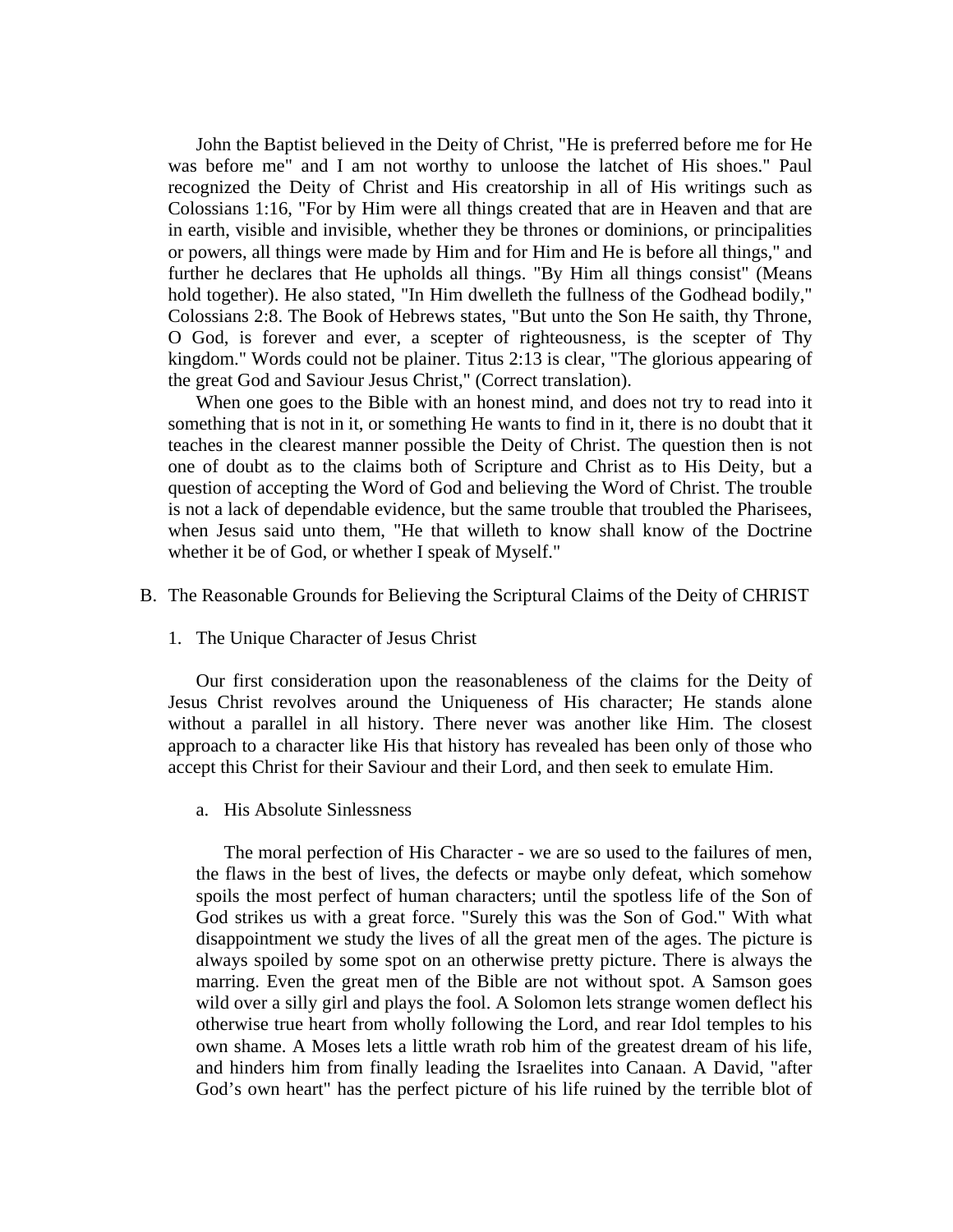adultery and murder. So you may study the great man of history, he might shine as a military genius as did Alexander the Great, but he was a drunken sot, he might rank as a literary giant, but die in debauchery and want as Lord Byron and Poe; some of the greatest composers of all time lived but short lives because of their shameful living. It seems that greatness according to man's standards goes with recklessness and abandonment of living, a certain careless burning of the candle at both ends.

 No matter where you study the great of the earth, there is the spot, a defect of character; we do not expect to see perfection. One side of greatness is always at the expense of the other side of character, but how different the Christ of Galilee. No matter in what circumstance or surrounding, we never find a strain. There is never a hasty word ill-chosen to mar; there is never a defect of character to spoil the picture. Here is Perfection, and the mind cannot help but say, "He just isn't human," There is something supernatural about Him. For 2,000 years men of all walks of life have looked with scrutiny into that life of Christ, and have yet to find a single flaw or disfigurement. The historical account in the Four Gospels reveals no flaw in Him. We receive an estimate of the character of Christ by the many incidents and talks of Christ in the Gospels: The story of His journeys, the works that He did, the many sermons He preached, and the everyday incidents of life, such as His treatment of His mother, and the naturalness of His life. Had there been anything amiss to reveal some hidden defect, it would have somewhere arisen to the surface; such is all human experience. A blemish of character may be hidden for a long time under a polish of culture and refinement, only to erupt under the right provocation. You may say of every friend and enemy you have, "He is a honest man, but he drinks;" "Is a fine husband, but he gets mad." You don't have to put a postscript after any definition of the Christ. The human biographers of the life of Christ, no matter how biased they may have been, could not have helped but to have recorded in their honesty and zeal some defect of character. They might have considered it to have been an asset, but difference in race and circumstance over the 2,000 years would have shown it to have been a defect. They just aren't there in the Four Gospels. Never, by so much as a wrong word or by some omission, is there a single spot upon the portrait.

 Never in His own prayers, teachings, or conversations is there any revelation of fault or confession of so much as a single error. A confession we need to make continually, both in our actions and arguments, is, "I was wrong." Jesus never once confessed Himself wrong. Out of the very best of intentions, we so often get the very worst of results, and have to tell someone, "I'm sorry; I beg-your-pardon, I was wrong, the fault is all mine, etc." Christ never had to apologize for a wrong act or a mistake in teaching.

 There is a striking illustration of this in two incidents In the New Testament, one where Paul was defending himself before the High Priest and religious leaders at Jerusalem, and was smitten on the face for his pains. He rebuked them, "God shall smite thee, thou whited wall; for sittest thou to judge me after the law, and commandest me to be smitten contrary to the law." They immediately answered him, "Revilest thou God's High Priest." He apologized, "I wist not brethren that he was the High Priest, for it is written thou shalt not revile the ruler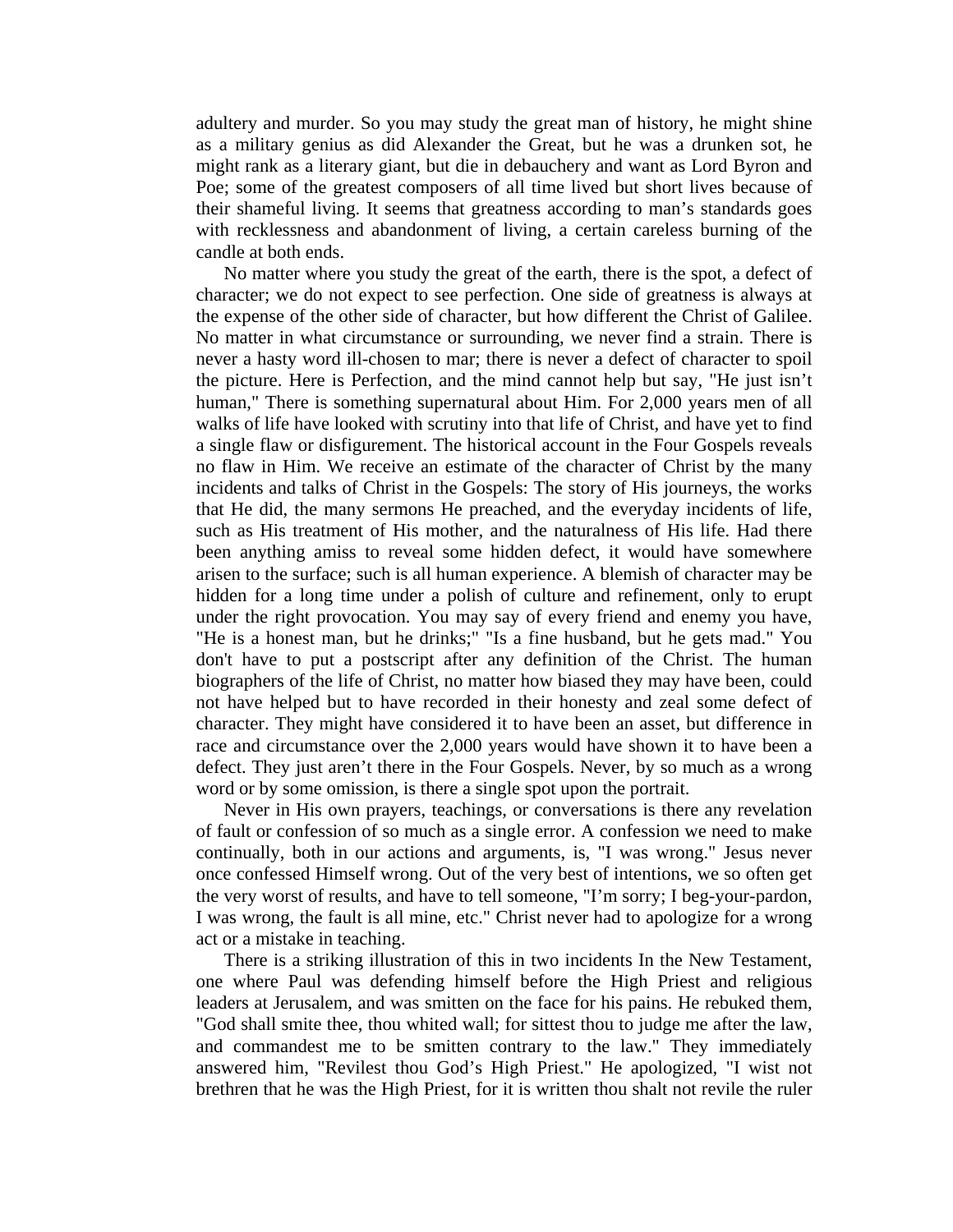of thy people." I'm sorry; I did wrong; I'm at fault. Here Paul admits to two faults, one of ignorance and one of disobeying the Scriptures, but notice the other incident in John 18:18-23. Here was Jesus in argument with the High Priest. He told him to ask the crowds, which heard Him if He were guilty of wrong. Then one of the servants of the High Priest smote Him saying, "Answerest thou the High Priest so?" There was no admittance of ignorance nor wrong from the lips of Jesus, but "If I have spoken evil, bear witness of the evil, but if well, why smitest thou me?" He knew both the identity of the High Priest and his hidden character as a convincing rascal, and it was the Lord who had instituted the High Priestly office in the Old Testament. Never once does Jesus admit to a wrong, a fault, or error.

 Neither is there ever the confession of sin. He taught others to pray, "Forgive us our trespasses" but He never prayed that prayer for Himself. Never in any prayer on record that Jesus prayed does He ever make a single confession of sin or ask forgiveness; now, the very first impulse of the human heart in the act of prayer is confession. As soon as we bow in the presence of the Holy God, we are smitten, as at no other time with the sense of our own sinfulness and unholiness, our own unworthiness, yet there is one who prayed constantly and fervently, yet the confession of sin or unworthiness was never once upon His lips. He always addressed God with complete assurance of sinlessness and perfect holiness. To His most bitter enemies He could serenely say, "Which of you convinceth me of sin;" John 8:46 and none could. The friends of Jesus could find no fault in Him. There are, of course, many who would discredit the testimony of the disciples as too biased to be of any worth, but there is at least one good proof that their testimony can be relied upon. They always present Him as the faultless One, even when they themselves are exhibited in a very unfavorable light by the contrast. They make no attempt to conceal:

- 1.) Their own ignorance, Matthew l5:l6, Mark 7:18.
- 2.) Their own lack of faith, Matthew 16:8, Mark 8:7-21, Luke 17:5,
- 3.) Their own littleness, Mark 10:13-14; Matthew 19:14, Luke 18:16.
- 4.) Their own unworthy ambitions, Mark 10:37, "Who would be greatest."
- 5.) Their own unworthy conduct, Matthew 26:48, Denial of Peter, Mark
- 14:50, Desertion at the Cross.

 The credibility of the Gospel narrators is assured by their extreme honesty in portraying their own failures, Men are not likely to invent anecdotes which discredit themselves, so when we find an author who is honest to the extreme, where he will picture himself in a wrong light for the sake of truth, we may rest assured he is truthful in other matters concerning another. They had nothing to gain and everything to lose by trying to invent a fictitious character for Jesus. They stood to lose houses, lands, friends, and even their very lives. No, they presented Him as they saw Him. To them He was the Immaculate One, Their later testimony about Him, when they had occasion to refer to it, was of the perfect stainlessness of His moral character,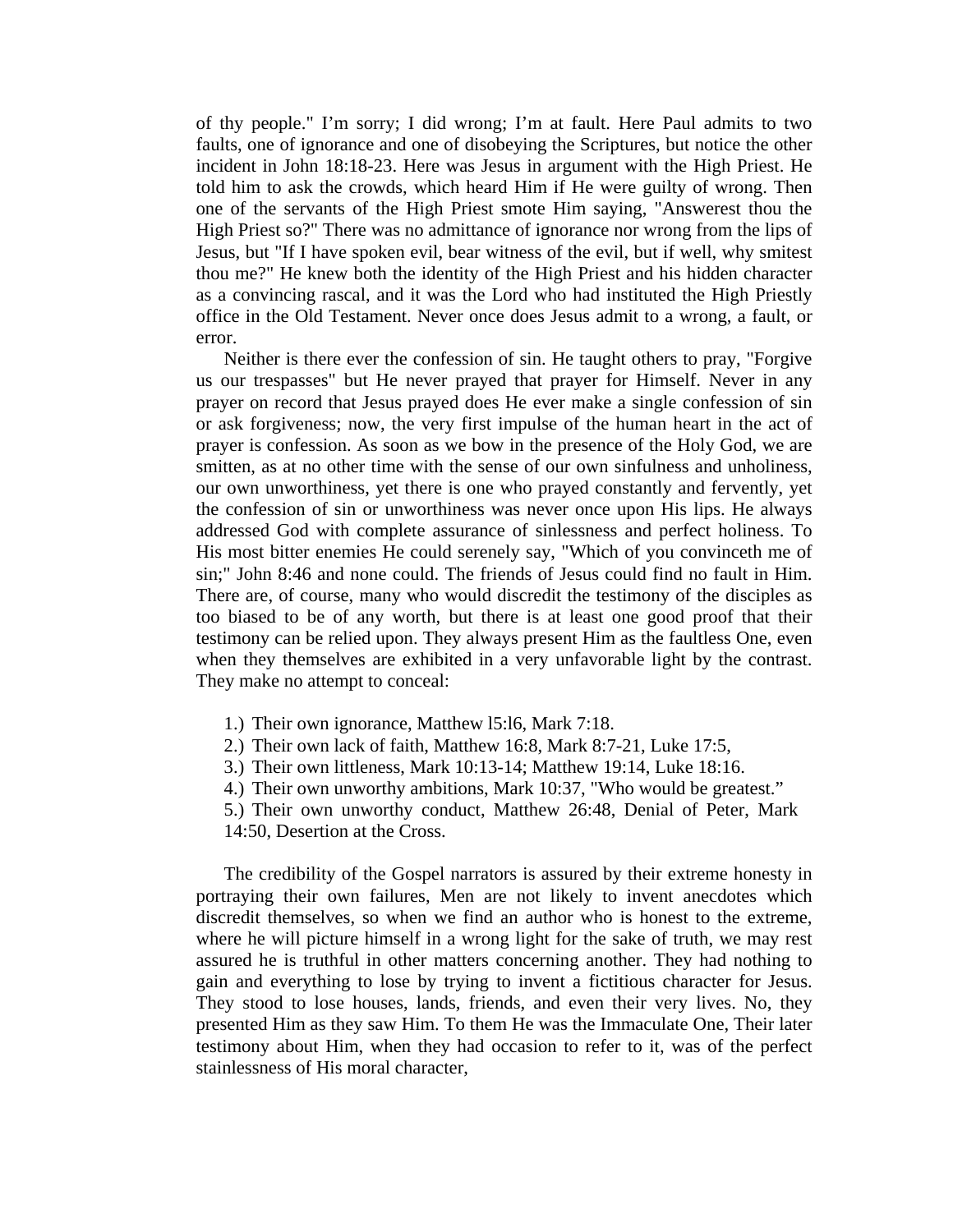The enemies of Christ could find no fault in Him. There were those who hated Christ intensely. They sent out spies to try to catch the slightest slip of the lip or the smallest wrong action that they might have somewhat with which to accuse Him. They pressed Him to say many things, asking Him all kinds of catchy questions and brought persons caught in sin, like the adulterous women, to see if He wouldn't somehow slip up on His interpretation of the Law because of His love for sinners. Here, He first got rid of them by say, "Let him that is without sin cast the first stone;" they melted away until Christ was alone with the woman, then He could, out of His great love for sinners, forgive her, and send her away. In their great hatred, the three great religious organizations of the Jews' religion, which were at each other's throats ordinarily, could team up and become buddies in their antagonism toward Christ. What no other thing could do to bring them together, hatred accomplished; the Pharisees, the Sadducees and the Herodians, each bringing their own particular talents to the task, tried for three and one-half years to find some fault in the Christ. It needed not to be a large one; just some slip, some trivial thing, and don't think that hatred will overlook anything amiss. Hatred has the keen nostrils of the buzzard to detect the least rottenness. But utterly frustrated after the greatest of efforts, and three and one-half years of the keenest scrutiny, the only thing they could find to say against Him were only questions of traditionalism about washing the hands, the Sabbath day, and His own claims to Deity. They tried to catch Him on the divorce question, then on the Sabbath question with the man and the withered hand, they tried the law, with the question as to the greatest commandment; they tried to get Him for treason with the penny and tribute to Caesar; they tried Him with the question on the resurrection. They sent out some officers to take Him, and when they returned empty handed, they answered the Priests, "Never a man spoke like this man." They had to perjure witnesses at the trial of Jesus and the best they could do was to make up some misinterpretation of the statement by Jesus, "Destroy this temple and I'll rebuild it in three days," Matthew 26:59-61. After three and one-half years of effort, spurred on by hatred, the only thing they could find fault with in Christ were the very things for which we love Him. The things they criticized in Him, we know to be virtues.

1.) "He receiveth sinners and eateth with them, like Simon the Pharisee," "If this man were a prophet he would have known what kind of a woman it was who was washing His feet with the tears and drying them with her hair." "He associates with publicans and sinners."

2.) He broke the traditions of the fathers about the Sabbath day, and dug it out of the rubbish heap the Jews had buried it under and showed it to be a day made for man. He was willing to do good on the Sabbath days.

3.) They condemned Him for His condemnation of the hypocritical religious leaders because He would not come under the yoke of the religious rulers and carry on their little pretenses. The very things for which they blamed Him, however, we praise Him. Don't think for one moment that had there been anything at all at fault in the Christ that the Pharisees would not have found it and aired it to the skies, but the fact that they could find none is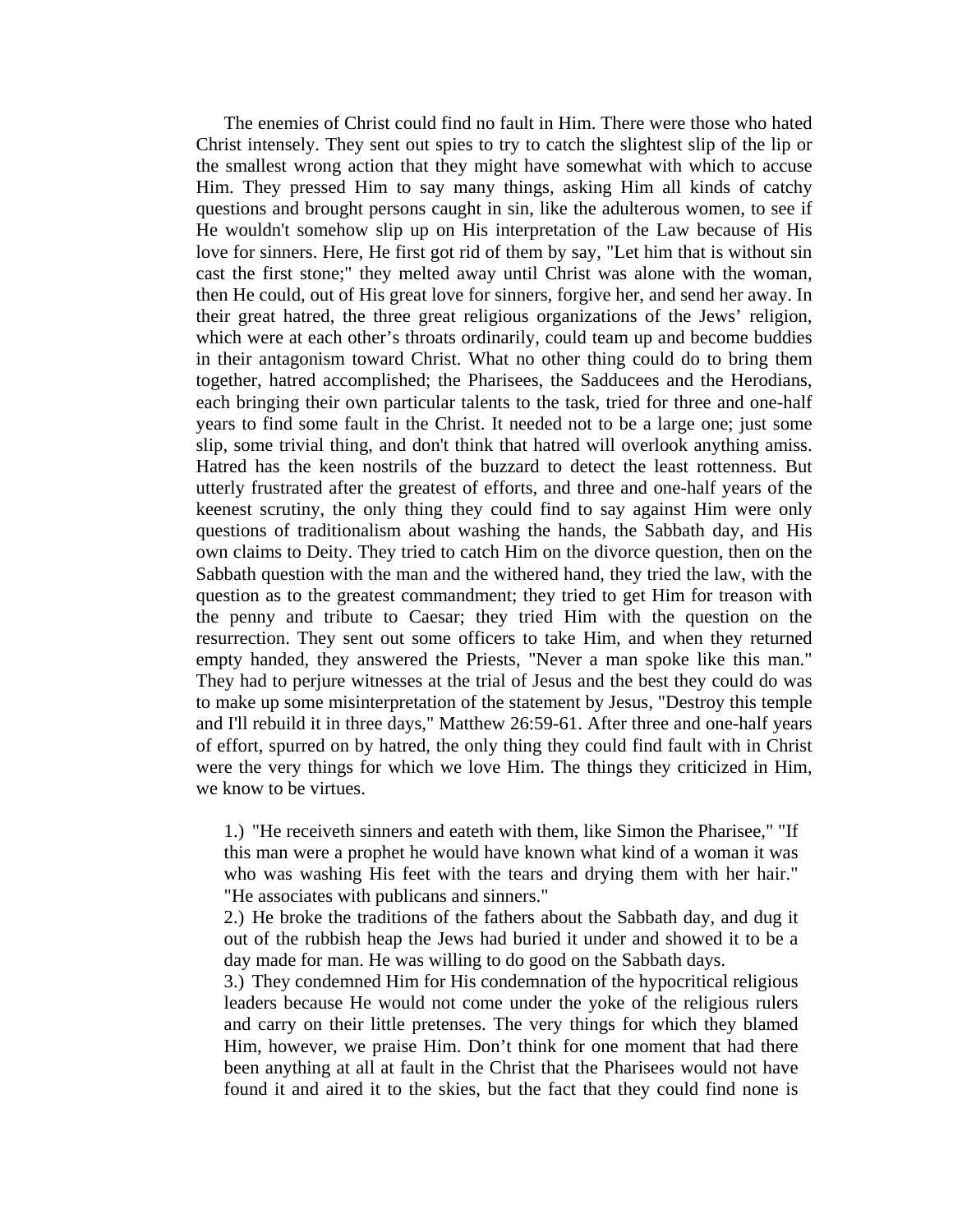very apparent and worthy of note in considering the sinlessness of Christ. They found no mud to sling at Him. Pilate had to admit after hearing all the so-called evidence they brought against Him, "I find no fault in this man," and again after delivering Him to the will of the people, ""I am innocent of the blood of this just person." Pilate's wife knew, and called Him a 'just man."

 Then there was a spy in the camp of the disciples. No doubt Judas Iscariot was vexed often by the guilelessness and sinlessness of the Christ; Whose own, pure life condemned his own greedy, crafty nature. He looked again and again for some flaw, and if, they couldn't find one, they manufactured one. Judas was a spy in the camp, and it would have comforted his tormented conscience to have found at least, just one sin, or flaw, or defect, yet in the hour of his bitterness he confessed, "I have betrayed innocent blood." This is the testimony of those who gladly would have given the other kind if it were possible, but Pilate's confession is universal, "I find no fault in this man."

#### b. The Perfect Poise of His Character

 Jesus stands alone among men in the perfect balance or symmetry of His personality. There is no glaring protruding virtue pushed out of proportion obscuring all the rest of His virtues; He is not lopsided though He lived in a day, among a race, surrounded by the very circumstances which should presumably contribute toward such abnormal swelling of some sides to His nature at the expense of others. The truth is that every virtue met in Him and found a perfect balance. Even the opposite virtues, so incompatible, blended in Him. Few people ever combine in their natures the sterner virtues with the softer graces. If the sterner virtues are present, they crush out the softer graces, and the person is unsympathetic, without any understanding of the weakness of others where they fail to measure up to His standards. If the tenderer graces reside within a man or woman, they all too often let their hearts run away with their heads, and excuse where they ought to condemn, and sometimes allow others to run over them. You will find that gentleness is not there when courage and strength is present. How often do they both meet and perfectly blend in the same character?

 Added to this is the fact that there is always the human tendency to carry their virtues to the extreme and they become vices and cease to be virtues, as, for instance, generosity is a virtue but, when carried to extremes, it becomes extravagance and prodigality. Enthusiasm is a virtue but when carried to extremes it becomes fanaticism. Frugality is a virtue but when carried to extremes it becomes stinginess and miserliness. Self-confidence is a virtue but when carried to extremes it becomes conceit. Humility is a virtue but when carried to extremes it becomes subservience and an extreme inferiority complex. Every virtue, when pushed out of proportion, becomes a vice and ceases to be a virtue. Here is the perfection of the Christ and proof of His deity, all virtues known to man meet in Him in perfect proportion and blend. Never does any one virtue extend to the expense of another, nor overshadow another. In every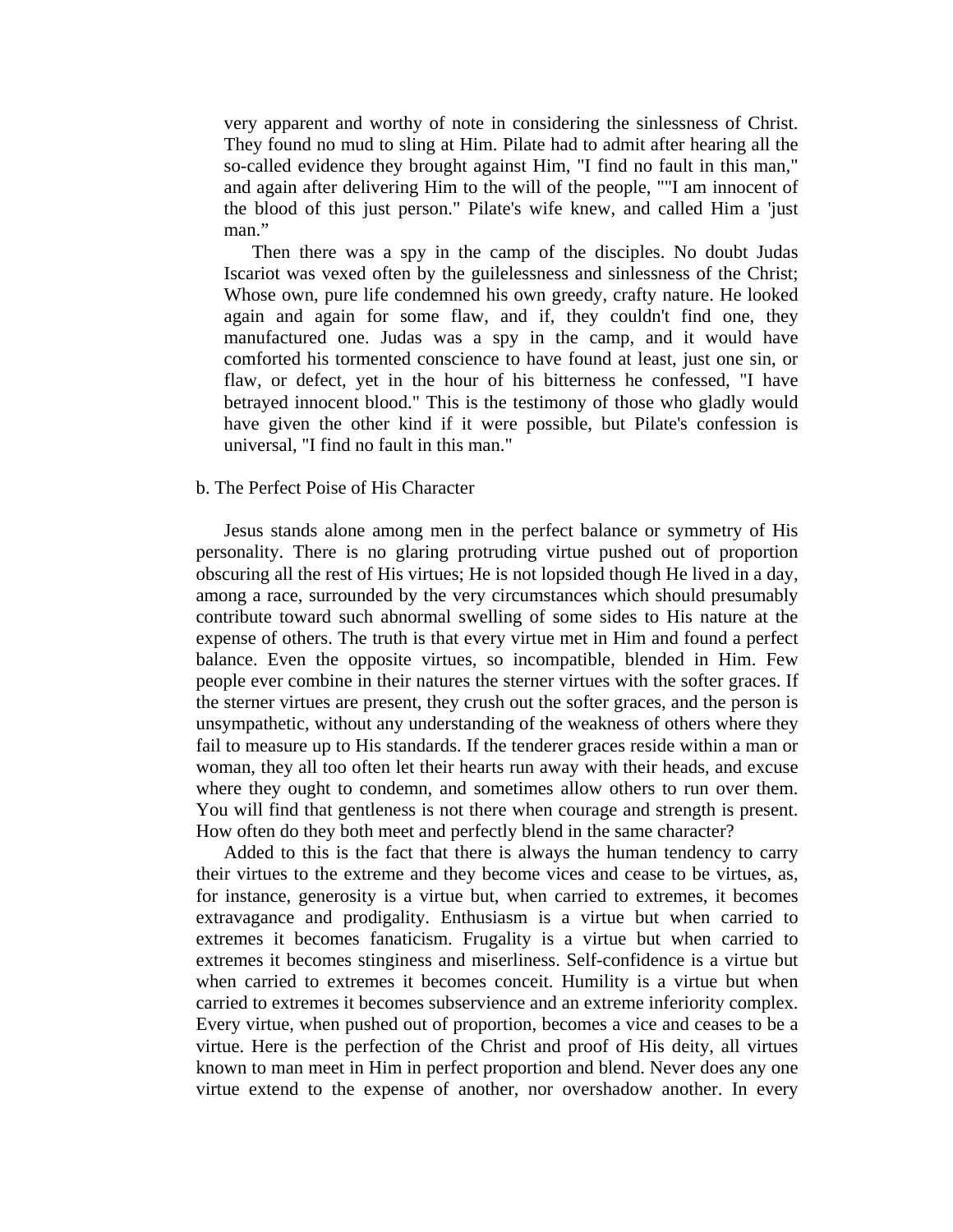circumstance the right virtue is exercised by Him. If there is the need of firmness, then He is firm, never giving place to hypocrisy or sham. Where gentleness is needed, His is the sympathy and understanding needed for the occasion.

 The Roman Catholics believed in the Deity of Christ, but at the expense of His humanity. They believe in His majesty, power, and infinite Holiness, but became afraid to intercede directly to Him. They thought they needed an intermediate personage and alighted upon Mary. They crowned her "Queen of Heaven," in order to get the womanly qualities of sympathy, compassion, and tenderness, but they need not have looked for those qualities in another than Christ. Every womanly grace was in Him. Never was there one more sympathetic, more tender or gentle. Yet He was not effeminate. Rugged John the Baptist would never have been awed by a weak, effeminate man. The crowd never would have wanted to make a weak, womanly man as a King over them. See Him as with fire filled eyes He drove the moneychangers from His Father's houses. You see the perfect manly courage and firmness. See His tenderness, however, in dealing with the adulterous woman or Mary Magdalene and you see His infinite compassion and tenderness. He combined in Himself the tenderne4ss and gentleness which make womanhood beautiful along with the courage, heroism, and masterful leadership, which is manhood's glory, never out of proportion, but in harmony, in perfect poise.

 There was no narrowness in Christ. He arose clear out of His generation and nation. He had a breadth of sympathy and tolerance, yet a resolute narrowness of conviction for truth. He could abrogate every human law concerning the Sabbath in order to relieve some sufferer, yet contradict and oppose the whole nation upon some section of truth in order to vindicate the Word of God. He lived in the midst of the narrowest minded people on the face of the earth, with social boundary lines, ostracizing publican and sinners. With racial boundary lines excluding all other people from themselves even the mixed Samaritans, with religious boundary lines in which some favored few self-termed rulers of the Jews were fenced off for special benefits. Jesus overturned every boundary line He encountered. He carried the world in His heart, and loved the greatest and the least, He could love a rich young ruler yet be a friend to publicans and sinners, saying, "Those which are whole need not a physician, but those which are sick," and "The Son of Man is come to seek and to save that which is lost." Of the great men of all nations, each suggest to the mind some limited nationality, in science, Watts and Edison suggests the inventor, Napoleon, etc., the warrior, Columbus the discoverer and as to nationality Demosthenes suggests the Greek, Lafayette the Frenchman, Washington as the American Type. The Jew is always a Jew. He never is lost in the melting pot of nations to lose his identity. He cannot be woven into the fabric of the nations where he lives. Yet while Jesus was a Jew by birth, He was not a Jew in this sense, but the "Son of Man." That is why every race that ever comes in contact with the Gospel story somehow or other claims Christ as its own. Instead of being a Jew who lived 2,000 years ago, He is a present personality closely identified with their present habits and nationality. Racial bounds are obliterated. To me He is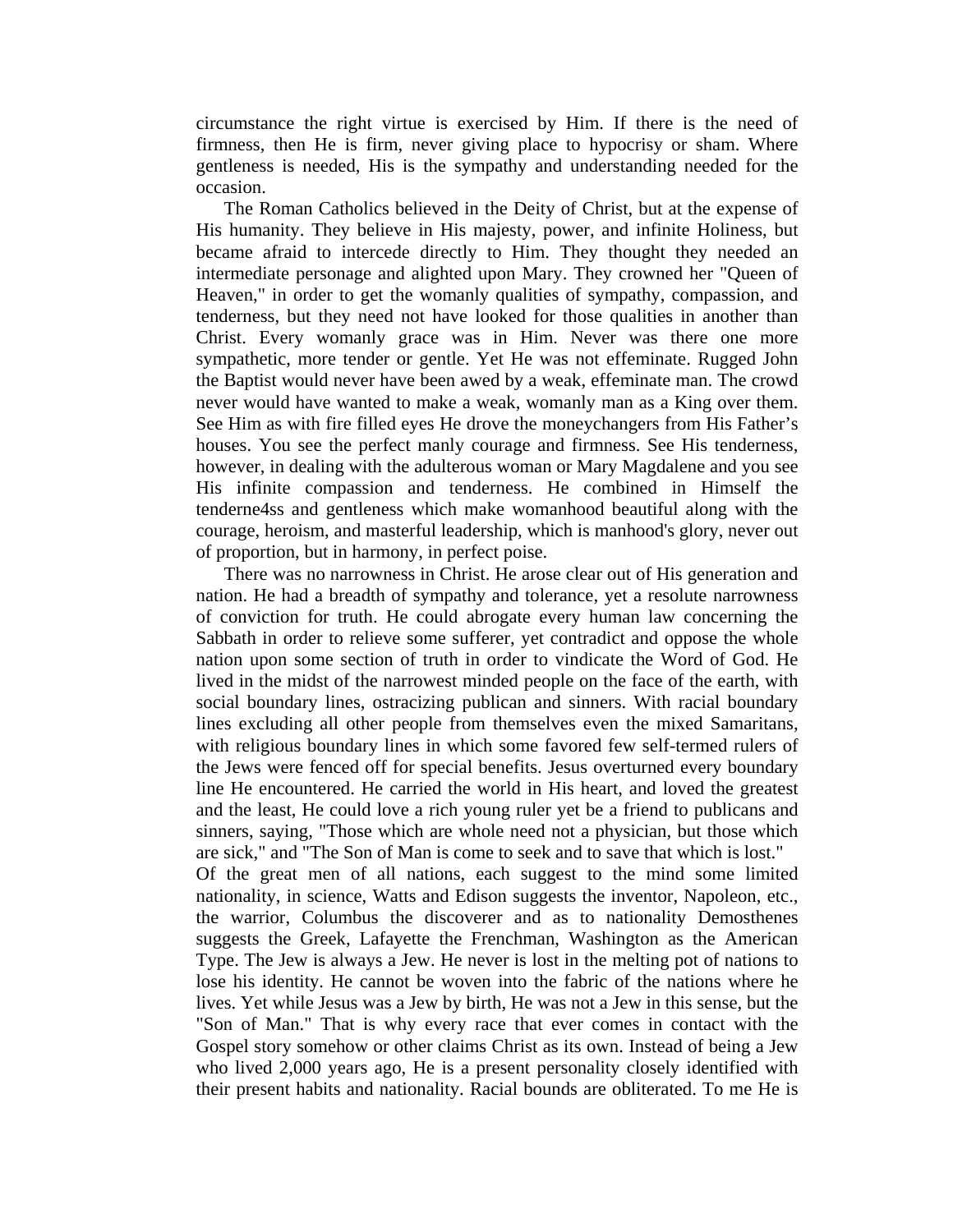not a Jew with different racial characteristics, which separate Him from me with only weak indifferent ties, but I feel that He somehow represented me not only in substitutionary atonement, but also as a Man. Any man, no matter what his temperament, trade, occupation, race, language, or habits, finds in Christ something that answers his own peculiar personality, a sympathizing brother. Something more should be said about the unique character of the Man Christ Jesus. There was in His humanity not only the best of humanity, but, to a perfect degree, which cries out the truth of His Deity. There is the magnanimity of His character. There is no meanness or prejudice. It is true, that in His mission as the Messiah to the Jews, He was restricted to go "Only to the lost sheep of the House of Israel" until they should have officially rejected Him, then it was, He could bring salvation to the lost of the world. Satan knew the secret self-love, and law of the self-preservation deeply rooted in the human heart when he accused Job before God with, "All that a man hath will he give for his life." He intimated that even a good man will make every sacrifice to save his own skin, but how cheerfully did Jesus accept the way of even the cruel shameful death of crucifixion for the sake of those who were his enemies. The strangest words the world has ever heard probably were those which came from the victim of a blood-thirsty mob, hanging on a cross of crucifixion, "Father, forgive them for they know not what they do."

 Lastly, there is the drawing power of His love. There was day when the great teacher was weary with the long day's work, and still the folks came; they brought the little children to Him, that He might bless them. How different this Great Prophet to all that preceded Him. How often does the great man take time with the children? How hard it is for a busy man to stoop to bless children? It is hard for a great teacher to couch his utterances so that children can understand. Even Elisha got so vexed with the taunting street urchins calling him an old baldhead that he called forth she-bears from the woods to eat them. Human compassion can never make one insensible to the contagious nature of disease, and even the physician uses rubber gloves when dealing with contagious cases. But, Jesus touched the leper in healing him, why? Could He not heal him otherwise? Surely, but the leper needed more. How long since a human hand had touched his in love and sympathy? He wept at the tomb of Lazarus. See His last thoughts upon the cross as He thinks of others, and commits His mother to the care of John. See the Love of God at its highest level, as it was in Christ offering Himself for the whole sinning world. How often human purity and righteousness is repelling, like the lofty pure snowcapped mountain, cold and chilling, but repelling and distant! There is never any power in a pure unfallen woman, who has never herself felt the sting of public scorn to draw the fallen woman to her. What magnetic power there must have been about Jesus! Sinners were drawn to Him irresistibly, and yet He was the purest man to walk the earth, God incarnate. He moved among sinful men freely, ate with the sinners, and publicans, yet His garments took no more stain than the light as it shines upon the filth. The very outcasts of society kissed His feet and sought His warm forgiveness. His was a purity, which made the snow to be dirty, a spotlessness, and yet the vilest came to Him. How are all these mysteries of the Man Christ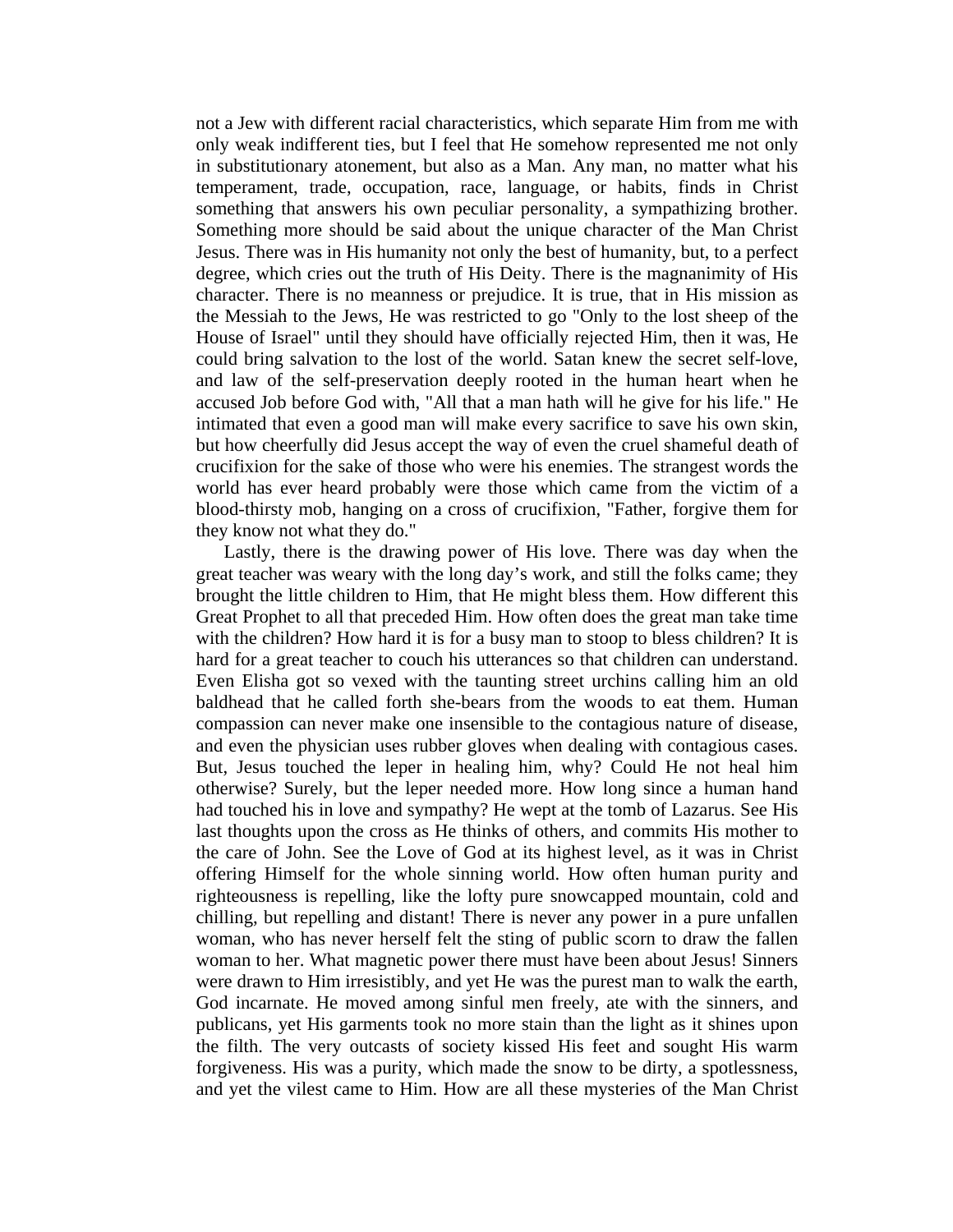Jesus explicable except upon the very testimony of the Word of God, "The Logos became flesh and dwelt among us," "Truly this is the Son of God: He is the Emmanuel, God with us,"

### 2. The Miraculous Works of Jesus Christ

 This is a consideration of the reasonableness of the claims of Christ substantiated by the miraculous works which He did. We have already considered the testimony of prophecy to the Christ; but God has set up one more proof to be given that a message or a man is from Him. It is the testimony of a miraculous power over and above that possessed by man. It would be unnatural not to find this second testimony to Christ in the biblical account. In John 5:36 we read, "But I have a greater witness than that of John, for the works which the Father hath given me to finish, the same works that I do, bear witness of me, that the Father hath sent me." Again, when John the Baptist was in doubt as to whether Jesus was the Messiah or not, and sent some of his disciples to inquire, "Art thou He that should come or do we look for another." Christ did not give them some discourse or reason for believing that He was, in truth, the Emmanuel for which Israel looked, but simply pointed to the miraculous works He was doing that very day, "Go and show John again those things which ye do hear and see: the blind receive their sight, and the lame walk, the lepers are cleansed, and the deaf hear, the dead are raised up and the poor have the Gospel preached to them, blessed Is he whosoever shall not be offended in Me."

 If a man accepts the witness of the Disciples of Christ as they wrote of the life of Christ, then we must admit that Christ exercised omnipotent power. If their testimony is not accepted, then the Bible must be discarded as a tissue of lies and a colossal fraud. For those who take the position of Hume, that "a miracle is incredible," or unbelievable no matter how much testimony there is, it is to throw out the whole Bible, for its entire witness depends upon the attested miracle. To shut the eyes blindly and deny a miracle no matter the witness is absurd. To say that a miracle is impossible is to dogmatically assert that one knows every law of nature past, present and future, not only in the realm of human experience but to profess to know every law of nature in heaven, earth and hell. Because the Bible teaches me that this universe is more than a mechanical contrivance but is under a moral law and primarily a spiritual order controlled by an omnipotent God, I expect miracles.

 Take the miraculous element out of the Bible and Christianity and the empty shell that remains is like the husk of the wheat after the kernel is removed. Wherever God touches the realm of the human there are miracles and wonders, in the graduation of intelligence in the world there is a rising of the power to bend natural laws to subservience, and, to the lower understanding, it seems miraculous. As a father, I do things every day, which, to my son seems miraculous. God, who made all the laws of nature, can exercise many of them about which we know nothing to accomplish His ends or make new ones. It isn't in the credibility of miracles but credibility of the witnesses; it is absurd to deny the possibility of miracles.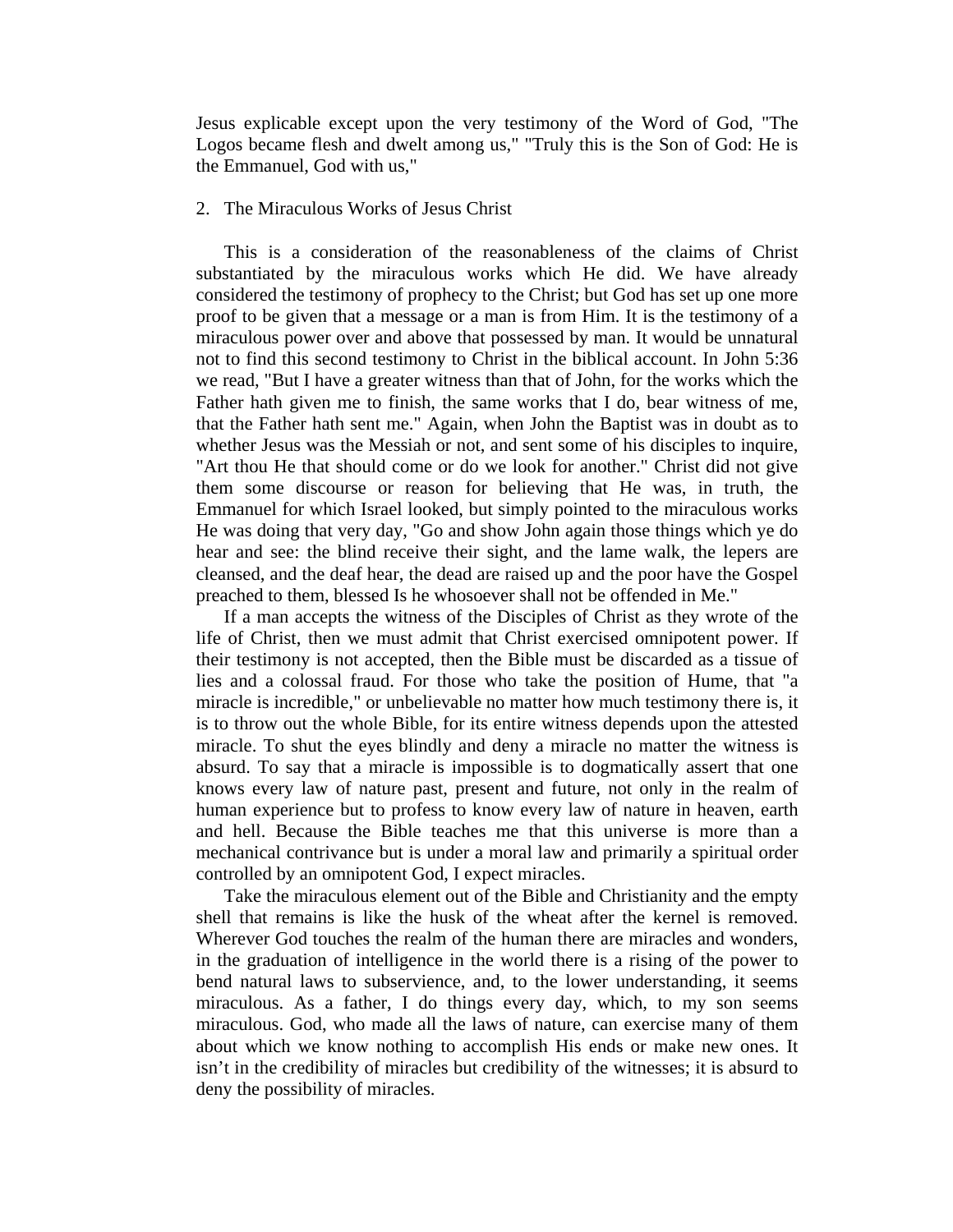What of the credibility of the Gospel witnesses? Did they fabricate their story? Listen to one of the greatest authorities on testimony the world has ever had. Simon Greenleaf, author of *The Law of Evidence*, a standard authority in every court of Law in the English-speaking world, in his book *The Testimony of the Evangelist Examined by the Rules of Evidence Demonstrated in Courts of Justice,* with his trained legal mind after purely judicial procedure, Greenleaf weighs the evidences for the trustworthiness of the four evangelists (P. 30-31), "There writings show them to have been men of vigorous understanding. If their testimony was not true, then there was no possible motive for this fabrication. It would also have been irreconcilable with the fact they were good men. But it is impossible to read their writings and not feel that we are conversing with men eminently holy, and of tender conscience, with men acting under an abiding sense of the presence and omniscience of God, and of their accountability to Him, living in His fear and walking in His ways."

 "Now though in a single instance a good man may fall when under strong temptations, yet he is not found persisting for years in deliberate falsehood, asserting with the most solemn appeals to God, without the slightest temptation or motive, and against all opposing interests which reign in the human breast, If, on the contrary, they are supposed to have been bad men, it is incredible that such men should have chosen this form of imposture enjoining as it does unfeigned repentance, the utter forsaking and abhorrence of all falsehood and of every other sin, the practice of self-denial, self-abasement and self-sacrifice, the crucifixion of the flesh, with all its earthly appetites and desires, indifference to honors, and hearty contempt of the vanities of the world; and inculcating perfect purity of heart and life and intercourse of the soul with heaven."

 "It is incredible that bad men should invent falsehoods to promote the religion of the God of Truth. The supposition is suicidal, if they did believe in a future state of retribution, and heaven and hell hereafter, they took the most certain course of false witnesses to secure the latter for their portion. And if, still being bad men, they did not believe in future punishment, how came they to invent falsehoods, the direct and certain tendency of which was to destroy all their prospects of worldly honor and happiness, and to insure their misery in this life. From these absurdities there is no escape, but in the perfect conviction observed and considered and well knew to be true."

 Now, can anyone escape from such logic as that without just being purely stubborn in their doubt and antagonistic in their heart? The writers of the Four Gospels wrote what they saw, being fully convinced of the truth of what they wrote. They walked with Jesus for three and one-half years and witnessed His mighty works and were convinced of His Godhood. One of the purposes of Christian Evidences, by the way, is to tear off the artificial sheep skin of modernism and show the wolf nature within, sired of Satan and born in hell, a God hating, Christ denying infidelity of the worst kind. Christian Evidences sweeps away the false props and leaves no middle ground on which to limp; it boils the issue down to two propositions and leaves no third; either the record is true or false; either the witnesses were true holy men of God writing what they saw and believed to be true, or they lied; either Christianity is a supernatural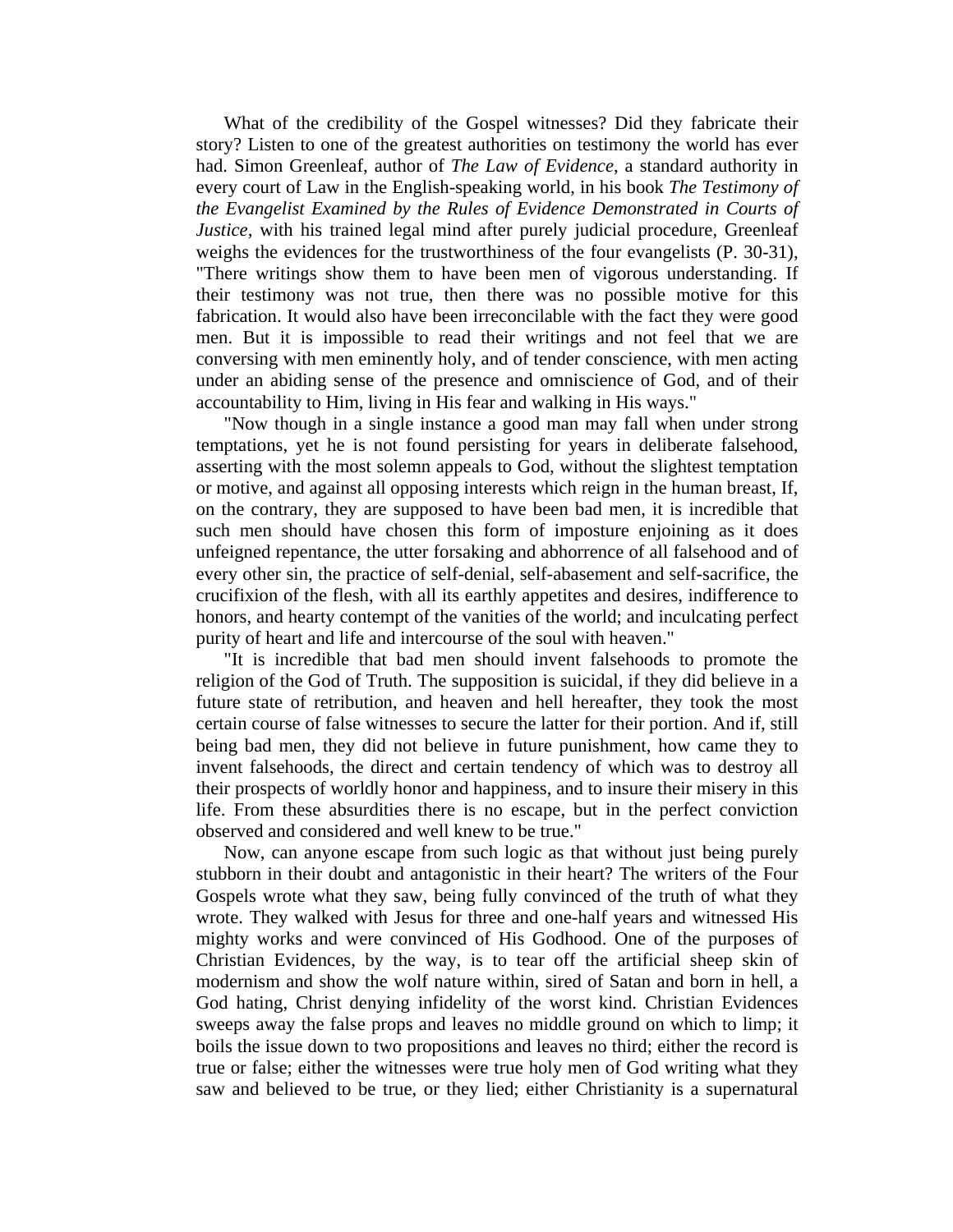religion, born in Heaven with a supernatural Saviour Who is the Only Begotten Son of God, God in Truth, with a supernatural work of regeneration, or else the whole thing is a sham and pretense, concocted in a lie, and only a human fabrication with sinners still hell bound, without a Savior or salvation.

 Strauss and Renan both presented what they thought was an argument against the supernaturalness of Christ which is rather an argument for it. They said in substance, "that if Christ were indeed the Son of God, there would be about His whole character and life, as well as His words and works, a plain supernatural aspect; that the very naturalness of the whole story shows it to be only the work of a man's hand. It is only what a good and great man would do. If God really came down among men, the very light of His eyes, His form and feature, His tread, would all proclaim the Creator and Lord." They argued that all of the life of Christ is too natural and intensely human. This very fact, however, argues for the truthfulness of the record and the trustworthiness of the very witnesses that Strauss and Renan both accuse of lying, elsewhere in their works. Had imposters been at work, fabricating a story of God coming to earth and dwelling in flesh, they would have imposed on human credulity and not had such a simple portrait; they would have clothed Him in the most fantastic of halos. Look at the spurious "Gospels of the Infancy" for illustration. They have the oxen bowing and worshipping the infant Jesus. The dumb idols of Egypt bowed and worshipped. Trees bowed and worshipped. The boy Jesus making mud pies into living birds and killing his companions for stepping on his mud pies, changing his companions into goats. Note also all the myths of the Greeks and Romans half animal and half human when they bring deity to earth, it is always a strained unnatural thing.

 What an argument, that the Disciples do not concoct the Christ, but only wrote what they saw; for, if left to themselves, they would certainly not have been so natural and unaffected, Here is your case of the children piping in the market place. The mythologies are full of fanciful stories of human deities doing crazy things and the wiseacres say, "They are too unnatural, inconsistent, and contradictory." At least God gives a true incarnation, natural unaffectatious, and the wise owls squint at it and say, "All this is too simple and natural, it must be a myth." Pipe for them a joyful tune and they won't dance; play a mournful tune and they won't lament. If an incarnation is unnatural, it is mythical; if it is natural, it is mythical. How the miracles of the Christ always suit His Deity! He never calls forth His power to please the multitude of skeptics who are just idly curious. When the Pharisees desired a sign, He said, "No sign shall be given but the prophetic sign." How a fake would have trotted out his jugglery then to amaze and impress them! Before Herod, who had long time desired to see Jesus and see some sign or miracle, Jesus would not do a single one, but all day long His love worked miracles of healing upon a multitude who were as sheep without a shepherd.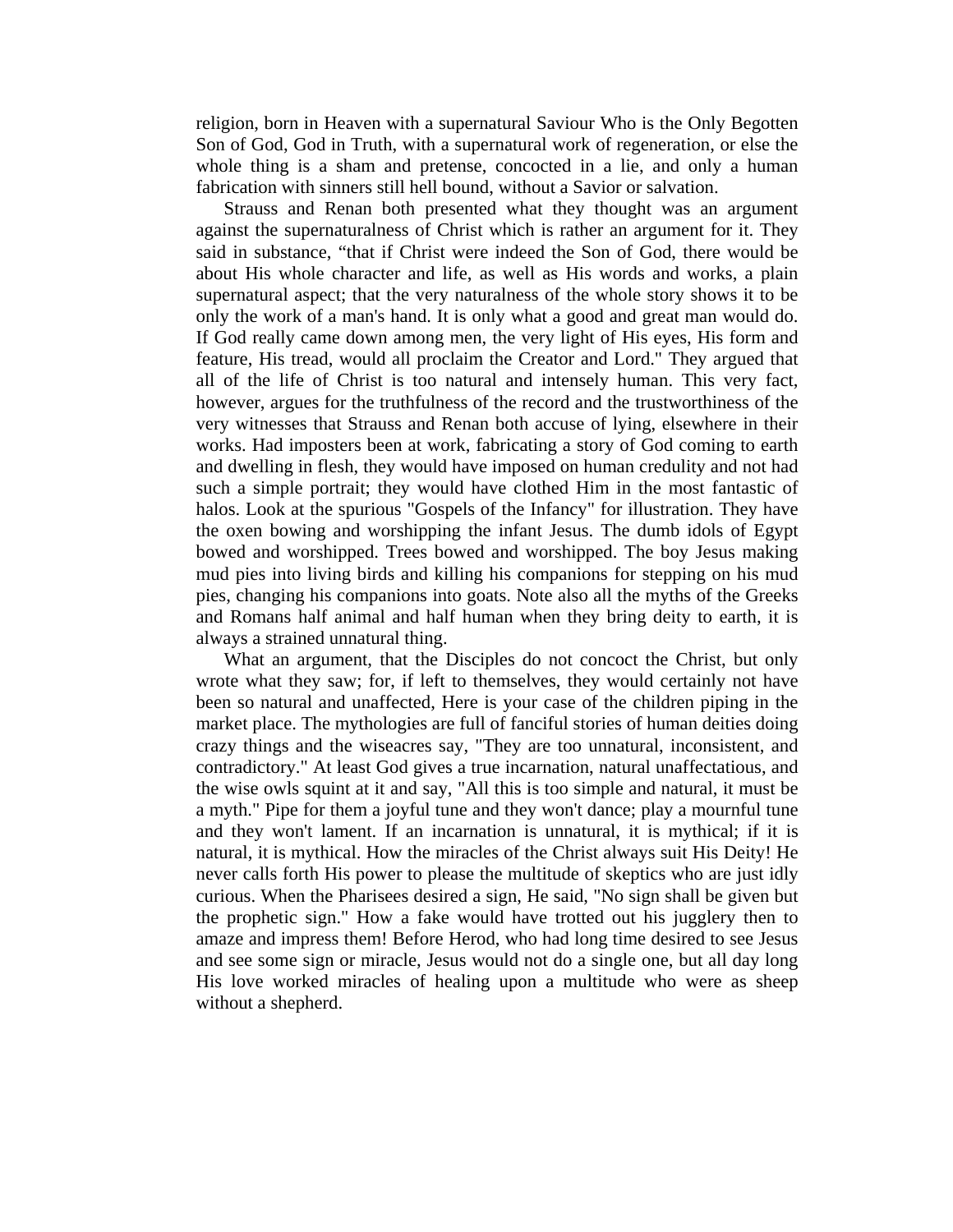#### 3. The Marvelous Teachings of Jesus Christ

 Christ is the expression of God, God manifested to man as never before or since. This may be seen in the term Logos of John 1. Here the Logos, or Word, is the expression of God. Christ as the Living Word of God must then in His teachings give the impression of His Deity. I expect grandeur, sublimity, originality, and an authority as befitting His Deity. "God Who at sundry times and in divers manners spake in times past unto the Fathers by the prophets, hath in these last days spoken unto us by (or in the original "in") His Son," Hebrews 1:1-2. Expect a divine wisdom and positiveness of utterance that will evidence His Godhood and give the truth to the words of the apostles, "In Him are all the treasures of wisdom and knowledge." There are a number of sermons that Jesus preached, a number of private discourses from which to select, and conversations with individuals, in all those there is ample ground for estimating the worth of His teachings. We may study the effect of His teachings upon those who heard Him, and the effects of His teachings still upon those who imbibe them today.

 There are certain things to note about His teachings, which prove His Deity; that mark His teachings as bearing the stamp of Divine utterances and above human wisdom.

a. Authority of His Teachings. The first thing that strikes the reader and that struck those who heard Him for the first time as He taught from a mountain pulpit or from a fisherman's boat, was His authority, as in Mark 1:27 "And they were all amazed insomuch that they questioned among themselves, saying, what thing is this? What new doctrine is this? For with authority commandeth He even the unclean spirits and they obey Him." And verse 22: "And they wore astonished at His doctrine; for He taught them as one having authority and not as the Scribes." How different this teacher than any that had ever come among them. The Scribes, as the transcribers of the Law of God, were familiar with the Scriptures and the authority of matters of interpretations of the Law of God, but they were merely commentators; speaking with a "It hath been said to you of old times" or "It is written in the Book of Isaiah the Prophet." Even the Prophets of old could not speak but with a "Thus saith the Lord," Jesus spoke with an "I say unto you" needing to quote no authority for His proof. He spoke neither as an interpreter, nor commentator but as the author, with original authority. His is the words, "I am the Truth" not just know the truth, but truth personified.

 The greatest of human teachers have always had to have a great deal of humility in their teachings shown by their dealing in probabilities, and admittance of the possibility of error. They deal much in "if" and "perhaps" and "it is likely" all showing that they are conscious of the fact that they could have been wrong. The wiser the man, the more likely he is to assume the correct attitude that "it might be so, and it might be wrong." He usually hunts for his authority from the findings of other great men, never liking to stand alone on his own authority; he seeks to be corroborated by others. Such are not the teachings of Christ. He never once hesitated in unfolding the deepest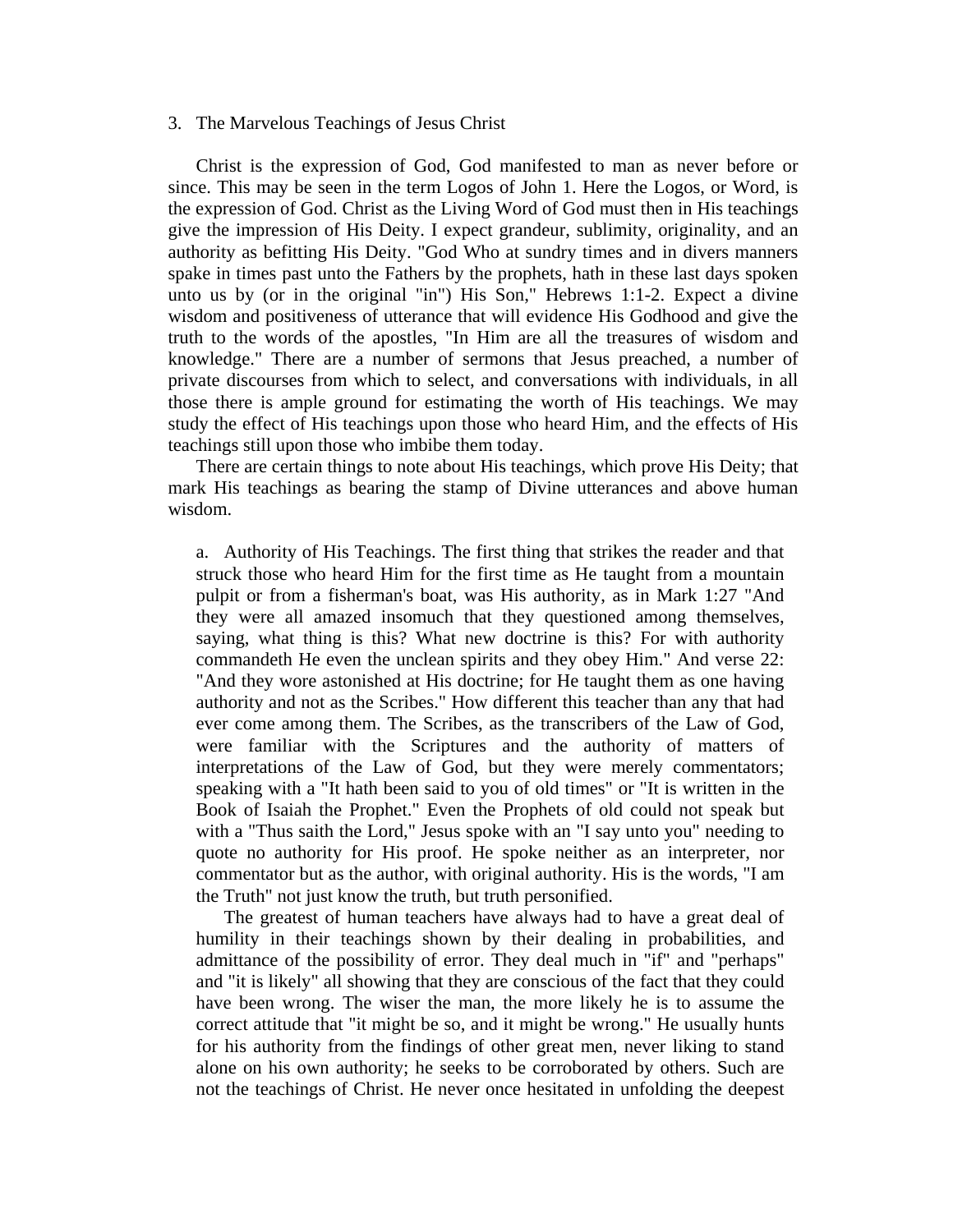and greatest of truths, such as the spirituality of God, state of angels, life after death, and the full duties of man. To Nicodemus, He calmly answered the question of the need of the new birth. To the woman at the well, He declared the forgotten truth that God is Spirit and cannot be worshipped with manmade ceremonial worship of outward rites and will-worship, with a "bodily exercise which profiteth little."

 See Him most majestically as He preaches from the mount, the incomparable "Sermon on the Mount." There He uncovered from the Law of God accumulated rubbish of the centuries of interpretation and traditionalism, and gave again the spiritual meaning and power of the Law of God. The scribes and religious leaders had so buried the Law of God in their interpretations and traditionalism until it had ceased to shine as holy and vital. Christ condemned them, "Ye make the Law void through your traditions;" like the picture, which Lord Northwick brought from Italy, of St. Gregory, by Annibale Carraci, in order to safely deliver it he had it daubed over with a cheap painting. On the exposing of the picture to his critical friends, they scoffed at it being a treasure, but quickly taking a sponge and washing the new color off, the masterpiece was gradually unveiled before their admiring eyes. In like manner, the interpreters of the law had smeared over the Law with the teachings and commandments of men. With Divine authority, Jesus boldly wipes away the glosses of false comment and perversion and makes the Law to be seen once more in its true intent and spirit. "Ye have heard that it hath been told you of old time": that is the gloss, the false covering of manmade paint; "but I say unto you", that is the divine original. This authority of utterance without having to say, "Thus saith the Lord" speaks of the Deity of Christ. Even in His dying hour, hanging upon a cross without even a garment of His own to cover His body, yet, with unfaltering tongue and conscious power and authority, promises the thief the inheritance of eternal bliss, "Today shalt thou be with me in Paradise."

 You cannot read the teachings of Christ without somehow being conscious that you are reading truth from an original fountain head. Here is ultimate authority. Here is the power of the teachings of Christ, which has made them, endure the ravages of time, to live and breathe today with the same power, and life, and influence as when He spoke them, "Never man spake like this man, for His doctrine is not like the scribes and Pharisees, but with authority;" not the authority of a prophet or messenger endowed with supernatural power and inspiration, but the author. Here you reach the origination of all truth. Here is God speaking with the positiveness of Deity. "Verily, verily, I say unto you."

b. The Transcendency of the Teachings of Christ. When comparing the teachings of Christ with those of His day, or with the centuries, there is noted transcendency and sublimity which marks Christ as different from other teachers, The Jewish nation had many great teachers and leaders. There were the Scribes, lawyers, rabbis, doctors of the law, the Pharisees, learned members of the Sanhedrin like Saul of Tarsus, but none of them taught like Christ. To prevent errors in transcribing the Mascrites counted the words and letters and recorded them, more than that, they counted and recorded the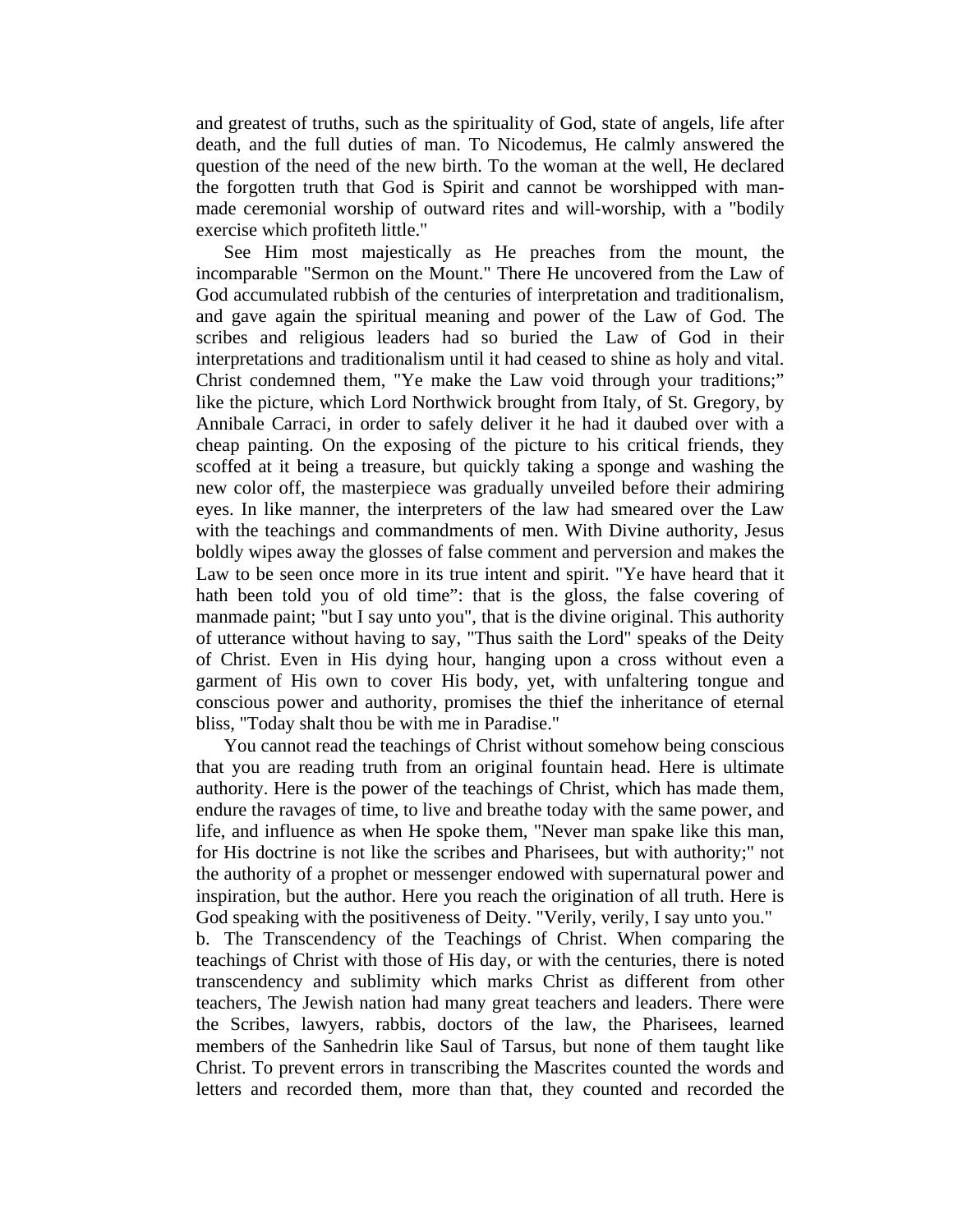points and account marks "every jot and tittles," minute accuracy. They had gotten so engrossed with the letter of the law they forgot the spirit of it. Their worship had become cold and heartless, lifeless, and a mass of empty, puerile form. Cumbered with a load of trifles, as Christ said, "Ye load burdens grievous to be born upon men and lift not one finger to help carry the load," technical trifles which matter not one whit. They had tithing down to the finest of points, until it was grievous, "Ye tithe mint and anise and cummin and have omitted the weightier matter of the law, judgment, mercy and faith."

 For illustration, the two schools of Hillel, which had Gamaliel for its head teacher in Christ and Paul's day, and the school of Shammai were always at odds and arguing weightily over such questions as, "If a man was born with two heads, on which should he required to wear the phylactery." The school of Shammai taught that an egg laid on a festive day could be eaten, but the school of Hillel argued which way the water had run down the elbow from the hand in order to ceremonially clean. The whole system of religion was the question of washings and abstinence and trifling regulations which rival the Koran of the Mohammedans. They loaded men's memories and consciences with countless rules until the weightier matters of the law were forgotten. You see that in their constant bickering against Christ or the disciples not washing before eating, not to get clean, but be clean ceremonially, on their breaking of the Sabbath. They made the outside of the platter clean, while inwardly they were full of corruption. They whited the Sepulchers of the fathers to keep from touching them end being unclean, while their own hearts were full of dead man's bones.

 Of which school was Christ? Where did He learn to teach on a scale of such grandeur, majesty, dignity, authority, and sublimity? He could not have gotten it from the prevailing thought of His day. Born in an obscure despised village of Galilee, where the Jews expected no good thing to emanate, dying at the young age of 33, with no scholastic training, calling forth the contemptuous laugh of His enemies, "Whence knoweth this man letters, having never learned?" Who then taught Him those lofty spiritual principles which are as timeless as God Himself, and fit all men, of all ages, in all parts of the earth in every circumstance of his life? You can't answer that question without admitting the Deity of Christ. The whole of the Hebrew religion was corrupted by the Pharisaic ritualism and Sadducean rationalism until the blind were leading the blind and both falling in the ditch together. Until, out of an obscure mean city, comes this young Man, untrained in the colleges of the Gentiles or the schools of Hillel or Shaminai, but out of a carpenter shop, and yet, from His first utterances, He overturned both the existing systems of the Jews and Paganism. There is no natural explanation for the transcendence of Christ's teachings. Ho rises too high above His age and circumstances. He was not product of His race or age but "God manifest in the flesh."

c. The Wisdom of Jesus Christ's Teachings. The teachings of Christ in their wisdom inspire us with awe like the huge snowcapped mountain, standing out so clearly yet so majestically. The world waited for four thousand years for such wisdom as that of Christ, and yet it is wisdom without using the language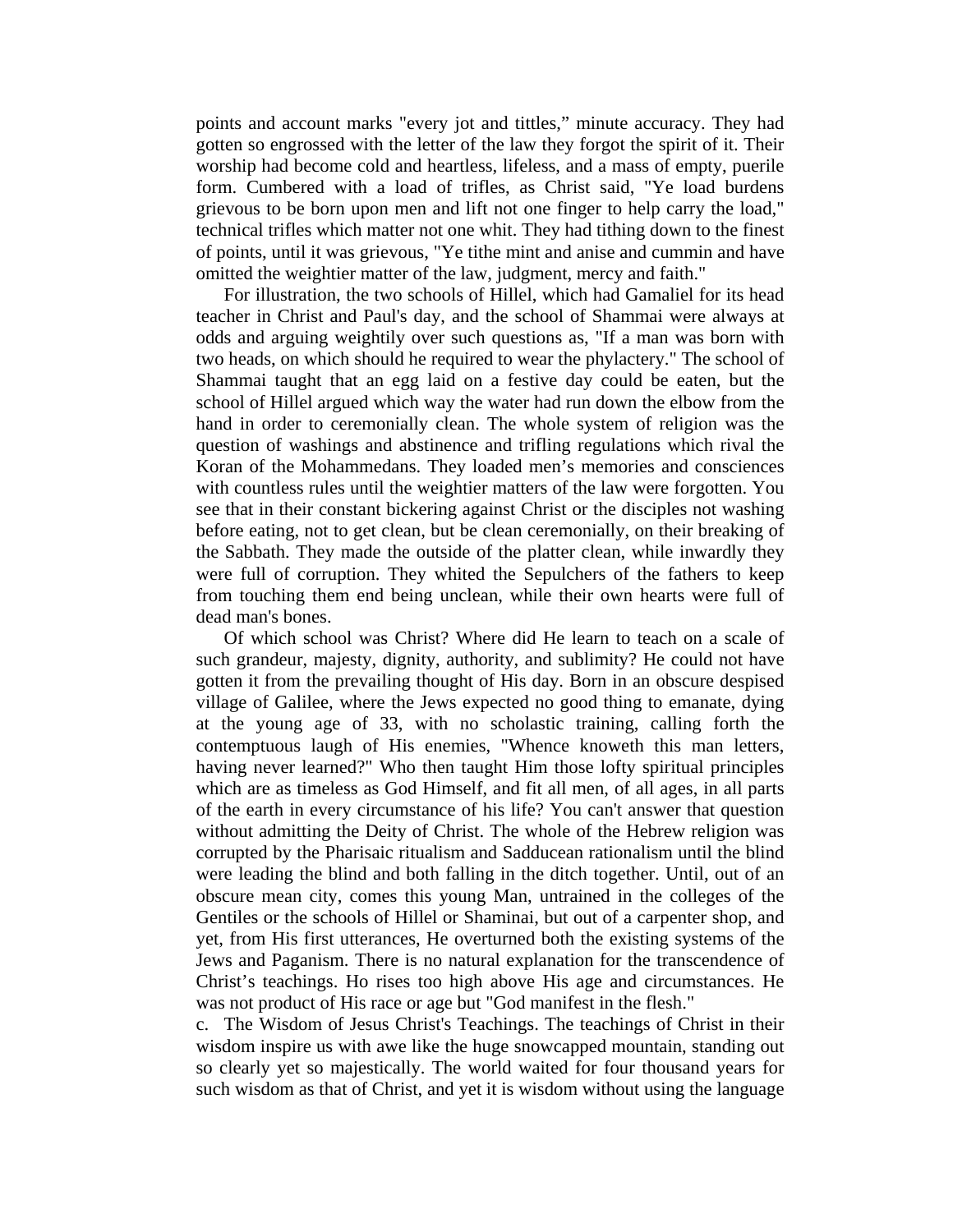of the philosopher or schoolman. It required no trained mind to follow His teachings. One did not need to be a college graduate to grasp His meaning. There is no tediousness or wearisome analysis, with a firstly, and secondly, and thirdly. There is no studied rhetoric, no piling up of words for effect; Christ is after the thought and uses words which would have doomed a mere man's teachings to extinction as being childish, but in the mouth of the Master teacher they make His message to live and breathe with the warmth and love of God. His illustrations are not elaborate but simple and powerful. They are windows for His thoughts and He scorns to use elaborate frames for them. It is no wonder the "common people heard Him gladly." Here, for the first time in their experience, eternal truths come clothed in words they could understand without losing any power or meaning. Some folks think wisdom is the ability to use big words whether anyone knows their meaning or not, but Jesus spoke the profoundest truths to ever fall on the ears of men with words of monosyllables, everyday words of common people, words you can't help but know the meaning. The greatest literary genius the world had ever seen cannot improve nor give another to compare with the parables of Jesus.

 In His verbal battle with His enemies He always bested them and silenced them, or literally "gagged them." He left them without any retort, as in the question of the greatest commandment. The principles He declared are selfevident and forceful. They carry the same logical force as mathematics, such as, "A good tree cannot bring forth evil fruit, and neither can an evil tree bring forth good fruit, wherefore by their fruits ye shall know them." Ever since then, men have quoted that truth without knowing its author, for it lives. In the model prayer He gave to His disciples there is embodied all the elements of prayer. You cannot add to it. In only 65 words there is all a real prayer should have.

1.) The Fatherhood of God over His children, "Our Father;"

2.) Living transcendency of God, "Which art in Heaven;"

3.) His unapproachable Holiness, "Hallowed by Thy Name;"

4.) His Sovereign Rulership, "Thy Kingdom come;"

5.) Acquiescence to His will, "Thy will be done on Earth as it is in Heaven;"

6.) Dependence upon Him for sustenance, "Give us this day our daily bread;"

7.) The need for sins forgiveness, "Forgive us our debts (against thee);"

8.) Love and right relation with man, "As we forgive those who trespass against us;"

9.) Succor in the hour of Temptation, "Abandon us not unto temptation (original);"

10.)Protection from the Devil, "Deliver us from evil" (From the evil one);

11.)Anthem of Praise, "For Thine is the Kingdom, and the power and the glory forever."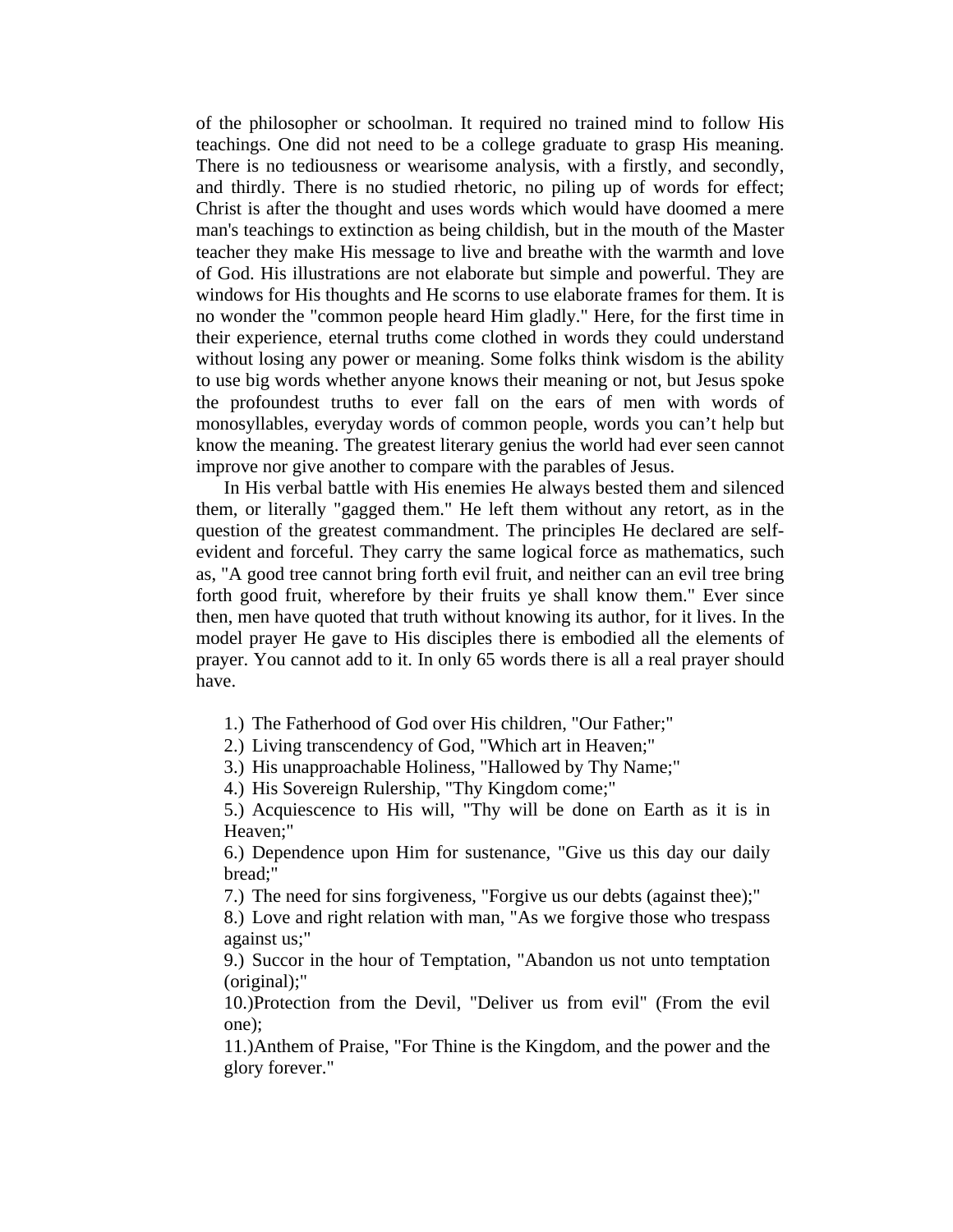We can enlarge upon one or another of the parts but, at the last, they are all here. As we contemplate the wisdom of Christ, we see wisdom above that of man. We see the truth of Paul, "In Him are hid all the treasures of wisdom and knowledge."

d. The Flexibility of the Teachings of Jesus Christ. Has it not seemed remarkable to you that Jesus never sought to set right the fearful social ills and crimes of His day? He lived in a day when every kind of governmental and social ill was rampant, such as polygamy, infanticide, legalized prostitution, bloody and brutal games, the most horrible deaths by torture, cruel, bloody wars of aggression, caste systems, and slavery. If any of our modern church leaders had lived then, he would have dabbled in them and tried then as now to clean up society and outlaw wars. Yet, Jesus names and rebukes only one, that of divorce. It wasn't because Christ sanctioned any of these evils. The noble lofty principles He taught has meant the death of these ills wherever His truths are accepted.

 Here is the true flexibility and wisdom of the teachings of Christ. He never dealt in rules or local restrictions which would have passed away with the local conditions. The rules and laws governing any people pass away with the passing away of the people. The laws governing ancient Rome would not be applicable to America. That is why the Law of Moses as a set of rules and restrictions and regulations was given only locally to Israel, and could not apply to people the world around, such as the need of only offering in one city, what a hardship that would be to the poor of other lands, or the not kindling a fire on the Sabbath day, how would that work in a cold climate.

 If Christ had dealt in rules of religion and regulations, He would have been only human for that is the best the human can devise, but He dealt in principles, which are universal and eternal. A principle is a Divine conception of right; a rule is a current application of that principle. A principle is eternal and universal; a rule is local and restricted. Rules change with the times and peoples, while principles remain the same. The Ten Commandments, dealing with morals, are the same for they are principles, while the ceremonial law is a set of rules local to Israel. Rules of religion soon become outgrown. Any religion based upon rules has two evil alternatives, either the people in growing break the rules, or the rules are so strong they break the people. See then that Christ planted the germ of holy principles in His teaching, which carry just as much weight and are just as binding throughout the ever-changing human relations and environments. His divine principles of right and wrong are just as up to date and binding upon men in this vaunted 21th century as it was when they fell upon the ears of the slow moving pastoral peoples of Palestine. A. T. Pierson gives this illustration: "God uses a strange substance to confine and restrain the ocean's flood. It is sand, yet sand is peculiarly characterized by movability; the mighty wave dashes against and pulverizes the rocky cliff but only moves the sand before it, and, as it recedes it, washing it back into place, and so the seabeach ever changes and yet never changes, that self-mobile sand which yields to our footsteps, banks in and holds the mighty sea." The holy principles with which Jesus surrounds and restrains the individual and society, accommodates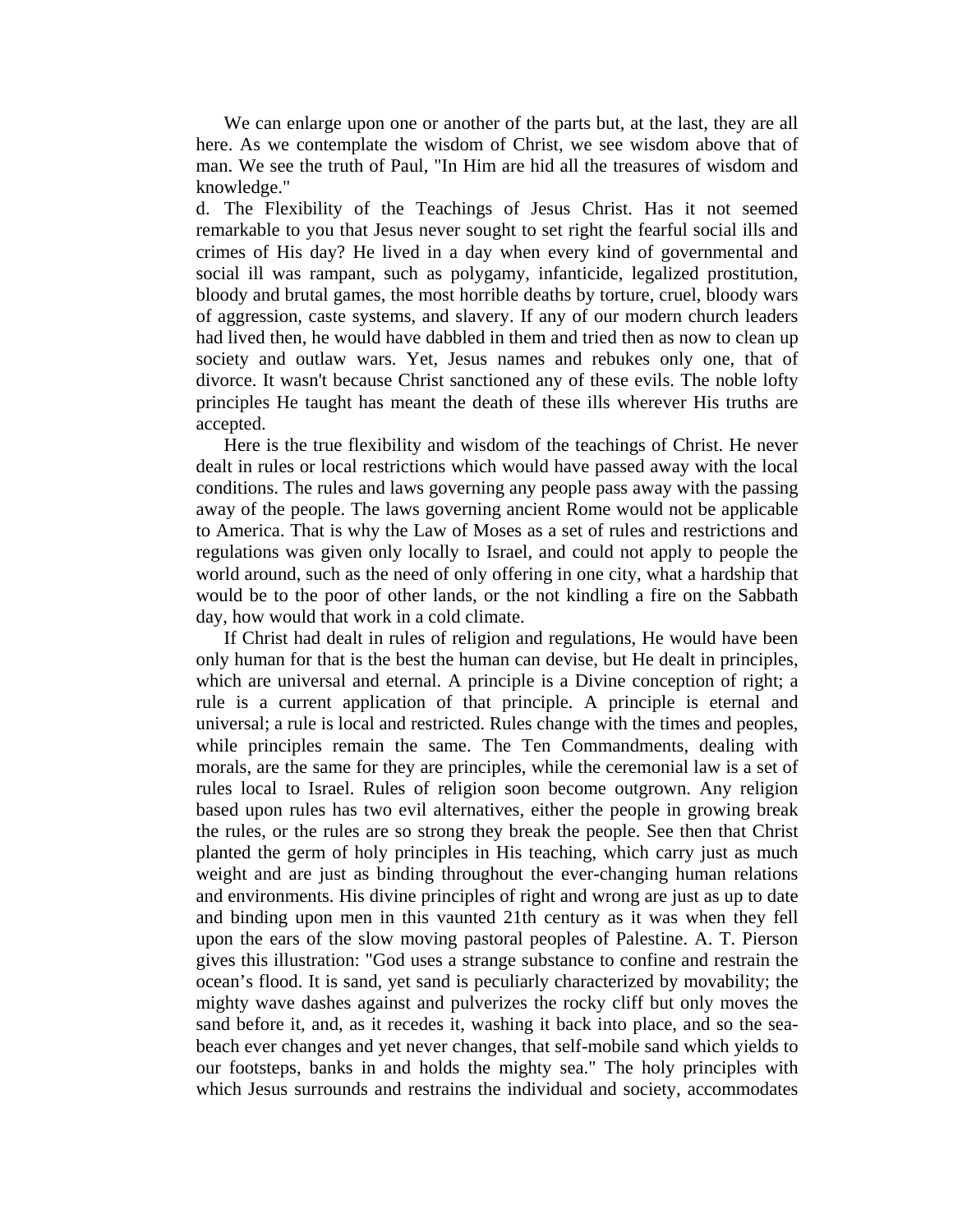themselves to all of the fluctuating tides of human life, yet they abide eternally and imperatively the bounds to human passion and greed.

e. The Originality of the Teachings of Jesus Christ. How easy it is to follow the blazed trail, and how difficult to be a trail blazer; to launch out into the uncharted wilderness of any human endeavor and make new trails for later minds to follow. In all of the teachings of Christ there is an element of newness about the oldest of truths. Like the diamond, it can be held to light in one angle and one facet catches the light and reflects one beautiful color, held another way it reflects another. The diamond of truth in the Old Testament had been allowed to be covered with dirt and neglect and rubbish, but Christ brushed it off and turned new light upon the old truths until they shone with new luster. Many of the principles Christ taught were to be found buried in the Old Testament, but were misunderstood or not understood at all.

 Note the newness of His teachings on retaliation and treatment of an enemy. This world has had a wonderful time laughing at the teaching, "Turn the other cheek," but isn't that the best way after all to stop a quarrel before it costs you sorrow, suffering, financial loss, and friends? There are only three things you can do when a wrong is done you.

a.) Revenge. You hit me and I'll hit you. This is the world's answer to a wrong. It will give you a certain bestial relief and gratification, but it won't settle any quarrel. If he operates under the same rule, he has more to even up, so you have feuds and now world wars; it starts a vicious circle. b.) Flight. Run away, but that won't satisfy the hatred in the other man's

heart, only adding contempt to his hatred.

c.) Return good for evil. "If he smites you on one cheek turn the other also; if he makes you go one mile, go two with him." That is the best way to throw cold water on hatred and ruin a feud.

 There is the originality of Christ's teachings on doing good to your neighbors. The question which always bothered men and led them wrong was, "Who is my neighbor?" as the Jews ask Christ. The Jew couldn't believe that a Samaritan was a neighbor. The Jew felt like the only neighbor to him was a Jew, the Greek that only a Greek was his brother and so on in all national life. Christ, in the parable of the Good Samaritan, struck a strong blow at the nationalistic policy of the Jew. Three classes, a priest, but he passed by on the other side, a Levite, but he passed by on the other side; and finally a Samaritan. who "came where he was" and bound up his wounds, took him to an inn, and paid all bills and promised future security. Christ asked the pertinent question, "Which one was the neighbor?" Even the Jews had to admit the Samaritan. Like the man who wouldn't give to missions, they asked him, "Why?" He said he thought his own neighbors needed help first. They asked him, "Who is your neighbors?" "Why, I guess it is the man whose property joins mine." "Well," they told him, "We want this money for the man whose property joins yours in the middle of the earth."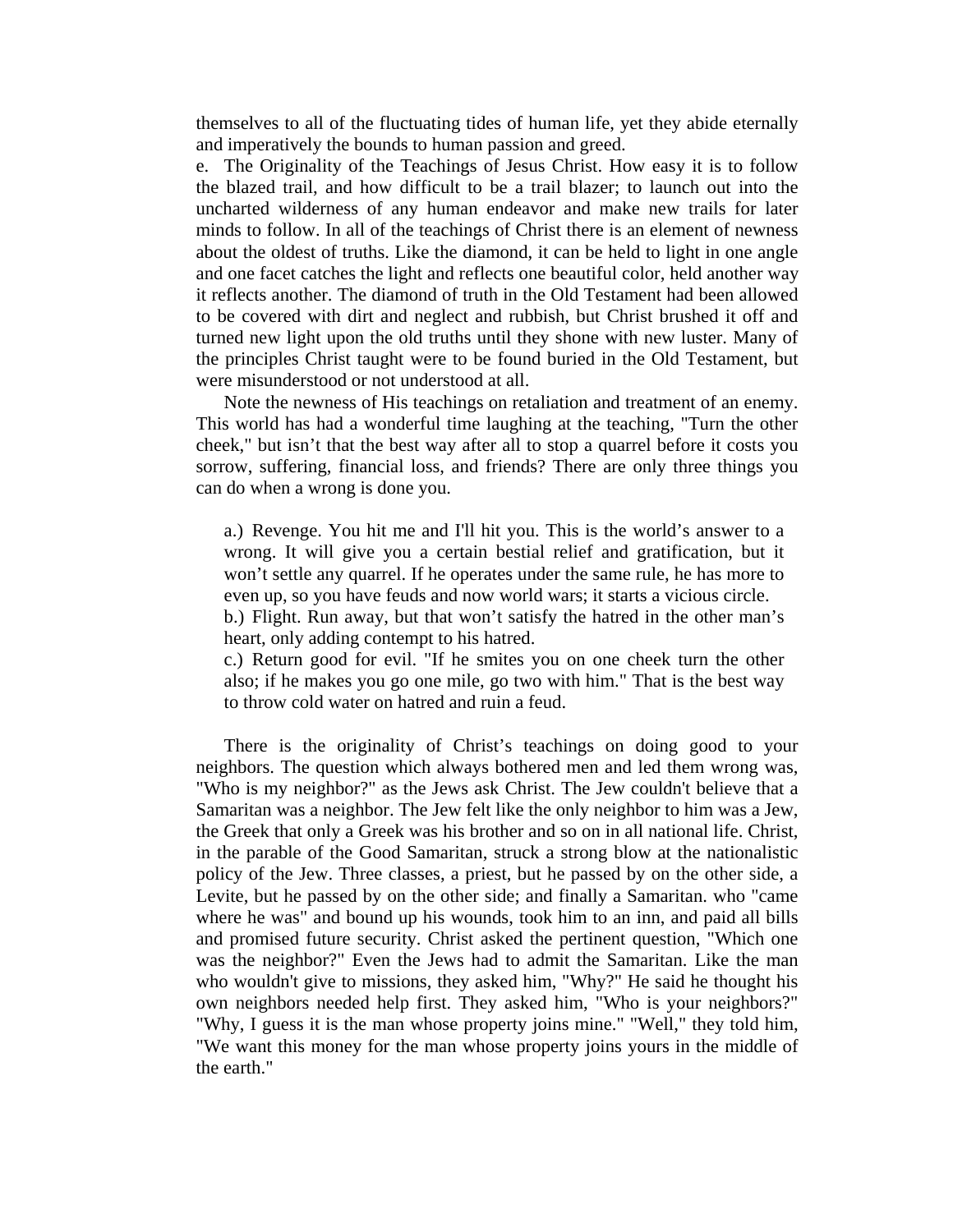Christ was the first to teach that all men were brothers, neighbors, and gave the impulse to the feeling of missionary work, that I'm responsible for all men. Then, there is the originality of Christ's teachings on Hell. He first gave the window on life after death in the story of Lazarus and the rich man, to show the condition of each immediately after death, one in bliss and the other in torment.

f. The Vitality of the Teachings of Christ. There is a life and power about the teachings of Christ which mark them as coming from the source of all life. Christ said concerning His own words, John 6:6, "The words which I speak unto you, they are spirit and they are life." There is no mustiness about His teachings. How dry in contrast are all the ritualism of religion both Jewish and churchy, dead forms, "Having a name that then live, but are dead," and "having a form of godliness but the power is denied!" Its signs of life are but activity not life, like the experiment of putting electricity to a dead frog and seeing it stiffly hop around; all kindly activity but dead; there is a movement but no life. How the utterances of Jesus live and breathe especially to those who observe them!

 When you read the works of men long since dead they have the smell of the tomb about them. So much about which they wrote is no longer in discussion, some things about which they were concerned have ceased to be of concern, and even that which is still applicable to the times is dealt with in such a strange manner as to cease to breathe when the author ceased to breathe. The teachings of Christ, however, play as vital a role in today's life as of old. When you read them they speak to you as from the author Himself.

1.) Penetration, expressed in the words of Paul, "The Word of God is sharper than any two edged sword" The words of Jesus penetrate to the inner conscience and reveals the thoughts of the heart. "He needed not that any man should testify what was in man, for He knew what was in man." How the Sermon on the Mount dissects the very soul of man, it goes to the well springs of the soul to reveal the hidden corruption! He reveals the secret of why some give alms to be seen of men and to be applauded. The Pharisees prayed aloud in public for notoriety; the fault finder finds faults in you because there is a beam in his own eyes. Who is better able to detect a crook but a crook? Hence, the Pharisee condemns ostentation, the bigot denounces intolerance, and the hypocrite rebukes insincerity, and backsliders, inconsistency. Christ answered the perplexing question of why one man is so severe in some things while lax in another; it is to make up for his own laxity. He will feast six days and fast the seventh. Cheat his neighbor all week, but wouldn't think of blacking his boots on Sunday, try to make up for getting his money through cheating by giving to some "worthy cause."

 In his penetration He always knew just what is wrong with men -- as the rich young ruler, "go sell all you have and give to the poor." He knew the sensitive spot, the greed for gain and its corruption. To the woman at the well He delicately probed her heart, "Go call your husband," and her testimony was "Come and see a man who told me all things which ever I did." There was no resentment there as others would have provoked by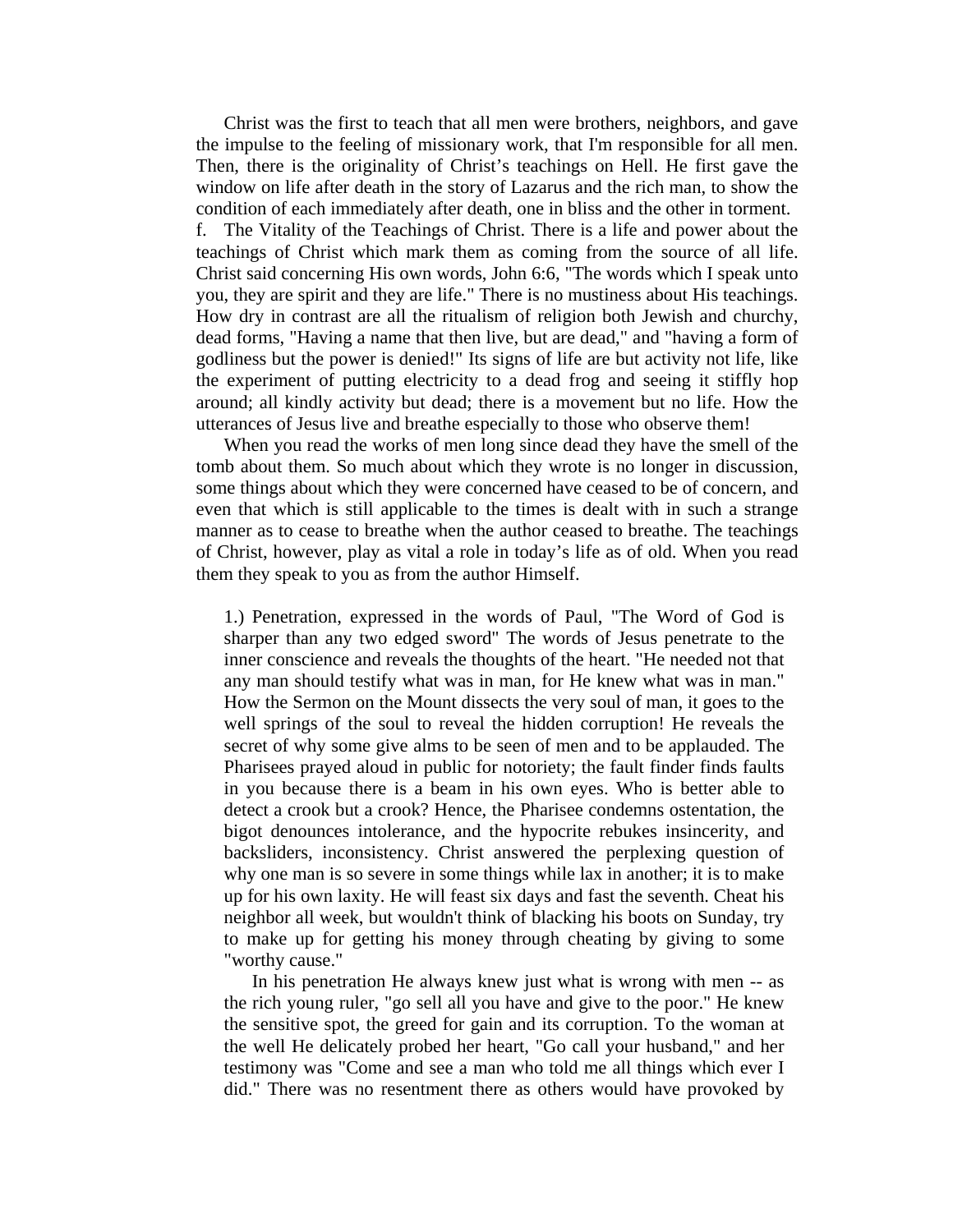their inquisitiveness. I do not believe that any man can honestly read the teachings of Christ without getting a self-portrait by so doing. His teachings cover the whole gamut. No wonder men hate them. No natural man likes a portrait, which doesn't flatter, but tells the truth.

2.) The power of His teachings shows their vitality and spirituality. He solved some of the most perplexing questions of humanity, questions humanity has been perplexed over like the child over a mathematical problem. Philosophers have played with the most vital things of earth: what is man? Where did he come from? To whom does he feel this obligation to obey and whither does he tend? What is after death? He once and for all resolved man's supreme obligation as his whole love to God and man, and gave the fullest example of it on Calvary, and thereby showed the character of God as holy, hating sin; yet loving sinners, and the character of men is sinful, erring and needing an access back to God.

 There are a multitude of proofs we have not considered which bear a weight of evidences for the Deity of Christ. The honest opponent must give some attempt to answer the reason for the Christian Church upon the earth if Christ were not divine. How could a dead malefactor so influence the course of history and religion as to found the Church? How could He influence such nations as England which, when found by the Romans, was a blood-thirsty savage land 50 years before Christ. Some 500 or 600 years later Christianity touched England and has led it on to its glory today. Only five centuries ago America was a savage wilderness but now boasts the greatest civilization. Why? Why is it bestial games are prohibited by the law, no cock fighting, no bull fighting, no deadly combats and dueling? Why has it not legalized prostitution as in many nations? And, there are so many other things which are either sanctioned or smiled upon by law in many places but are outlawed in this country.

 It is the influence of one Man and His Gospel, Jesus Christ. Disraeli, the Jew, said of Him, The pupil of Moses may ask himself whether all the princes of the house of David have done as much for the Jews as that prince Who was crucified. Had it not been for Him the Jews would have been comparatively unknown or known as only an oriental caste which had lost its country. Has He not made their history the most famous history in the world? The wildest dreams of their Rabbis have been far exceeded. Has not Jesus conquered Europe and changed its name to Christendom? All countries that refuse the cross wilt, and the time will come when the countless myriads of America and Australia will find music in the song of Zion, and solace in the parables of Galilee. What a tribute for a Jew to make.

 In closing the course in Christian Evidences let us reconsider the proposition that there must be a candid study of the Evidence without letting prejudice and bias sway the reason. All the Christian asked is honesty in dealing with the evidence. No amount of light can sway the willfully ignorant or hatefully antagonistic, but there is the case of two men who, after studying the evidences, renounced their infidelity because of the overwhelming array of evidence. There